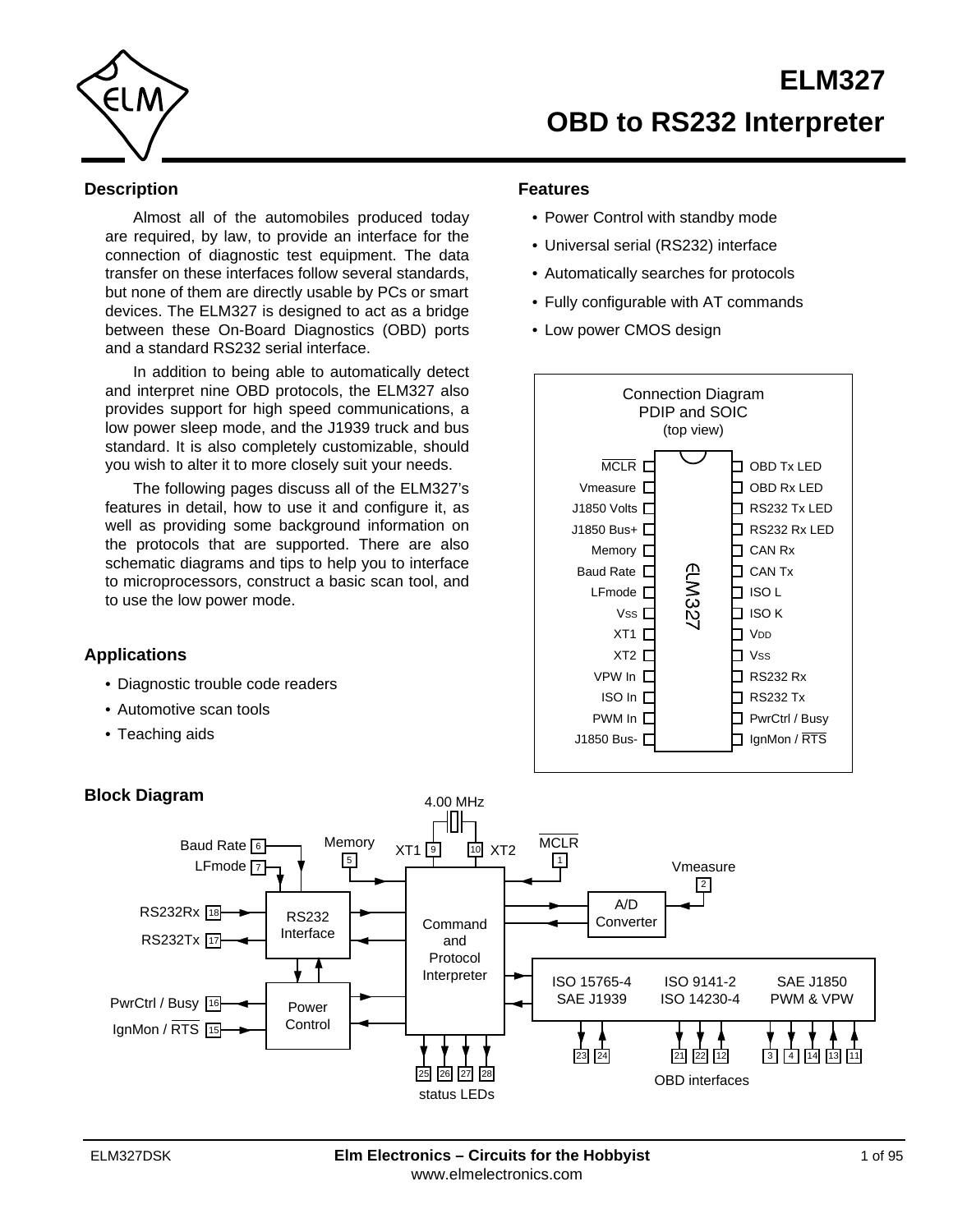

# **Contents**

| <b>The Basics</b>        |                                                    |  |
|--------------------------|----------------------------------------------------|--|
|                          |                                                    |  |
|                          |                                                    |  |
|                          |                                                    |  |
| Using the ELM327         |                                                    |  |
|                          |                                                    |  |
|                          |                                                    |  |
|                          | CAN Receive Filtering - the CRA command 47         |  |
|                          |                                                    |  |
| <b>Advanced Features</b> | Setting Timeouts - the AT ST and AT AT Commands 53 |  |
|                          |                                                    |  |
|                          |                                                    |  |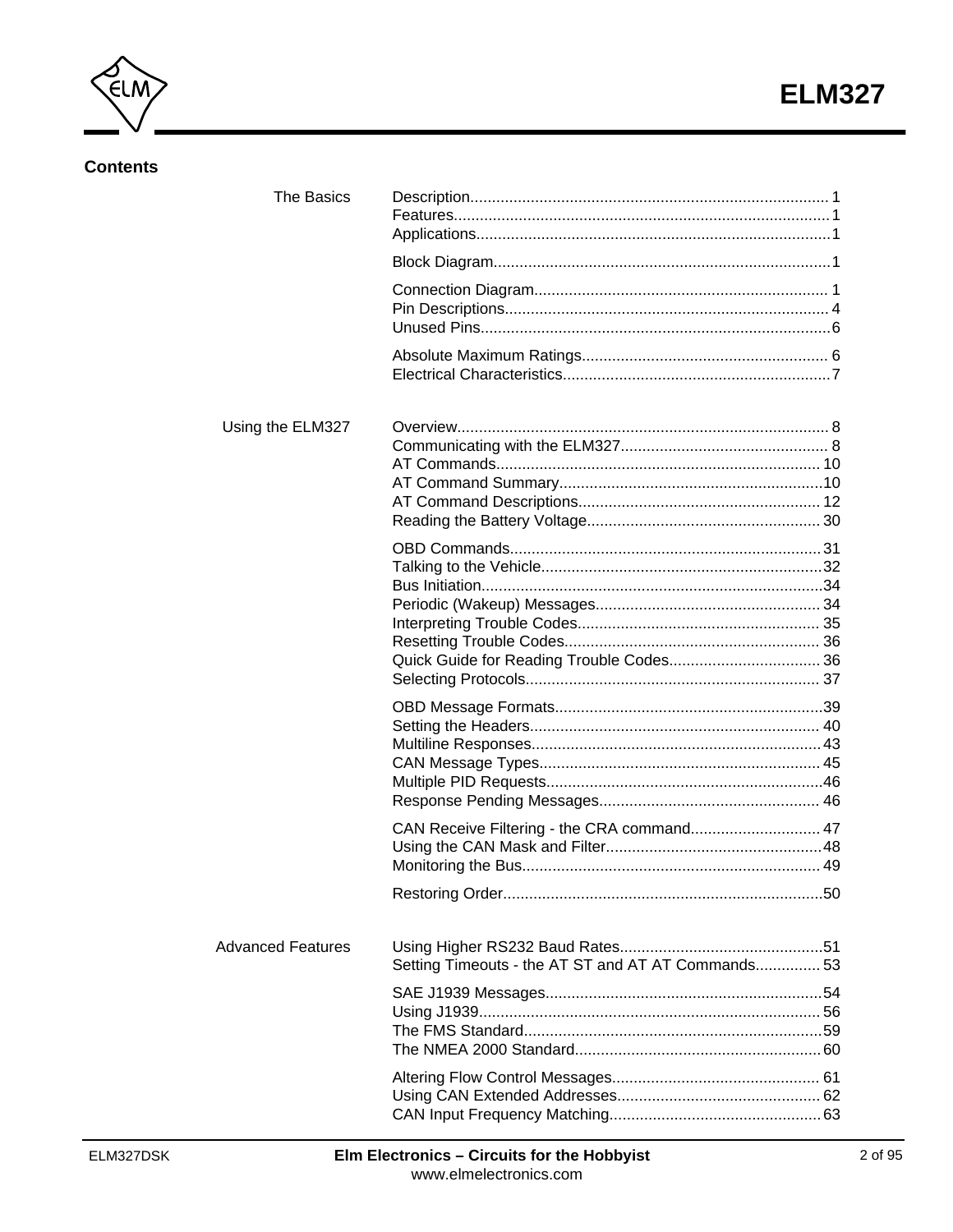

# **Contents**

| <b>Advanced Features</b><br>(continued) |                                                                                                                                                                                                                                           |  |
|-----------------------------------------|-------------------------------------------------------------------------------------------------------------------------------------------------------------------------------------------------------------------------------------------|--|
|                                         |                                                                                                                                                                                                                                           |  |
|                                         |                                                                                                                                                                                                                                           |  |
| <b>Design Discussions</b>               |                                                                                                                                                                                                                                           |  |
|                                         |                                                                                                                                                                                                                                           |  |
|                                         |                                                                                                                                                                                                                                           |  |
|                                         | Figure 11 - A Low Speed RS232 Interface 82<br>Figure 12 - A High Speed RS232 Interface 83<br>Figure 13 - An Alternative USB Interface 83<br>Figure 14 - Connecting to a 3.3V System84<br>Modifications for Low Power Standby Operation 85 |  |
| Misc. Information                       |                                                                                                                                                                                                                                           |  |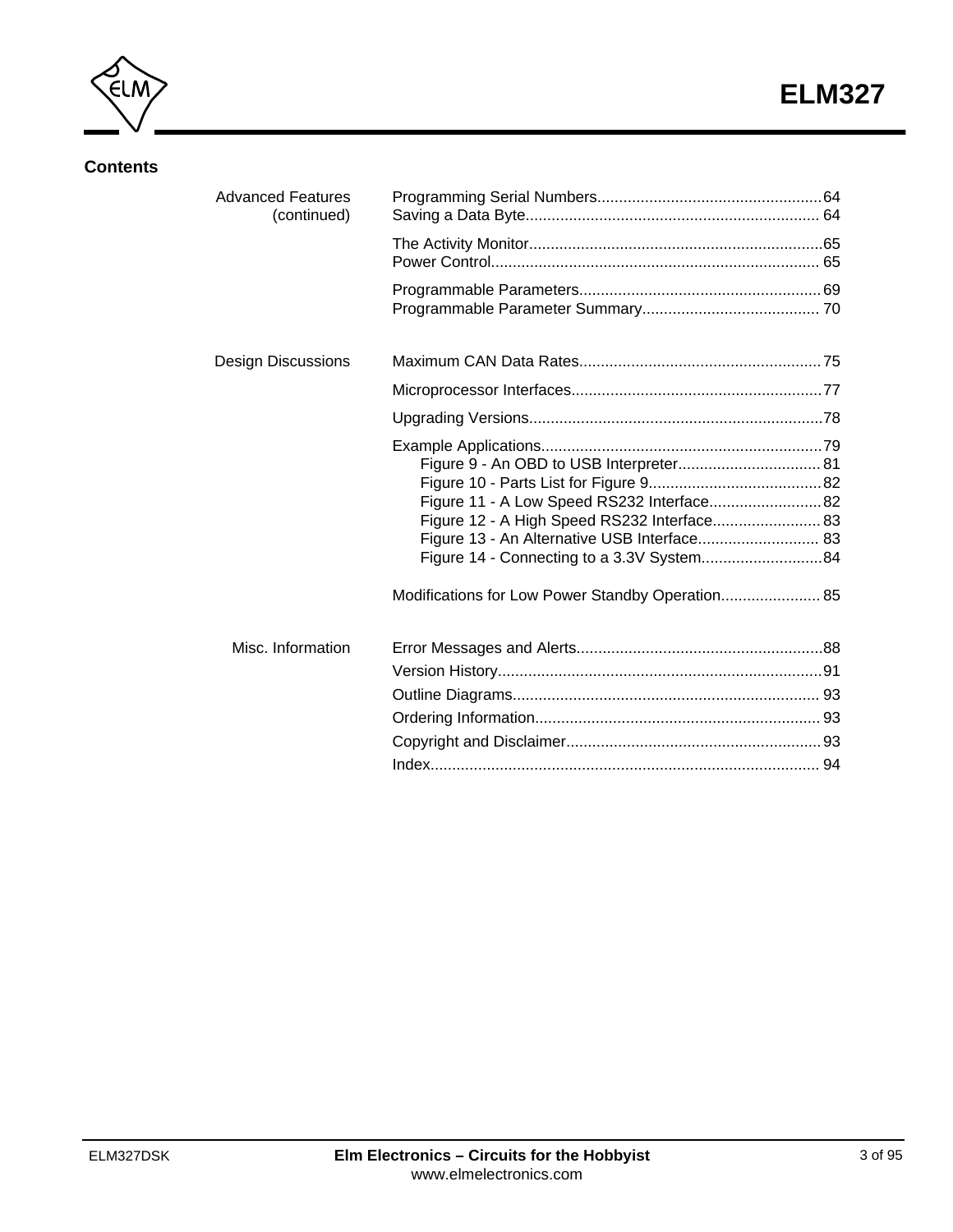<span id="page-3-0"></span>

# **Pin Descriptions**

# MCLR (pin 1)

A momentary (>2µsec) logic low applied to this input will reset the ELM327. If unused, this pin should be connected to a logic high (VDD) level.

#### Vmeasure (pin 2)

This analog input is used to measure a 0 to 5V signal that is applied to it. Care must be taken to prevent the voltage from going outside of the supply levels of the ELM327, or damage may occur. If it is not used, this pin should be tied to either VDD or Vss.

#### J1850 Volts (pin 3)

This output can be used to control a voltage supply for the J1850 Bus+ output. The pin normally outputs a logic high level when a nominal 8V is required (for J1850 VPW), and a low level for 5V (for J1850 PWM), but this can be changed with PP 12. If this switching capability is not required for your application, this output can be left open-circuited.

#### J1850 Bus+ (pin 4)

This active high output is used to drive the J1850 Bus+ Line to an active level. Note that this signal does not have to be used for the Bus- Line (as was the case for the ELM320), since a separate J1850 Bus- drive output is provided on pin 14.

### Memory (pin 5)

This input controls the default state of the memory option. If this pin is at a high level during power-up or reset, the memory function will be enabled by default. If it is at a low level, then the default will be to have it disabled. Memory can always be enabled or disabled with the AT M1 and AT M0 commands.

### Baud Rate (pin 6)

This input controls the baud rate of the RS232 interface. If it is at a high level during power-up or reset, the baud rate will be set to 38400 (or the rate that has been set by PP 0C). If at a low level, the baud rate will be initialized to 9600 bps.

### LFmode (pin 7)

This input is used to select the default linefeed mode to be used after a power-up or system reset. If it is at a high level, then by default messages sent by the ELM327 will be terminated with both a carriage

return and a linefeed character. If it is at a low level, lines will be terminated by a carriage return only. This behaviour can always be modified by issuing an AT L1 or AT L0 command.

### Vss (pin 8)

Circuit common must be connected to this pin.

### XT1 (pin 9) and XT2 (pin 10)

A 4.000 MHz oscillator crystal is connected between these two pins. Loading capacitors as required by the crystal (typically 27pF each) will also need to be connected between each of these pins and circuit common (Vss).

Note that this device has not been configured for operation with an external oscillator – it expects a crystal to be connected to these pins. Use of an external clock source is not recommended. Also, note that this oscillator is turned off when in the Low Power or 'standby' mode of operation.

### VPW In (pin 11)

This is the active high input for the J1850 VPW data signal. When at rest (bus recessive) this pin should be at a low logic level. This input has Schmitt trigger wave shaping, so no special amplification is required.

### ISO In (pin 12)

This is the active low input for the ISO 9141 and ISO 14230 data signal. It is derived from the K Line, and should be at a high logic level when at rest (bus recessive). No special amplification is required, as this input has Schmitt trigger wave shaping.

### PWM In (pin 13)

This is the active low input for the J1850 PWM data signal. It should normally be at a high level when at rest (ie. bus recessive). This input has Schmitt trigger wave shaping, so no special amplification is required.

### J1850 Bus- (pin 14)

This active high output is used to drive the J1850 Bus- Line to an active (dominant) level for J1850 PWM applications. If unused, this output can be left open-circuited.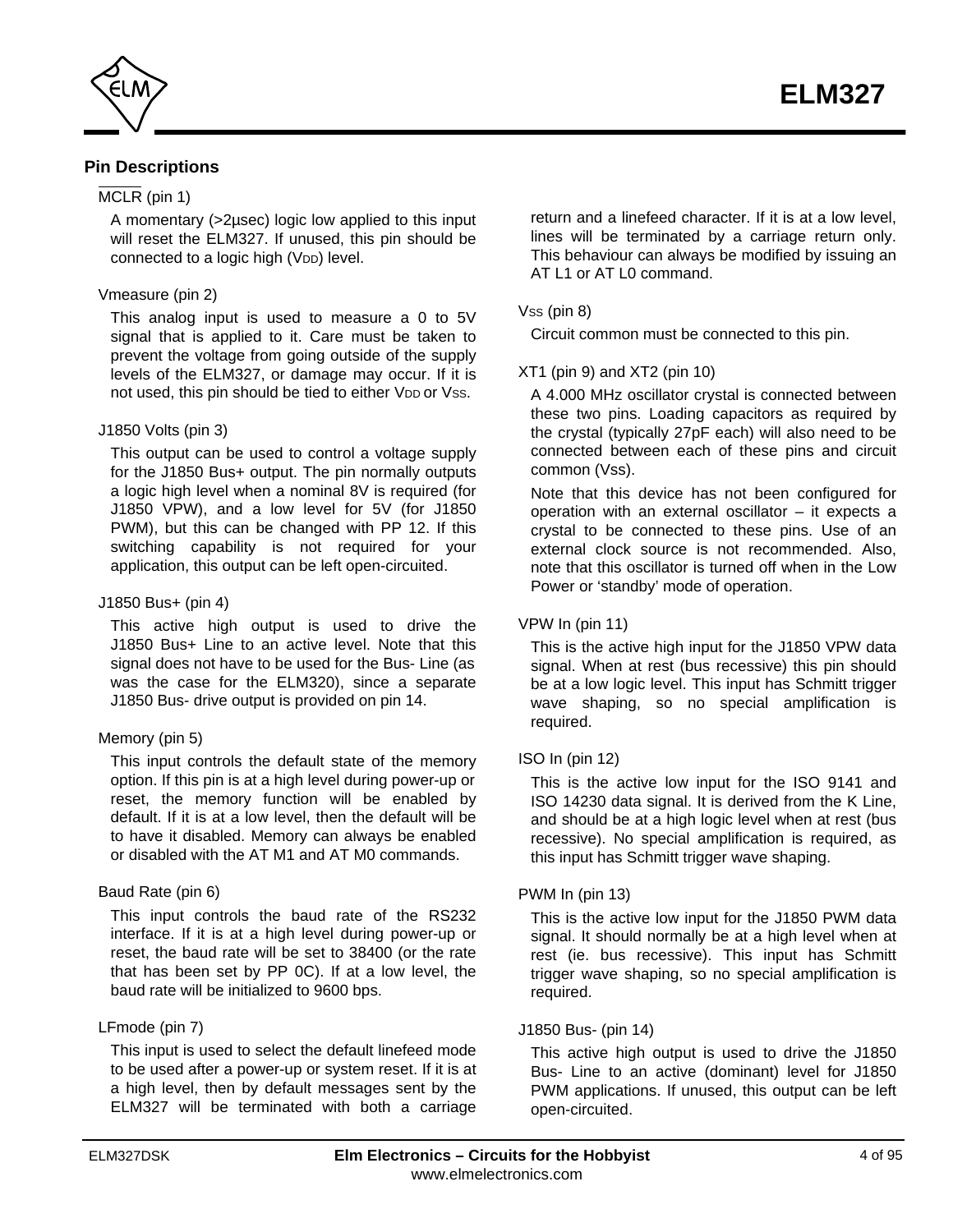

# **Pin Descriptions (continued)**

#### IgnMon /  $\overline{\text{RTS}}$  (pin 15)

This input pin can serve one of two functions, depending on how the Power Control options (PP 0E) are set.

If both bit 7 and bit 2 of PP 0E are '1's, this pin will act as an Ignition Monitor. This will result in a switch to the Low Power mode of operation, should the IgnMon signal go to a low level, as would happen if the vehicle's ignition were turned off. An internal 'debounce' timer is used to ensure that the ELM327 does not shut down for noise at the input.

When the voltage at pin 15 is again restored to a high level, and a time of 1 or 5 seconds (as set by PP 0E bit 1) passes, the ELM327 will perform a 'Warm Start' and return to normal operation. A low to high transition at pin 15 will in fact restore normal operation, regardless of the setting of PP 0E bit 2, or whether pin 15 was the initial cause for the low power mode. This feature allows a system to control how and when it switches to low power standby operation, but still have automatic wakeup by the ignition voltage, or even by a pushbutton.

If either bit 7 or bit 2 of PP 0E are '0', this pin will function as an active low 'Request To Send' input. This can be used to interrupt the OBD processing in order to send a new command, or as previously mentioned, to highlight the fact that the ignition has been turned off. Normally kept at a high level, this input is brought low for attention, and should remain so until the Busy line (pin 16) indicates that the ELM327 is no longer busy, or until a prompt character is received (if pin 16 is being used for power control).

This input has Schmitt trigger wave shaping. By default, pin 15 acts as the  $\overline{\text{RTS}}$  interrupt input.

#### PwrCtrl / Busy (pin 16)

This output pin can serve one of two functions, depending on how the Power Control options (PP 0E) are set.

If bit 7 of PP 0E is a '1' (the default), this pin will function as a Power Control output. The normal state of the pin will be as set by PP 0E bit 6, and the pin will remain in that state until the ELM327 switches to the Low Power mode of operation, when the output changes to the opposite level. This output is typically used to control enable inputs, but may also be used for relay circuits, etc. with suitable buffering. The

discussion on page 85 ('Modifications for Low Power [Standby Operation'\) provides more detail on how to](#page-84-0) use this output.

If bit 7 of PP 0E is a '0', pin 16 will function as a 'Busy' output, showing when the ELM327 is actively processing a command (the output will be at a high level), or when it is idle, ready to receive commands (the output will be low).

By default, bit 7 of PP 0E is '1', so pin 16 provides the Power Control function.

#### RS232Tx (pin 17)

This is the RS232 data transmit output. The signal level is compatible with most interface ICs (the output is high when idle), and there is sufficient current drive to allow interfacing using only a PNP transistor, if desired.

#### RS232Rx (pin 18)

This is the RS232 receive data input. The signal level is compatible with most interface ICs (when at idle, the level should be high), but can be used with other interfaces as well, since the input has Schmitt trigger wave shaping.

#### Vss (pin 19)

Circuit common must be connected to this pin.

#### $V<sub>DD</sub>$  (pin 20)

This pin is the positive supply pin, and should always be the most positive point in the circuit. Internal circuitry connected to this pin is used to provide power on reset of the ELM327 processor, so an external reset signal is not required. Refer to the [Electrical Characteristics section for further](#page-6-0) information.

### ISO K (pin 21) and ISO L (pin 22)

These are the active high output signals which are used to drive the ISO 9141 and ISO 14230 buses to an active (dominant) level. Many new vehicles do not require the L Line – if yours does not, you can simply leave pin 22 open-circuited.

#### CAN Tx (pin 23) and CAN Rx (pin 24)

These are the two CAN interface signals that must be connected to a CAN transceiver IC (see the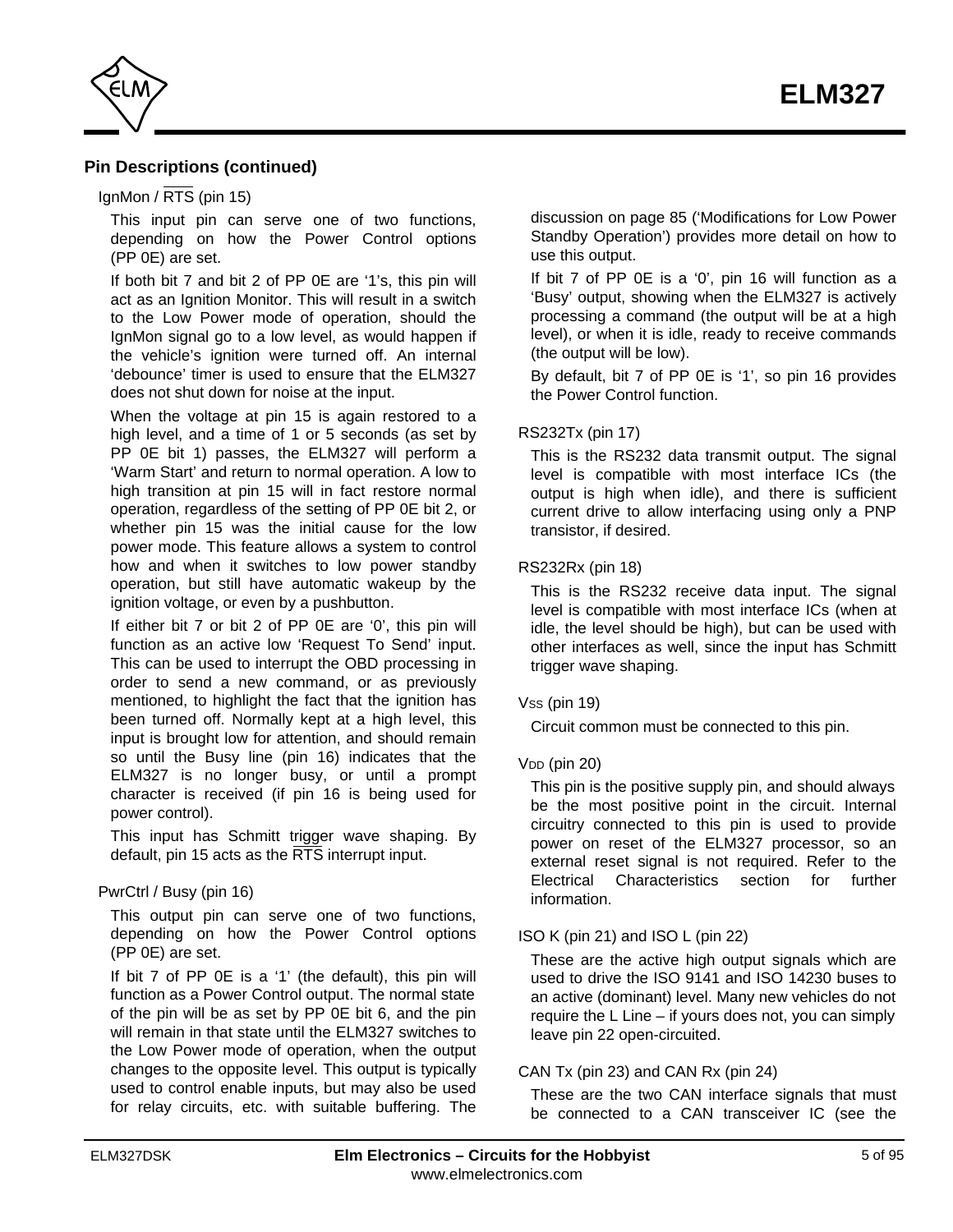**ELM327**

<span id="page-5-0"></span>

# **Pin Descriptions (continued)**

[Example Applications section for more information\).](#page-78-0) If unused, pin 24 must be connected to a logic high (V<sub>DD</sub>) level.

RS232 Rx LED (pin 25), RS232 Tx LED (pin 26), OBD Rx LED (pin 27) and OBD Tx LED (pin 28)

These four output pins are normally high, and are driven to low levels when the ELM327 is transmitting or receiving data. These outputs are suitable for directly driving most LEDs through current limiting resistors, or interfacing to other logic circuits. If unused, these pins may be left open-circuited.

Note that pin 28 can also be used to turn off all of the Programmable Parameters, if you can not do so by using the normal interface [- see page 70 for details.](#page-69-0)

# **Unused Pins**

When people only want to implement a portion of what the ELM327 is capable of, they often ask what to do with the unused pins. The rule is that unused outputs may be left open-circuited with nothing connected to them, but unused inputs must be terminated. The ELM327 is a CMOS integrated circuit that can not have any inputs left floating (or you might damage the IC). Connect unused inputs as follows:

| Pin   |          | -         |           |             |              |    | $\sqrt{2}$<br>$\overline{\phantom{a}}$ | . ب       | 15. | . .<br>ັ | 24  |
|-------|----------|-----------|-----------|-------------|--------------|----|----------------------------------------|-----------|-----|----------|-----|
| Level | -<br>. . | ц*<br>. . | ц*<br>. . | $H*$<br>. . | $H^*$<br>. . | ⊿* | $\star$<br>-                           | l *<br>-- | . . | . .      | . . |

Note that the inputs that are shown with an asterisk  $(*)$  may be connected to either a High (V<sub>DD</sub>) or a Low (Vss) level, but the level shown is preferred.

### **Absolute Maximum Ratings**

| Ambient Temperature with                                      |  |
|---------------------------------------------------------------|--|
| Voltage on V <sub>DD</sub> with respect to Vss -0.3V to +7.5V |  |
| Voltage on any other pin with                                 |  |

Note:

These values are given as a design guideline only. The ability to operate to these levels is neither inferred nor recommended, and stresses beyond those listed here will likely damage the device.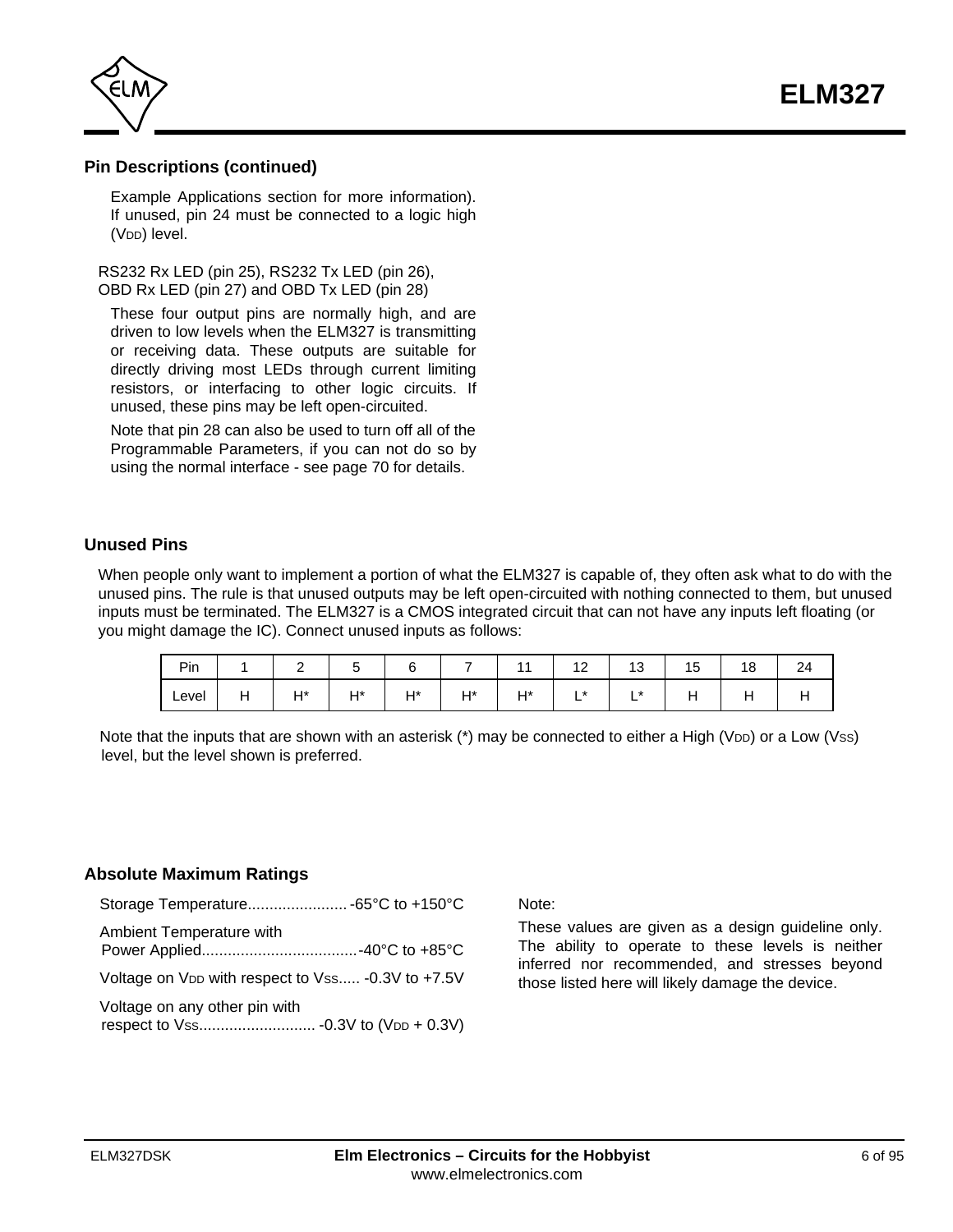

<span id="page-6-0"></span>

# **Electrical Characteristics**

All values are for operation at 25°C and a 5V supply, unless otherwise noted. For further information, refer to note 1 below.

| <b>Characteristic</b>               |                         | <b>Minimum</b> | <b>Typical</b> | <b>Maximum</b>  | <b>Units</b> | <b>Conditions</b>                                              |
|-------------------------------------|-------------------------|----------------|----------------|-----------------|--------------|----------------------------------------------------------------|
| Supply voltage, VDD                 |                         | 4.2            | 5.0            | 5.5             | $\vee$       |                                                                |
| V <sub>DD</sub> rate of rise        |                         | 0.05           |                |                 | V/ms         | see note 2                                                     |
| Average current, loo                | normal                  |                | 12             |                 | mA           | ELM327 device only - does not<br>include any load currents     |
|                                     | low power               |                | 0.15           |                 | mA           |                                                                |
| Input logic levels                  | low                     | <b>Vss</b>     |                | 0.8             | $\vee$       | Pins 5, 6, 7, and 24 only                                      |
|                                     | high                    | 3.0            |                | V <sub>DD</sub> | $\vee$       |                                                                |
| Schmitt trigger<br>input thresholds | rising                  |                | 2.9            | 4.0             | $\vee$       | Pins 1, 11, 12, 13, 15 and 18 only                             |
|                                     | falling                 | 1.0            | 1.5            |                 | $\vee$       |                                                                |
| Output low voltage                  |                         |                | 0.3            |                 | $\vee$       | current (sink) = $10 \text{ mA}$                               |
| Output high voltage                 |                         |                | 4.4            |                 | $\vee$       | current (source) = $10 \text{ mA}$                             |
|                                     | Brown-out reset voltage |                | 2.79           | 2.93            | $\vee$       |                                                                |
| A/D conversion time                 |                         |                | 9              |                 | msec         | AT RV to beginning of response                                 |
| Pin 18 wake pulse duration          |                         | 128            |                |                 | usec         | to wake from Low Power mode                                    |
| IgnMon debounce time                |                         | 50             | 65             |                 | msec         |                                                                |
| AT LP to PwrCtrl output time        |                         |                | 1.0            |                 | sec          |                                                                |
| LP ALERT to PwrCtrl output time     |                         |                | 2.0            |                 | sec          |                                                                |
| Reset time                          | AT Z                    |                | 800            |                 | msec         | Measured from the end of the<br>command to the start of the ID |
|                                     | AT WS                   |                | $\overline{2}$ |                 | msec         | message (ELM327 v2.2)                                          |

Notes:

- 1. This integrated circuit is based on Microchip Technology Inc.'s PIC18F2480 device. For more detailed device specifications, and possibly clarification of those given, please refer to the Microchip documentation (available [at www.microchip.com\).](http://www.microchip.com/)
- 2. This spec must be met in order to ensure that a correct power on reset occurs. It is quite easily achieved using most common types of supplies, but may be violated if one uses a slowly varying supply voltage, as may be obtained through direct connection to solar cells or some charge pump circuits.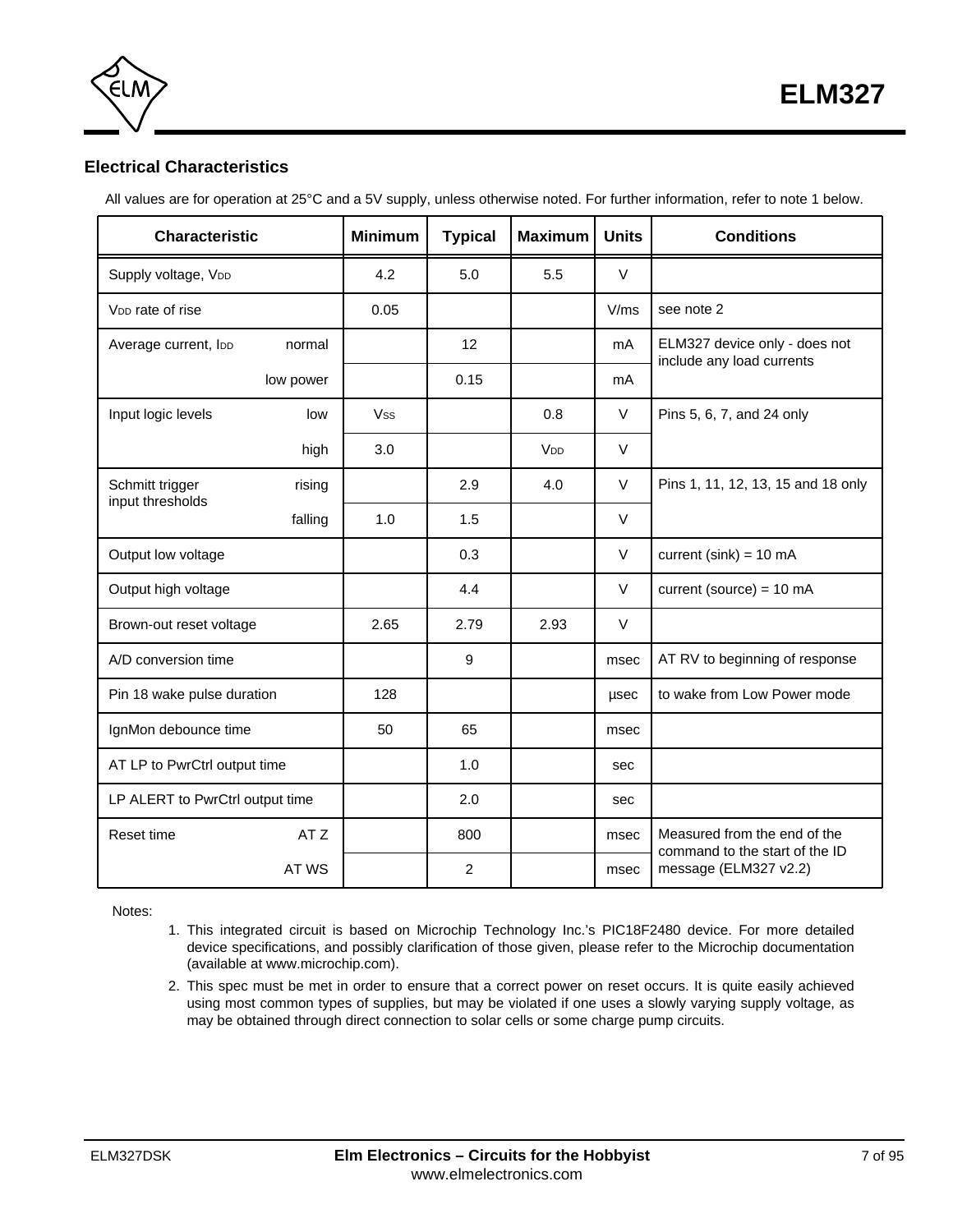<span id="page-7-0"></span>

### **Overview**

The following describes how to use the ELM327 to obtain information from your vehicle.

We begin by discussing just how to 'talk' to the IC using a PC, then explain how to change options using 'AT' commands, and finally we show how to use the ELM327 to obtain trouble codes (and reset them). For the more advanced experimenters, there are also sections on how to use some of the programmable

#### **Communicating with the ELM327**

The ELM327 expects to communicate with a PC through an RS232 serial connection. Although modern computers do not usually provide a serial connection such as this, there are several ways in which a 'virtual serial port' can be created. The most common devices are USB to RS232 adapters, but there are several others such as PC cards, ethernet devices, or Bluetooth to serial adapters.

No matter how you physically connect to the ELM327, you will need a way to send and receive data. The simplest method is to use one of the many 'terminal' programs that are available (HyperTerminal, ZTerm, etc.), to allow typing the characters directly from your keyboard.

To use a terminal program, you will need to adjust several settings. First, ensure that your software is set to use the proper 'COM' port, and that you have chosen the proper data rate - this will be either 9600 baud (if pin  $6 = 0V$  at power up), or 38400 baud (if PP 0C has not been changed). If you select the wrong 'COM' port, you will not be able to send or receive any data. If you select the wrong data rate, the information that you send and receive will be all garbled, and unreadable by you or the ELM327. Don't forget to also set your connection for 8 data bits, no parity bits, and 1 stop bit, and to set it for the proper 'line end' mode. All of the responses from the ELM327 are terminated with a single carriage return character and, optionally, a linefeed character (depending on your settings).

Properly connected and powered, the ELM327 will energize the four LED outputs in sequence (as a lamp test) and will then send the message:

ELM327 v2.2 >

In addition to identifying the version of this IC, receiving this string is a good way to confirm that the computer connections and terminal software settings features of this integrated circuit as well.

Using the ELM327 is not as daunting as it first seems. Many users will never need to issue an 'AT' command, adjust timeouts, or change the headers. For most, all that is required is a PC or smart device with a terminal program (such as HyperTerminal or ZTerm), and a little knowledge of OBD commands, which we will provide in the following sections…

are correct (however, at this point no communications have taken place with the vehicle, so the state of that connection is still unknown).

The '>' character that is shown on the second line is the ELM327's prompt character. It indicates that the device is in the idle state, ready to receive characters on the RS232 port. If you did not see the identification string, you might try resetting the IC again with the AT Z (reset) command. Simply type the letters A T and Z (spaces are optional), then press the return key:

>AT Z

That should cause the leds to flash again, and the identification string to be printed. If you see strange looking characters, then check your baud rate - you have likely set it incorrectly.

Characters sent from the computer can either be intended for the ELM327's internal use, or for reformatting and passing on to the vehicle. The ELM327 can quickly determine where the received characters are to be directed by monitoring the contents of the message. Commands that are intended for the ELM327's internal use will begin with the characters 'AT', while OBD commands for the vehicle are only allowed to contain the ASCII codes for hexadecimal digits (0 to 9 and A to F).

Whether it is an 'AT' type internal command or a hex string for the OBD bus, all messages to the ELM327 must be terminated with a carriage return character (hex '0D') before it will be acted upon. The one exception is when an incomplete string is sent and no carriage return appears. In this case, an internal timer will automatically abort the incomplete message after about 20 seconds, and the ELM327 will print a single question mark ('?') to show that the input was not understood (and was not acted upon).

Messages that are not understood by the ELM327 (syntax errors) will always be signalled by a single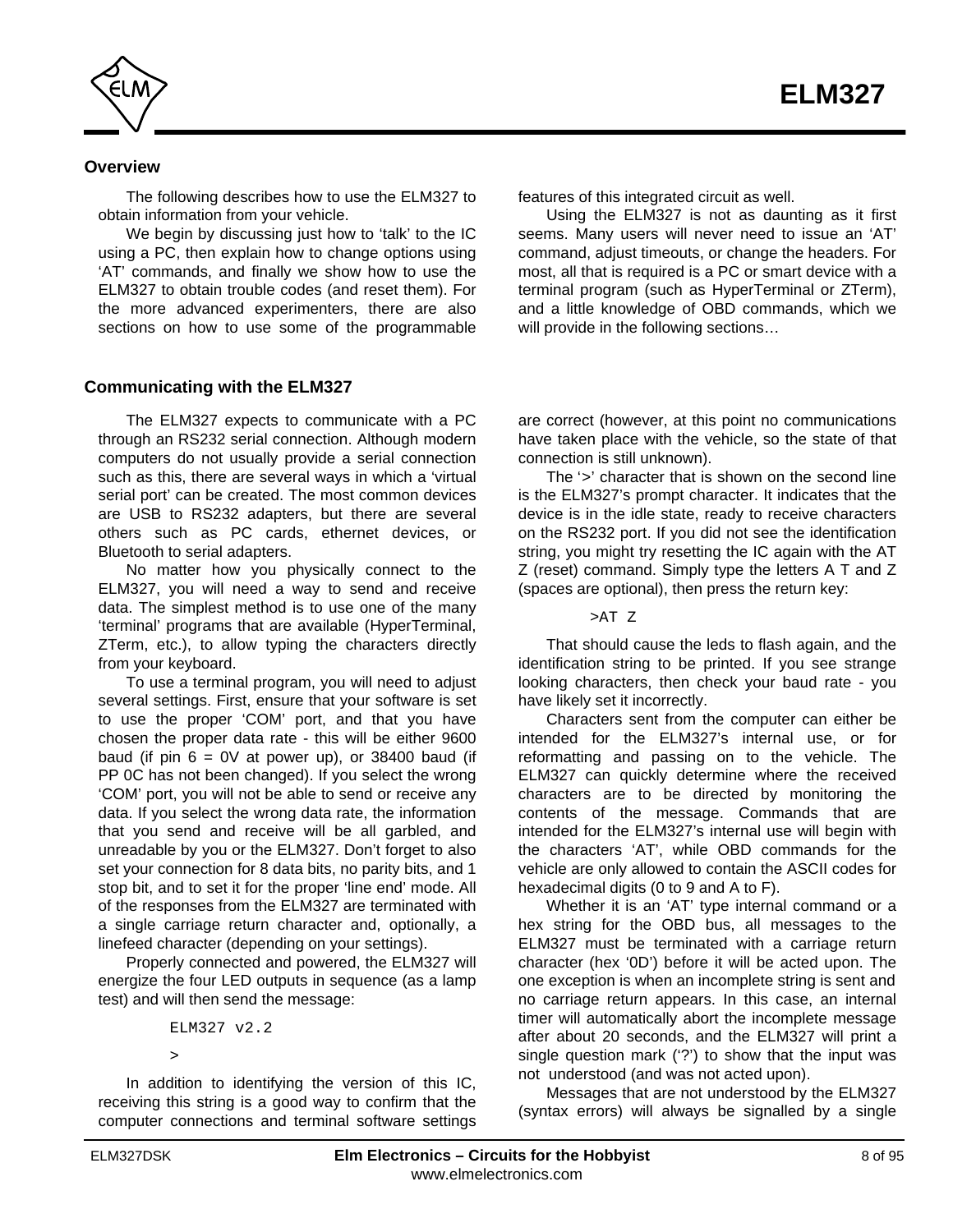

# **Communicating with the ELM327 (continued)**

question mark. These include incomplete messages, incorrect AT commands, or invalid hexadecimal digit strings, but are not an indication of whether or not the message was understood by the vehicle. One must keep in mind that the ELM327 is a protocol interpreter that makes no attempt to assess the OBD messages that you send for validity  $-$  it only ensures that hexadecimal digits were received, combined into bytes, then sent out the OBD port, and it does not know if a message sent to the vehicle was in error.

While processing OBD commands, the ELM327 will continually monitor for either an active RTS input, or an RS232 character received. Either one will interrupt the IC, quickly returning control to the user, while possibly aborting any initiation, etc. that was in progress. After generating a signal to interrupt the ELM327, software should always wait for either the prompt character ('>' or hex 3E), or a low level on the Busy output before beginning to send the next command.

Finally, it should be noted that the ELM327 is not case-sensitive, so the commands 'ATZ', 'atz', and 'AtZ' are all exactly the same to the ELM327. All

commands may be entered as you prefer, as no one method is faster or better. The ELM327 also ignores space characters and all control characters (tab, etc.), so they can be inserted anywhere in the input if that improves readability.

One other feature of the ELM327 is the ability to repeat any command (AT or OBD) when only a single carriage return character is received. If you have sent a command (for example, 01 0C to obtain the rpm), you do not have to resend the entire command in order to resend the request to the vehicle - simply send a carriage return character, and the ELM327 will repeat the command for you. The memory buffer only remembers one command though, and there is no provision in the current ELM327 to provide storage for any more.

#### **Please Note:**

There is a very small chance that NULL characters (byte value 00) may occasionally be inserted into the RS232 data that is transmitted by the ELM327.

Microchip Technology has reported that some ICs which use the same EUSART as in the ELM327 may, under very specific (and rare) conditions, insert an extra byte (always of value 00) into the transmitted data. If you are using a terminal program to view the data, you should select the 'hide control characters' option if it is available, and if you are writing software for the ELM327, then ignore incoming bytes that are of value 00 (ie. remove NULLs).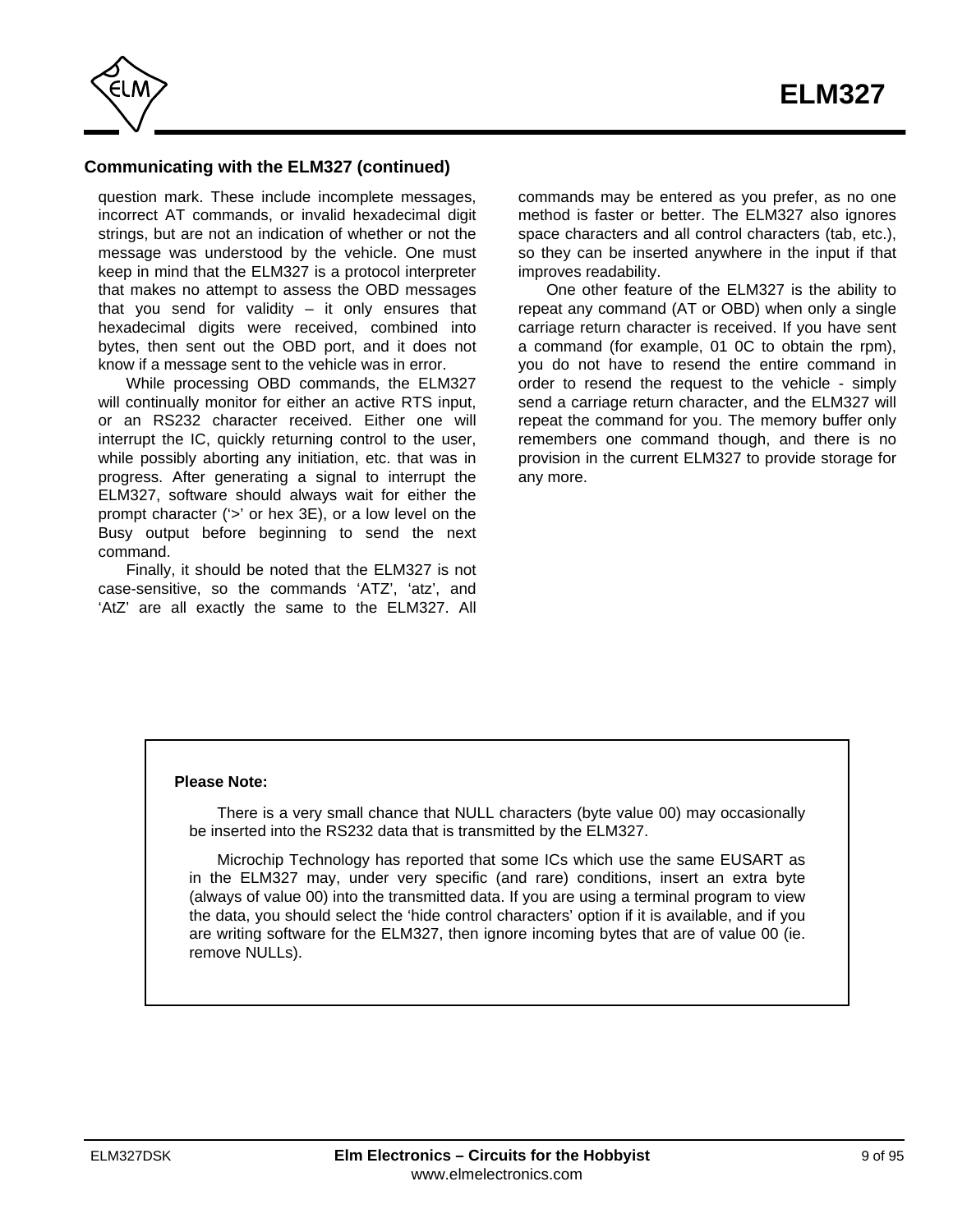<span id="page-9-0"></span>

# **AT Commands**

Several parameters within the ELM327 can be adjusted in order to modify its behaviour. These do not normally have to be changed before attempting to talk to the vehicle, but occasionally the user may wish to customize these settings – for example by turning the character echo off, adjusting a timeout value, or changing the header bytes. In order to do this, internal 'AT' commands must be used.

Those familiar with PC modems will immediately recognize AT commands as a standard way in which modems are internally configured. The ELM327 uses essentially the same method, always watching the data sent by the PC, looking for messages that begin with the character 'A' followed by the character 'T'. If found, the next characters will be interpreted as an internal configuration or 'AT' command, and will be executed upon receipt of a terminating carriage return character. If the command is just a setting change, the ELM327 will reply with the characters 'OK', to say that

it was successfully completed.

Some of the following commands allow passing numbers as arguments in order to set the internal values. These will always be hexadecimal numbers which must generally be provided in pairs. The hexadecimal conversion chart in the OBD Commands [section \(page 31\) may be helpful if you wish to](#page-30-0) interpret the values. Also, you should be aware that for the on/off types of commands, the second character is the number 1 or the number 0, the universal terms for on and off.

The remainder of this page, and the two pages following provide a summary of all of the commands that the current version of the ELM327 recognizes. A more complete description of each command begins [on page 12. Not](#page-11-0)e that the settings which are shown with an asterisk (\*) are the default values.

#### **AT Command Summary**

#### **General Commands**

| <cr></cr>                               | repeat the last command           |  |  |  |
|-----------------------------------------|-----------------------------------|--|--|--|
| <b>BRD</b> hh                           | try Baud Rate Divisor hh          |  |  |  |
| <b>BRT</b> hh                           | set Baud Rate Timeout             |  |  |  |
| D                                       | set all to Defaults               |  |  |  |
| E0, E1                                  | Echo off, or on*                  |  |  |  |
| FE                                      | <b>Forget Events</b>              |  |  |  |
| ı                                       | print the version ID              |  |  |  |
| L <sub>0</sub> , L <sub>1</sub>         | Linefeeds off, or on              |  |  |  |
| LP                                      | go to Low Power mode              |  |  |  |
| <b>MO, M1</b>                           | Memory off, or on                 |  |  |  |
| <b>RD</b>                               | Read the stored Data byte         |  |  |  |
| SD hh                                   | Save Data byte hh                 |  |  |  |
| WS                                      | Warm Start (quick software reset) |  |  |  |
| Ζ                                       | reset all                         |  |  |  |
| @1                                      | display the device description    |  |  |  |
| @2                                      | display the device identifier     |  |  |  |
| @3 cccccccccccc store the @2 identifier |                                   |  |  |  |

#### **Programmable Parameter Commands**

|            | PP xx OFF disable Prog Parameter xx         |
|------------|---------------------------------------------|
|            | PP FF OFF all Prog Parameters disabled      |
| PP xx ON   | enable Prog Parameter xx                    |
|            | <b>PP FF ON</b> all Prog Parameters enabled |
|            | PP xx SV yy for PP xx, Set the Value to yy  |
| <b>PPS</b> | print a PP Summary                          |

#### **Voltage Reading Commands**

| CV dddd        | Calibrate the Voltage to dd.dd volts |
|----------------|--------------------------------------|
| <b>CV 0000</b> | restore CV value to factory setting  |
| RV             | Read the input Voltage               |
|                |                                      |
| Other          |                                      |
| IGN            | read the IgnMon input level          |
|                |                                      |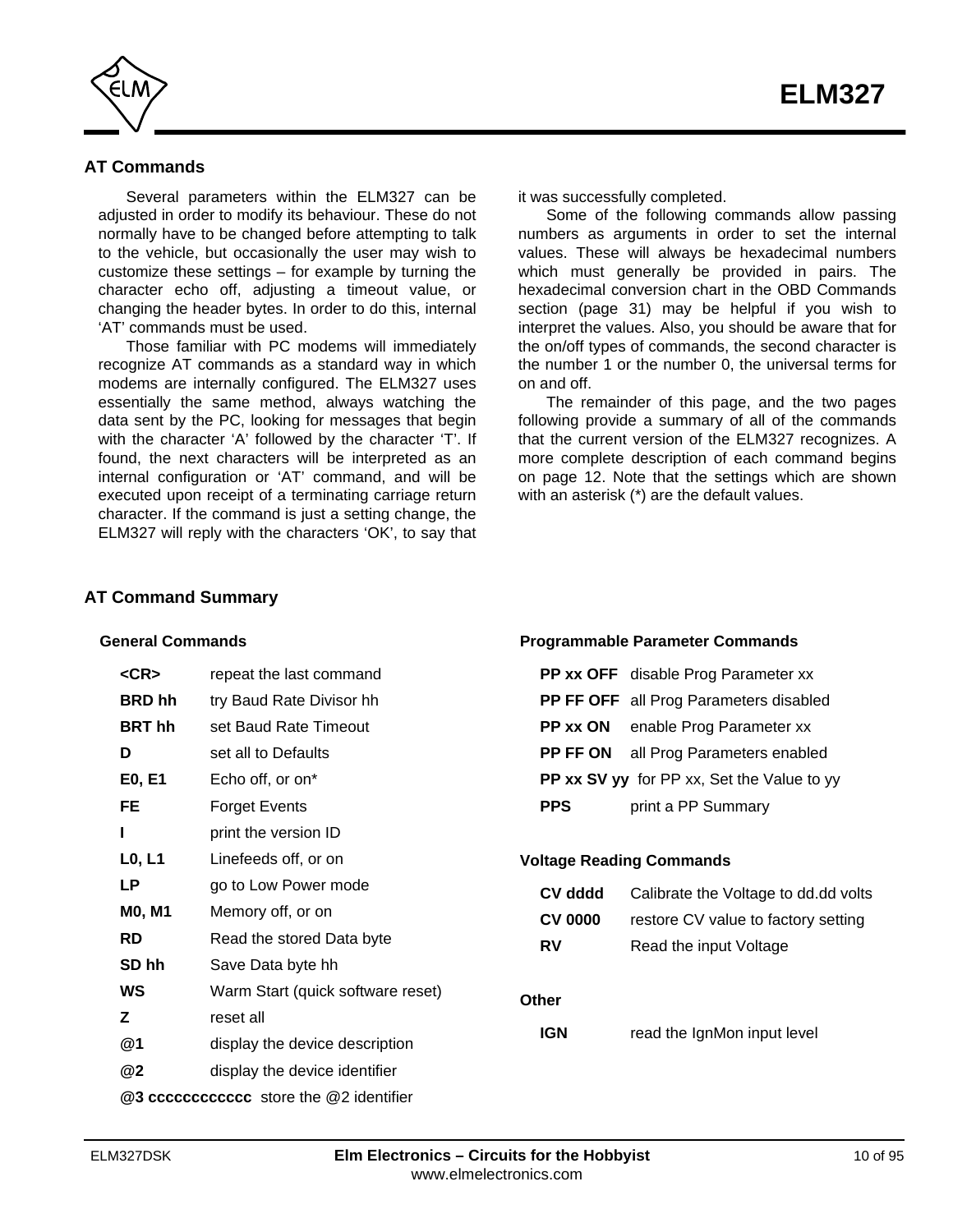

# **AT Command Summary (continued)**

### **OBD Commands**

| AL               | Allow Long (>7 byte) messages       |
|------------------|-------------------------------------|
| <b>AMC</b>       | display Activity Monitor Count      |
| AMT hh           | set the Activity Mon Timeout to hh  |
| AR               | <b>Automatically Receive</b>        |
| AT0, 1, 2        | Adaptive Timing off, auto1*, auto2  |
| BD               | perform a Buffer Dump               |
| BI               | Bypass the Initialization sequence  |
| DP               | Describe the current Protocol       |
| DPN              | Describe the Protocol by Number     |
| <b>HO, H1</b>    | Headers off*, or on                 |
| МA               | <b>Monitor All</b>                  |
| MR hh            | Monitor for Receiver = hh           |
| MT <sub>hh</sub> | Monitor for Transmitter = hh        |
| NL               | Normal Length messages*             |
| РC               | <b>Protocol Close</b>               |
| <b>R0, R1</b>    | Responses off, or on*               |
| RA hh            | set the Receive Address to hh       |
| S0, S1           | printing of Spaces off, or on*      |
| SH xyz           | Set Header to xyz                   |
| SH xxyyzz        | Set Header to xxyyzz                |
|                  | SH wwxxyyzz Set Header to wwxxyyzz  |
| SP h             | Set Protocol to h and save it       |
| SP Ah            | Set Protocol to Auto, h and save it |
| <b>SP 00</b>     | Erase stored protocol               |
| SR <sub>hh</sub> | Set the Receive address to hh       |
| SS               | use Standard Search order (J1978)   |
| ST hh            | Set Timeout to hh x 4 msec          |
| TA hh            | set Tester Address to hh            |
| TP h             | Try Protocol h                      |
| TP Ah            | Try Protocol h with Auto search     |
|                  |                                     |

# **J1850 Specific Commands** (protocols 1 and 2)

| <b>IFR0, 1, 2</b> IFRs off, auto*, or on, if not monitoring |  |  |  |
|-------------------------------------------------------------|--|--|--|

- **IFR4, 5, 6** IFRs off, auto, or on, at all times
- **IFRH, S** IFR value from Header\* or Source

# **ISO Specific Commands** (protocols 3 to 5)

| FI                                             | perform a Fast Initiation           |  |  |  |
|------------------------------------------------|-------------------------------------|--|--|--|
| IB10                                           | set the ISO Baud rate to 10400*     |  |  |  |
| <b>IB12</b>                                    | set the ISO Baud rate to 12500      |  |  |  |
| <b>IB15</b>                                    | set the ISO Baud rate to 15625      |  |  |  |
| IB48                                           | set the ISO Baud rate to 4800       |  |  |  |
| IB96                                           | set the ISO Baud rate to 9600       |  |  |  |
| IIA hh                                         | set ISO (slow) Init Address to hh   |  |  |  |
| ΚW                                             | display the Key Words               |  |  |  |
| KW0, KW1                                       | Key Word checking off, or on*       |  |  |  |
| SI                                             | perform a Slow (5 baud) Initiation  |  |  |  |
| SW hh                                          | Set Wakeup interval to hh x 20 msec |  |  |  |
| <b>SW 00</b>                                   | Stop sending Wakeup messages        |  |  |  |
| <b>WM [1 - 6 bytes]</b> set the Wakeup Message |                                     |  |  |  |

# **CAN Specific Commands** (protocols 6 to C)

|                | <b>CAF0, CAF1</b> Automatic Formatting off, or on <sup>*</sup> |
|----------------|----------------------------------------------------------------|
| CEA            | turn off CAN Extended Addressing                               |
| CEA hh         | use CAN Extended Address hh                                    |
| <b>CER hh</b>  | set CAN Extended Rx address to hh                              |
| CF hhh         | set the ID Filter to hhh                                       |
|                | <b>CF hhhhhhhh</b> set the ID Filter to hhhhhhhh               |
|                | <b>CFC0, CFC1</b> Flow Controls off, or on <sup>*</sup>        |
| CM hhh         | set the ID Mask to hhh                                         |
|                | <b>CM hhhhhhhh</b> set the ID Mask to hhhhhhhh                 |
| CP hh          | set CAN Priority to hh (29 bit)                                |
| CRA            | reset the Receive Address filters                              |
| <b>CRA hhh</b> | set CAN Receive Address to hhh                                 |
|                | <b>CRA hhhhhhhh</b> set the Rx Address to hhhhhhhh             |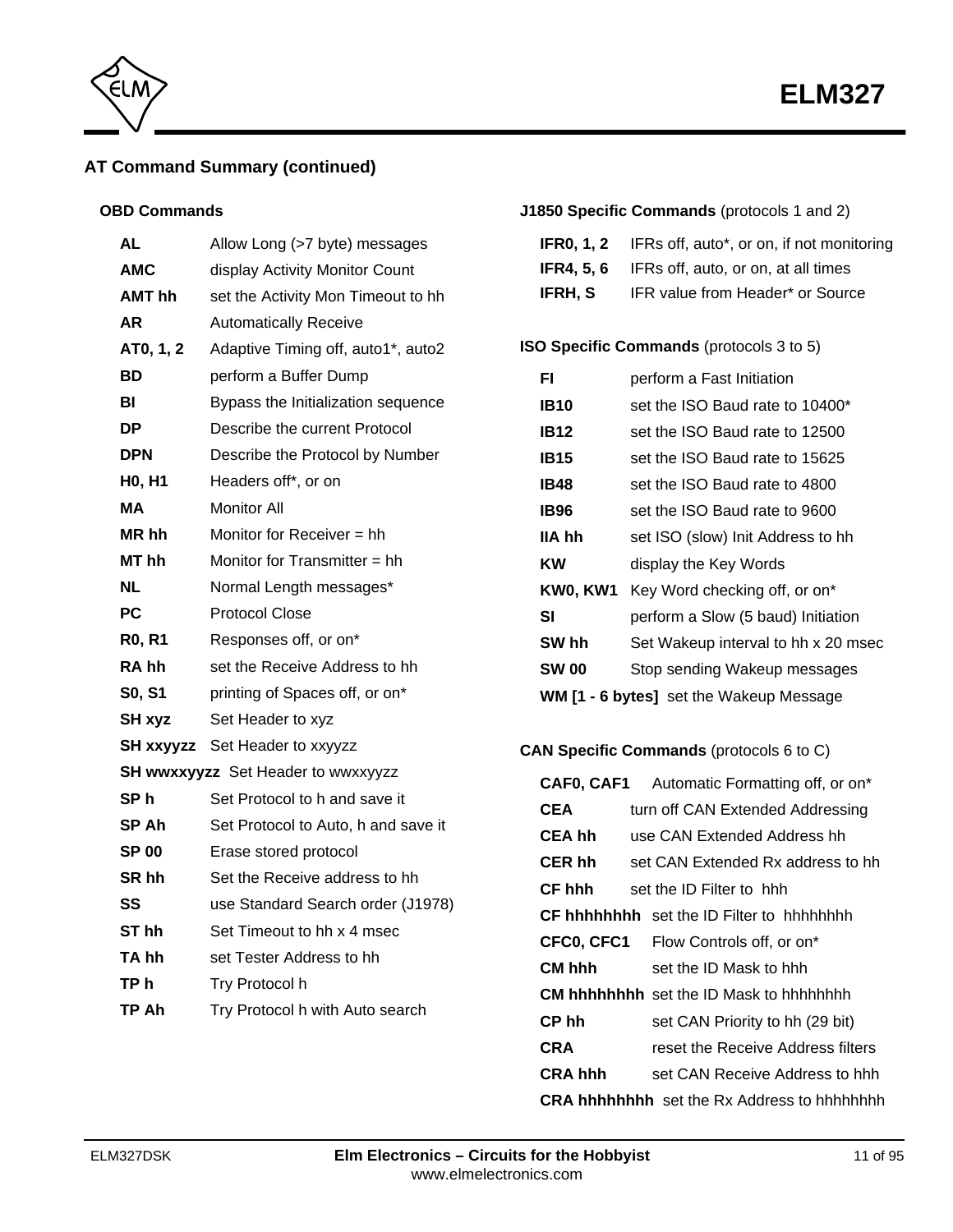

<span id="page-11-0"></span>

# **AT Command Summary (continued)**

### **CAN Specific Commands (continued)**

| СS                                         | show CAN Status counts & freq    |  |
|--------------------------------------------|----------------------------------|--|
| CSM0, CSM1                                 | Silent Monitoring off, or on*    |  |
| CTM <sub>1</sub>                           | set Timer Multiplier to 1*       |  |
| CTM <sub>5</sub>                           | set Timer Multiplier to 5        |  |
| D0, D1                                     | display of the DLC off*, or on   |  |
| FC SM h                                    | Flow Control, Set the Mode to h  |  |
| FC SH hhh                                  | FC, Set the Header to hhh        |  |
|                                            |                                  |  |
| FC SD $[1 - 5$ bytes] FC, Set Data to $[]$ |                                  |  |
| PB xx yy                                   | Protocol B options and baud rate |  |
| <b>RTR</b>                                 | send an RTR message              |  |
| <b>VO. V1</b>                              | use of Variable DLC off*, or on  |  |

## **J1939 CAN Specific Commands** (protocols A to C)

| DM1              | monitor for DM1 messages      |
|------------------|-------------------------------|
| JE               | use J1939 Elm data format*    |
| JHF0, JHF1       | Header Formatting off, or on* |
| JS               | use J1939 SAE data format     |
| JTM1             | set Timer Multiplier to 1*    |
| JTM5             | set Timer Multiplier to 5     |
| <b>MP hhhh</b>   | Monitor for PGN 0hhhh         |
| MP hhhh n        | " and get n messages          |
| <b>MP hhhhhh</b> | Monitor for PGN hhhhhh        |
| MP hhhhhh n      | "<br>" and get n messages     |

# **AT Command Descriptions**

The following describes each AT Command that the current version of the ELM327 supports:

**<CR>** [ repeat the last command ]

Sending a single carriage return character causes the ELM327 to repeat the last command that it performed. This is typically used when you wish to obtain updates to a value at the fastest possible rate for example, you may send 01 0C to obtain the engine rpm, then send only a carriage return character each time you wish to receive an update.

**AL** [ Allow Long messages ]

The standard OBDII protocols restrict the number of data bytes in a message to seven, which the ELM327 normally does as well (for both send and receive). If AL is selected, the ELM327 will allow long sends (eight data bytes) and long receives (unlimited in number). The default is AL off (and NL selected).

**AMC** [ display Activity Monitor Count ]

The Activity Monitor uses a counter to determine just how active the ELM327's OBD inputs are. Every time that activity is detected, this counter is reset, while if there is no activity, the count goes up (every 0.655 seconds). This count then represents the time since activity was last detected, and may be useful when writing your own logic based on OBD activity. The counter will not increment past FF (internal logic stops it there), and stays at 00 while monitoring.

**AMT hh** [ set the Act Mon Timeout to hh ]

When the Activity Monitor Count (ie time) exceeds a certain threshold, the ELM327 decides that there is no OBD activity. It might then give an ACT ALERT message or switch to Low Power operation, depending on how the bits of PP 0F are set. The threshold setting is determined by either PP 0F bit 4, or by the AT AMT value, should you provide it. The actual time to alarm will be (hh+1) x 0.65536 seconds. Note that a value of 00 is accepted for AMT, but is used to block all Activity Monitor outputs.

# **AR** [ Automatically set the Receive address ]

Responses from the vehicle will be acknowledged and displayed by the ELM327, if the internally stored receive address matches the address that the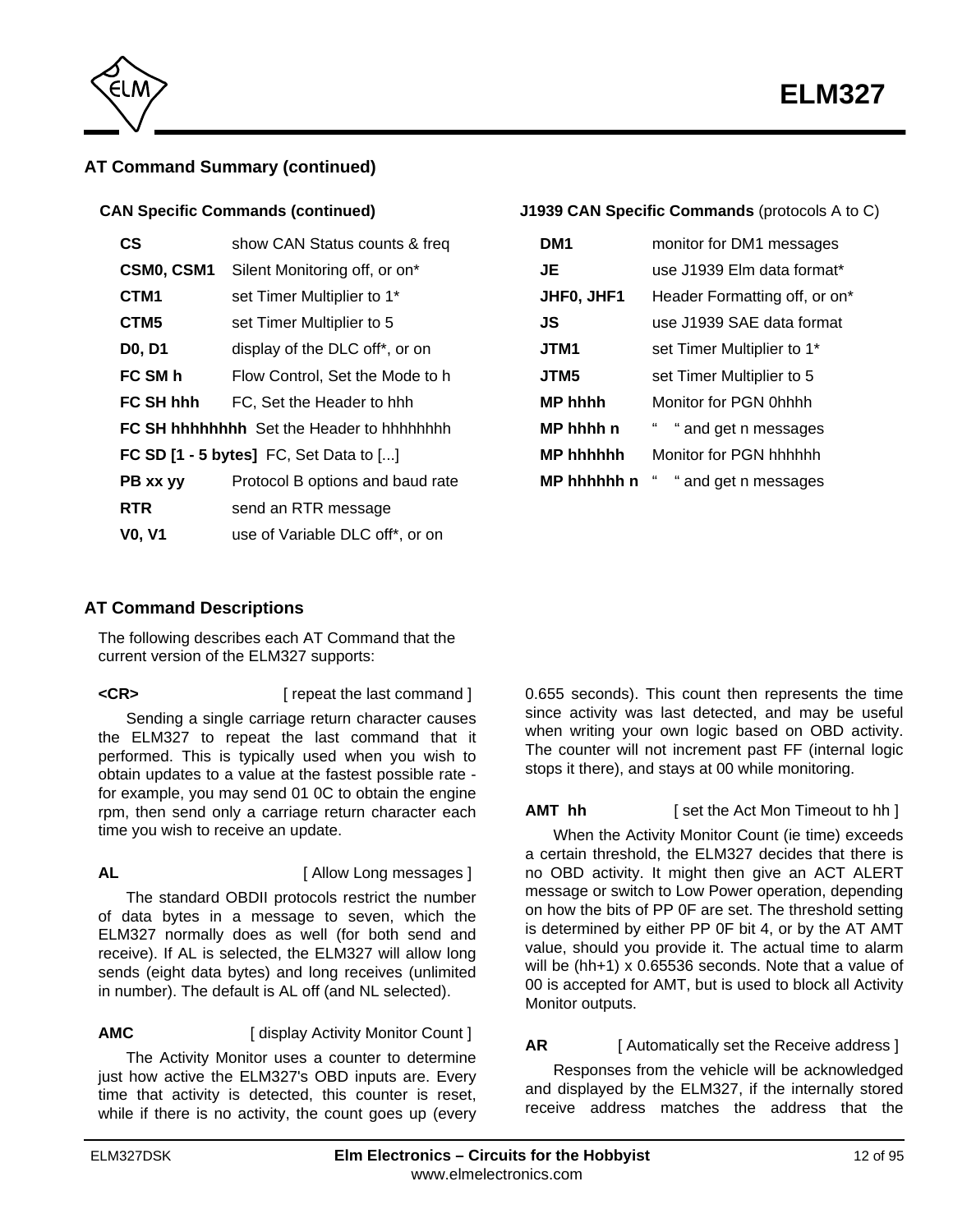

message is being sent to. With the auto receive mode in effect, the value used for the receive address will be chosen based on the current header bytes, and will automatically be updated whenever the header bytes are changed.

The value that is used for the receive address is determined based on such things as the contents of the first header byte, and whether the message uses physical addressing, functional addressing, or if the user has set a value with the SR or RA commands.

Auto Receive is turned on by default, and is not used by the J1939 protocol.

# **AT0**, **AT1** and **AT2** [ Adaptive Timing control ]

When receiving responses from a vehicle, the ELM327 has traditionally waited the time set by the AT ST hh setting for a response. To ensure that the IC would work with a wide variety of vehicles, the default value was set to a conservative (slow) value. Although it was adjustable, many people did not have the equipment or experience to determine a better value.

The Adaptive Timing feature automatically sets the timeout value for you, to a value that is based on the actual response times that your vehicle is responding in. As conditions such as bus loading, etc. change, the algorithm learns from them, and makes appropriate adjustments. Note that it always uses your AT ST hh setting as the maximum setting, and will never choose one which is longer.

There are three adaptive timing settings that are available for use. By default, Adaptive Timing option 1 (AT1) is enabled, and is the recommended setting. AT0 is used to disable Adaptive Timing (so the timeout is always as set by AT ST), while AT2 is a more aggressive version of AT1 (the effect is more noticeable for very slow connections – you may not see much difference with faster OBD systems). The J1939 protocol does not support Adaptive Timing – it uses fixed timeouts as set in the standard.

# **BD** [ perform an OBD Buffer Dump ]

All messages sent and received by the ELM327 are stored temporarily in a set of twelve memory storage locations called the OBD Buffer. Occasionally, it may be of use to view the contents of this buffer, perhaps to see why an initiation failed, to see the header bytes in the last message, or just to learn more of the structure of OBD messages. You can ask at any time for the contents of this buffer to be 'dumped'

(ie printed) – when you do, the ELM327 sends a length byte (representing the length of the message in the buffer) followed by the contents of all twelve OBD buffer locations. For example, here's one 'dump':

>AT BD 05 C1 33 F1 3E 23 C4 00 00 10 F8 00 00

The 05 is the length byte - it tells us that only the first 5 bytes (ie C1 33 F1 3E and 23) are valid. The remaining bytes are likely left over from a previous operation.

The length byte always represents the actual number of bytes received, whether they fit into the OBD buffer or not. This may be useful when viewing long data streams (with AT AL), as it represents the actual number of bytes received, mod 256. Note that only the first twelve bytes received are stored in the buffer.

# **BI** [ Bypass the Initialization sequence ]

This command should be used with caution. It allows an OBD protocol to be made active without requiring any sort of initiation or handshaking to occur. The initiation process is normally used to validate the protocol, and without it, results may be difficult to predict. It should not be used for routine OBD use, and has only been provided to allow the construction of ECU simulators and training demonstrators.

#### **BRD hh** [ try Baud Rate Divisor hh ]

This command is used to change the RS232 baud rate divisor to the hex value provided by hh, while under computer control. It is not intended for casual experimenting - if you wish to change the baud rate from a terminal program, you should use PP 0C.

Since some interface circuits are not able to operate at high data rates, the BRD command uses a sequence of sends and receives to test the interface, with any failure resulting in a fallback to the previous baud rate. This allows several baud rates to be tested and a reliable one chosen for the communications. The entire process is described in detail in the 'Using Higher RS232 Baud Rates' section[, on pages 51 and](#page-50-0) [52.](#page-51-0)

If successful, the actual baud rate (in kbps) will be 4000 divided by the divisor (hh). The value 00 is not accepted by the BRD command.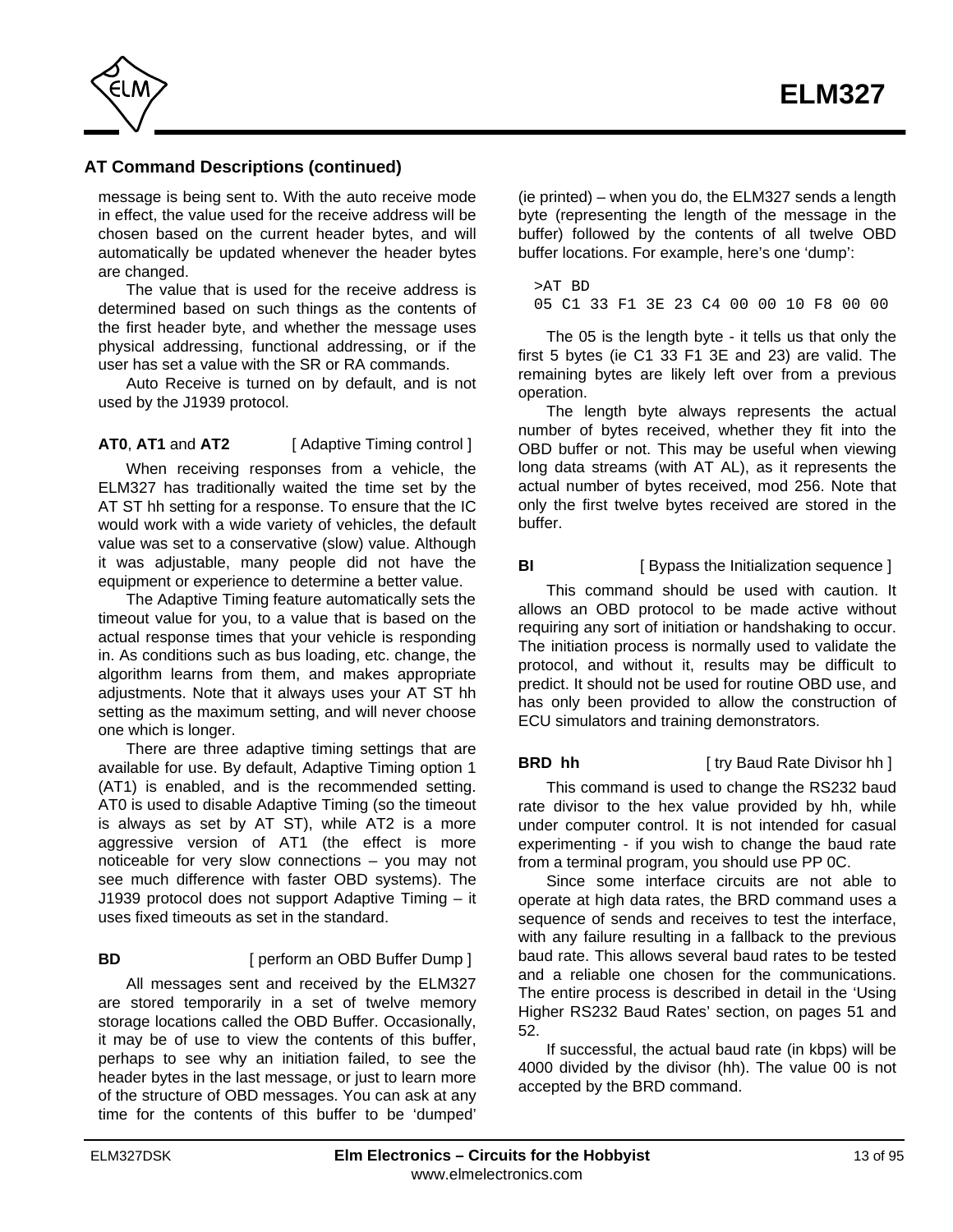

**BRT** hh **i** [ set Baud Rate Timeout to hh ]

This command allows the timeout used for the Baud Rate handshake (ie. AT BRD) to be varied. The time delay is given by hh x 5.0 msec, where hh is a hexadecimal value. The default value for this setting is 0F, providing 75 msec. Note that a value of 00 does not result in 0 msec - it provides the maximum time of 256 x 5.0 msec, or 1.28 seconds.

**CAF0** and **CAF1** [ CAN Auto Formatting off or on ]

These commands determine whether the ELM327 assists you with the formatting of the CAN data that is sent and received. With CAN Automatic Formatting enabled (CAF1), the formatting (PCI) bytes will be automatically generated for you when sending, and will be removed when receiving. This means that you can continue to issue OBD requests (01 00, etc.) as usual, without regard to the extra bytes that CAN diagnostics systems require. Also, with formatting on, any extra (unused) data bytes that are received in the frame will be removed, and any messages with invalid PCI bytes will be ignored. (When monitoring, however, messages with invalid PCI bytes are all shown, with a '<DATA ERROR' message beside them).

Multi-frame responses may be returned by the vehicle with ISO 15765 and SAE J1939. To make these more readable, the Auto Formatting mode will extract the total data length and print it on one line, then show each line of data with the segment number followed by a colon (":"), and then the data bytes.

You may also see the characters 'FC:' on a line (if you are experimenting). This identifies a Flow Control message that has been sent as part of the multi-line message signalling. Flow Control messages are automatically generated by the ELM327 in response to a 'First Frame' reply, as long as the CFC setting is on (it does not matter if auto formatting is on or not).

Another type of message – the RTR (or 'Remote Transfer Request') – will be automatically hidden for you when in the CAF1 mode, since they contain no data. When auto formatting is off (CAF0), you will see the characters 'RTR' printed when a remote transfer request frame has been received.

Turning the CAN Automatic Formatting off (CAF0), will cause the ELM327 to print all of the data bytes as received. No bytes will be hidden from you, and none will be inserted for you. Similarly, when sending data with formatting off, you must provide all of the required data bytes exactly as they are to be sent  $-$  the ELM327 will not add a PCI byte for you (but it will add some trailing 'padding' bytes to ensure that the required eight data bytes are sent). This allows the ELM327 to be used with protocols that have special formatting requirements.

Note that turning the display of headers on (with AT H1) will override some of the CAF1 formatting of the received data, so that the received bytes will appear much like in the CAF0 mode (ie. as received). It is only the printing of the received data that will be affected when both CAF1 and H1 modes are enabled, though; when sending data, the PCI byte will still be created for you and padding bytes will still be added. Auto Formatting on (CAF1) is the default setting.

# **CEA** [ turn off the CAN Extended Address ]

The CEA command is used to turn off the special features that are set with the CEA hh command.

#### **CEA hh** [ set the CAN Extended Address to hh ]

Some (non-OBD) CAN protocols extend the addressing fields by using the first of the eight data bytes as a target (receiver) address. This command allows the ELM327 to interact with those protocols.

Sending the CEA hh command causes the ELM327 to insert the hh value as the first data byte of all CAN messages that you send. It also adds one more filtering step to received messages, only passing ones that have the Tester Address in the first byte position (in addition to requiring that ID bits match the patterns set by AT CF and CM, or CRA). The AT CEA hh command can be sent at any time, and changes are effective immediately, allowing for changes of the address 'on-the-fly'. There is a more lengthy discussion of extended addressing in the 'Using CAN Extended Addresses' sect[ion on page 62.](#page-61-0)

The CEA mode of operation is off by default, and is enabled by sending the CEA command with a target address. Once it is on, it can be turned off by sending AT CEA (with no address), or by restoring the chip defaults with AT D, AT Z, etc. Note that the CEA setting has no effect when J1939 formatting is on.

### **CER hh** [ set the CAN Extended Rx address to hh ]

By default, the ELM327 receives responses to CAN extended addressing requests that have the 'tester address' in the first data byte position. The CER command allows you to choose a different receive address.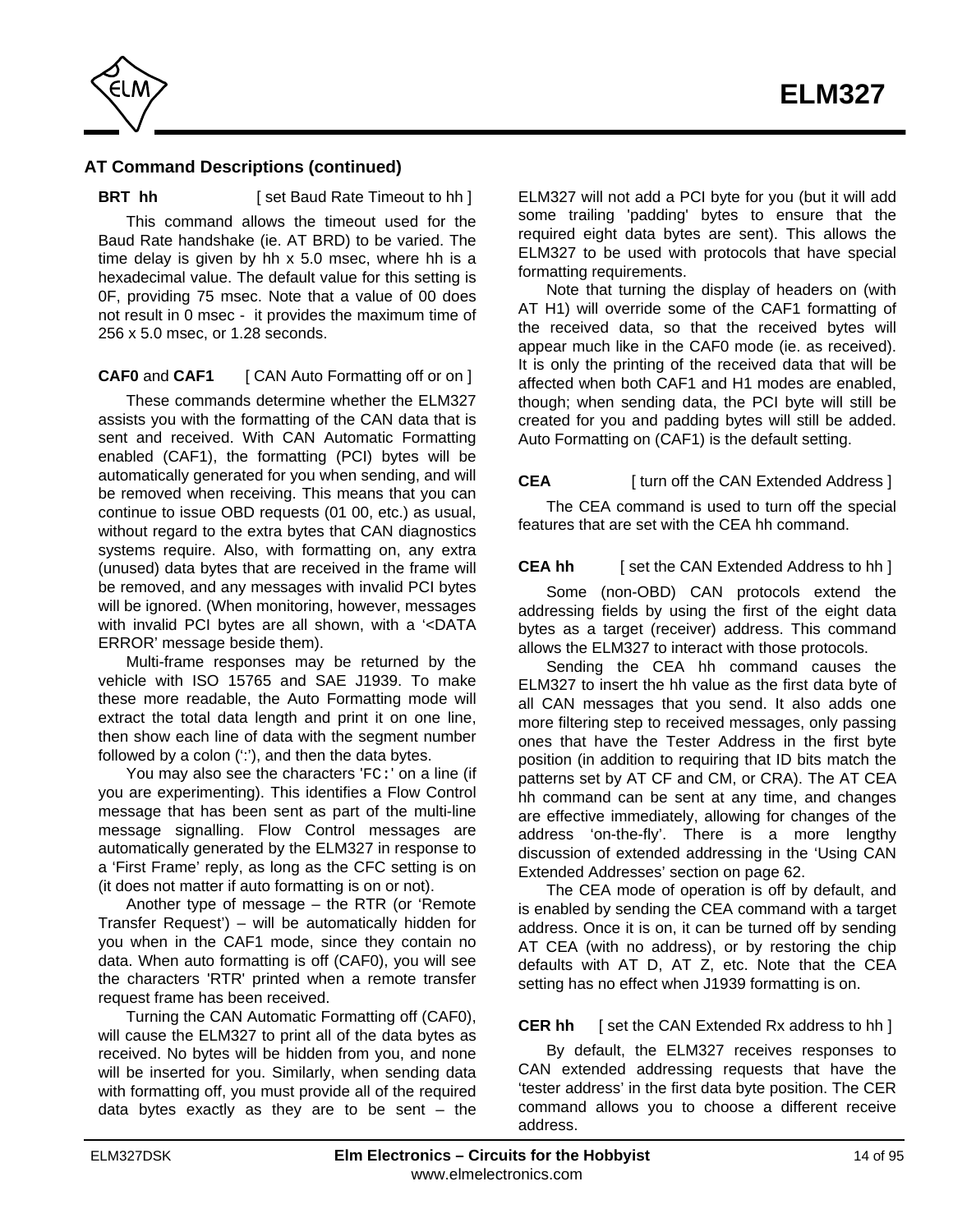

**CF hhh** [ set the CAN ID Filter to hhh ]

The CAN Filter works in conjunction with the CAN Mask to determine what information is to be accepted by the receiver. As each message is received, the incoming CAN ID bits are compared to the CAN Filter bits (when the mask bit is a '1'). If all of the relevant bits match, the message will be accepted, and processed by the ELM327, otherwise it will be discarded. This three nibble version of the CAN Filter command makes it a little easier to set filters with 11 bit ID CAN systems. Only the rightmost 11 bits of the provided nibbles are used, and the most significant bit is ignored. The data is actually stored as four bytes internally however, with this command adding leading zeros for the other bytes. See the CM command(s) for more details.

#### **CF hh hh hh hh** [ set the CAN ID Filter to hhhhhhhh ]

This command allows all four bytes (actually 29 bits) of the CAN Filter to be set at once. The 3 most significant bits will always be ignored, and may be given any value. This command may be used to enter 11 bit ID filters as well, since they are stored in the same locations internally (entering AT CF 00 00 0h hh is exactly the same as entering the shorter AT CF hhh command).

### **CFC0** and **CFC1** [ CAN Flow Control off or on ]

The ISO 15765-4 CAN protocol expects a 'Flow Control' message to always be sent in response to a 'First Frame' message, and the ELM327 automatically sends these without any intervention by the user. If experimenting with a non-OBD system, it may be desirable to turn this automatic response off, and the AT CFC0 command has been provided for that purpose.

As of firmware version 2.0, these commands also enable or disable the sending of J1939 TP.CM\_CTS messages in response to TP.CM\_RTS requests.

During monitoring (AT MA, MR, or MT), there are never any Flow Controls sent no matter what the CFC option is set to. The default setting is CFC1 - Flow Controls on.

**CM hhh** [ set the CAN ID Mask to hhh ]

There can be a great many messages being transmitted in a CAN system at any one time. In order to limit what the ELM327 views, there needs to be a

system of filtering out the relevant ones from all the others. This is accomplished by the filter, which works in conjunction with the mask. A mask is a group of bits that show the ELM327 which bits in the filter are relevant, and which ones can be ignored. A 'must match' condition is signalled by setting a mask bit to '1', while a 'don't care' is signalled by setting a bit to '0'. This three digit variation of the CM command is used to provide mask values for 11 bit ID systems (the most significant bit is always ignored).

Note that a common storage location is used internally for the 29 bit and 11 bit masks, so an 11 bit mask could conceivably be assigned with the next command (CM hh hh hh hh), should you wish to do the extra typing. The values are right justified, so you would need to provide five leading zeros followed by the three mask bytes.

#### **CM hh hh hh hh** I set the CAN ID Mask to hhhhhhhh ]

This command is used to assign mask values for 29 bit ID systems. See the discussion under the CM hhh command as it is essentially identical, except for the length. Note that the three most significant bits that you provide in the first digit will be ignored.

#### **CP hh** [ set CAN Priority bits to hh ]

This command is used to assign the five most significant bits of the 29 bit CAN ID that is used for sending messages (the other 24 bits are set with the AT SH command). Many systems use these bits to assign a priority value to messages, and to determine the protocol. Any bits provided in excess of the five required are ignored, and not stored by the ELM327 (it only uses the five least significant bits of this byte). The default value for these priority bits is hex 18, which can be restored at any time with the AT D command.

#### **CRA** [ reset the CAN Rx Addr ]

The AT CRA command is used to restore the CAN receive filters to their default values. Note that it does not have any arguments (ie no data).

**CRA hhh** [ set the CAN Rx Addr to hhh ]

Setting the CAN masks and filters can be difficult at times, so if you only want to receive information from one address (ie. one CAN ID), then this command may be very welcome. For example, if you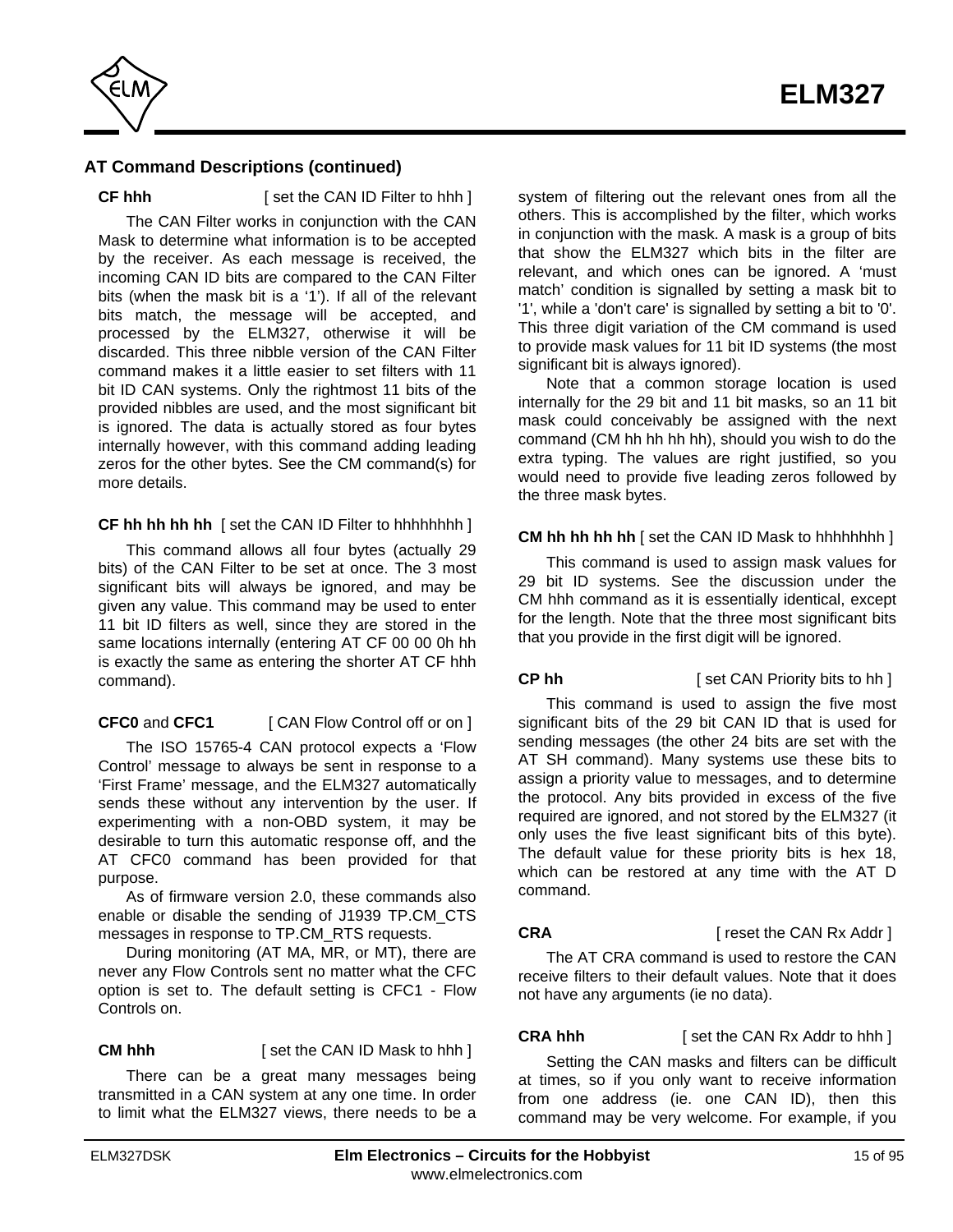

only want to see information from 7E8, simply send AT CRA 7E8, and the ELM327 will make the necessary adjustments to both the mask and the filter for you.

If you wish to allow the reception of a range of values, you can use the letter X to signify a 'don't care' condition. That is, AT CRA 7EX would allow all IDs that start with 7E to pass (7E0, 7E1, etc.). For a more specific range of IDs, you may need to assign a mask and filter.

To reverse the changes made by the CRA command, simply send AT CRA or AT AR.

**CRA hhhhhhhh** [set the CAN Rx Addr to hhhhhhhh]

This command is identical to the previous one, except that it is used with 29 bit CAN IDs. Sending either AT CRA or AT AR will also reverse any changes made by this command.

**CS** [ show the CAN Status counts ]

The CAN protocol requires that statistics be kept regarding the number of transmit and receive errors detected. If there should be a significant number of errors (due to a hardware or software problem), the device will go off-line in order to not affect other data on the bus. The AT CS command lets you see both the transmitter (Tx) and the receiver (Rx) error counts, in hexadecimal. If the transmitter should be off (count >FF), you will see 'OFF' rather than a specific count.

Beginning with firmware v2.2, the CS response will also show the frequency of the signal at the CAN input, at that time. A typical response might look like:

>AT CS T:00 R:00 F:250

The same module that determines the frequency during protocol searches is used, and is fairly basic in operation. It provides frequency in only certain ranges, so possible responses with the current version are limited to 500, 250, <250, and 0 (no signal).

**CSM0** and **CSM1** [ CAN Silent Monitoring off or on ]

The ELM327 was designed to be completely silent while monitoring a CAN bus. Because of this, it is able to report exactly what it sees, without colouring the information in any way. Occasionally (when bench testing, or when connecting to a dedicated CAN port), it may be preferred that the ELM327 does not operate silently (ie generates ACK bits, etc.), and this is what the CSM command is for. CSM1 turns it on, CSM0 turns it off, and the default value is determined by PP 21. Be careful when experimenting with this. If you should choose the wrong baud rate then monitor the CAN bus with the silent monitoring off, you will disturb the flow of data. Always keep the silent monitoring on until you are certain that you have chosen the correct baud rate.

**CTM1 EXECUTE:** [ set the Timer Multiplier to 1 ]

This command causes all timeouts set by AT ST to be multiplied by a factor of 1. Note that this currently only affects the CAN protocols (6 to C). CTM1 is the default setting.

**CTM5** [ set the Timer Multiplier to 5 ]

This command causes all timeouts set by AT ST to be multiplied by a factor of 5. Note that this currently only affects the CAN protocols (6 to C).

This command was originally added (as JTM5) to assist with the retrieving of some J1939 messages. We have since had several requests to allow it to affect all CAN modes, and so have modified the JTM5 code and added the new CTM1/CTM5 commands. If using CTM5, we caution that the Adaptive Timing code does not monitor changes in the setting, so we advise turning it off (with AT AT0).

By default, this multiplier is off.

**CV dddd** [ Calibrate the Voltage to dd.dd volts ]

The voltage reading that the ELM327 shows for an AT RV request can be calibrated with this command. The argument ('dddd') must always be provided as 4 digits, with no decimal point (it assumes that the decimal place is between the second and the third digits).

To use this feature, simply use an accurate meter to read the actual input voltage, then use the CV command to change the internal calibration (scaling) factor. For example, if the ELM327 shows the voltage as 12.2V while you measure 11.99 volts, then send AT CV 1199 and the ELM327 will recalibrate itself for that voltage (it will actually read 12.0V due to digit roundoff). [See page 30 for](#page-29-0) some more information on how to read voltages and perform the calibration.

**CV 0000** [ restore the factory Calibration Value ]

If you are experimenting with the CV dddd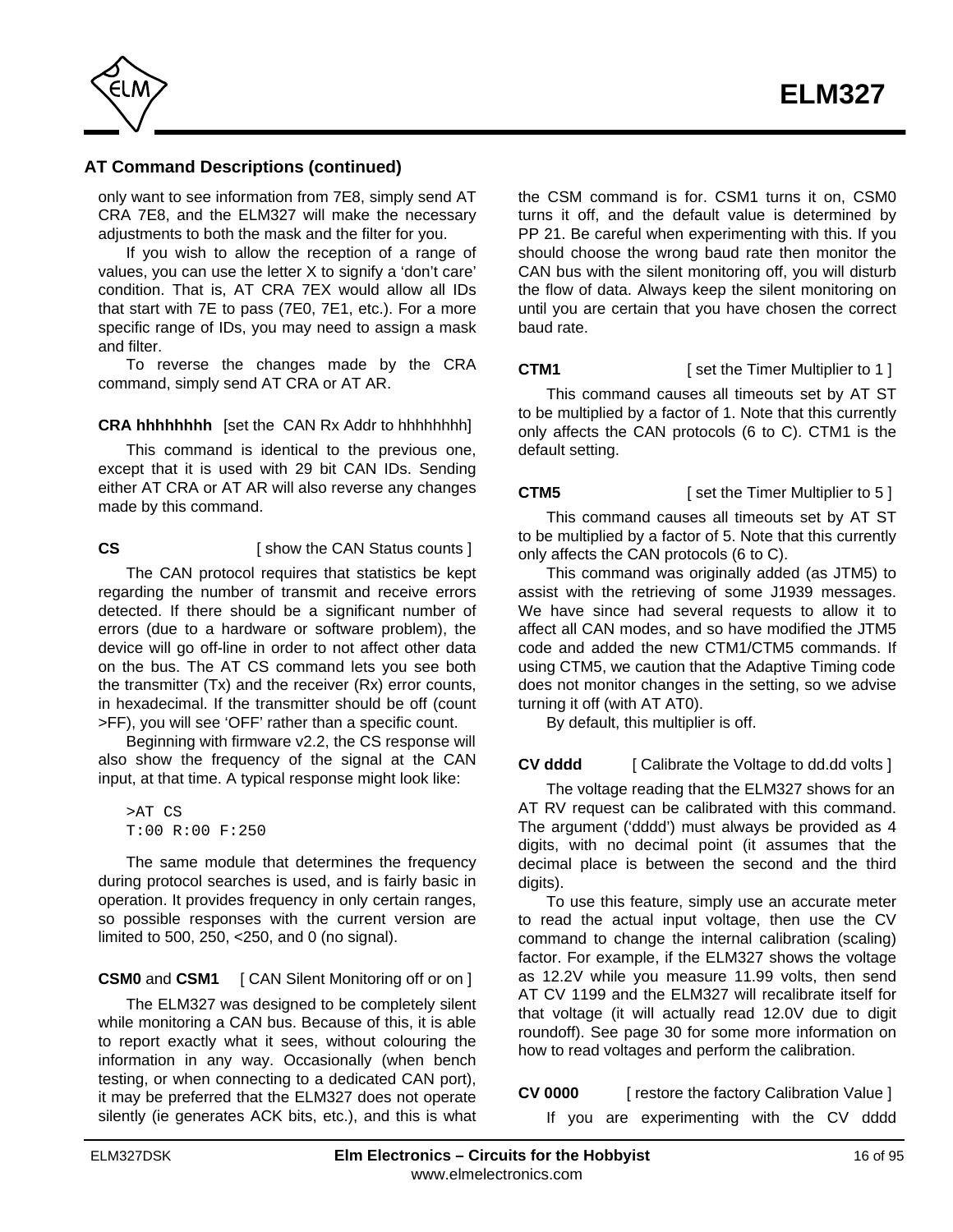

command but do not have an accurate voltmeter as a reference, you may soon get into trouble. If this happens, you can always send AT CV 0000 to restore the ELM327 to the factory calibration value.

**D D Example 1 [** set all to Defaults ]

This command is used to set the options to their default (or factory) settings, as when power is first applied. The last stored protocol will be retrieved from memory, and will become the current setting (possibly closing other protocols that are active). Any settings that the user had made for custom headers, filters, or masks will be restored to their default values, and all timer settings will also be restored to their defaults.

**D0** and **D1** [ display of DLC off or on ]

Standard CAN (ISO 15765-4) OBD requires that all messages have 8 data bytes, so displaying the number of data bytes (the DLC) is not normally very useful. When experimenting with other protocols, however, it may be useful to be able to see what the data lengths are. The D0 and D1 commands control the display of the DLC digit (the headers must also be on in order to see this digit). When displayed, the single DLC digit will appear between the ID (header) bytes and the data bytes. The default setting is determined by PP 29.

**DM1** [ monitor for DM1s ]

The SAE J1939 Protocol broadcasts trouble codes periodically, by way of Diagnostic Mode 1 (DM1) messages. This command sets the ELM327 to continually monitor for this type of message for you, following multi-segment transport protocols as required. Note that a combination of masks and filters could be set to provide a similar output, but they would not allow multiline messages to be detected. The DM1 command adds the extra logic that is needed for multiline messages.

This command is only available when a CAN Protocol (A, B, or C) has been selected for J1939 formatting. It returns an error if attempted under any other conditions.

**DP** [ Describe the current Protocol ]

The ELM327 automatically detects a vehicle's OBD protocol, but does not normally report what it is. The DP command is a convenient means of asking what protocol the IC is currently set to (even if it has not yet 'connected' to the vehicle).

If a protocol is chosen and the automatic option is also selected, AT DP will show the word 'AUTO' before the protocol description. Note that the description shows the actual protocol names, not the numbers used by the protocol setting commands.

# **DPN** [ Describe the Protocol by Number ]

This command is similar to the DP command, but it returns a number which represents the current protocol. If the automatic search function is also enabled, the number will be preceded with the letter 'A'. The number is the same one that is used with the set protocol and test protocol commands.

**E0** and **E1** [ Echo off or on ]

These commands control whether or not the characters received on the RS232 port are echoed (retransmitted) back to the host computer. Character echo can be used to confirm that the characters sent to the ELM327 were received correctly. The default is E1 (or echo on).

**FC SD [1-5 bytes]** [ Flow Control Set Data to... ]

The data bytes that are sent in a CAN Flow Control message may be defined with this command. One to five data bytes may be specified, with the remainder of the data bytes in the message being automatically set to the default CAN filler byte, if required by the protocol. Data provided with this command is only used when Flow Control modes 1 or 2 have been enabled.

**FC SH hhh [ Flow Control Set Header to... ]** 

The header (or more properly 'CAN ID') bytes used for CAN Flow Control messages can be set using this command. Only the right-most 11 bits of those provided will be used - the most significant bit is always removed. This command only affects Flow Control mode 1.

**FC SH hhhhhhhh** [ Flow Control Set Header to... ]

This command is used to set the header (or 'CAN ID') bits for Flow Control responses with 29 bit CAN ID systems. Since the 8 nibbles define 32 bits, only the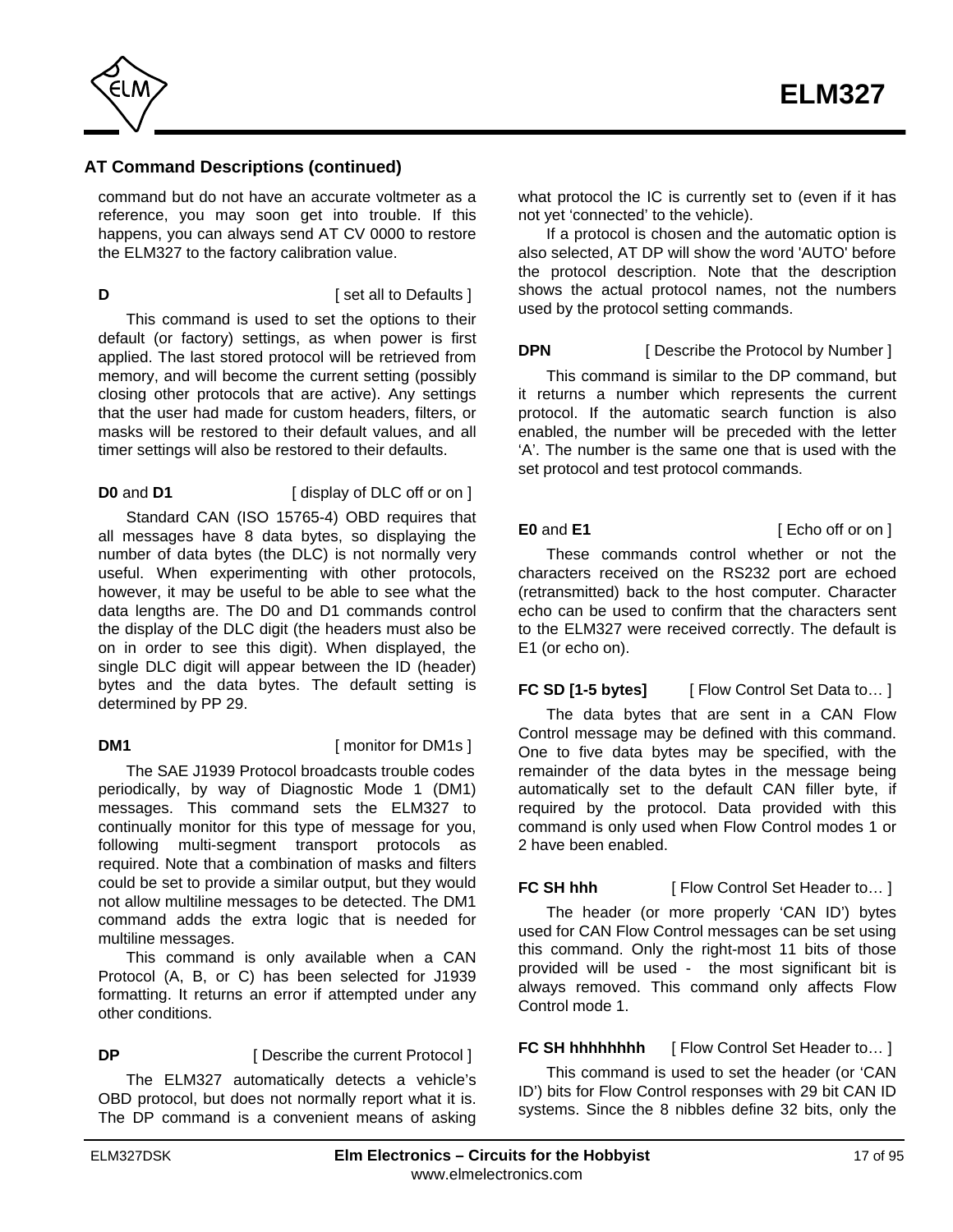

right-most 29 bits of those provided will be used - the most significant three bits are always removed. This command only affects Flow Control mode 1.

### **FC SM h** [ Flow Control Set Mode to h ]

This command sets how the ELM327 responds to First Frame messages when automatic Flow Control responses are enabled. The single digit provided can either be '0' (the default) for fully automatic responses, '1' for completely user defined responses, or '2' for user defined data bytes in the response. Note that FC modes 1 and 2 can only be enabled if you have defined the needed data and possibly ID bytes. If you have not, you will get an error. More complete details [and examples can be found in the Altering Flow](#page-60-0) Control Messages section (page 61).

# **FE** [ Forget Events ]

There are certain events which may change how the ELM327 responds from that time onwards. One of these is the occurrence of a fatal CAN error (ERR94), which blocks subsequent searching through CAN protocols if PP 2A bit 5 is '1'. Normally, an event such as this will affect all searches until the next power off and on, but it can be 'forgotten' using software, with the AT FE command.

Another example is an 'LV RESET' event which will prevent searches through CAN protocols if PP 2A bit 4 is '1'. It may also be forgotten with the AT FE command.

**FI** [ perform a Fast Initiation ]

One version of the Keyword protocol uses what is known as a 'fast initiation' sequence to begin communications. Usually, this sequence is performed when the first message needs to be sent, and then the message is sent immediately after. Some ECUs may need more time between the two however, and having a separate initiation command allows you to control this time. Simply send AT FI, wait a little, then send the message. You may need to experiment to get the right amount of delay.

Another use for this command might be if you would like to perform a fast initiation with an ISO 9141 type protocol (ie 3 - CARB format). Simply follow these steps to generate a fast init, then switch to protocol 3:

#### AT SP 3 AT BI

You should then be able to communicate with the ECU. Note that a protocol close (ie AT PC) is not required in the above code, as the ELM327 automatically performs one when you switch protocols.

Protocol 5 must be selected to use the AT FI command, or an error will result.

**H0** and **H1 i Headers** off or on 1

These commands control whether or not the additional (header) bytes of information are shown in the responses from the vehicle. These are not normally shown by the ELM327, but may be of interest (especially if you receive multiple responses and wish to determine what modules they were from).

Turning the headers on (with AT H1) actually shows more than just the header bytes – you will see the complete message as transmitted, including the check-digits and PCI bytes, and possibly the CAN data length code (DLC) if it has been enabled with PP 29 or AT D1. The current version of this IC does not display the CAN CRC code, nor the special J1850 IFR bytes (which some protocols use to acknowledge receipt of a message).

**I** [ Identify yourself ]

Issuing this command causes the chip to identify itself, by printing the startup product ID string (currently 'ELM327 v2.2'). Software can use this to determine exactly which integrated circuit it is talking to, without having to reset the IC.

### **IB10** [ set the ISO Baud rate to 10400 ]

This command restores the ISO 9141-2 and ISO 14230-4 baud rates to the default value of 10400.

### **IB12** [ set the ISO Baud rate to 12500 ]

This command is used to change the baud rate used for the ISO 9141-2 and ISO 14230-4 protocols (numbers 3, 4, and 5) to 12500 baud.

### **IB15** [ set the ISO Baud rate to 15625 ]

This command is used to change the baud rate used for the ISO 9141-2 and ISO 14230-4 protocols (numbers 3, 4, and 5) to 15625 baud.

AT SP 5 AT FI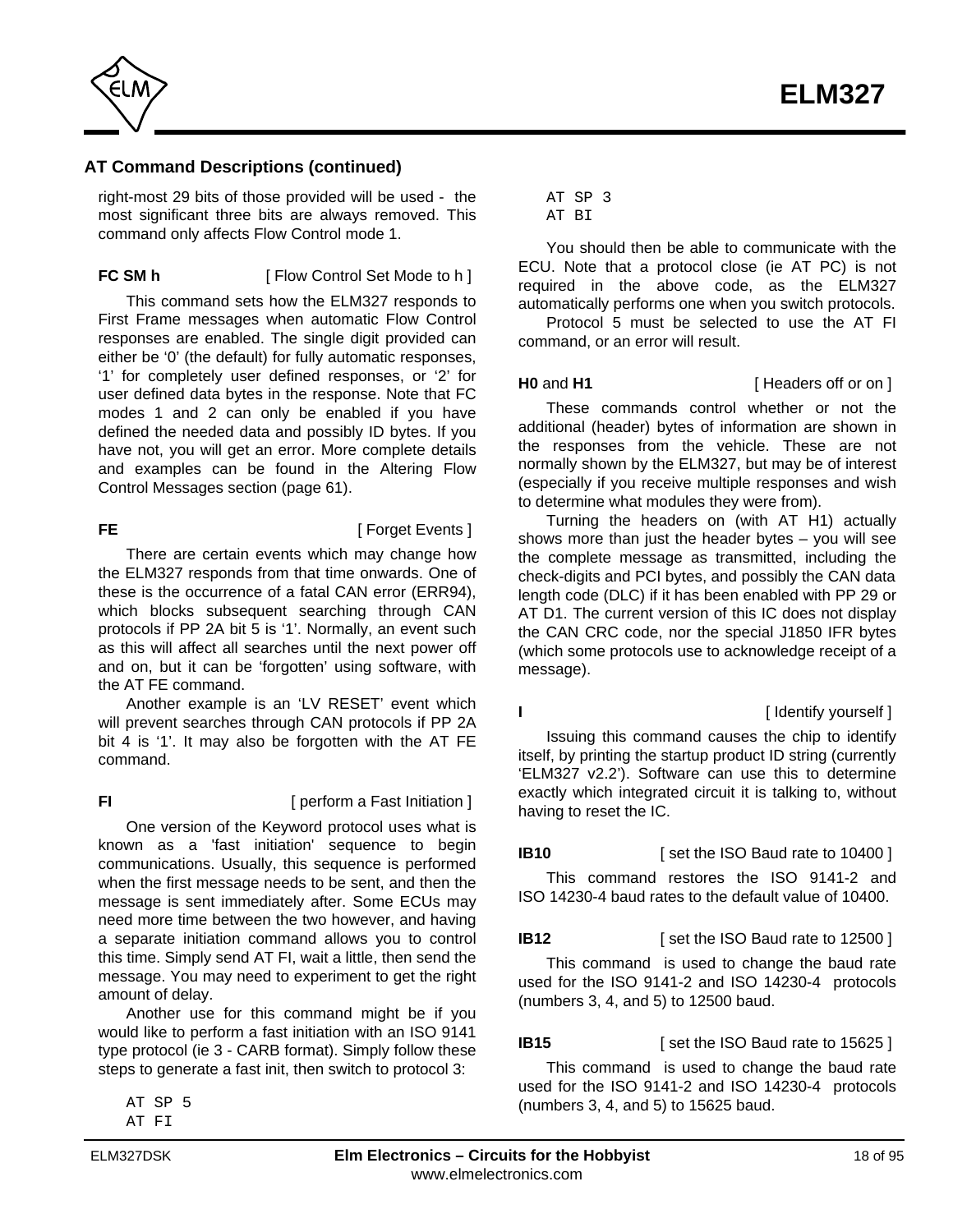

**IB48** [ set the ISO Baud rate to 4800 ]

This command is used to change the baud rate used for the ISO 9141-2 and ISO 14230-4 protocols (numbers 3, 4, and 5) to 4800 baud.

**IB96** [ set the ISO Baud rate to 9600 ]

This command is used to change the baud rate used for the ISO 9141-2 and ISO 14230-4 protocols (numbers 3, 4, and 5) to 9600 baud.

**IFR0, IFR1**, and IFR2 [IFR control - not monitoring ]

The SAE J1850 protocol allows for an In-Frame Response (IFR) byte to be sent after each message, usually to acknowledge the correct receipt of that message. The ELM327 automatically generates and sends this byte for you, unless you are monitoring (by default, the ELM327 is always silent while monitoring). You can override this behaviour with the IFR command.

The IFR0 command will disable the sending of all IFRs, no matter what the header bytes require. IFR2 is the opposite - it will cause an IFR byte to always be sent, no matter what the header bytes say. The IFR1 command determines whether to send an IFR from the value of the 'K' bit in the first header byte (for both PWM and VPW). The default setting is IFR1.

**IFR4, IFR5**, and **IFR6** [ IFR control - at all times ]

While the original ELM327 ICs would never send IFRs while monitoring, there are certain situations (typically when simulating an ECU and using one ELM327 to continuously receive data while another only sends). In this case, it is desirable to be able to send IFRs while monitoring.

The IFR4, IFR5, and IFR6 commands mimic the IFR0, IFR1 and IFR2 commands respectively, except that they apply at all times (whether monitoring or not). IFR4 will never generate an IFR, IFR5 will do it based on the 'K' bit value, and IFR6 always generate one.

# **IFR H** and **IFR S** [ IFR from Header or Source ]

The value sent in the J1850 In-Frame Response (IFR) byte is normally the same as the value sent as the source (ie tester) address byte that was in the header of the request. There may be occasions when it is desirable to use some other value, however, and this set of commands allows for this.

If you send AT IFR S, the ELM327 will use the

value defined as the Source address (usually F1, but it can be changed with PP 06 or AT TA), even if another value was sent in the Header bytes. This is not what is normally required, and caution should be used when doing this. AT IFR H restores the sending of the IFR bytes to those provided in the Header, and is the default setting.

**IGN** [ read the IgnMon input level ]

This command reads the signal level at pin 15. It assumes that the logic level is related to the ignition voltage, so if the input is at a high level, the response will be 'ON', and a low level will report 'OFF'.

This feature is most useful if you wish to perform the power control functions using your own software. If you disable the Low Power automatic response to a low input on this pin (by setting bit 2 of PP 0E to 0), then pin 15 will function as the RTS input. A low level on the input will not turn the power off, but it will interrupt any OBD activity that is in progress. All you need to do is detect the 'STOPPED' message that is sent when the ELM327 is interrupted, and then check the level at pin 15 using AT IGN. If it is found to be OFF, you can perform an orderly shutdown yourself.

**IIA hh** [ set the ISO Init Address to hh ]

The ISO 9141-2 and ISO 14230-4 standards state that when beginning a session with an ECU, the initiation sequence is to be directed to a specific address (\$33). If you wish to experiment by directing the slow five baud sequence to another address, it is done with this command. For example, if you prefer that the initiation be performed with the ECU at address \$7A, then simply send:

>AT IIA 7A

and the ELM327 will use that address when called to do so (protocols 3 or 4). The full eight bit value is used exactly as provided – no changes are made to it (ie no adding of parity bits, etc.)

Note that setting this value does not affect any address values used in the header bytes. The ISO init address is restored to \$33 whenever the defaults, or the ELM327, are reset.

# **JE** [ enables the J1939 ELM data format ]

The J1939 standard requires that PGN requests be sent with the byte order reversed from the standard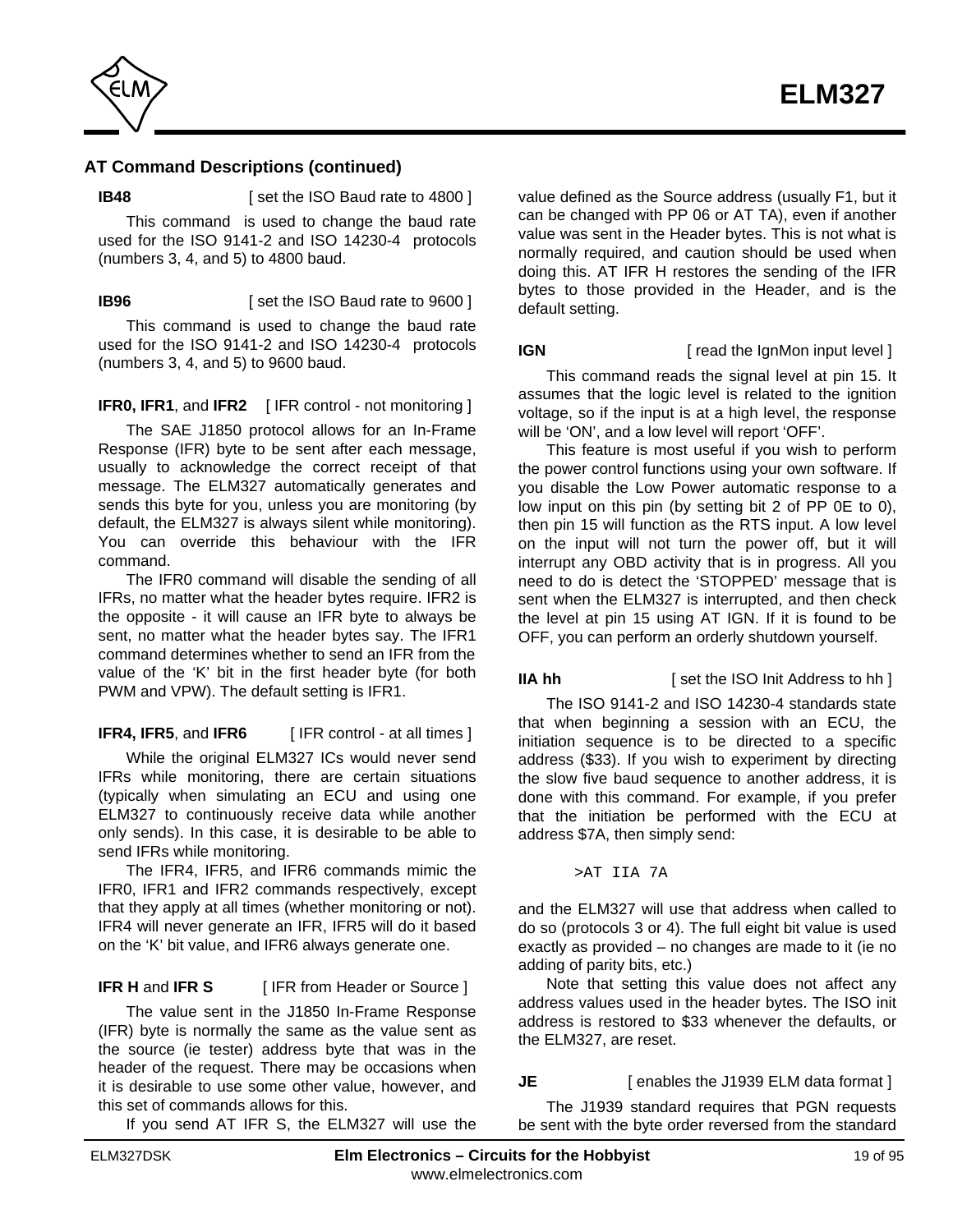

'left-to-right' order, which many of us would expect. For example, to send a request for the engine temperature (PGN 00FEEE), the data bytes are actually sent in the reverse order (ie EE FE 00), and the ELM327 would normally expect you to provide the data in that order for passing on to the vehicle.

When experimenting, this constant need for byte reversals can be quite confusing, so we have defined an ELM format that reverses the bytes for you. When the J1939 ELM (JE) format is enabled, and you have a J1939 protocol selected, and you provide three data bytes to the ELM327, it will reverse the order for you before sending them to the ECU. To request the engine temperature PGN, you would send 00 FE EE (and not EE FE 00). The 'JE' type of automatic formatting is enabled by default.

#### **JHF0** and **JHF1** [ J1939 Header Formatting off or on ]

When printing responses, the ELM327 normally formats the J1939 ID (ie Header) bits in such a way as to isolate the priority bits and group all the PGN information, while keeping the source address byte separate. If you prefer to see the ID information as four separate bytes (which a lot of the J1939 software seems to do), then simply turn off the formatting with JHF0. The CAF0 command has the same effect (and overrides the JHF setting), but also affects other formatting. The default setting is JHF1.

### **JS** [ enables the J1939 SAE data format ]

The AT JS command disables the automatic byte reordering that the JE command performs for you. If you wish to send data bytes to the J1939 vehicle without any manipulation of the byte order (ie in the order specified by the SAE documents), then select JS formatting.

As an example, when sending a request for engine temperature (PGN 00FEEE) with the data format set to JS, you must present the bytes to the ELM327 as EE FE 00 (this is also known as littleendian byte ordering).

The JS type of data formatting is off by default.

#### **JTM1** [ set the J1939 Timer Multiplier to 1 ]

This command is used to set the AT ST time multiplier to x1 for the SAE J1939 protocol. As of firmware v2.1, this command now simply calls the CTM1 command.

**JTM5** [ set the J1939 Timer Multiplier to 5 ]

This used to set the AT ST time multiplier to x5, for the SAE J1939 protocol. As of firmware v2.1, this command now simply calls the CTM5 command.

**KW** [ display the Key Words ]

When the ISO 9141-2 and ISO 14230-4 protocols are initialized, two special bytes (key words) are passed to the ELM327 (the values are used internally to determine whether a particular protocol variation can be supported by the ELM327). If you wish to see what the value of these bytes were, simply send the AT KW command.

**KW0** and **KW1** [ Key Word checks off or on ]

The ELM327 looks for specific bytes (called key words) to be sent to it during the ISO 9141-2 and ISO14230-4 initiation sequences. If the bytes are not found, the initiation is said to have failed (you might see 'UNABLE TO CONNECT' or perhaps 'BUS INIT: ...ERROR'). This might occur if you are trying to connect to a non-OBD compliant ECU, or perhaps to an older one.

If you wish to experiment with non-standard systems, you may have to tell the ELM327 to perform the initiation sequence, but ignore the contents of the bytes that are sent and received. To do this, send:

>AT KW0

After turning keyword checking off, the ELM327 will still require the two key word bytes in the response, but will not look at the actual values of the bytes. It will also send an acknowledgement to the ECU, and will wait for the final response from it (but will not stop and report an error if none is received). This may allow you to make a connection in an otherwise 'impossible' situation. Normal behaviour can be returned with AT KW1, which is the default setting.

**L0** and **L1** [ Linefeeds off or on ]

This option controls the sending of linefeed characters after each carriage return character. For AT L1, linefeeds will be generated after every carriage return character, and for AT L0, they will be off. Users will generally wish to have this option on if using a terminal program, but off if using a custom computer interface (as the extra characters transmitted will only serve to slow the communications down). The default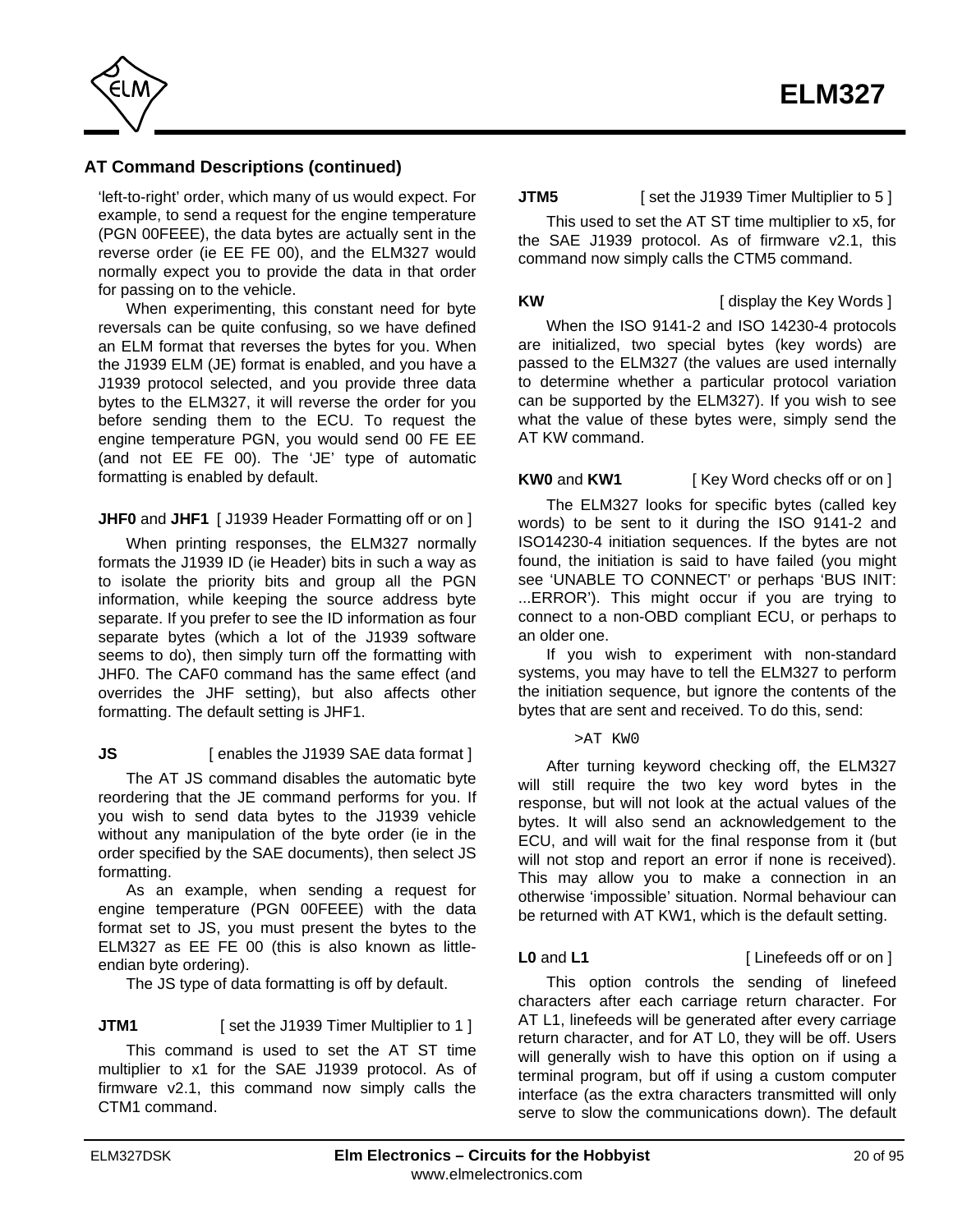

setting is determined by the voltage at pin 7 during power on (or reset). If the level is high, then linefeeds are on by default; otherwise they will be off.

## **LP** [ go to the Low Power mode ]

This command causes the ELM327 to shut off all but 'essential services' in order to reduce the power consumption to a minimum. The ELM327 will respond with an 'OK' (but no carriage return) and then, one second later, will change the state of the PwrCtrl output (pin 16) and will enter the low power (standby) mode. The IC can be brought back to normal operation through a character received at the RS232 input or a rising edge at the IgnMon (pin 15) input, in addition to the usual methods of resetting the IC (power off then [on, a low on pin 1, or a brownout\). See the Power](#page-64-0) Control section (page 65) for more information.

#### **M0** and **M1** [ Memory off or on ]

The ELM327 has internal 'non-volatile' memory that is capable of remembering the last protocol used, even after the power is turned off. This can be convenient if the IC is often used for one particular protocol, as that will be the first one attempted when next powered on. To enable this memory function, it is necessary to either use an AT command to select the M1 option, or to have chosen 'memory on' as the default power on mode (by connecting pin 5 of the ELM327 to a high logic level).

When the memory function is enabled, each time that the ELM327 finds a valid OBD protocol, that protocol will be memorized (stored) and will become the new default. If the memory function is not enabled, protocols found during a session will not be memorized, and the ELM327 will always start at power up using the same (last saved) protocol.

If the ELM327 is to be used in an environment where the protocol is constantly changing, it would likely be best to turn the memory function off, and issue an AT SP 0 command once. The SP 0 command tells the ELM327 to start in an 'Automatic' protocol search mode, which is the most useful for an unknown environment. ICs come from the factory set to this mode. If, however, you have only one vehicle that you regularly connect to, storing that vehicle's protocol as the default would make the most sense.

The default setting for the memory function is determined by the voltage level at pin 5 during power up (or system reset). If it is connected to a high level

(VDD), then the memory function will be on by default. If pin 5 is connected to a low level, the memory saving will be off by default.

**MA** [ Monitor All messages ]

This command places the ELM327 into a bus monitoring mode, in which it continually monitors for (and displays) all messages that it sees on the OBD bus. It is a quiet monitor, not sending In Frame Responses for J1850 systems, Acknowledges for CAN systems (unless you turn silent mode off with CSM0), or Wakeup ('keep-alive') messages for the ISO 9141 and ISO 14230 protocols. Monitoring will continue until you stop it with activity on the RS232 input, or the RTS pin.

To stop monitoring, simply send any single character to the ELM327, then wait for it to respond with a prompt character ('>'), or a low level output on the Busy pin. (Setting the RTS input to a low level will interrupt the device as well.) Waiting for the prompt is necessary as the response time varies depending on what the IC was doing when it was interrupted. If for instance it was in the middle of printing a line, it will first complete that line and then print 'STOPPED', before returning to the command state and sending a prompt character. If it were simply waiting for input, it would return much quicker. Note that the character which stops the monitoring will always be discarded, and will not affect subsequent commands.

If this command is used with CAN protocols, and if the CAN filter and/or mask were previously set (with CF, CM or CRA), then the MA command will be affected by those settings. For example, if the receive address had been set previously with CRA 4B0, then the AT MA command would only be able to 'see' messages with an ID of 4B0. This may not be what is desired - you may want to reset the masks and filters (with AT AR or AT CRA) first.

All of the monitoring commands (MA, MR and MT) operate by closing the current protocol (an AT PC is executed internally), before configuring the IC for monitoring the data. When the next OBD command is to be transmitted, the protocol will again be initialized, and you may see messages stating this. 'SEARCHING...' may also be seen, depending on what changes were made while monitoring.

**MP hhhh** [ Monitor for PGN hhhh ]

The AT MA, MR and MT commands are quite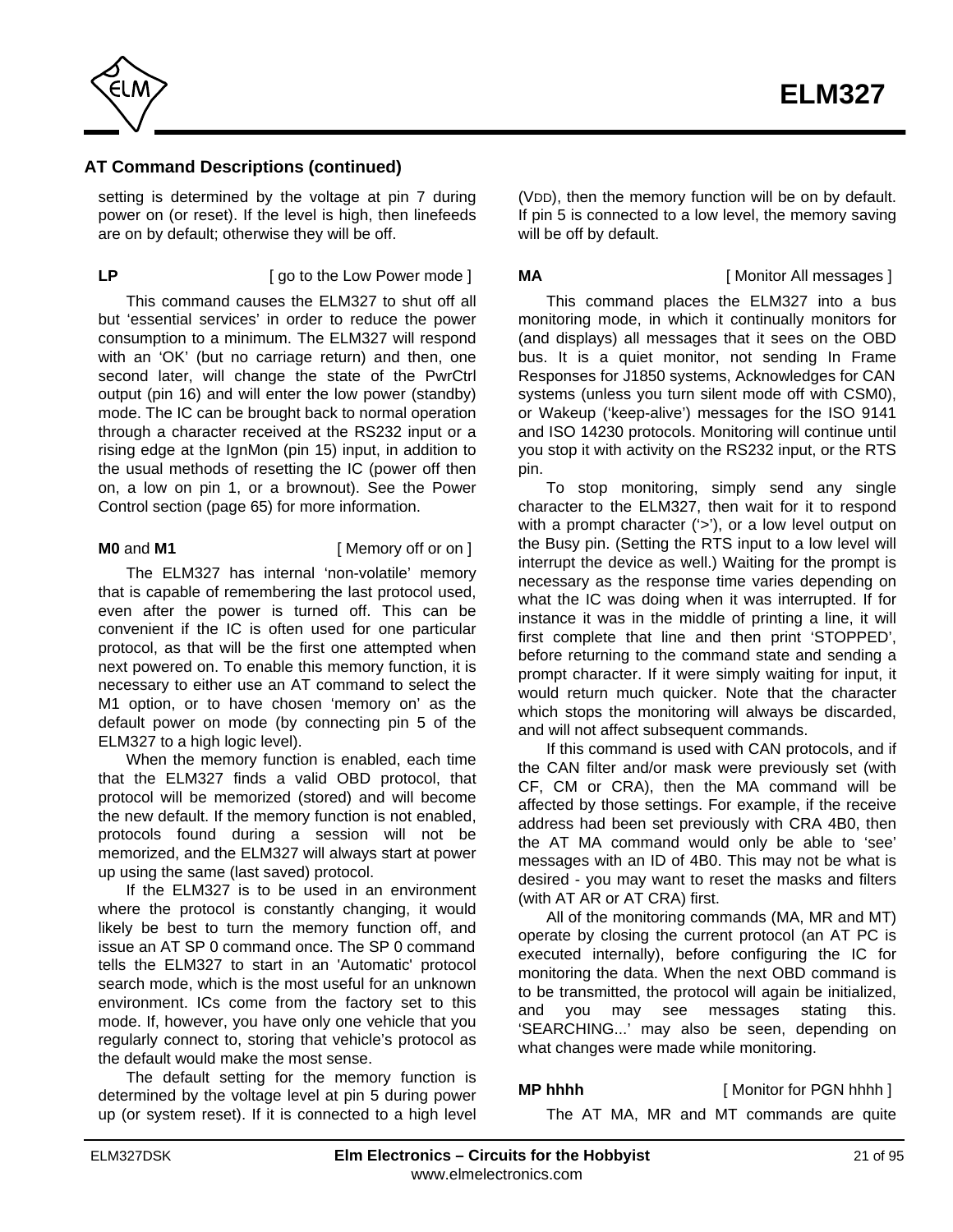

useful for when you wish to monitor for a specific byte in the header of a typical OBD message. For the SAE J1939 Protocol, however, it is often desirable to monitor for the multi-byte Parameter Group Numbers (or PGNs), which can appear in either the header, or the data bytes. The MP command is a special J1939 only command that is used to look for responses to a particular PGN request.

Note that this MP command provides no means to set the first two digits of the requested PGN, and they are always assumed to be 00. For example, the DM2 PGN has an assigned value of 00FECB (see SAE J1939-73). To monitor for DM2 messages, you would issue AT MP FECB, eliminating the 00, since the MP hhhh command always assumes that the PGN is preceded by two zeros.

This command is only available when a CAN Protocol (A, B, or C) has been selected for SAE J1939 formatting. It returns an error if attempted under any other conditions. Note also that this version of the ELM327 only displays responses that match the criteria, not the requests that are asking for the PGN information.

### **MP hhhh n** [ Monitor for PGN, get n messages ]

This is very similar to the above command, but adds the ability to set the number of messages that should be fetched before the ELM327 automatically stops monitoring and prints a prompt character. The value 'n' may be any single hex digit.

#### **MP hhhhhh** [ Monitor for PGN hhhhhh ]

This command is very similar to the MP hhhh command, but it extends the number of bytes provided by one, so that there is complete control over the PGN definition (it does not make the assumption that the Data Page bit is 0, as the MP hhhh command does). This allows for future expansion, should additional PGNs be defined with the Data Page bit set. Note that only the Data Page bit is relevant in the extra byte the other bits are ignored.

**MP hhhhhh n** [ Monitor for PGN, get n messages ]

This is very similar to the previous command, but it adds the ability to set the number of messages that should be fetched before the ELM327 automatically stops monitoring and prints a prompt character. The value 'n' may be any single hex digit.

#### **MR hh** [ Monitor for Receiver hh ]

This command is very similar to the AT MA command except that it will only display messages that were sent to the hex address given by hh. These are messages which are found to have the value hh in the second byte of a traditional three byte OBD header, in bits 8 to 15 of a 29 bit CAN ID, or in bits 8 to 10 of an 11 bit CAN ID. Any single RS232 character aborts the monitoring, as with the MA command.

Note that if this command is used with CAN protocols, and if the CAN filter and/or mask were previously set (with CF, CM or CRA), then the MR command will over-write the previous values for these bits only - the others will remain unchanged. As an example, if the receive address has been set with CRA 4B0, and then you send MR 02, the 02 will replace the 4, and the CAN masks/filters will only allow IDs that are equal to 2B0. This is often not what is desired - you may want to reset the masks and filters (with AT AR) first.

As with the AT MA command, this command begins by performing an internal Protocol Close. Subsequent OBD requests may show 'SEARCHING' or 'BUS INIT', etc. messages when the protocol is reactivated.

#### **MT hh** [ Monitor for Transmitter hh ]

This command is also very similar to the AT MA command, except that it will only display messages that were sent by the transmitter with the hex address given by hh. These are messages which are found to have that value in the third byte of a traditional three byte OBD header, or in bits 0 to 7 for CAN IDs. As with the MA and MR monitoring modes, any RS232 activity (single character) aborts the monitoring.

Note that if this command is used with CAN protocols, and if the CAN filter and/or mask were previously set (with CF, CM or CRA), then the MT command will over-write the previous values for these bits only - the others will remain unchanged. As an example, if the receive address has been set with CRA 4B0, and then you send MT 20, the 20 will replace the B0, and the CAN masks/filters will only allow IDs that are equal to 420. This is often not what is desired - you may want to reset the masks and filters (with AT AR) first.

As with the AT MA command, this command begins by performing an internal Protocol Close. Subsequent OBD requests may show 'SEARCHING'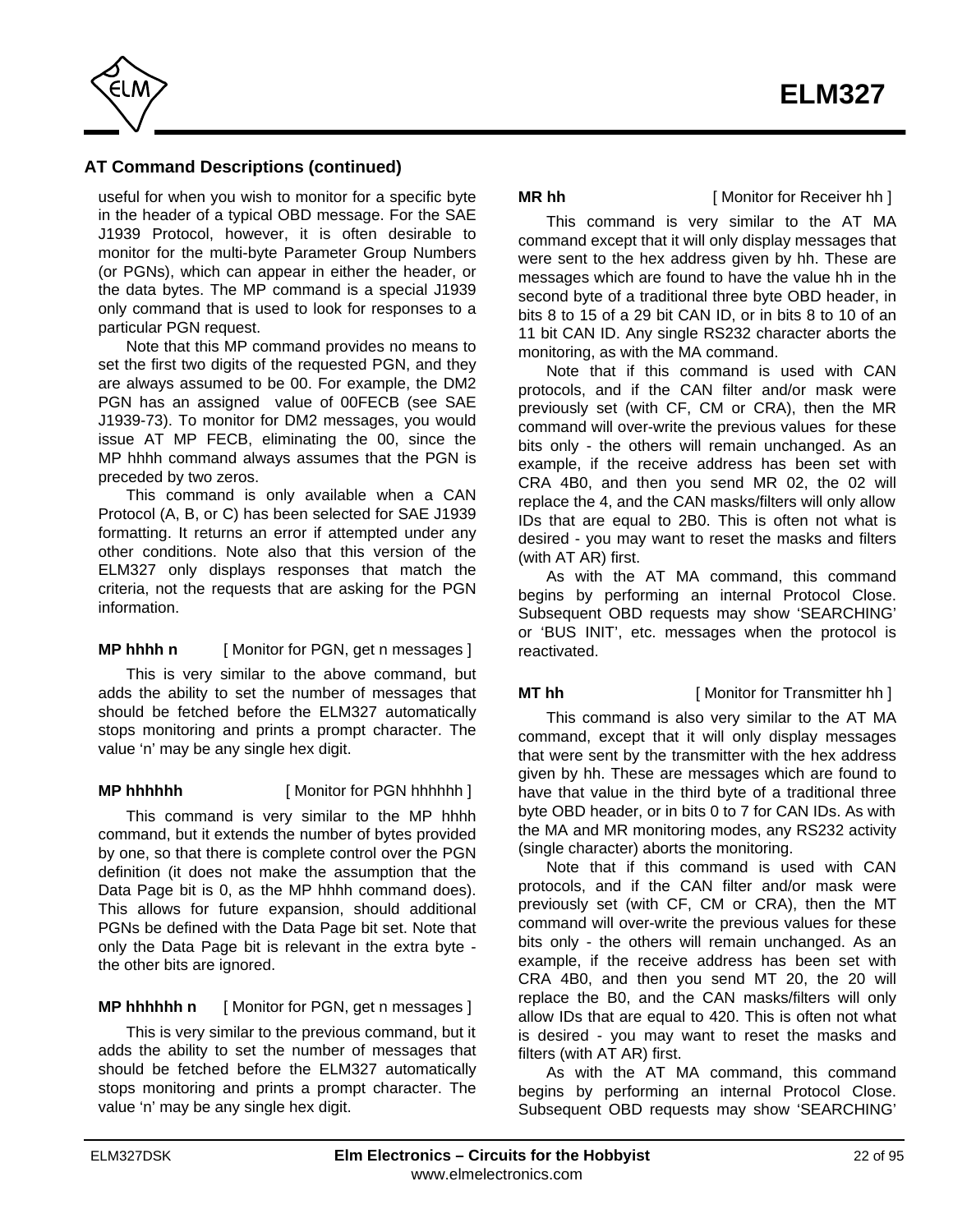

or 'BUS INIT', etc. messages when the protocol is reactivated.

**NL** [ Normal Length messages ]

Setting the NL mode on forces all sends and receives to be limited to the standard seven data bytes in length, similar to the other ELM32x OBD ICs. To allow longer messages, use the AL command.

The ELM327 does not require a change to AL to allow longer message lengths for the KWP protocols to be received. You can simply leave the IC set to the default setting of NL, and all of the received bytes will be shown.

**PB xx yy** [ set Protocol B parameters ]

This command allows you to change the protocol B (USER1) options and baud rate without having to change the associated Programmable Parameters. This allows for easier protocol changes while testing.

To use this feature, simply set xx to the value for PP 2C, and yy to the value for PP 2D, and issue the command. The next time that the protocol is initialized it will use these values. For example, to set protocol B for use with 500kbps J1939, simply use the command:

>AT PB 42 01

As another example, assume that you wish to monitor a system that uses 11 bit CAN at 33.3 kbps. If you do not want any special formatting, this means a value of 11000000 or C0 hex for PP 2C, and 15 decimal or 0F hex for PP 2D. Simply send these values to the ELM327 with the command:

>AT PB C0 0F

then start monitoring with:

>AT MA

if you see CAN ERRORs, and realize that you wanted an 83.3 kbps baud rate, then close the protocol, and send the new values:

>AT PC OK >AT PB C0 06 OK >AT MA

Values passed in this way do not affect any that are stored as the 2C and 2D Programmable Parameters, and are lost if the ELM327 is reset. If you want to make your settings persist over power cycles, then you may wish to store them in the Programmable Parameter for CAN protocols USER1 or USER2.

#### **PC** [ Protocol Close ]

There may be occasions where it is desirable to stop (deactivate) a protocol. Perhaps you are not using the automatic protocol finding, and wish to manually activate and deactivate protocols. Perhaps you wish to stop the sending of idle (wakeup) messages, or have another reason. The PC command is used in these cases to force a protocol to close.

**PP hh OFF** [ turn Prog. Parameter hh OFF ]

This command disables Programmable Parameter number hh. Any value assigned using the PP hh SV command will no longer be used, and the factory default setting will once again be in effect. The actual time when the new value for this parameter becomes effective is determined by its type. Refer to the [Programmable Parameters section \(page 70\) f](#page-69-0)or more information on the types.

Note that 'PP FF OFF' is a special command that disables all of the Programmable Parameters, as if you had entered PP OFF for every possible one.

It is possible to alter some of the Programmable Parameters so that it may be difficult, or even impossible, to communicate with the ELM327. If this occurs, there is a hardware means of resetting all of the Programmable Parameters at once. Connect a jumper from circuit common to pin 28, holding it there while powering up the ELM327 circuit. Hold it in position until you see the RS232 Receive LED begin to flash (which indicates that all of the PPs have been turned off). At this point, remove the jumper to allow the IC to perform a normal startup. Note that a reset of the PPs occurs quite quickly  $-$  if you are holding the jumper on for more than a few seconds and do not see the RS232 receive light flashing, remove the jumper and try again, as there may be a problem with your connection.

### **PP hh ON** [ turn Programmable Parameter hh ON ]

This command enables Programmable Parameter number hh. Once enabled, any value assigned using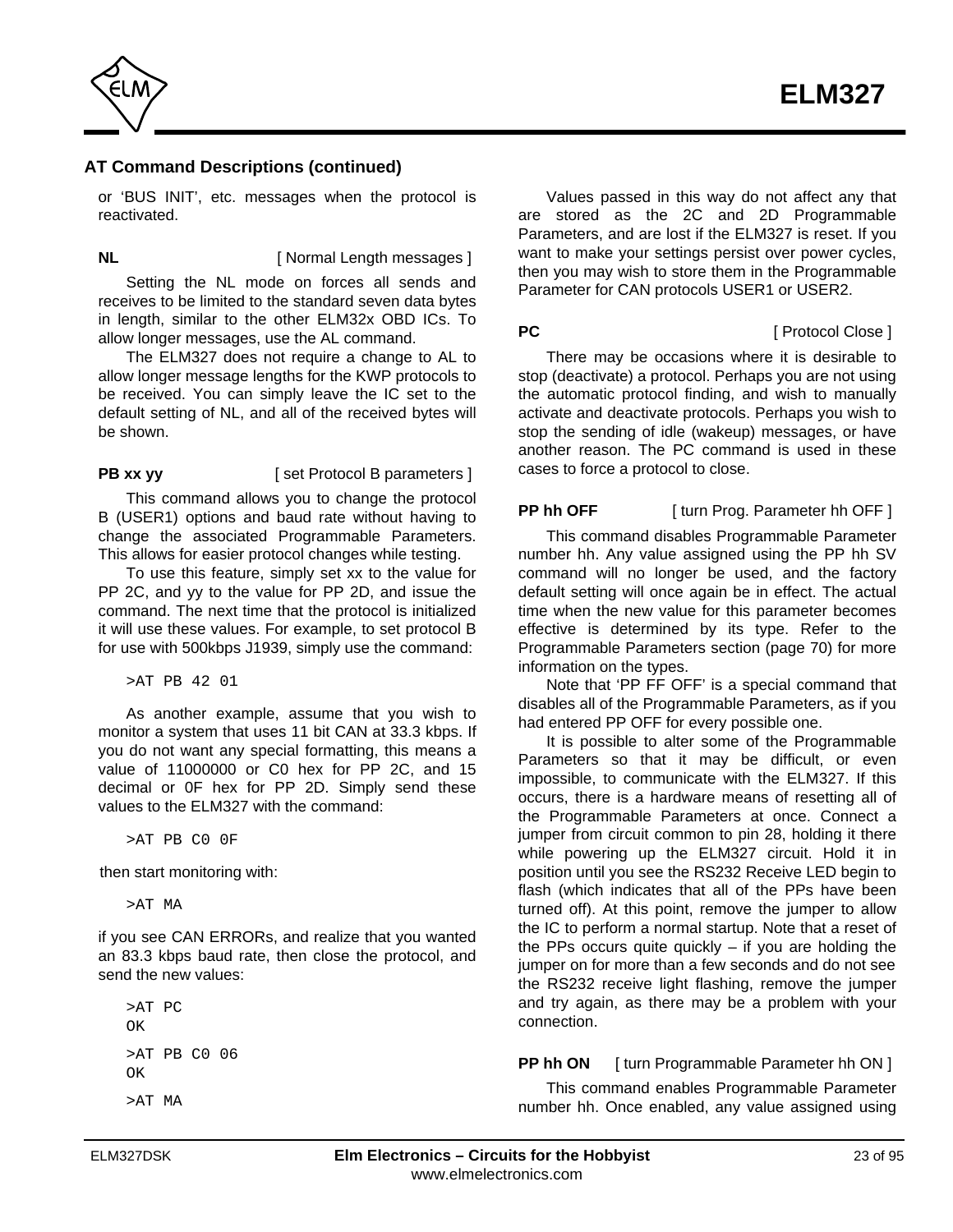

the PP hh SV command will be used where the factory default value was before. (All of the programmable parameter values are set to their default values at the factory, so enabling a programmable parameter before assigning a value to it will not cause problems.) The actual time when the value for this parameter becomes effective is determined by its type. Refer to the [Programmable Parameters section \(page 70\) f](#page-69-0)or more information on the types.

Note that 'PP FF ON' is a special command that enables all of the Programmable Parameters at the same time.

**PP hh SV yy** [ Prog. Param. hh: Set the Value to yy ]

A value is assigned to a Programmable Parameter using this command. The system will not be able to use this new value until the Programmable Parameter has been enabled, with PP hh ON.

**PPS** [ Programmable Parameter Summary ] The complete range of current Programmable Parameters are displayed with this command (even those not yet implemented). Each is shown as a PP number followed by a colon and the value that is assigned to it. This is followed by a single digit – either 'N' or 'F' to show that it is ON (enabled), or OFF [\(disabled\), respectively. See the Programmable](#page-69-0) Parameters section for a more complete discussion.

**R0** and **R1** [ Responses off or on ]

These commands control the ELM327's automatic receive (and display) of the messages returned by the vehicle. If responses have been turned off, the IC will not wait for a reply from the vehicle after sending a request, and will return immediately to wait for the next RS232 command (the ELM327 does not print anything to say that the send was successful, but you will see a message if it was not).

R0 may be useful to send commands blindly when using the IC for a non-OBD network application, or when simulating an ECU in a learning environment. It is not recommended that this option used for normal OBD communications, however, as the vehicle may have difficulty if it is expecting an acknowledgement and never receives one.

An R0 setting will always override any 'number of responses digit' that is provided with an OBD request. The default setting is R1, or responses on.

**RA hh** [ set the Receive Address to hh ]

Depending on the application, users may wish to manually set the address to which the ELM327 will respond. Issuing this command will turn off the AR mode, and force the IC to only accept responses addressed to hh. Use caution with this setting, as depending on what you set it to, you may end up accepting (ie. acknowledging with an IFR) a message that was actually meant for another module. To turn off the RA filtering, simply send AT AR.

This command is not very effective for use with the CAN protocols, as it only monitors for one portion of the ID bits, and that is not likely enough for most CAN applications - the CRA command may be a better choice. Also, this command has no effect on the addresses used by the J1939 protocols, as the J1939 routines derive them from the header values, as required by the SAE standard.

The RA command is exactly the same as the SR command, and can be used interchangeably. Note that CAN Extended Addressing does not use this value - it uses the one set by the AT TA command.

### **RD** [ Read the Data in the user memory ]

The byte value stored with the SD command is retrieved with this command. There is only one memory location, so no address is required.

**RTR EXECUTE:** [ send an RTR message ]

This command causes a special 'Remote Frame' CAN message to be sent. This type of message has no data bytes, and has its Remote Transmission Request (RTR) bit set. The headers and filters will remain as previously set (ie the ELM327 does not make any assumptions as to what format a response may have), so adjustments may need to be made to the mask and filter. This command must be used with an active CAN protocol (one that has been sending and receiving messages), as it can not initiate a protocol search. Note that the CAF1 setting normally eliminates the display of all RTRs, so if you are monitoring messages and want to see the RTRs, you will have to turn off formatting, or else turn the headers on.

The ELM327 treats an RTR just like any other message sent, and will wait for a response from the vehicle (unless AT R0 has been chosen).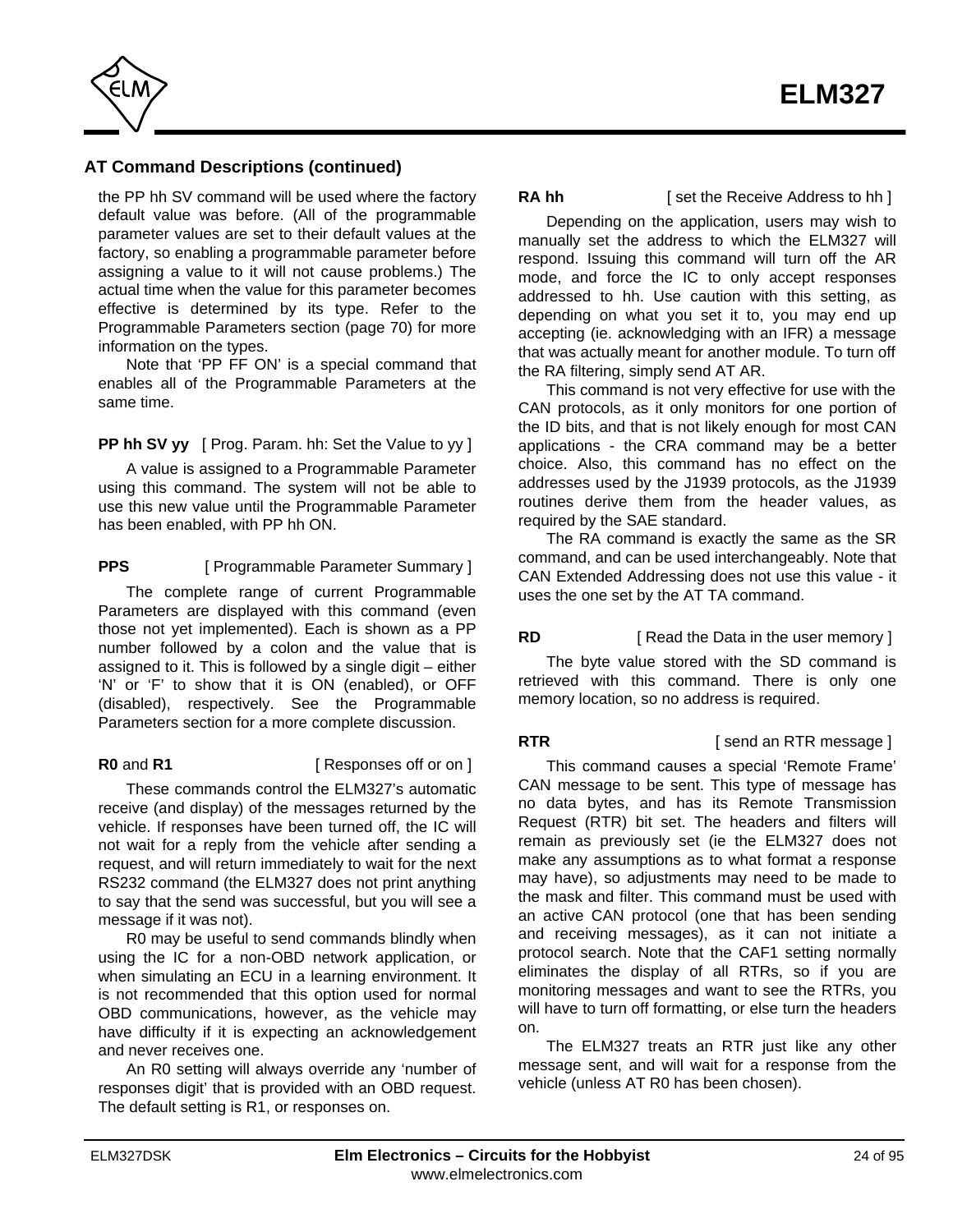

**RV EXECUTE:** [ Read the input Voltage ]

This initiates the reading of the voltage present at pin 2, and the conversion of it to a decimal voltage. By default, it is assumed that the input is connected to the voltage to be measured through a 1:5.7 ratio voltage divider (for example, 47K and 10K resistors in series, with the 10K connected from pin 2 to Vss) and that the ELM327 supply is a nominal 5V. This will allow for the measurement of input voltages up to about 28V (the voltage at pin 2 must not exceed Vdd), with an uncalibrated accuracy of typically about 2%. [See the 'Reading the Battery Voltage' section for](#page-29-0) calibration information.

#### **S0** and **S1** [ printing of Spaces off or on ]

These commands control whether or not space characters are inserted in the ECU response.

The ELM327 normally reports ECU responses as a series of hex characters that are separated by space characters (to improve readability), but messages can be transferred much more quickly if every third byte (the space) is removed. While this makes the message less readable for humans, it can provide significant improvements for computer processing of the data. By default, spaces are on (S1), and space characters are inserted in every response.

#### **SD hh** [ Save Data byte hh ]

The ELM327 is able to save one byte of information for you in a special nonvolatile memory location, which is able to retain its contents even if the power is turned off. Simply provide the byte to be stored, then retrieve it later with the read data (AT RD) command. This location is ideal for storing user preferences, unit ids, occurrence counts, or other information.

### **SH xyz** [ Set the Header to 00 0x yz ]

Entering CAN 11 bit ID words (headers) normally requires that extra leading zeros be added (eg. AT SH 00 07 DF), but this command simplifies doing so. The AT SH xyz command accepts a three digit argument, takes only the right-most 11 bits from that, adds leading zeros, and stores the result in the header storage locations for you. As an example, AT SH 7DF is a valid command, and is quite useful for working with 11 bit CAN systems. It actually results in the header bytes being stored internally as 00 07 DF.

**SH xx yy zz** [ Set the Header to xx yy zz ]

This command allows the user to manually control the values that are sent as the three header bytes in a message. These bytes are normally assigned values for you (and are not required to be adjusted), but there may be occasions when it is desirable to change them (particularly if experimenting with physical addressing). If experimenting, it is not necessary but may be better to set the headers after a protocol is active. That way, wakeup messages, etc. that get set on protocol activation will use the default values.

The header bytes are defined with hexadecimal digits - xx will be used for the first or priority/type byte, yy will be used for the second or receiver/target byte, and zz will be used for the third or transmitter/source byte. These remain in effect until set again, or until restored to their default values with the D, WS, or Z commands.

If new values for header bytes are set before the vehicle protocol has been determined, and if the search is not set for fully automatic (ie other than protocol 0), these new values will be used for the header bytes of the first request to the vehicle. If that first request should fail to obtain a response, and if the automatic search is enabled, the ELM327 will then continue to search for a protocol using default values for the header bytes. Once a valid protocol is found, the header bytes will revert to the values assigned with the AT SH command.

This command is used to assign all header bytes, whether they are for a J1850, ISO 9141, ISO 14230, or a CAN system. The CAN systems will use these three bytes to fill bits 0 to 23 of the ID word (for a 29 bit ID), or will use only the rightmost 11 bits for an 11 bit CAN ID (and any extra bits assigned will be ignored). The additional 5 bits needed for a 29 bit system are set with the AT CP command.

If assigning header values for the KWP protocols (4 and 5), care must be taken when setting the first header byte (xx) value. The ELM327 will always insert the number of data bytes for you, but how it is done depends on the values that you assign to this byte. If the second digit of this first header byte is anything other than 0 (zero), the ELM327 assumes that you wish to have the length value inserted in that first byte when sending. In other words, providing a length value in the first header byte tells the ELM327 that you wish to use a traditional 3 byte header, where the length is stored in the first byte of the header.

If you provide a value of 0 for the second digit of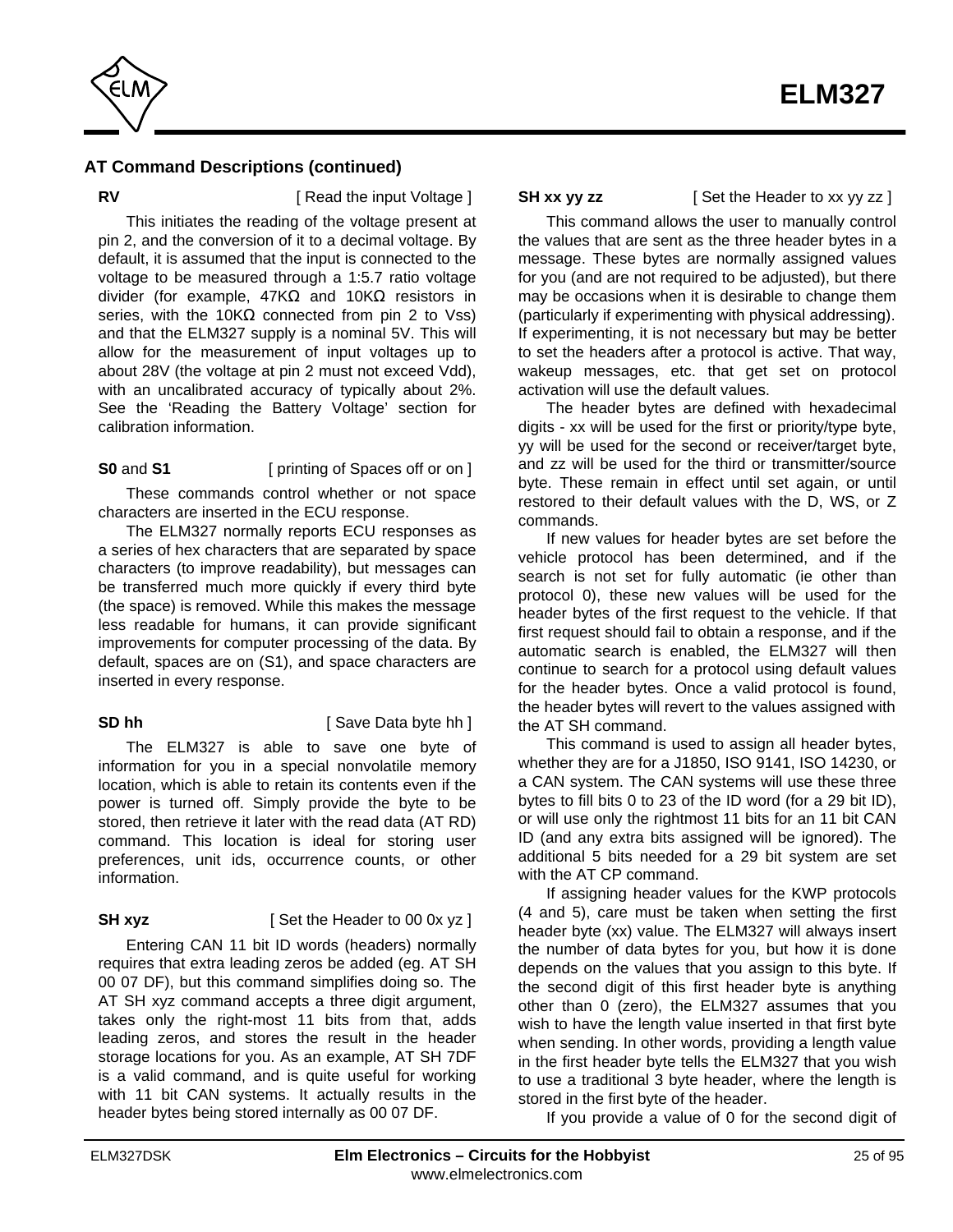

the first header byte, the ELM327 will assume that you wish that value to remain as 0, and that you want to have a fourth header (length) byte inserted into the message. This is contrary to the ISO 14230-4 OBD standard, but it is in use by many KWP2000 systems for (non-OBD) data transfer, so may be useful when experimenting.

### **SH ww xx yy zz** [ Set the Header to ww xx yy zz ]

This four byte version of the AT SH command allows setting a complete 29 bit CAN ID in one instruction. Alternatively, AT SP (for the five most significant bits) and AT SH (for the other three bytes) may be used.

# **SI SI** [ perform a Slow Initiation ]

Protocols 3 and 4 use what is sometimes called a 5 baud, or slow initiation sequence in order to begin communications. Usually, the sequence is performed when the first message needs to be sent, and then the message is sent immediately after. Some ECUs may need more time between the two however, and having a separate initiation command allows you to control this time. Simply send AT SI, wait a little, then send the message. You may need to experiment a little to get the right amount of delay. Protocol 3 or 4 must be selected to use the AT SI command, or an error will result.

### **SP h** [ Set Protocol to h ]

This command is used to set the ELM327 for operation using the protocol specified by 'h', and to also save it as the new default. Note that the protocol will be saved no matter what the AT M0/M1 setting is.

The ELM327 supports 12 different protocols (two can be user-defined). They are:

# 0 - Automatic

- 1 SAE J1850 PWM (41.6 kbaud)
- 2 SAE J1850 VPW (10.4 kbaud)
- 3 ISO 9141-2 (5 baud init, 10.4 kbaud)
- 4 ISO 14230-4 KWP (5 baud init, 10.4 kbaud)
- 5 ISO 14230-4 KWP (fast init, 10.4 kbaud)
- 6 ISO 15765-4 CAN (11 bit ID, 500 kbaud)
- 7 ISO 15765-4 CAN (29 bit ID, 500 kbaud)
- 8 ISO 15765-4 CAN (11 bit ID, 250 kbaud)
- 9 ISO 15765-4 CAN (29 bit ID, 250 kbaud)
- A SAE J1939 CAN (29 bit ID, 250\* kbaud)
- B USER1 CAN (11\* bit ID, 125\* kbaud)
- C USER2 CAN (11\* bit ID, 50\* kbaud)

\* default settings (user adjustable)

The first protocol shown (0) is a convenient way of telling the ELM327 that the vehicle's protocol is not known, and that it should perform a search. It causes the ELM327 to try all protocols if necessary, looking for one that can be initiated correctly. When a valid protocol is found, and the memory function is enabled, that protocol will then be remembered, and will become the new default setting. When saved like this, the automatic mode searching will still be enabled, and the next time the ELM327 fails to connect to the saved protocol, it will again search all protocols for another valid one. Note that some vehicles respond to more than one protocol - if searching, you may see more than one type of response.

ELM327 users often use the AT SP 0 command to reset the search protocol before starting (or restarting) a connection. This works well, but since it is used so often, and since writes to EEPROM result in an unnecessary delay (of about 30 msec), the AT SP0 command sets the protocol to 0, but does not perform a write to EEPROM. Similarly, the SP A0 and SP 0A commands do not perform writes to EEPROM, either. Saving this value to EEPROM would not provide any advantage (and would be very short-lived, as the ELM327 will soon be finding the vehicle's protocol and over-writing the '0' value in EEPROM). If you really want to store the value '0' in the internal EEPROM, you must use the AT SP 00 command.

If another protocol (other than 0) is selected with this command (eg. AT SP 3), that protocol will become the default, and will be the only protocol used by the ELM327. Failure to initiate a connection in this situation will result in a response such as 'BUS INIT: ...ERROR', and no other protocols will be attempted. This is a useful setting if you know that your vehicle(s) only use the one protocol, but is also one that can cause a lot of problems if you do not understand it.

### **SP 00** [ erase the Stored Protocol ]

To speed up protocol initiation and detection, the SP 0 command sets the protocol to automatic, but does not perform a (very time-consuming) write to EEPROM. Some users felt it was necessary to be able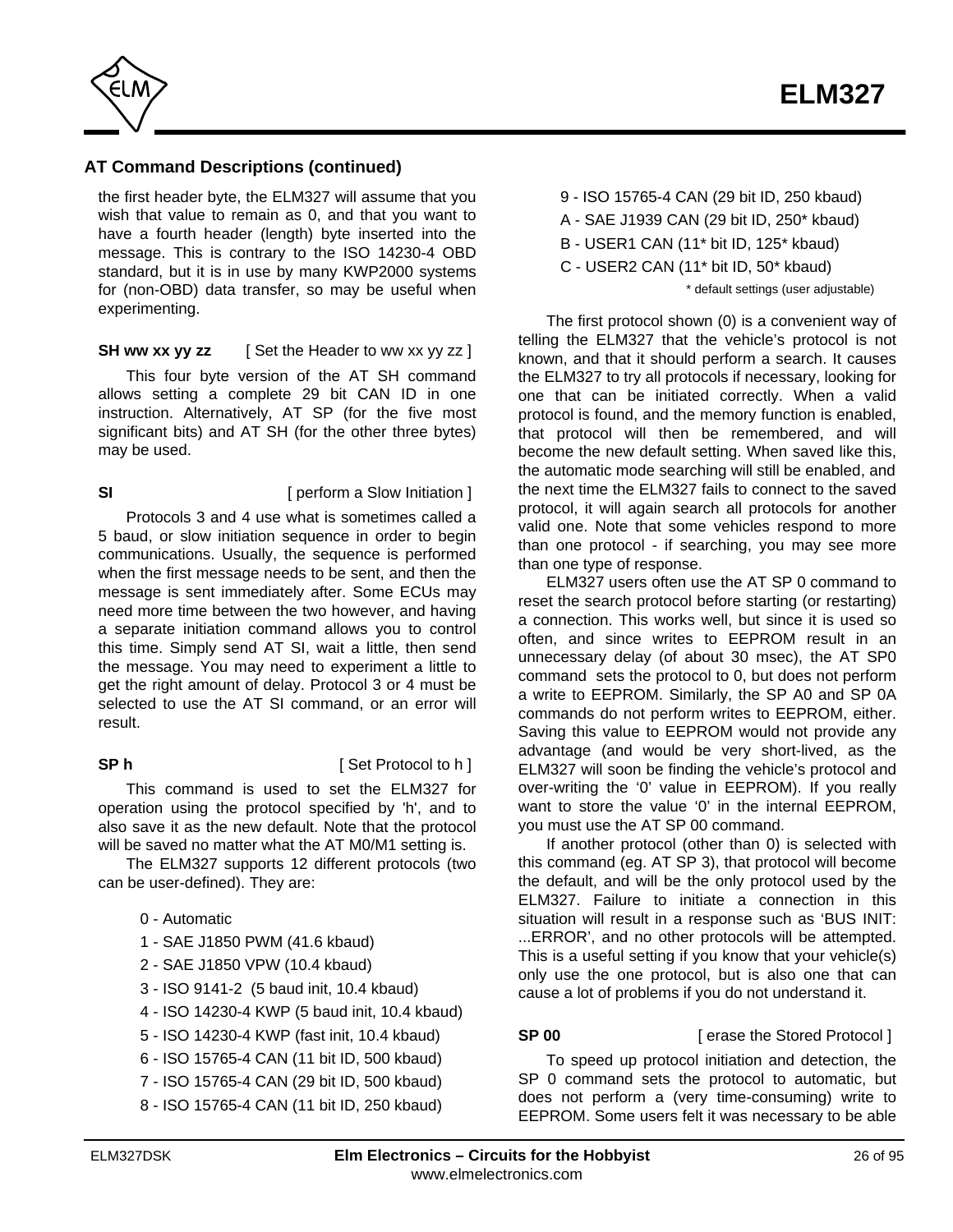

to actually write to the ELM327's EEPROM, however, so we provided this command. It should not normally be used when connecting to a vehicle.

**SP Ah** [ Set Protocol to Auto, h ]

This variation of the SP command allows you to choose a starting (default) protocol, while still retaining the ability to automatically search for a valid protocol on a failure to connect. For example, if your vehicle is ISO 9141-2, but you want to occasionally use the ELM327 circuit on other vehicles, you might use the AT SP A3 command, so that the first protocol tried will then be yours (3), but it will also automatically search for other protocols. Don't forget to disable the memory function if doing this, or each new protocol detected will become your new default.

SP Ah will save the protocol information even if the memory option is off (but SP A0 and SP 0A do notif you must write 0 to the EEPROM, use command AT SP 00). Note that the 'A' can come before or after the h, so AT SP A3 can also be entered as AT SP 3A.

# **SR hh** [Set the Receive address to hh ]

Depending on the application, users may wish to manually set the address to which the ELM327 will respond. Issuing this command will turn off the AR mode, and force the IC to only accept responses addressed to hh. Use caution with this setting, as depending on what you set it to, you may accept a message that was actually meant for another module, possibly sending an IFR when you should not. To turn off the SR filtering, simply send AT AR.

This command has limited use with CAN, as it only monitors one byte of the ID bits, and that is not likely selective enough for most CAN applications (the CRA command may be a better choice). Also, the command has no effect on the addresses used by the J1939 protocols, as the J1939 routines set their own receive addresses based on the ID bit (header) values.

This SR command is exactly the same as the RA command, and can be used interchangeably with it. Note that CAN Extended Addressing does not use this value - it uses the one set by the AT TA command.

### **SS** [ use the Standard Sequence for searches ]

SAE standard J1978 specifies a protocol search order that scan tools should use. It follows the number order that we have assigned to the ELM327 protocols. In order to provide a faster search, the ELM327 does not normally follow this order, but it will if you command it to with AT SS.

**ST hh** [ Set Timeout to hh ]

After sending a request, the ELM327 waits a preset time for a response before it can declare that there was 'NO DATA' received from the vehicle. The same timer setting may also be used after a response has been received, while waiting to see if any more is coming (but this depends on the AT AT setting). The AT ST command allows this timer to be adjusted, in increments of 4 msec (or 20 msec if in a CAN protocol, with CTM5 selected).

When Adaptive Timing is enabled, the AT ST time sets the maximum time that is to be allowed, even if the adaptive algorithm determines that the setting should be longer. In most circumstances, it is best to simply leave the AT ST time at the default setting, and let the adaptive timing algorithm determine what to use for the timeout.

The ST timer is set to 32 by default (giving a time of approximately 200 msec), but this default setting can be adjusted by changing PP 03. Note that a value of 00 does not result in a time of 0 msec – it will restore the timer to the default value. Also, during protocol searches, an internally set minimum time is used - you may select longer times with AT ST, but not shorter ones.

### **SW hh** [ Set Wakeup to hh ]

Once a data connection has been established, some protocols require that there be data flow every few seconds, just so that the ECU knows to maintain the communications path open. If the messages do not appear, the ECU will assume that you are finished, and will close the channel. The connection will need to be initialized again to reestablish communications.

The ELM327 will automatically generate periodic messages, as required, in order to maintain a connection. Any replies to these messages are ignored by the ELM327, and are not visible to the user. (Currently, only protocols 3, 4, and 5 support these messages - nothing is available for CAN. If you require CAN periodic messages, you must use the ELM329.)

The time interval between these periodic 'wakeup' messages can be adjusted in 20 msec increments using the AT SW hh command, where hh is any hexadecimal value from 00 to FF. The maximum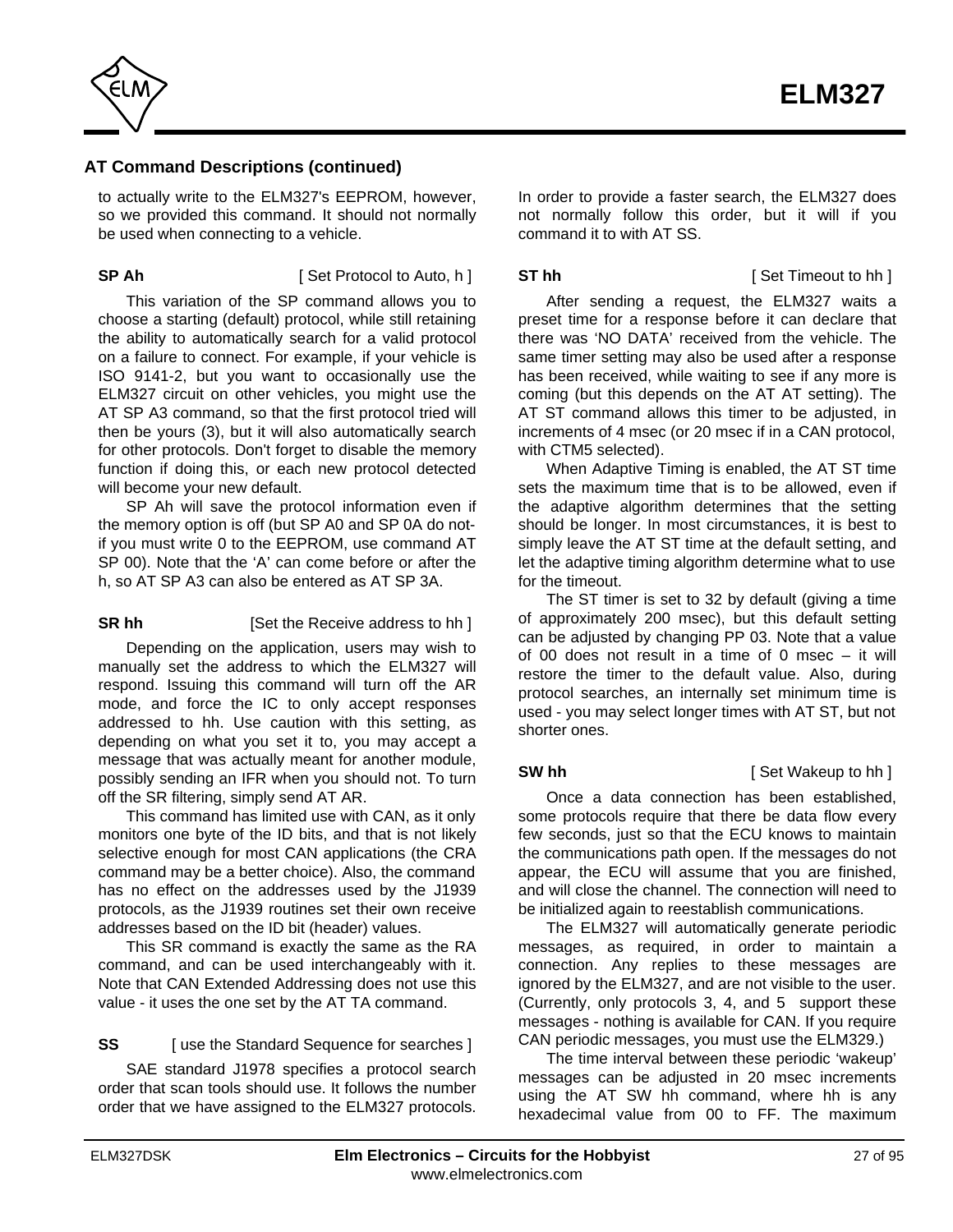

possible time delay of just over 5 seconds results when a value of FF (decimal 255) is used. The default setting (92) provides a nominal delay of 3 seconds between messages.

Note that the value 00 (zero) is special, as it will stop the periodic (wakeup) messages. This provides a control for experimenters to stop the messages while keeping the rest of the protocol functioning normally, and is not intended to be used regularly. Issuing AT SW 00 will not change a prior setting for the time between wakeup messages, if the protocol is reinitialized. Once periodic messages have been turned off with AT SW, they can only be reestablished by closing and reinitializing the protocol.

### **TA hh** [ set the Tester Address to hh ]

This command is used to change the current tester (ie. scan tool) address that is used in the headers, periodic messages, filters, etc. The ELM327 normally uses the value that is stored in PP 06 for this, but the TA command allows you to temporarily override that value.

Sending AT TA will affect all protocols, including J1939. This provides a convenient means to change the J1939 address from the default value of F9, without affecting other settings.

Although this command may appear to work 'on the fly', it is not recommended that you try to change this address after a protocol is active, as the results may be unpredictable.

### **TP h** [ Try Protocol h ]

This command is identical to the SP command, except that the protocol that you select is not immediately saved in internal EEPROM memory, so does not change the default setting. Note that if the memory function is enabled (AT M1), and this new protocol that you are trying is found to be valid, that protocol will then be stored in memory as the new default.

**TP Ah** [ Try Protocol h with Auto ] This command is very similar to the AT TP command above, except that if the protocol that is tried should fail to initialize, the ELM327 will then automatically sequence through the other protocols, attempting to connect to one of them.

**V0** and **V1** [ Variable data lengths off or on ]

Many CAN protocols (ie ISO 15765-4) expect to send eight data bytes at all times. The V0 and V1 commands may be used to override this behaviour (for any CAN protocol) should you wish.

Choosing V1 will cause the current CAN protocol to send variable data length messages, just as bit 6 of PP 2C and PP 2E do for protocols B and C. It does not matter what the protocol should be doing - V1 will override that. This allows experimenting with variable data length messages on demand.

If you select V0 (the default setting), the forced sending of variable length CAN messages is turned off. The format of the sent messages reverts to the protocol's settings.

**WM [1 to 6 bytes]** [ set Wakeup Message to... ]

This command allows the user to override the default settings for the wakeup messages (sometimes known as the 'periodic idle' messages). Simply provide the message that you wish to have sent (typically three header bytes and one to three data bytes), and the ELM327 will add the checksum and send them as required, at the rate determined by the AT SW setting.

Default settings will send the bytes 68 6A F1 01 00 for ISO 9141, and C1 33 F1 3E for KWP.

#### **WS** [ Warm Start ]

This command causes the ELM327 to perform a complete reset. It is very similar to the AT Z command, but does not include the power on LED test. Users may find this a convenient way to quickly 'start over' without having the extra delay of the AT Z command.

If using variable RS232 baud rates (ie AT BRD commands), it is preferred that you reset the IC using this command rather than AT Z, as AT WS will not affect the chosen RS232 baud rate.

**Z** *Z C C C C C C C C C C C C C C C C C C C* 

This command causes the chip to perform a complete reset as if power were cycled off and then on again. All settings are returned to their default values, and the chip will be put into the idle state, waiting for characters on the RS232 bus. Note that any baud rate that was set with the AT BRD command will be lost, and the ELM327 will return to the default baud rate setting.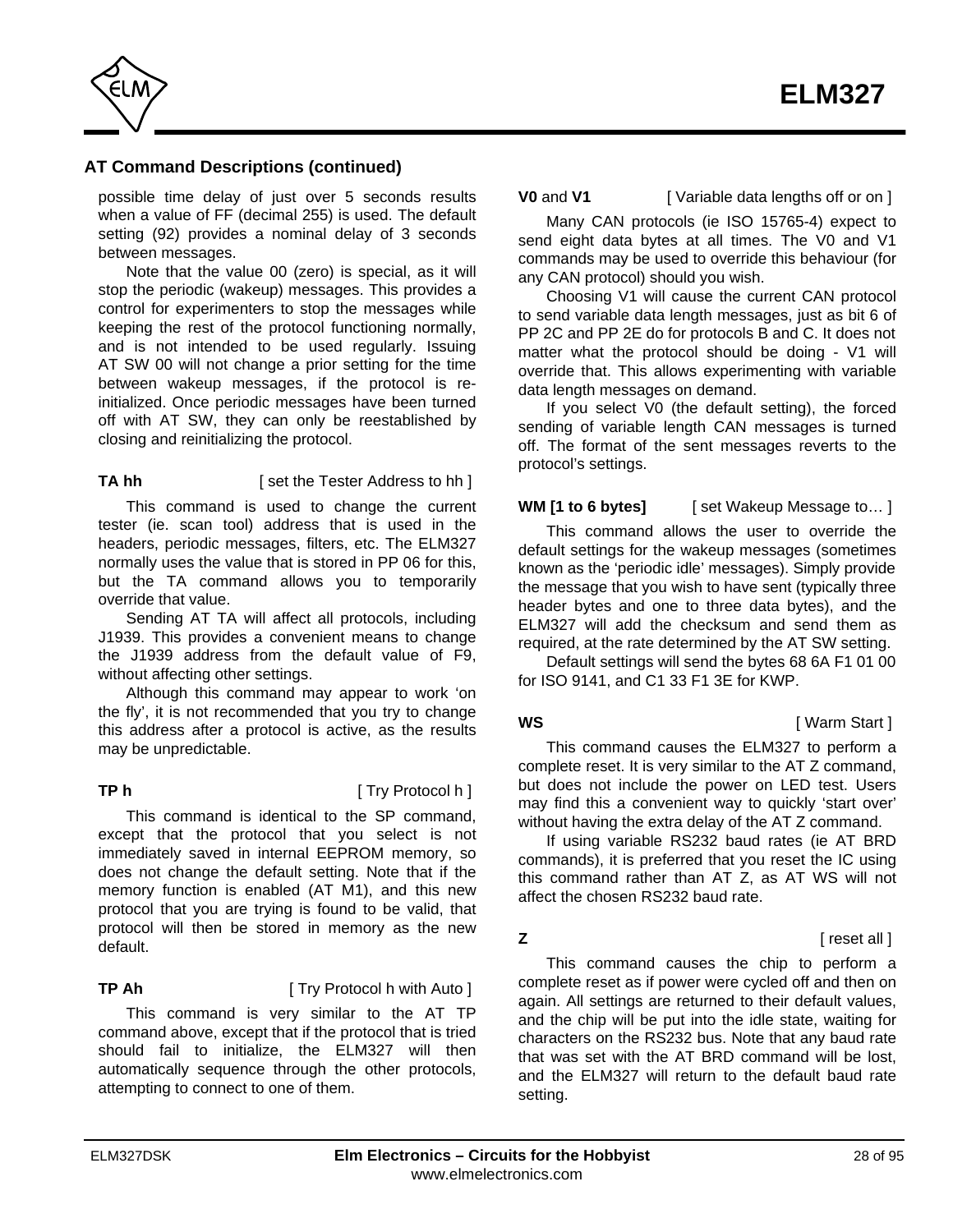

**@1** [ display the device description ]

This command displays the device description string. The default text is 'OBDII to RS232 Interpreter'.

**@2** [ display the device identifier ]

A device identifier string that was recorded with the @3 command is displayed with the @2 command. All 12 characters and a terminating carriage return will be sent in response, if they have been defined. If no identifier has been set, the @2 command returns an error response ('?'). The identifier may be useful for storing product codes, production dates, serial numbers, or other such codes.

[See the 'Programming Serial Numbers' section](#page-63-0) for more information.

**@3 cccccccccccc** [ store the device identifier ]

This command is used to set the device identifier code. Exactly 12 characters must be sent, and once written to memory, they can not be changed (ie you may only use the @3 command one time). The characters sent must be printable (ascii character values 0x21 to 0x5F inclusive).

If you are developing software to write device identifiers, you may be interested in the ELM328 IC, as it allows multiple writes using the @3 command (but it can not send OBD messages).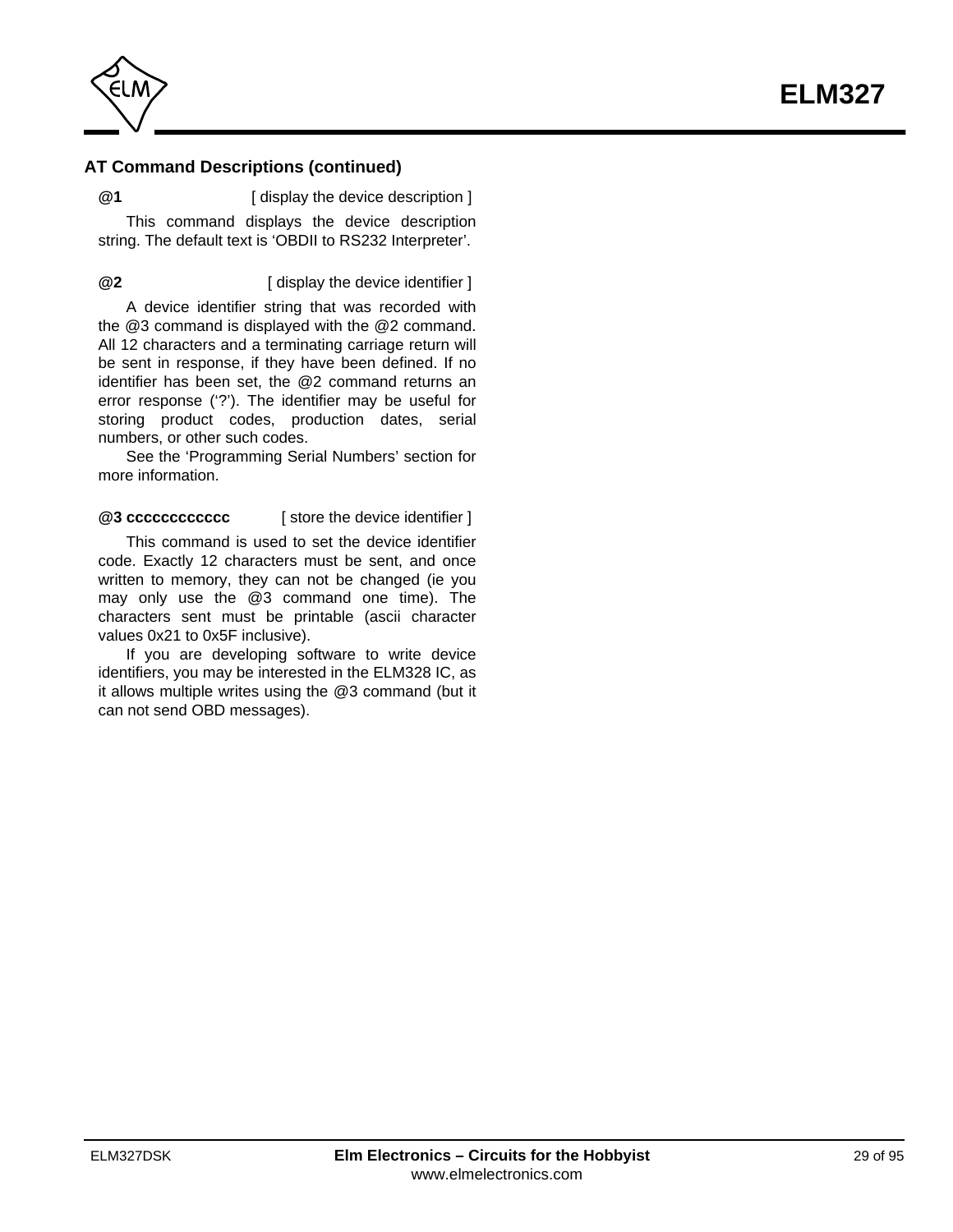<span id="page-29-0"></span>

### **Reading the Battery Voltage**

Before learning the OBD Commands, we will show an example of how to use an AT Command. We will assume that you have built (or purchased) a circuit [which is similar to that of Figure 9 in the Example](#page-80-0) Applications section (page 81). This circuit provides a connection to read the vehicle's battery voltage, which many will find very useful.

If you look in the AT Command list, you will see there is one command that is listed as RV [Read the input Voltage]. This is the command which you will need to use. First, be sure that the prompt character is shown (that is the '>' character), then simply enter 'AT' followed by RV, and press return (or enter):

>AT RV

Note that we used upper case characters for this request, but it was not required, as the ELM327 will accept upper case (AT RV) as well as lower case (at rv) or any combination of these (At rV). It does not matter if you insert space characters (' ') within the message either, as they are ignored by the ELM327.

A typical response to this command will show a voltage reading, followed by another prompt character:

12.6V

 $\overline{\phantom{a}}$ 

The accuracy of this reading depends on several factors. As shipped from the factory, the ELM327 voltage reading circuitry will typically be accurate to about 2%. For many, this is all that is needed. Some people may want to calibrate the circuitry for more accurate readings, however, so we have provided a special 'Calibrate Voltage' command for this.

To change the internal calibration constants, you will need to know the actual battery voltage to more accuracy than the ELM327 shows. Many quality digital multimeters can do this, but you should verify the accuracy before making a change.

Let us assume that you have connected your accurate multimeter, and you find that it reads 12.47V. The ELM327 is a little high at 12.6V, and you would like it to read the same as your meter. Simply calibrate the ELM327 to the measured voltage using the CV command:

> >AT CV 1247  $\cap$ K

Note that you should not provide a decimal point in

the CV value, as the ELM327 knows that it should be between the second and the third digits.

At this point, the internal calibration values have been changed (ie. written to EEPROM), and the ELM327 now knows that the voltage at the input is actually 12.47V. To verify that the changes have taken place, simply read the voltage again:

```
>AT RV
12.5V
```
The ELM327 always rounds off the measurement to one decimal place, so the 12.47V actually appears as 12.5V (but the second decimal place is maintained internally for accuracy and is used in the calculations).

The ELM327 may be calibrated with any reference voltage that you have available, but note that the CV command always expects to receive four characters representing the voltage at the input. If you had used a 9V battery for your reference, and it is actually 9.32V, then you must add a leading zero to the actual voltage when calibrating the IC:

> >AT CV 0932  $\cap$ K

If you should get into trouble with this command (for example, if you set calibration values to something arbitrary and do not have a voltmeter on hand to provide accurate values), you can restore the settings to the original (factory) values with the CV 0000 command. Simply send:

```
>AT CV 0000
OK
```
The other AT Commands are used in the same manner. Simply type the letters A and T, then follow with the command you want to send and any arguments that are required. Then press return (or enter, depending on your keyboard). Remember - you can always insert space characters as often as you wish if it improves the readability for you, as they are ignored by the ELM327.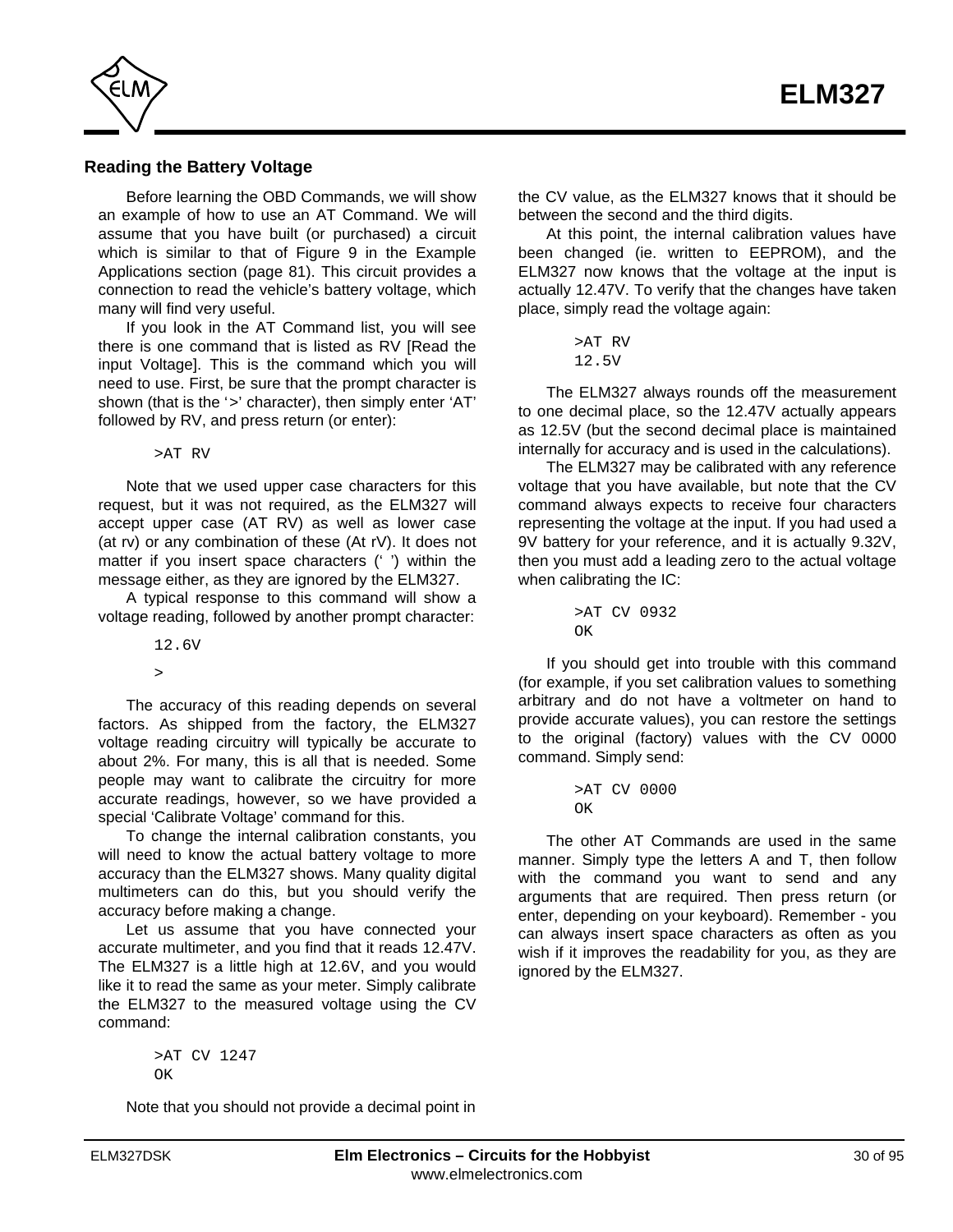<span id="page-30-0"></span>

### **OBD Commands**

If the bytes that you send to the ELM327 do not begin with the letters 'A' and 'T', they are assumed to be OBD commands for the vehicle. Each pair of ASCII bytes will be tested to ensure that they are valid hexadecimal digits, and will then be combined into data bytes for transmitting to the vehicle.

OBD commands are actually sent to the vehicle embedded in a data packet. Most standards require that three header bytes and an error checksum byte be included with every OBD message, and the ELM327 adds these extra bytes to your command bytes for you. The initial (default) values for these extra bytes are usually appropriate for most requests, but if you wish to change them, there is a mechanism to do s[o \(see the 'Setting the Headers' section\).](#page-39-0)

Most OBD commands are only one or two bytes in length, but some can be longer. The ELM327 will limit the number of bytes that can be sent to the maximum number allowed by the standards (usually seven bytes or 14 hexadecimal digits). Attempts to send more bytes will result in an error – the entire command is then ignored and a single question mark printed.

Hexadecimal digits are used for all of the data exchange with the ELM327 because it is the data format used most often in the OBD standards. Most mode request listings use hexadecimal notation, and it is the format most frequently used when results are shown. With a little practice, it should not be very difficult to deal in hex numbers, but some people may want to use a table such as Figure 1, or keep a calculator nearby. Dealing with the hex digits can not be avoided - eventually all users need to manipulate the results in some way (combining bytes and dividing by 4 to obtain rpm, dividing by 2 to obtain degrees of advance, converting temperatures, etc.).

As an example of sending a command to the vehicle, assume that A6 (or decimal 166) is the command that is required to be sent. In this case, the user would type the letter A, then the number 6, then would press the return key. These three characters would be sent to the ELM327 by way of the RS232 port. The ELM327 would store the characters as they are received, and when the third character (the carriage return) was received, would begin to assess the other two. It would see that they are both valid hex digits, and would convert them to a one byte value (the decimal value is 166). The header bytes and a checksum byte would then be added, and a total of five bytes would typically be sent to the vehicle. Note that the carriage return character is only a signal to the

ELM327, and is not sent to the vehicle.

After sending the command, the ELM327 listens on the OBD bus for replies, looking for ones that are directed to it. If a message address matches, the received bytes will be sent on the RS232 port to the user, while messages received that do not have matching addresses will be ignored (but are often still available for viewing with the AT BD command).

The ELM327 will continue to wait for messages addressed to it until there are none found in the time that was set by the AT ST command. As long as messages continue to be received, the ELM327 will continue to reset this timer, and look for more. Note that the IC will always respond to a request with some reply, even if it is to say 'NO DATA' (meaning that there were no messages found, or that some were found but they did not match the receive criteria).

| Hexadecimal<br>Number   | Decimal<br>Equivalent |
|-------------------------|-----------------------|
| 0                       | 0                     |
| 1                       | 1                     |
| $\overline{c}$          | $\overline{c}$        |
| 3                       | 3                     |
| $\overline{\mathbf{4}}$ | 4                     |
| 5                       | 5                     |
| 6                       | 6                     |
| 7                       | 7                     |
| 8                       | 8                     |
| 9                       | 9                     |
| A                       | 10                    |
| B                       | 11                    |
| C                       | 12                    |
| D                       | 13                    |
| E                       | 14                    |
|                         | 15                    |

Figure 1. Hex to Decimal Conversion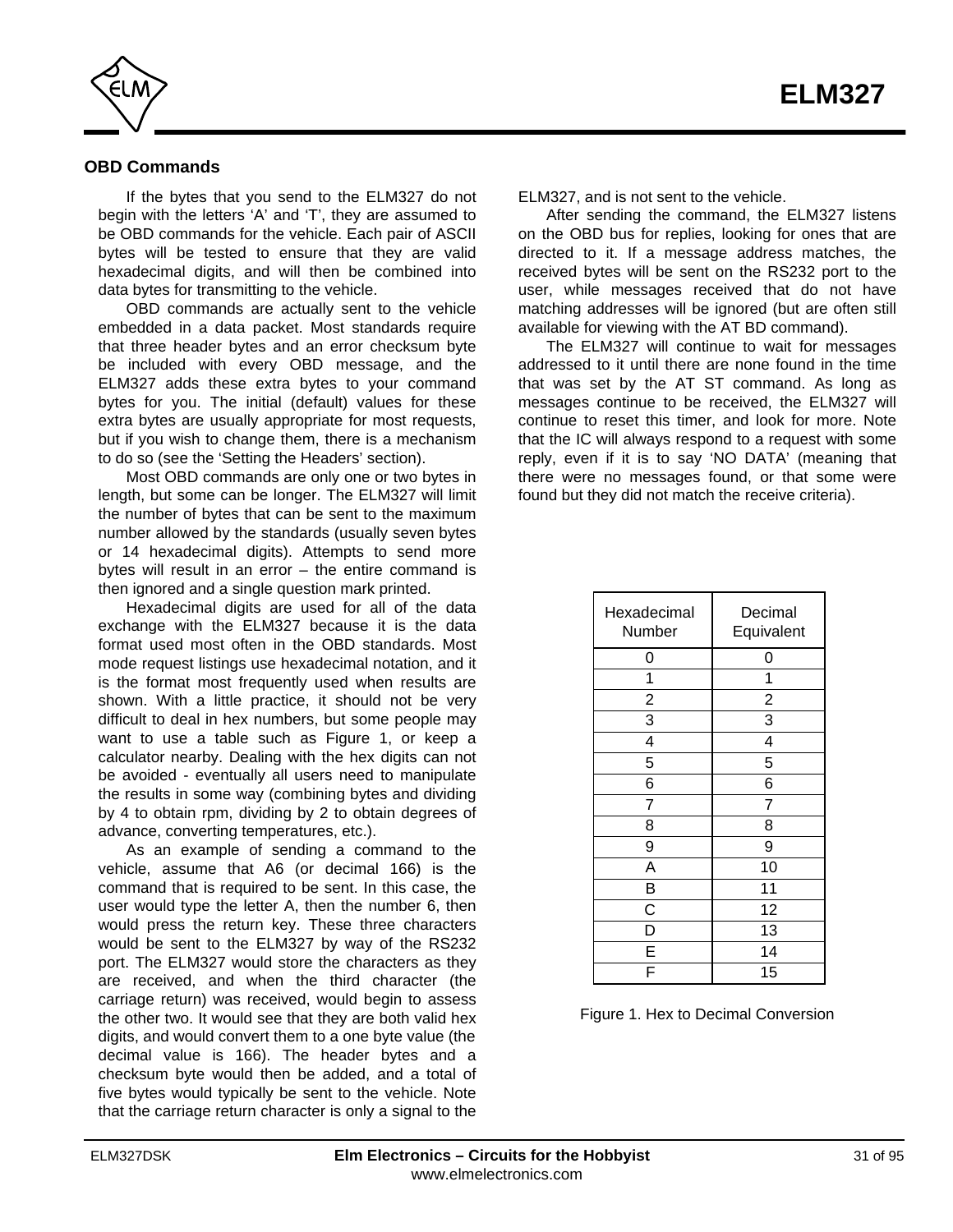<span id="page-31-0"></span>

### **Talking to the Vehicle**

The standards require that each OBD command or request that is sent to the vehicle must adhere to a set format. The first byte sent (known as the 'mode') describes the type of data being requested, while the second byte (and possibly a third or more) specifies the actual information that is required. The bytes which follow after the mode byte are known as the 'parameter identification' or PID number bytes. The modes and PIDs are described in detail in documents such as the SAE J1979, or ISO 15031-5 standards, and may also be defined by the vehicle manufacturers.

The SAE J1979 standard currently defines ten possible diagnostic test modes, which are:

- 01 show current data
- 02 show freeze frame data
- 03 show diagnostic trouble codes
- 04 clear trouble codes and stored values
- 05 test results, oxygen sensors
- 06 test results, non-continuously monitored
- 07 show 'pending' trouble codes
- 08 special control mode
- 09 request vehicle information
- 0A request permanent trouble codes

Vehicles are not required to support all of the modes, and within modes, they are not required to support all possible PIDs (some of the first OBDII vehicles only supported a very small number of them). Within each mode, PID 00 is reserved to show which PIDs are supported by that mode. Mode 01, PID 00 must be supported by all vehicles, and can be accessed as follows…

Ensure that your ELM327 interface is properly connected to the vehicle, and powered. Most vehicles will not respond without the ignition key in the ON position, so turn the ignition to on, but do not start the engine. If you have been experimenting, the state of your interface may be unknown, so reset it by sending:

>AT Z

You will see the interface leds flash, and then the IC should respond with 'ELM327 v2.2', followed by a prompt character. Now, you may choose a protocol that the ELM327 should connect with, but it is usually easier to simply select protocol '0' which tells the IC to search for one:

>AT SP 0

That's all that you need to do to prepare the

ELM327 for communicating with a vehicle. At the prompt, issue the mode 01 PID 00 command:

>01 00

The ELM327 should say that it is 'SEARCHING...' for a protocol, then it should print a series of numbers, similar to these:

41 00 BE 1F B8 10

The 41 in the above signifies a response from a mode 01 request (01 + 40 = 41), while the second number (00) repeats the PID number requested. A mode 02, request is answered with a 42, a mode 03 with a 43, etc. The next four bytes (BE, 1F, B8, and 10) represent the requested data, in this case a bit pattern showing the PIDs that are supported by this mode (1=supported, 0=not). Although this information is not very useful for the casual user, it does prove that the connection is working.

Another example requests the current engine coolant temperature (ECT). Coolant temperature is PID 05 of mode 01, and can be requested as follows:

>01 05

The response will be of the form:

41 05 7B

The 41 05 shows that this is a response to a mode 1 request for PID 05, while the 7B is the desired data. Converting the hexadecimal 7B to decimal, one gets  $7 \times 16 + 11 = 123$ . This represents the current temperature in degrees Celsius, but with the zero offset to allow for subzero temperatures. To convert to the actual coolant temperature, you need to subtract 40 from the value obtained. In this case, then, the coolant temperature is 123 - 40 or 83°C.

A final example shows a request for the engine rpm. This is PID 0C of mode 01, so at the prompt type:

>01 0C

If the engine is running, the response might be:

41 0C 1A F8

The returned value (1A F8) is actually a two byte hex number that must be converted to a decimal value to be useful. Converting it, we get a value of 6904, which seems like a very high value for engine rpm.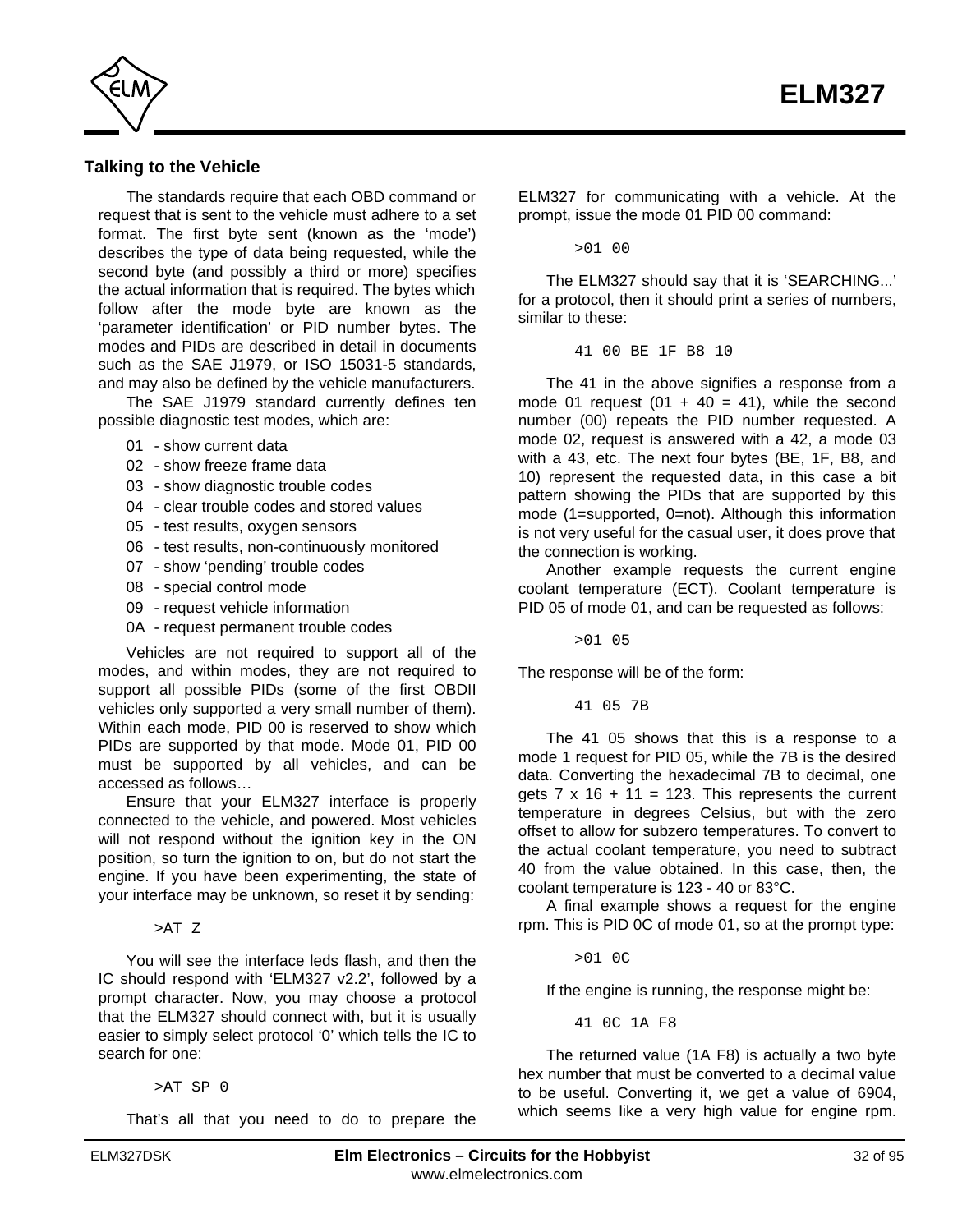

### **Talking to the Vehicle (continued)**

That is because rpm is sent in increments of 1/4 rpm! To convert to the actual engine speed, we need to divide the 6904 by 4. A value of 1726 rpm is much more reasonable.

Note that these examples asked the vehicle for information without regard for the type of OBD protocol that the vehicle uses. This is because the ELM327 takes care of all of the data formatting and translation for you. Unless you are going to do more advanced functions, there is really no need to know what the protocol is.

The above examples showed only a single line of response for each request, but the replies often consist of several separate messages, either from multiple ECUs responding, or from one ECU providing messages that need to be combined to form one respons[e \(see 'Multiline Responses' on page 43\). I](#page-42-0)n order to be adaptable to this variable number of responses, the ELM327 normally waits to see if any more are coming. If no response arrives within a certain time, it assumes that the ECU is finished. This same timer is also used when waiting for the first response, and if that never arrives, causes 'NO DATA' to be printed.

There is a way to speed up the retrieval of information, if you know how many responses will be sent. By telling the ELM327 how many lines of data to receive, it knows when it is finished, so does not have to go through the final timeout, waiting for data that is not coming. Simply add a single hex digit after the OBD request bytes - the value of the digit providing the maximum number of responses to obtain, and the ELM327 does the rest. For example, if you know that there is only one response coming for the engine temperature request that was previously discussed, you can send:

>01 05 1

and the ELM327 will return immediately after obtaining only one response. This may save a considerable amount of time, as the default time for the AT ST timer is 200 msec. (The ELM327 still sets the timer after sending the request, but that is only in case the single response does not arrive.)

Some protocols (like J1850 PWM) require an acknowledgement from the ELM327 for every message sent. If you provide a number for the responses that is too small, the ELM327 will return to the prompt too early, and you may cause bus congestion while the ECU tries several times to resend the messages that were not acknowledged. For this reason, you must know how many responses to expect before using this feature.

As an example, consider a request for the vehicle identification number (VIN). This number is 17 digits long, and typically takes 5 lines of data to be represented. It is obtained with mode 09, PID 02, and should be requested with:

>09 02

or with:

>09 02 5

if you know that there are five lines of data coming. If you should mistakenly send 09 02 1, you might cause problems.

This ability to specify the number of responses was really added with the programmer in mind. An interface routine can determine how many responses to expect for a specific request, and then store that information for use with subsequent requests. That number can then be added to the requests and the response time can be optimized. For an individual trying to obtain a few trouble codes, the savings are not really worth the trouble, and it's easiest to just make a request, without regard to how many responses are expected.

We offer one additional warning when trying to optimize the speed at which you obtain information from vehicles. Prior to the APR2002 release of the J1979 standard, sending J1850 requests more frequently than every 100 msec was forbidden. With the APR2002 update, scan tools were allowed to send the next request without delay if it was determined that all the responses to the previous request had been received. Vehicles made prior to this time may not be able to tolerate requests at too fast a rate, so use caution with them.

Hopefully this has shown how typical requests are made using the ELM327. If you are looking for more information on modes and PIDs, it is available from the [SAE \(www.sae.org\),](http://www.sae.org/) fro[m ISO \(www.iso.org\),](http://www.iso.org/) or from various other sources on the web.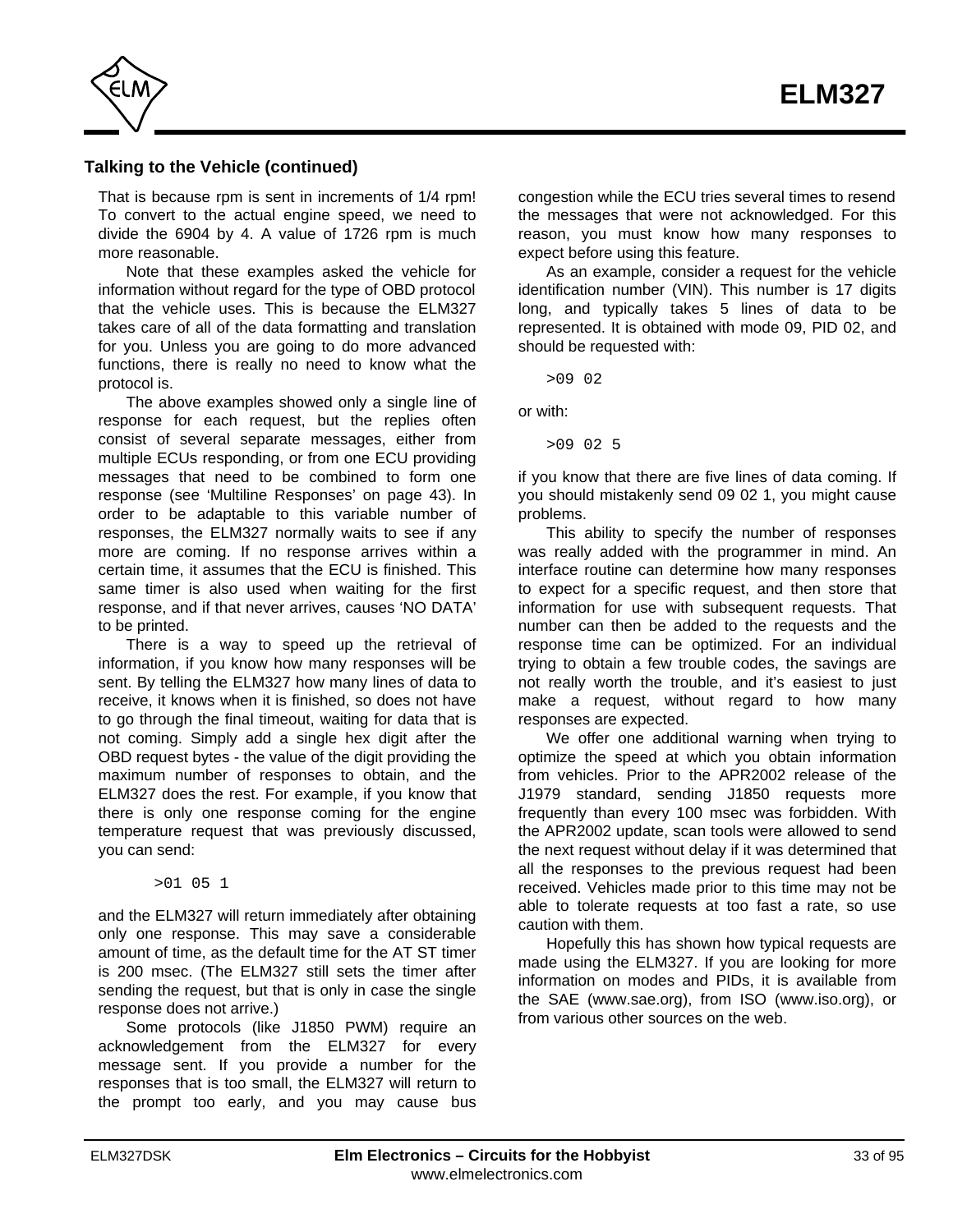<span id="page-33-0"></span>

### **Bus Initiation**

Both the ISO 9141-2 and ISO 14230-4 (KWP2000) standards require that the vehicle's OBD bus be 'initialized' before any communications can take place. The ISO 9141 standard allows for only a slow (2 to 3 second) initiation process, while ISO 14230 allows for both a slow method, and a faster alternative.

The ELM327 will perform this bus initiation for you, but generally not until a request needs to be sent (but you can force one with the FI and SI commands). If the bus initiation occurs during an automatic search, you will not see any status reporting, but if you have the Auto option off (and are set to protocols 3, 4, or 5), then you will see a message similar to this:

BUS INIT: ...

The three dots appear only as the slow initiation process is carried out – a fast initiation does not show the dots. This will be followed by either the expression 'OK' to say it was successful, or else an error message to indicate that there was a problem. (The most common error encountered is in forgetting to turn the

### **Periodic (Wakeup) Messages**

After an ISO 9141 or ISO 14230 connection has been established, there needs to be periodic data transfers in order to maintain that connection, and prevent it from 'going to sleep.' If normal requests and responses are being sent, that is usually sufficient, but the ELM327 occasionally has to create its own messages, to prevent the connection from timing out.

We term these periodic messages that are created the 'Wakeup Messages', as they keep the connection alive, and prevent the circuitry from going back to an idle or sleep mode. (Some texts refer to these messages simply as 'idle messages.') The ELM327 automatically creates and sends these for you if there appears to be no other activity  $-$  there is nothing that you need do to ensure that they occur. To see that these are being sent, simply watch the OBD transmit LED – you will see the periodic 'blips' as the ELM327 sends each one.

The ELM327 normally sends wakeup messages after 3 seconds of no activity (this time is adjustable with the AT SW command). This is within the five second limit set by the standard.

 The default content of these messages vary depending on the protocol - for ISO 9141, the ELM327 will send 68 6A F1 01 00, and it sends C1 33 F1 3E for

vehicle's key to the 'ON' position before attempting to talk to the vehicle.)

 Once the bus has been initiated, communications must take place regularly (typically at least once every five seconds), or the bus will revert to a low-power 'sleep' mode. If you are not sending data requests often enough, the ELM327 will generate requests for you to ensure that the bus stays 'awake'. You will never see the responses to these, but you may see the transmit LED flash periodically as these are being sent.

By default, the ELM327 ensures that these 'wakeup' or 'idle' messages are sent every 3 seconds, but this is adjustable with the AT SW command. The contents of the wakeup message are also user programmable with the AT WM command, if you should wish to change them. Users generally do not have to change either of the above, as the default settings work well with most systems.

ISO 14230 (KWP). If you would prefer that a different message be sent, simply use the Wakeup Message command to define it.

For example, if you would like to send the data bytes 44 55 with the header bytes set to 11 22 33, simply send the command:

>AT WM 11 22 33 44 55

and from that point forward, every wakeup message that the ELM327 sends will be 11 22 33 44 55 (with a checksum byte following). You do not provide the checksum byte - it is automatically added for you.

You can change these as often as you want, the only restriction being that every time you do, you must provide the complete message – the header bytes and the data bytes. The current version of the ELM327 allows for messages of one to six bytes total, not including the checksum.

The ELM327 does not currently support periodic messages for the CAN protocols. If you require that function, please consider using our ELM329 CAN Interpreter product.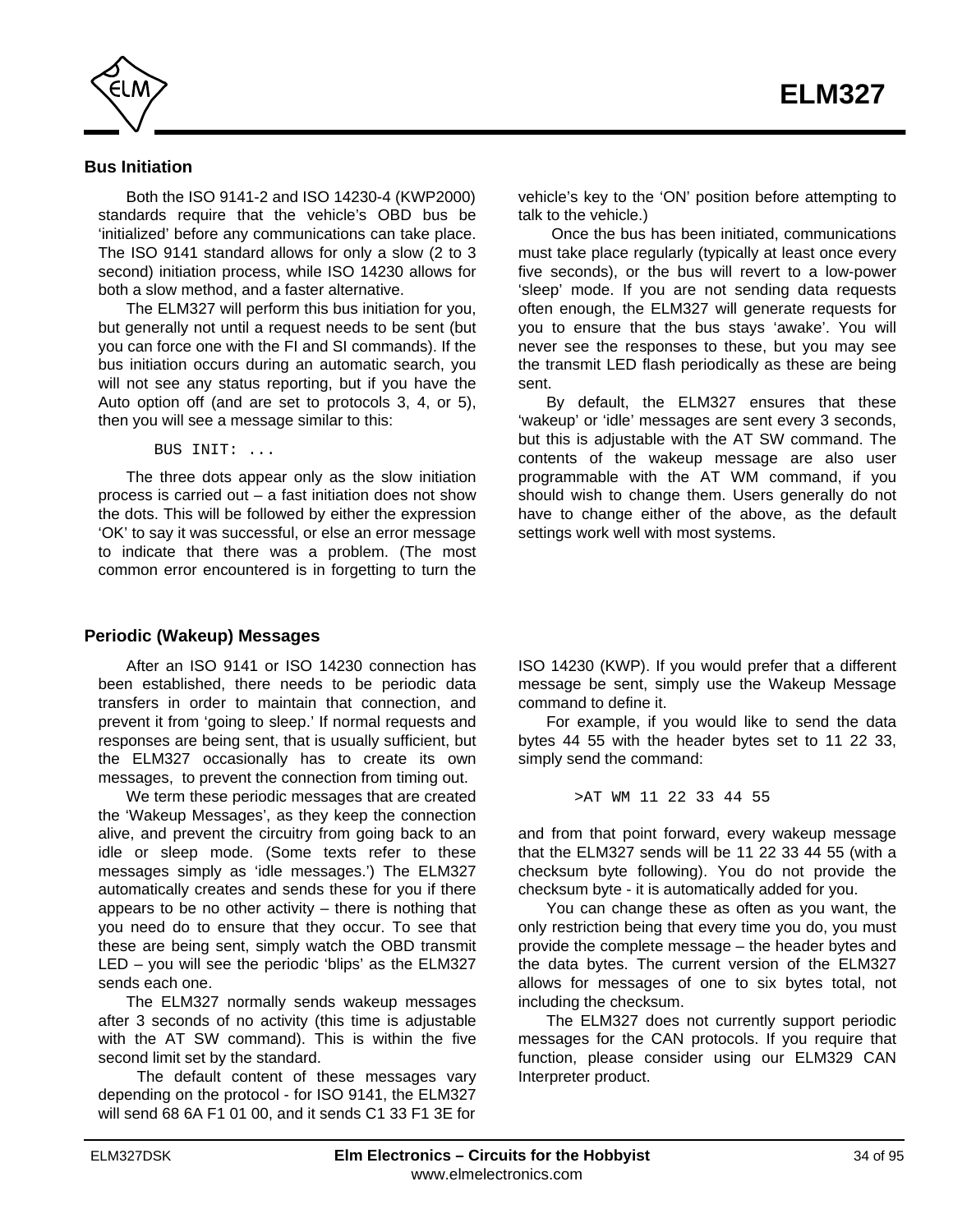<span id="page-34-0"></span>

#### **Interpreting Trouble Codes**

Likely the most common use that the ELM327 will be put to is in obtaining the current Diagnostic Trouble Codes (or DTCs). Minimally, this requires that a mode 03 request be made, but first one should determine how many trouble codes are presently stored. This is done with a mode 01 PID 01 request as follows:

>01 01

To which a typical response might be:

41 01 81 07 65 04

The 41 01 signifies a response to the request, and the next data byte (81) is the number of current trouble codes. Clearly there would not be 81 (hex) or 129 (decimal) trouble codes present if the vehicle is at all operational. In fact, this byte does double duty, with the most significant bit being used to indicate that the malfunction indicator lamp (MIL, or 'Check Engine Light') has been turned on by one of this module's codes (if there are more than one), while the other 7 bits of this byte provide the actual number of stored trouble codes. In order to calculate the number of stored codes when the MIL is on, simply subtract 128 (or 80 hex) from the number.

The above response then indicates that there is one stored code, and it was the one that set the Check Engine Lamp or MIL on. The remaining bytes in the response provide information on the types of tests supported by that particular module (see the J1979 document for further information).

In this instance, there was only one line to the response, but if there were codes stored in other modules, they each could have provided a line of response. To determine which module is reporting the trouble code, one would have to turn the headers on (AT H1) and then look at the third byte of the three byte header for the address of the module that sent the information.

Having determined the number of codes stored, the next step is to request the actual trouble codes with a mode 03 request (there is no PID needed):

>03

A response to this could be:

43 01 33 00 00 00 00

The '43' in the above response simply indicates that this is a response to a mode 03 request. The other 6 bytes in the response have to be read in pairs to show the trouble codes (the above would be interpreted as 0133, 0000, and 0000). Note that the response has been padded with 00's as required by the SAE standard for this mode – the 0000's do not represent actual trouble codes.

As was the case when requesting the number of stored codes, the most significant bits of each trouble code also contain additional information. It is easiest to use the following table to interpret the extra bits in the first digit as follows:

| V |                | Replace it with these two characters                |
|---|----------------|-----------------------------------------------------|
| 0 | P0             | Powertrain Codes - SAE defined                      |
| 1 | P <sub>1</sub> | $\epsilon$<br>"<br>- manufacturer defined           |
| 2 | P <sub>2</sub> | $\mathbf{G}$<br>" - SAE defined                     |
| 3 | P <sub>3</sub> | $\epsilon$<br>"<br>- jointly defined                |
| 4 | C <sub>0</sub> | Chassis Codes - SAE defined                         |
| 5 | C1             | $\epsilon$<br>" - manufacturer defined              |
| 6 | C <sub>2</sub> | $\epsilon$<br>" - manufacturer defined              |
| 7 | C3             | $\mathbf{g}$<br>"<br>- reserved for future          |
| 8 | B <sub>0</sub> | Body Codes - SAE defined                            |
| 9 | B <sub>1</sub> | $\epsilon$<br>" - manufacturer defined              |
| А | <b>B2</b>      | $\mathbf{f}$<br>" - manufacturer defined            |
| В | B <sub>3</sub> | $\epsilon$<br>$\mathbf{f}$<br>- reserved for future |
| C | U <sub>0</sub> | Network Codes - SAE defined                         |
| D | U1             | $\mathbf{G}$<br>"<br>- manufacturer defined         |
| E | U <sub>2</sub> | $\mathbf{f}$<br>"<br>- manufacturer defined         |
| F | U3             | "<br>" - reserved for future                        |

 $\Box$  If the first hex digit received is this,

Taking the example trouble code (0133), the first digit (0) would then be replaced with P0, and the 0133 reported would become P0133 (which is the code for an 'oxygen sensor circuit slow response'). Note that the ISO 15765-4 (CAN) protocol is very similar, but it adds an extra data byte (in the second position), showing how many data items (DTCs) are to follow.

To provide a few more examples, if the received code was D016, you would replace the D with U1, and the resulting trouble code would be U1016. Similarly, 1131 received would actually be for the code P1131.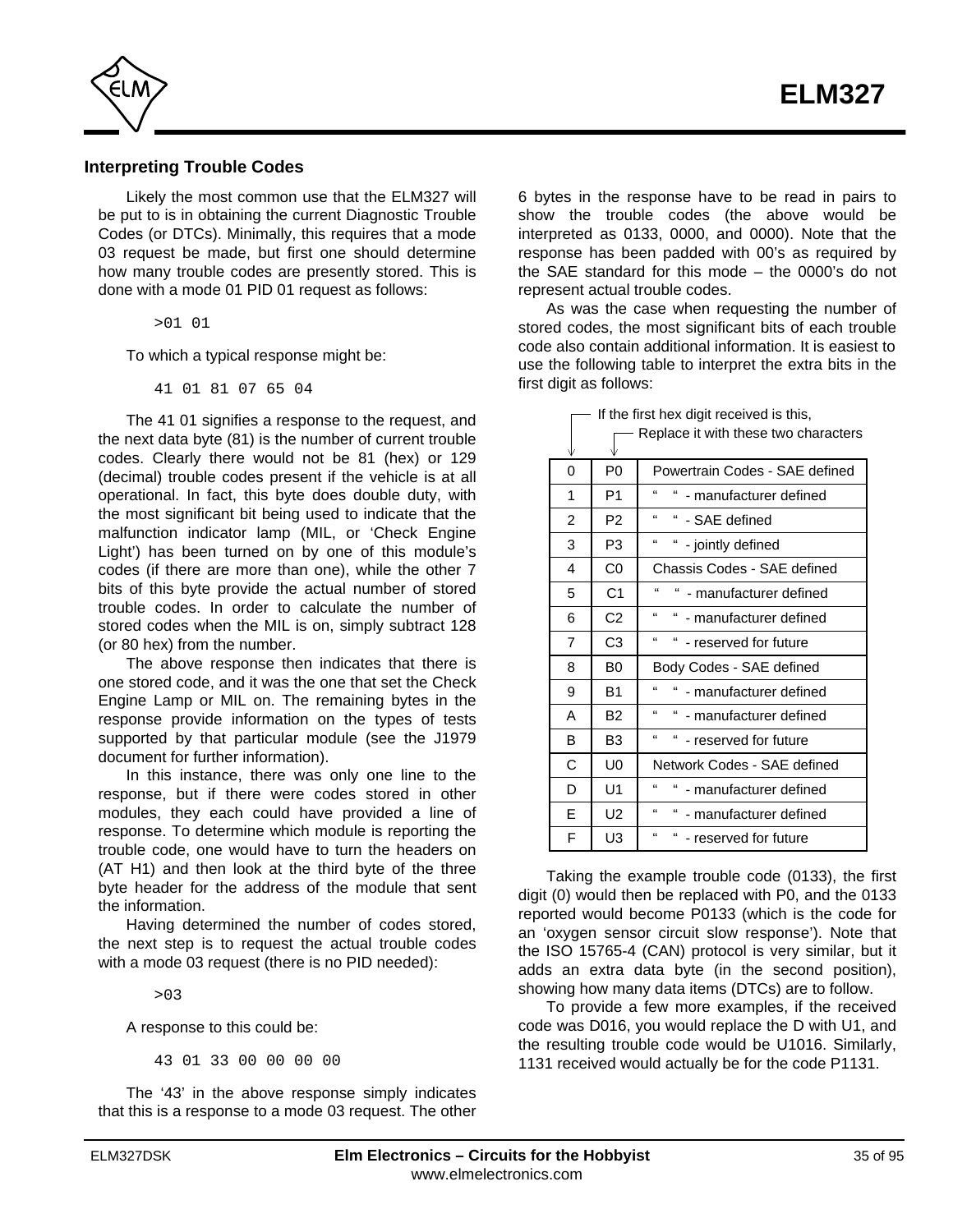<span id="page-35-0"></span>

### **Resetting Trouble Codes**

The ELM327 is quite capable of resetting diagnostic trouble codes, as this only requires issuing a mode 04 command. The consequences should always be considered before sending it, however, as more than the MIL (or 'Check Engine Light') will be reset. In fact, issuing a mode 04 will:

- reset the number of trouble codes
- erase any diagnostic trouble codes
- erase any stored freeze frame data
- erase the DTC that initiated the freeze frame
- erase all oxygen sensor test data
- erase mode 06 and 07 information
- not erase permanent (mode 0A) trouble codes (these are reset by the ECU only)

 Clearing of all of this data is not unique to the ELM327 – it occurs whenever any scan tool is used to reset the codes. The biggest problem with losing this data is that your vehicle may run poorly for a short time, while it performs a recalibration.

To avoid inadvertently erasing stored information, the SAE specifies that scan tools must verify that a mode 04 is intended ('Are you sure?') before actually sending it to the vehicle, as all trouble code information is immediately lost when the mode is sent. Remember that the ELM327 does not monitor the content of the messages, so it will not know to ask for confirmation of the mode request – this would have to be the duty of a software interface, if one is written.

As stated, to actually erase diagnostic trouble codes, one need only issue a mode 04 command. A response of 44 from the vehicle indicates that the mode request has been carried out, the information erased, and the MIL turned off. Some vehicles may require a special condition to occur (eg. the ignition on but the engine must not be running) before they will respond to a mode 04 command.

That is all there is to clearing trouble codes. Once again, do not accidentally send the 04 code!

#### **Quick Guide for Reading Trouble Codes**

If you do not use your ELM327 for some time, this entire data sheet may seem like quite a bit to review when your 'Check Engine' light eventually comes on, and you just want to know why. We offer this section as a quick guide to the basics that you will need.

To get started, connect the ELM327 circuit to your PC or PDA and communicate with it using a terminal program such as HyperTerminal, ZTerm, ptelnet, or a similar program. It should normally be set to either 9600 or 38400 baud, with 8 data bits, and no parity or handshaking.

The chart at the right provides a quick procedure on what to do next:

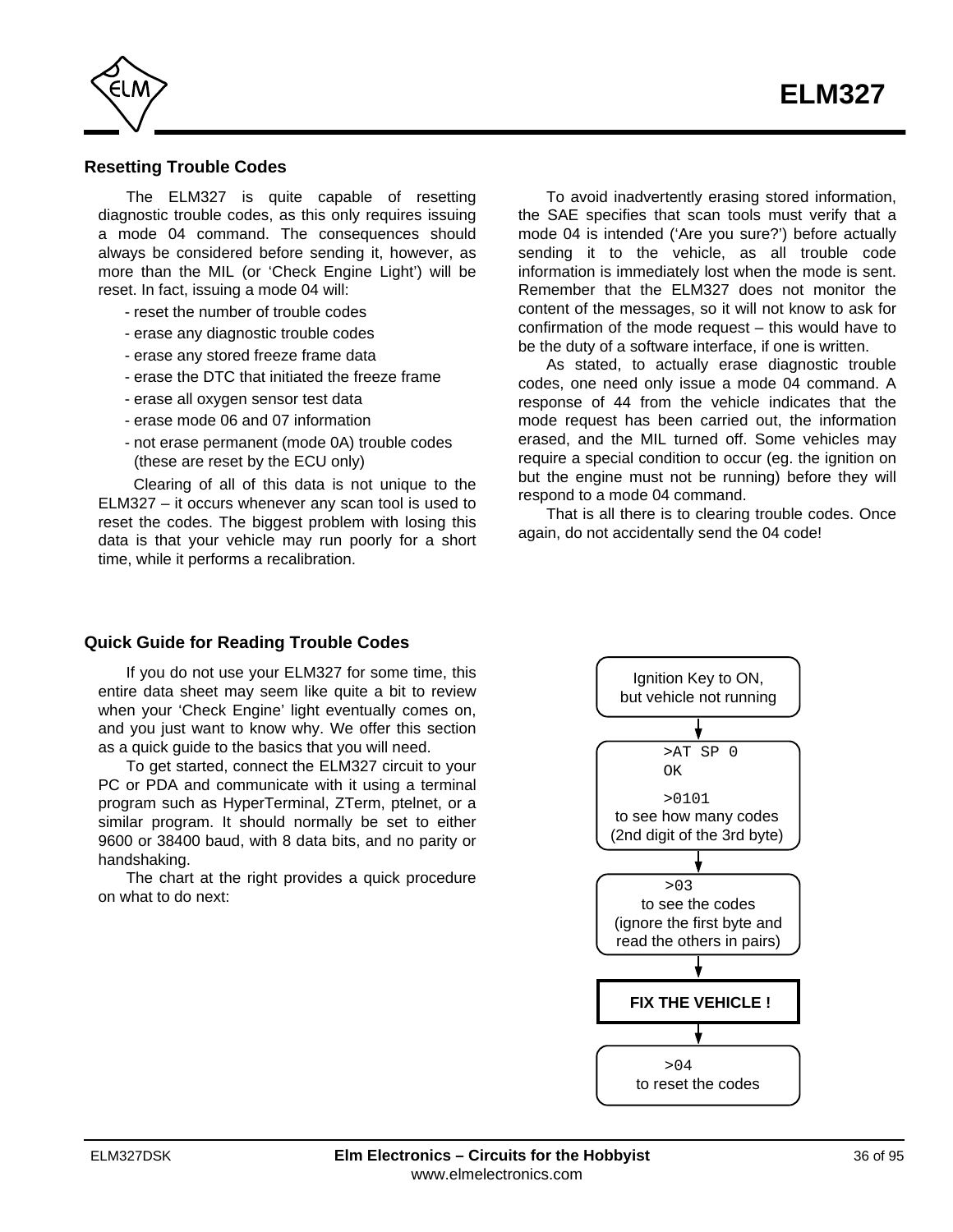

# **Selecting Protocols**

The ELM327 supports several different OBD protocols (see Figure 2, at right). As a user, you may never have to choose which one it should use (since the factory settings cause an automatic search to be performed for you), but while experimenting, you may want to specify a protocol to be used.

For example, if you know that your vehicle uses the SAE J1850 VPW protocol, you may want the ELM327 to use only that protocol, and no others. If that is what you want, simply determine the protocol number (from Figure 2), then use the 'Set Protocol' AT Command as follows:

> >AT SP 2 OK

From this point on, the default protocol (used after every power-up or AT D command) will be protocol 2 (or whichever one that you have chosen). Verify this by asking the ELM327 to describe the protocol:

> >AT DP SAE J1850 VPW

Now what happens if your friend has a vehicle that uses ISO 9141-2? How do you now use the ELM327 interface for that vehicle, if it is set for J1850?

One possibility is to change your protocol selection to allow for the automatic searching for another protocol, on failure of the current one. This is done by putting an 'A' before the protocol number, as follows:

```
>AT SP A2
OK
>AT DP
AUTO, SAE J1850 VPW
```
Now, the ELM327 will try protocol 2, but will then automatically begin searching for another protocol should the attempt to connect with protocol 2 fail (as would happen when you try to connect to your friend's vehicle).

The Set Protocol commands cause an immediate write to the internal EEPROM, before even attempting to connect to the vehicle. This write is time-consuming, affects the setting for the next powerup, and may not actually be appropriate, if the protocol selected is not correct for the vehicle. To allow a test before a write occurs, the ELM327 offers one other command - the Try Protocol (TP) command.

Try Protocol is very similar to Set Protocol. It is used in exactly the same way as the AT SP command, the only difference being that a write to internal

| Protocol       | Description                                                |
|----------------|------------------------------------------------------------|
| 0              | Automatic                                                  |
| 1              | SAE J1850 PWM (41.6 kbaud)                                 |
| $\overline{2}$ | SAE J1850 VPW (10.4 kbaud)                                 |
| 3              | ISO 9141-2 (5 baud init)                                   |
| 4              | ISO 14230-4 KWP (5 baud init)                              |
| 5              | ISO 14230-4 KWP (fast init)                                |
| 6              | ISO 15765-4 CAN (11 bit ID, 500 kbaud)                     |
| $\overline{7}$ | ISO 15765-4 CAN (29 bit ID, 500 kbaud)                     |
| 8              | ISO 15765-4 CAN (11 bit ID, 250 kbaud)                     |
| 9              | ISO 15765-4 CAN (29 bit ID, 250 kbaud)                     |
| A              | SAE J1939 CAN (29 bit ID, 250* kbaud)                      |
| B              | User1 CAN (11 <sup>*</sup> bit ID, 125 <sup>*</sup> kbaud) |
| С              | User2 CAN (11 <sup>*</sup> bit ID, 50 <sup>*</sup> kbaud)  |
|                | *user adjustable                                           |

Figure 2. ELM327 Protocol Numbers

memory will only occur after a valid protocol is found, and only if the memory function is enabled (M0/M1). For the previous example, all that needs to be sent is:

> >AT TP A2 OK

Many times, it is very difficult to even guess at a protocol to try first. In these cases, it is best to simply let the ELM327 decide what to use. This is done by telling it to use protocol 0 (with either the SP or the TP commands).

To have the ELM327 automatically search for a protocol to use, simply send:

> >AT SP 0 OK

and when the next OBD command is to be sent, the ELM327 will automatically look for one that responds. You will see a 'SEARCHING...' message, followed by a response, after which you can ask the ELM327 what protocol it found (by sending AT DP).

The first versions of the ELM327 used the SAE recommended search order (protocol 1, 2, 3, etc.), but recent versions of the IC modify the search order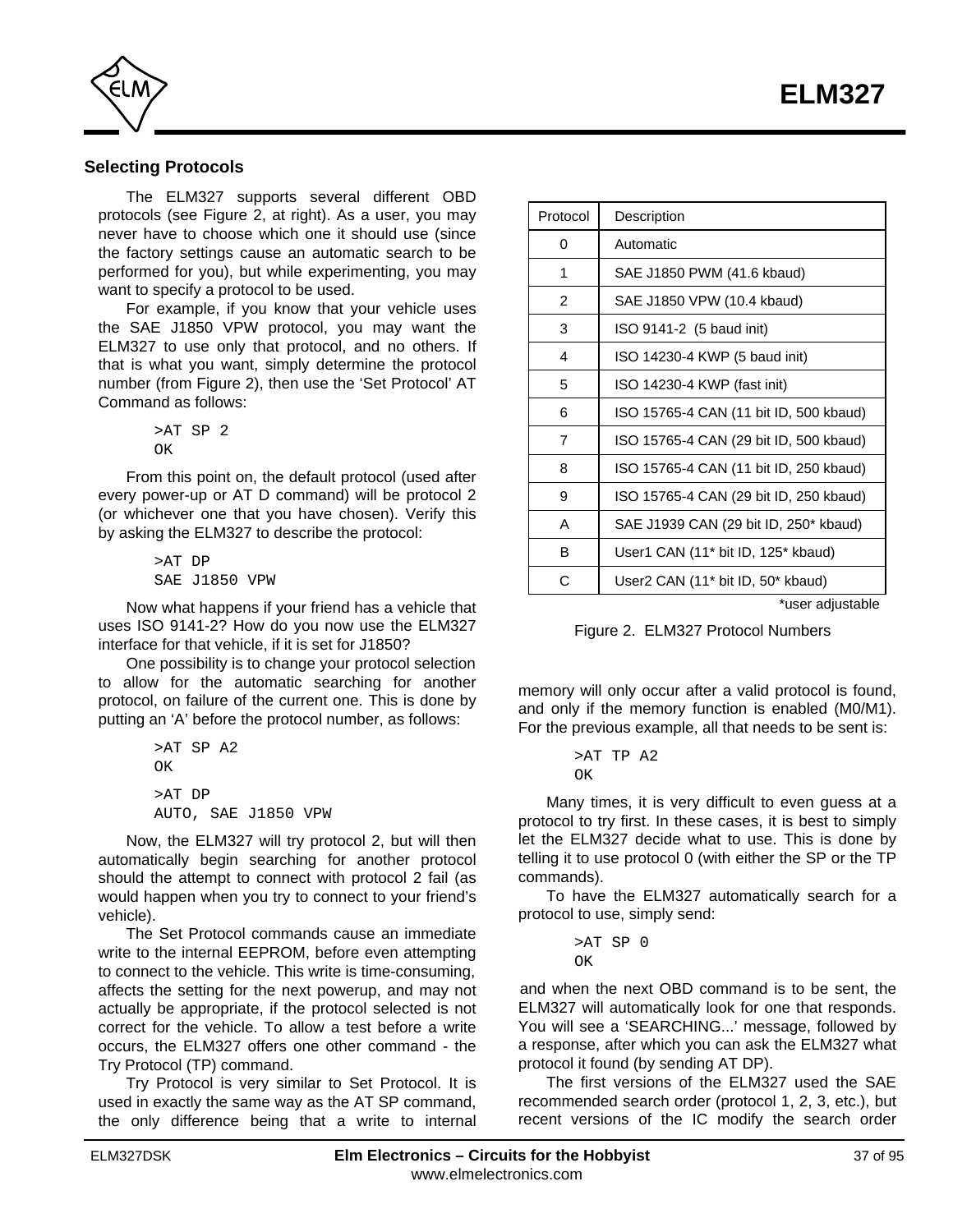

# **Selecting Protocols (continued)**

based on any active inputs that are present. If you need to follow the SAE J1978 order, you should send the ELM327 an AT SS command first, or step through each protocol with the TP command.

The automatic search works well with OBDII systems, but may not be what you need if you are experimenting. During a search, the ELM327 ignores any headers that you have previously defined (since there is always a chance that your headers may not result in a response), and it uses the default OBD header values for each protocol. It will also use standard requests (ie 01 00) during the searches. If this is not what you want, the results may be a little frustrating.

To use your own header (and data) values when attempting to connect to an ECU, do not tell the ELM327 to use protocol 0. Instead, tell it to either use

only your target protocol (ie. AT SP n), or else tell it to use yours with automatic searches allowed on failure (ie AT SP An). Then send your request, with headers assigned as required. The ELM327 will then attempt to connect using your headers and your data, and only if that fails (and you have chosen the protocol with AT SP An) will it search using the standard OBD default values.

In general, 99% of all users find that enabling the memory (setting pin 5 to 5V) and using the 'Auto' option when searching (you may need to send AT SP 0) works very well. After the initial search, the protocol used by your vehicle becomes the new default, but it is still able to search for another, without your having to say AT SP 0 again.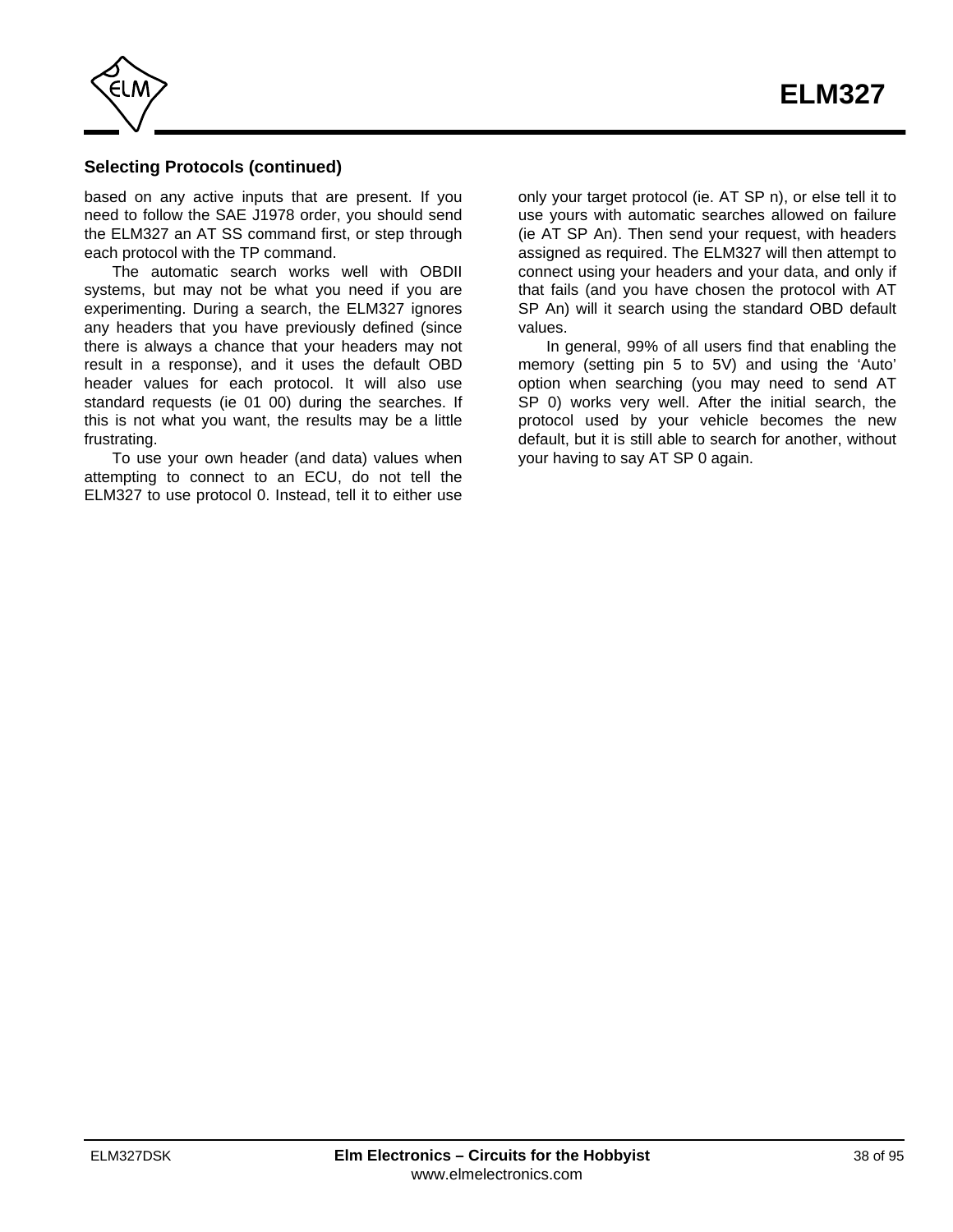

#### **OBD Message Formats**

To this point we have only discussed the contents (data portion) of an OBD message, and made only passing mention of other parts such as headers and checksums, which all messages use to some extent.

On Board Diagnostics systems are designed to be very flexible, providing a means for several devices to communicate with one another. In order for messages to be sent between devices, it is necessary to add information describing the type of information being sent, the device that it is being sent to, and perhaps which device is doing the sending. Additionally, the importance of the message becomes a concern as well – crankshaft position information is certainly of considerably more importance to a running engine than a request for the number of trouble codes stored, or the vehicle serial number. So to convey importance, messages are also assigned a priority.

The information describing the priority, the intended recipient, and the transmitter are usually needed by the recipient even before they know the type of request that the message contains. To ensure that this information is obtained first, OBD systems transmit it at the start (or head) of the message. Since these bytes are at the head, they are usually referred to as header bytes. Figure 3 below shows a typical OBD message structure that is used by the SAE J1850, ISO 9141-2, and ISO 14230-4 standards. It uses 3 header bytes as shown, to provide details concerning the priority, the receiver, and the transmitter. Note that many texts refer to the receiver as the 'Target Address' (TA), and the transmitter as the 'Source Address' (SA).

Another concern when sending any message is that errors might occur in the transmission, and the received data may be falsely interpreted. To detect errors, the various protocols all provide some form of check on the received data. This may be as simple as a sum calculation (ie a 'running total' of byte values) that is sent at the end of a message. If the receiver also calculates a sum as bytes are received, then the two values can be compared and if they do not agree, the receiver will know that an error has occurred. Since simple sums might not detect multiple errors, a more reliable (and more complicated) sum called a Cyclic Redundancy Check (or 'CRC') is often used. All of the protocols specify how errors are to be detected, and the various ways of handling them if they occur.

The OBD data bytes are thus normally



Figure 4. A CAN OBD Message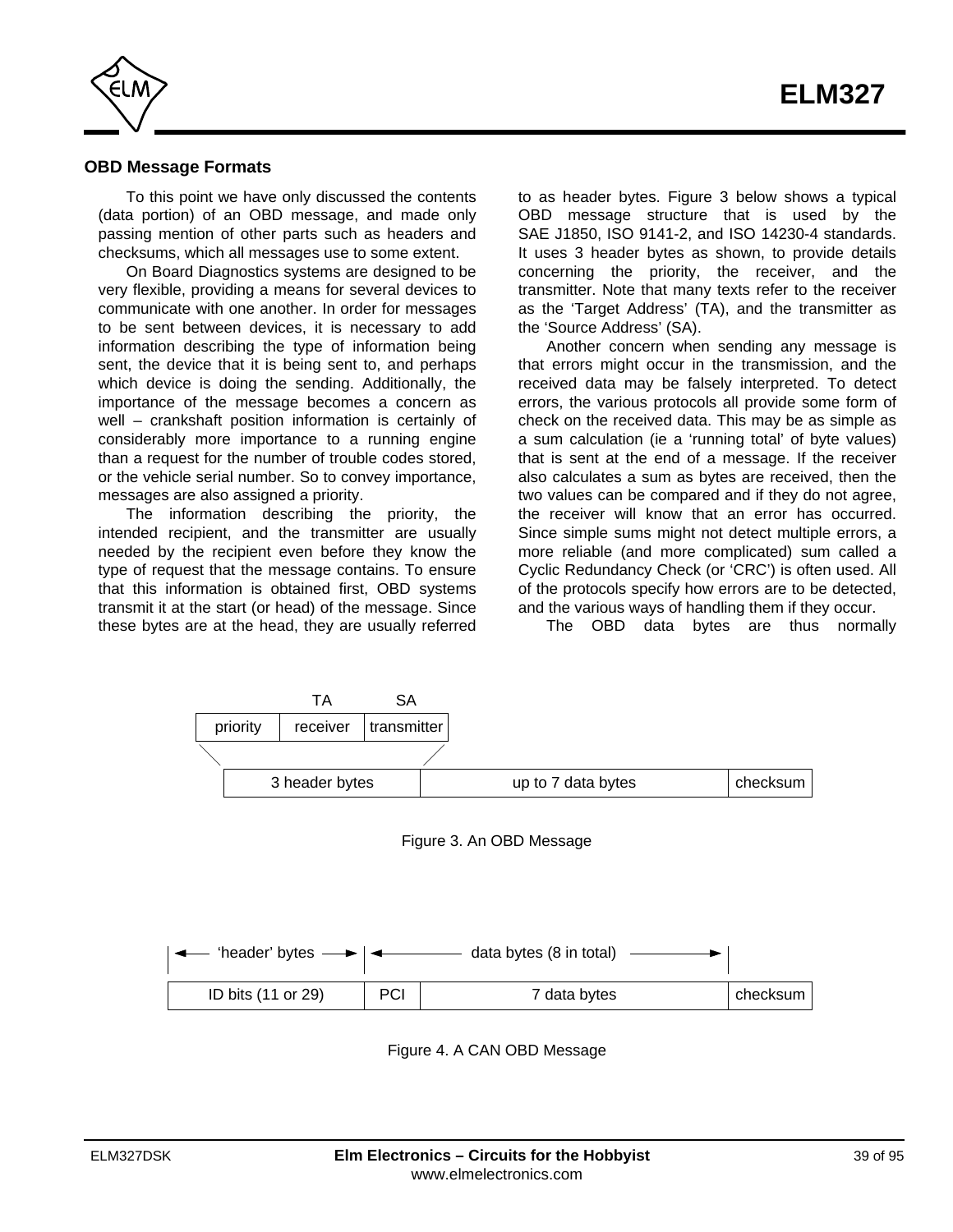

# **OBD Message Formats (continued)**

encapsulated within a message, with 'header' bytes at the beginning, and a 'checksum' at the end. The J1850, ISO 9141-2, and ISO 14230-4 protocols all use essentially the same structure, with three header bytes, a maximum of seven data bytes and one checksum byte.

The ISO 15765-4 (CAN) protocol uses a very similar structure (see Figure 4), the main difference really only relating to the structure of the header. CAN header bytes are not referred to as header bytes – they are called 'ID bits' instead. The initial CAN standard defined the ID bits as being 11 in number, while the more recent CAN standard now allows for either 11 or 29 bit IDs.

The ELM327 does not normally show any of these extra bytes unless you turn that feature on with the Headers On command (AT H1). Issuing that allows you to see the header bytes and the checksum byte (for the J1850, ISO 9141 and ISO 14230 protocols).

**Setting the Headers** 

The emissions related diagnostic trouble codes that most people are familiar with are described in the SAE J1979 standard (ISO15031-5). They represent only a portion of the data that a vehicle may have available – much more can be obtained if you are able to direct the requests elsewhere.

Accessing most OBDII diagnostics information requires that requests be made to what is known as a a 'functional address.' Any processor that supports the function will respond to the request (and theoretically, many different processors can respond to a single functional request). In addition, every processor (or ECU) will also respond to what is known as their physical address. It is the physical address that uniquely identifies each module in a vehicle, and permits you to direct more specific queries to only one particular module.

To retrieve information beyond that of the OBDII requirements then, it will be necessary to direct your requests to either a different functional address, or to an ECU's physical address. This is done by changing the data bytes in the message header.

As an example of functional addressing, let us assume that you want to request that the processor responsible for Engine Coolant provide the current Fluid Temperature. You do not know its address, so

For the CAN protocols, you will see the ID bits, and other items which are normally hidden such as the PCI byte for ISO 15765, or the data length codes (if they are enabled with PP 29, or AT D1). Note that the ELM327 does not display the checksum information for CAN systems, or the IFR bytes for J1850 systems.

It is not necessary to ever have to set these header byes, or to perform a checksum calculation, as the ELM327 will always do this for you. The header bytes are adjustable however, should you wish to experiment with advanced messages such as those for physical addressing. The next section provides a discussion on how to do this…

you consult the SAE J2178 standard and determine that Engine Coolant is functional address 48. SAE standard J2178 also tells you that for your J1850 VPW vehicle, a priority byte of A8 is appropriate. Finally, knowing that a scan tool is normally address F1, you have enough information to specify the three header bytes (A8 48 and F1). To tell the ELM327 to use these new header bytes, all you need is the Set Header command:

The three header bytes assigned in this manner will stay in effect until changed by the next AT SH command, a reset, or an AT D.

Having set the header bytes, you now need only send the secondary ID for fluid temperature (10) at the prompt. If the display of headers is turned off, the conversation could look like this:

> $510$ 10 2E

The first byte in the response echoes the request, as usual, while the data that we requested is the 2E byte. You may find that some requests, being of a low priority, may not be answered immediately, possibly

<sup>&</sup>gt;AT SH A8 48 F1  $\cap$ K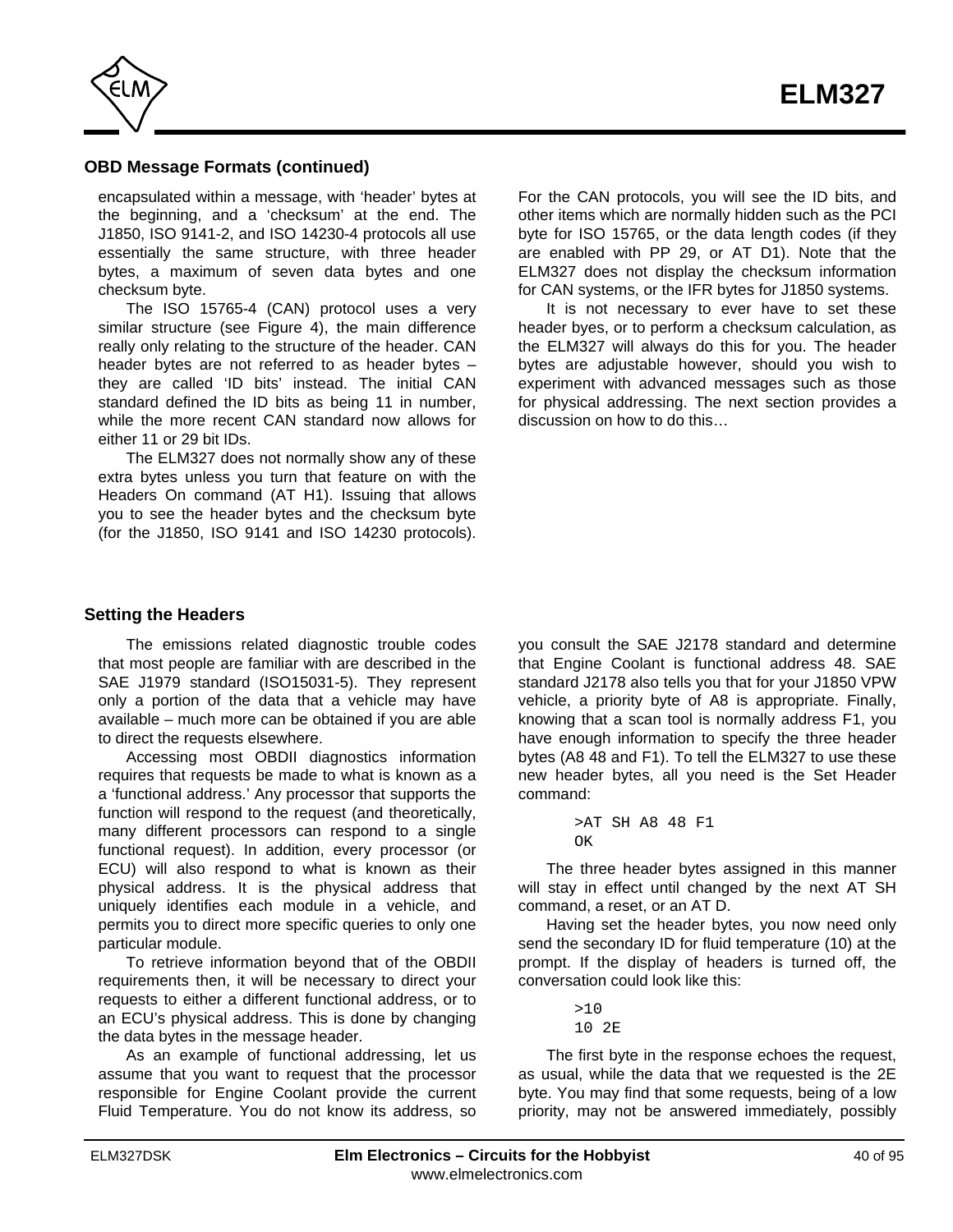

# **Setting the Headers (continued)**

causing a 'NO DATA' result. In these cases, you may want to adjust the timeout value, perhaps first trying the maximum (ie use AT ST FF). Many vehicles will simply not support these extra addressing modes.

The other, and more common method of obtaining information is by physical addressing, in which you direct your request to a specific device, not to a functional group. To do this, you again need to construct a set of header bytes that direct your query to the physical address of the processor, or ECU. If you do not know the address, recall that the sender of information is usually shown in the third byte of the header. By monitoring your system for a time with the headers turned on (AT H1), you can quickly learn the main addresses of the senders. The SAE document J2178 assigns address ranges to these devices if you are unsure of which might be most appropriate.

When you know the address that you wish to 'speak to,' simply use it for the second byte in the header (assume an address of 10 for this example). Combine that with your knowledge of SAE J2178 to choose a priority/type byte (assume a value of E4 for this example, as if the vehicle is J1850 PWM). Finally, you need to identify yourself to the target, so that responses can be returned to you. As is customary for diagnostic tools, we'll use an address of F1. As before, these three bytes are then assigned to the header with the set header command:

```
>AT SH E4 10 F1
OK
```
From this point on, all messages that the ELM327 sends will use these three bytes for the header. All that needs to be done now is to request data from the vehicle. For physical addressing, this is often done using mode 22:

> >22 11 6B 62 11 6B 00 00

The response to this command is of the same format to those seen for 'standard' OBD requests. The request has been repeated (with 40 added to the mode value in order to show that this is a response), and this is followed by the actual data (00 00 in this case). The PIDs used with mode 22 are usually proprietary to each manufacturer and are generally not published widely, so you may have difficulty in determining the ones to use with your vehicle. Elm Electronics does not maintain lists of this information, and cannot provide any further details for you. Mode

22 and others are described in more detail in the SAE standards document J2190, 'Enhanced E/E Diagnostic Test Modes'.

The ISO14230-4 standard defines its header bytes a little differently. Advanced experimenters will be aware that for ISO 14230-4, the first header byte must always include the length of the data field, which varies from message to message. From that, one might assume that the you would need to redefine the header for every message that is to be sent – not so! The ELM327 always determines the number of bytes that you are sending, and inserts that length for you, in the proper place for the header that you are using. If you are using the standard ISO 14230-4 header, the length will be put into the first header byte, and you need only provide the two (most significant) bits of this byte when defining the header. What you place in the rest of the byte will be ignored by the ELM327 unless you set it to 0. If it is 0, it is assumed that you are experimenting with KWP four byte headers, and the ELM327 then creates the fourth header byte for you. Again, you do not need to provide any length to be put into this byte – it is done for you.

Addressing within the CAN (ISO 15765-4) protocols is quite similar in many ways. First, consider the 29 bit standard. The ELM327 splits the 29 bits into a CAN Priority byte and the three header bytes that we are now familiar with. This is how they are combined for use by the ELM327:



The CAN standard states that for diagnostics, the priority byte ('vv' in the diagram) will always be 18 (it is the default value used by the ELM327). Since it is rarely changed, it can be assigned separately from the other header bytes, using the CP command.

The next byte ('xx') describes the type of message that this is, and is set to hex DB for functional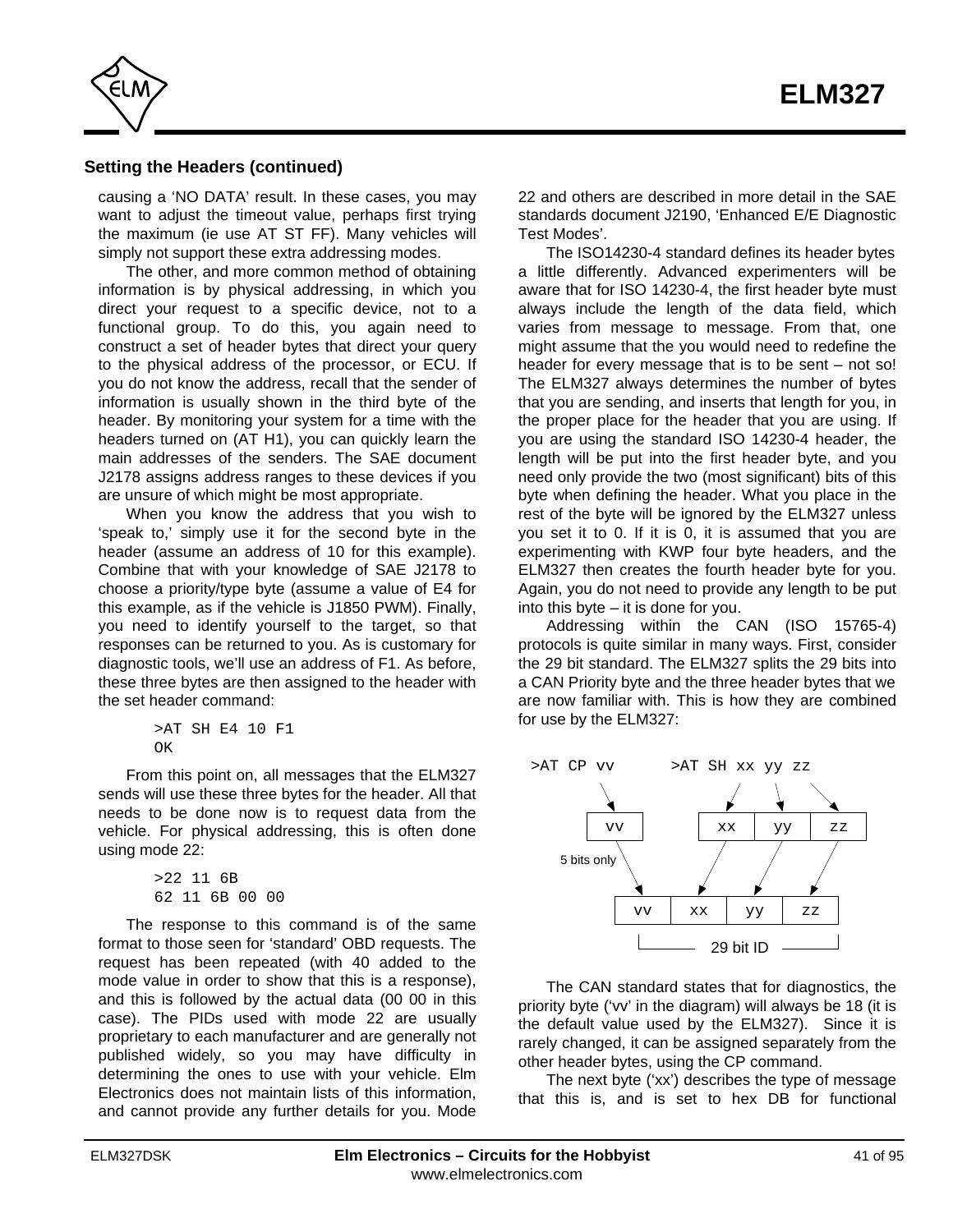

## **Setting the Headers (continued)**

addressing, and to DA if using physical addressing. The next two bytes are as defined previously for the other standards – 'yy' is the receiver (or Target Address), and 'zz' is the transmitter (or Source Address). For the functional diagnostic requests, the receiver is always 33, and the transmitter is F1, which is very similar to ISO 14230-4.

Those that are familiar with the SAE J1939 standard will likely find this header structure to be very similar (J1939 is a CAN standard for use by 'heavyduty vehicles' such as trucks and buses). It uses slightly different terminology, but there is a direct parallel between the bytes used by J1939 for the headers and the grouping of the bytes in the ELM327. [Pages 54 a](#page-53-0)[nd 55 prov](#page-54-0)ide more details of the J1939 message structure.

Another method to define all 29 CAN ID bits at once is with the four byte version of the SH command. Simply provide all 8 nibbles in one command:



As with the AT CP command, only 5 bits are used from the first byte (the 3 most significant bits are ignored).

The final header format to discuss is that used by 11 bit CAN systems. They also use a priority and address structure, but shorten it into roughly three nibbles rather than three bytes. The ELM327 uses the same storage locations for these values, so you may use the methods just discussed to assign 11 bit values (but only the least significant bits are used for any messages - the others are ignored).

11 bit CAN 'headers' are normally assigned using a special 'short' version of the AT SH command that uses only three hex digits. Since three digits are actually 12 bits, the most significant bit is ignored, and can have any value. As an example of this instruction, to assign an ID of 7DF, simply send:

> >AT SH 7DF OK

The OK shows that the ELM327 has accepted your value.

The 11 bit ISO15765-4 CAN standard defines both

functional addressing (ID/header = 7DF) and physical addressing (7En) for making requests. Generally, you do not know physical addresses at first, but you do know (from the standard) that the OBD functional address is 7DF.

In order to learn the physical addresses, turn the headers on, and watch what address the replies are from, then use that information to make physical requests if desired. For example, if the headers are on, and you send 01 00, you might see:

> >01 00 7E8 06 41 00 BE 3F B8 13 00

The 7E8 shows that ECU#1 was the one responding. In order to talk directly to that ECU, all you need do is to set the header to the appropriate value (it is 7E0 to talk to the 7E8 device – see ISO 15765-4 for more information). From that point on, you can 'talk' directly to the ECU using its physical address, as shown here:

> >AT SH 7E0 OK  $>01$  00 7E8 06 41 00 BE 3F B8 13 00 >01 05 7E8 03 41 05 46 00 00 00 00

This has just been a quick overview on how to change headers (and ID bits). Hopefully it has been enough to at least help to get you started. We do not recommend experimenting too much without a copy of the standards though, as some aspects are extremely difficult to figure out without them.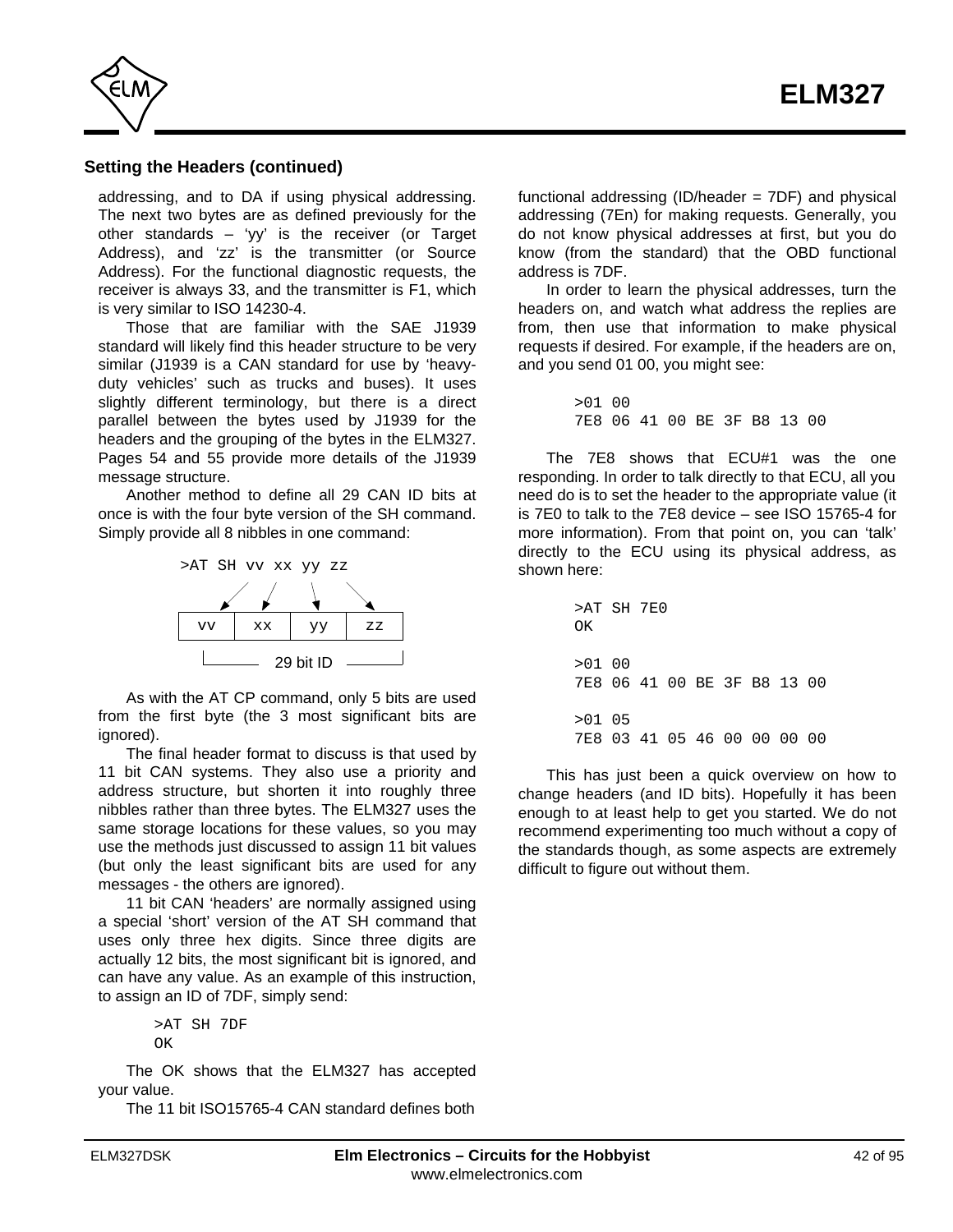

### **Multiline Responses**

There are occasions when a vehicle must respond with more information than one 'message' is able to show. In these cases, it responds with several lines which the receiver must assemble into one complete message.

One example of this is a request for the 17 digit vehicle identification number, or VIN. This is available from newer vehicles using a mode 09, PID 02 request (but was not initially a requirement, so many older vehicles do not support it). Here is one example of a response that might be obtained from a J1850 vehicle:

| >0902                |  |  |  |
|----------------------|--|--|--|
| 49 02 01 00 00 00 31 |  |  |  |
| 49 02 02 44 34 47 50 |  |  |  |
| 49 02 03 30 30 52 35 |  |  |  |
| 49 02 04 35 42 31 32 |  |  |  |
| 49 02 05 33 34 35 36 |  |  |  |

The first two bytes (49 and 02) on each line of the response are used to show that the information is in reply to an 09 02 request. The next byte shows which response it is, while the remaining four bytes are the data bytes that are being sent. Assembling the data in the order specified by the third byte, and ignoring the first few 00's (they are filler bytes - see J1979) gives:

31 44 34 47 50 30 30 52 35 35 42 31 32 33 34 35 36

The data values actually represent the ASCII codes for the digits of the VIN. Using an ASCII table to convert these into characters gives the following VIN for the vehicle:

1 D 4 G P 0 0 R 5 5 B 1 2 3 4 5 6

CAN systems will display this information in a somewhat different fashion. Here is a typical response from a CAN vehicle:

> >0902 014 0: 49 02 01 31 44 34 1: 47 50 30 30 52 35 35 2: 42 31 32 33 34 35 36

The CAN Formatting has been left on (the default), making the reading of the data easier. With formatting on, the sequence numbers are shown with a colon (':') after each. CAN systems add this single hex digit (it goes from 0 to F then repeats), to aid in reassembling the data, instead of the byte value that the J1850 vehicle did.

The first line of this response says that there are 014 bytes of information in total. That is 14 in hex, or 20 in decimal terms, which agrees with the  $6 + 7 + 7$ bytes shown on the three lines. The VIN numbers are generally 17 digits long, however, so how do we assemble the number from 20 digits?

This is done by discarding the first three bytes of the message. The first two are the familiar 49 02, as this is a response to an 09 02 request, so are not part of the VIN. The third byte (the '01'), tells the number of data items that are to follow (the vehicle can only have one VIN, and this agrees with that). Ignoring the third byte leaves 17 data bytes which are the serial number (purposely chosen to be identical to the those of the previous example). All that is needed is a conversion to ASCII, in order to read them, exactly as before.

From these two examples, you can see that the format of the data received may depend on the protocol used to transmit it. For this reason, a copy of the SAE J1979 standard would be essential if you are planning to do a lot of work with this, for example if you were writing software to display the received data.

The following shows an example of a different type of multiline response that can occur when two or more ECUs respond to one request. Here is a typical response to an 01 00 request:

| $>01$ 00 |                   |  |  |
|----------|-------------------|--|--|
|          | 41 00 BE 3E B8 11 |  |  |
|          | 41 00 80 10 80 00 |  |  |

This is difficult to decipher without knowing a little more information. First, turn the headers on to actually see 'who' is doing the talking:

> >AT H1 OK  $>01$  00 48 6B 10 41 00 BE 3E B8 11 FA 48 6B 18 41 00 80 10 80 00 C0

Now, if you analyze the header, you can see that the third byte shows ECU 10 (the engine controller) and ECU 18 (the transmission) are both responding with a reply to the 01 00 request. With modern vehicles, this type of response occurs often, and you should be prepared for it.

A final example shows how similar messages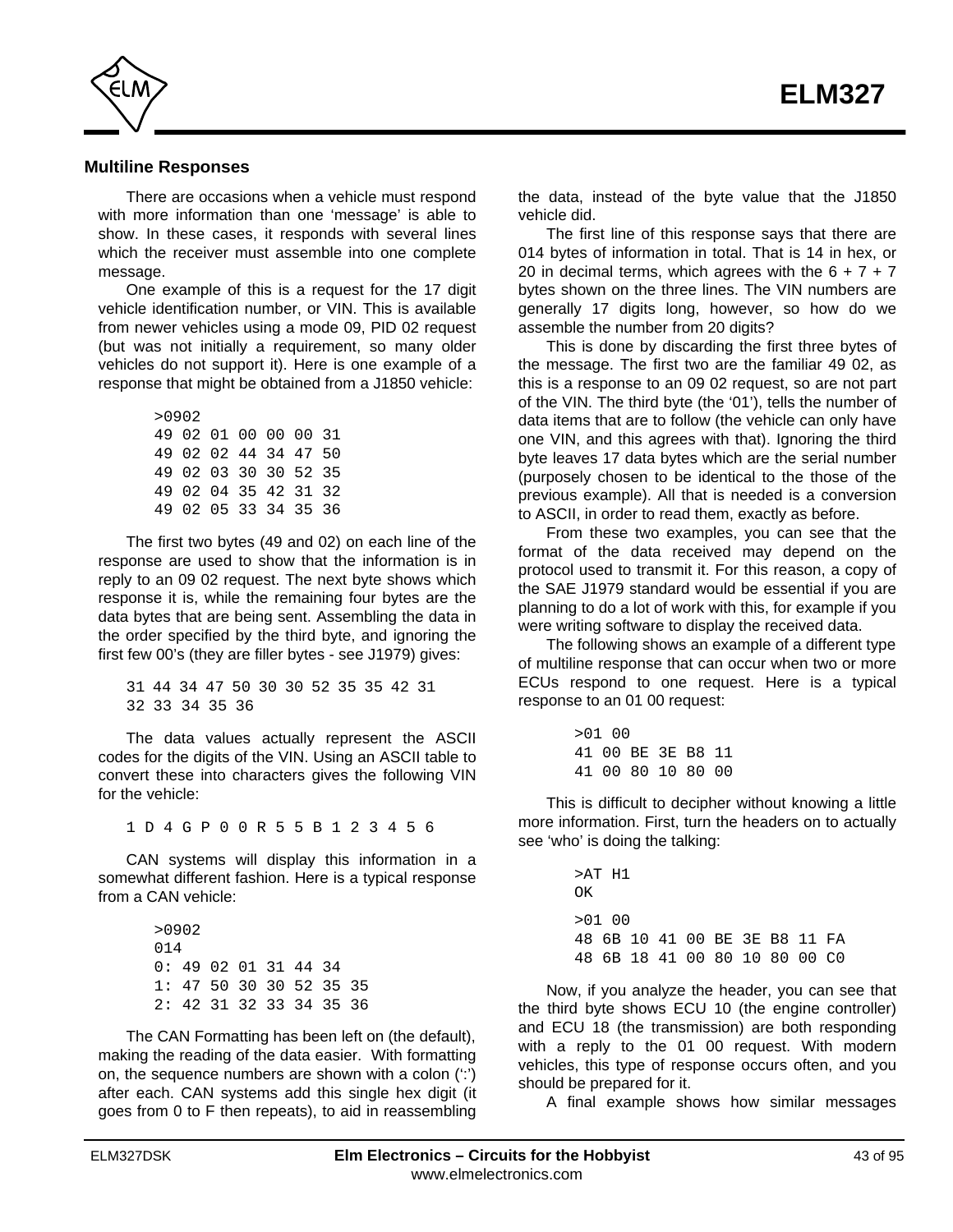

## **Multiline Responses (continued)**

might occasionally be 'mixed up' in a CAN system. We ask the vehicle for the Calibration ID (09 04) and are presented with the following response:

> >09 04 013 0: 49 04 01 35 36 30 1: 32 38 39 34 39 41 43 013 0: 49 04 01 35 36 30 2: 00 00 00 00 00 00 31 1: 32 38 39 35 34 41 43 2: 00 00 00 00 00 00 00

which is quite confusing. The first group (the 013, 0:, 1: group) seems to make some sense (but the number of data bytes do not agree with the response), and the following group is very confusing, as it has two segment twos. It seems that two ECUs are responding and the information is getting mixed up. Which ECU do the responses belong to? The only way to know is to turn on the headers, and repeat your request:

> >AT H1  $\cap$ K >09 04 7E8 10 13 49 04 01 35 36 30 7E8 21 32 38 39 34 39 41 43 7E9 10 13 49 04 01 35 36 30 7E8 22 00 00 00 00 00 00 31 7E9 21 32 38 39 35 34 41 43 7E9 22 00 00 00 00 00 00 00

This time, the order appears to be the same, but be aware that it may not be – that is why the standard requires that sequence codes be transmitted with multiline responses.

Looking at the first digits of these responses, you can see that some begin with 7E8, and some begin with 7E9, which are the CAN IDs representing ECU#1 and ECU#2, respectively. Grouping the responses by ECU gives:

7E8 10 13 49 04 01 35 36 30 7E8 21 32 38 39 34 39 41 43 7E8 22 00 00 00 00 00 00 31 and 7E9 10 13 49 04 01 35 36 30 7E9 21 32 38 39 35 34 41 43 7E9 22 00 00 00 00 00 00 00

From these, the messages can be assembled in their proper order. To do this, look at the byte following the CAN ID - it is what is known as the PCI byte, and is used to tell what type of data follows. In this case, the PCI byte begins with either a 1 (for a 'First Frame' message), or a 2 (for the 'Consecutive Frames'). The second half of the PCI byte shows the order in which the information is to be assembled (ie. the segment number). In this case, the segment numbers are already in order, but if they had not been, it would have been necessary to rearrange the messages to place them in order.

Each OBD standard has some minor peculiarities, but hopefully this has helped you with some of the more common ones. If you are still having trouble, we urge you to purchase the relevant standard, and study it.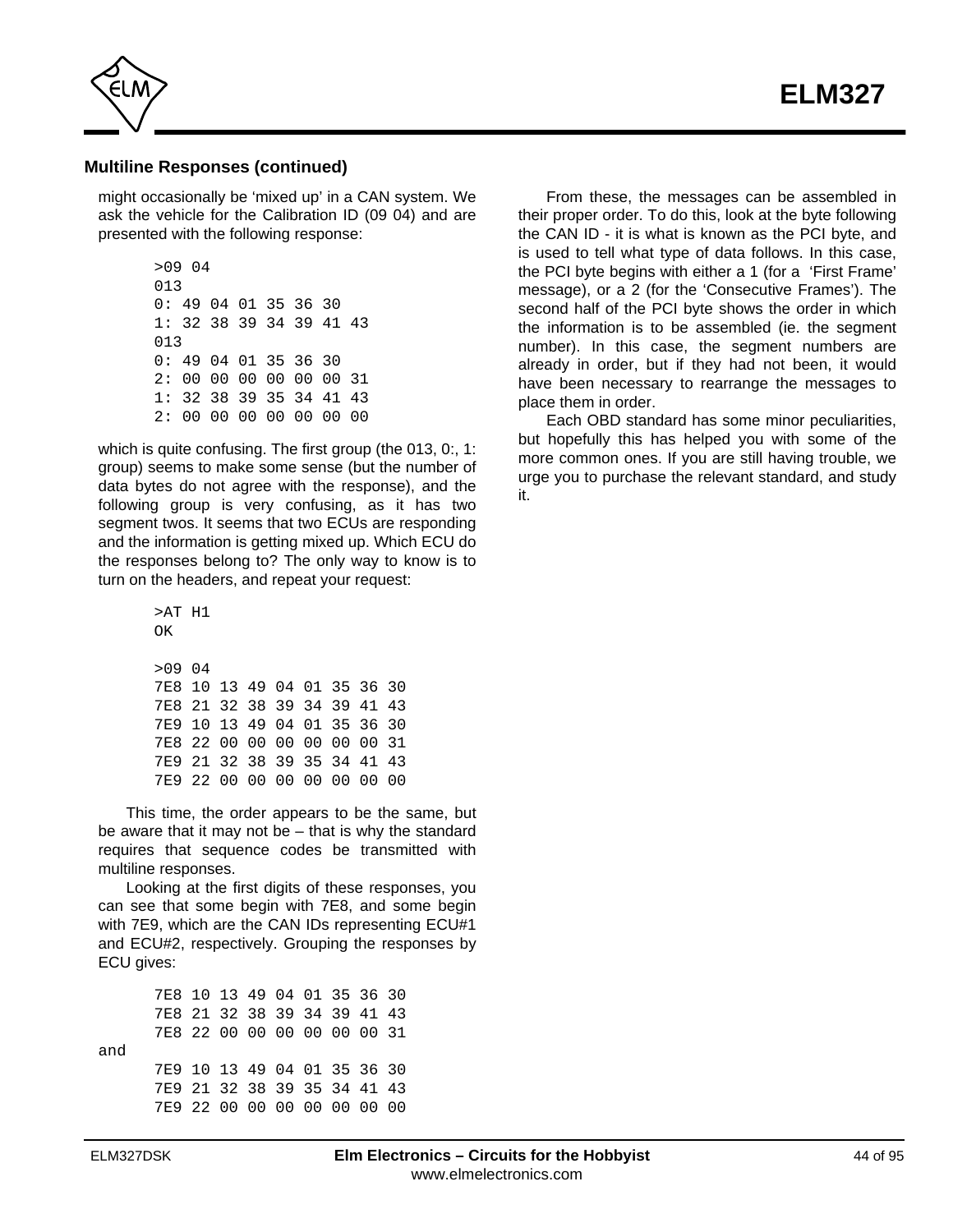

# **CAN Message Types**

The ISO 15765-4 (CAN) standard defines several message types that are to be used with diagnostic systems. Currently, there are four that may be used:

- SF the Single Frame
- FF the First Frame (of a multiframe message)
- CF the Consecutive Frame (' ')
- FC the Flow Control frame

The Single Frame message contains storage for up to seven data bytes in addition to what is known as a PCI (Protocol Control Information) byte. The PCI byte is always the first of the data bytes, and tells how many data bytes are to follow. If the CAN Auto Formatting option is on (CAF1) then the ELM327 will create this byte for you when sending, and remove it for you when receiving. (If the headers are enabled, you will see it in the responses.)

 If you turn the Auto Formatting off (with CAF0), it is expected that you will provide all of the data bytes to be sent. For diagnostics systems, this means the PCI byte and the data bytes. The ELM327 will not modify your data in any way, except to add extra padding bytes for you, to ensure that you always send as many data data bytes as are required (eight for ISO15765). You do not need to set the Allow Long (AT AL) option in order to send eight bytes, as the IC overrides it for you.

A First Frame message is used to say that a multiframe message is about to be sent, and tells the receiver just how many data bytes to expect. The length descriptor is limited to 12 bits, so a maximum of 4095 byes can be received at once using this method.

Consecutive Frame messages are sent after the First Frame message to provide the remainder of the data. Each Consecutive Frame message includes a single hex digit 'sequence number' that is used to determine the order when reassembling the data. It is expected that if a message were corrupted and resent, it could be out of order by a few packets, but not by more than 16, so the single digit is normally more than adequate. As seen previously, the serial number for a vehicle is often a multiframe response:

> >0902  $014$ 0: 49 02 01 31 44 34 1: 47 50 30 30 52 35 35 2: 42 31 32 33 34 35 36

In this example, the line that begins with 0: is the

First Frame message. The length (014) was actually extracted from that message by the ELM327 and printed on the first line as shown. Following the First Frame line are two Consecutive Frames (that begin with 1: and 2:). To learn more details of the exact formatting, you may want to send a request such as the one above, then repeat the same request with the headers enabled (AT H1). This will show the PCI bytes that are actually used to send these components of the total message.

The Flow Control frame is one that you do not normally have to deal with. When a First Frame message is sent as part of a reply, the ELM327 must tell the sender some technical things (such as how long to delay between Consecutive Frames, etc.) and does so by replying immediately with a Flow Control message. These are predefined by the ISO 15765-4 standard, so can be automatically inserted for you. If you wish to generate custom Flow Control messages, [then refer to the 'Altering Flow Control Messages'](#page-60-0) section, on page 61.

If a Flow Control frame is detected while monitoring, the line will be displayed with 'FC: ' before the data, to help you with decoding of the information.

There is a final type of message that is occasionally reported, but is not supported by the diagnostics standard. The (Bosch) CAN standard allows for the transmission of a data request without sending any data in the requesting message. To ensure that the message is seen as such, the sender also sets a special flag in the message (the RTR bit), which is seen at each receiver. The ELM327 always looks for this flag, or for zero data bytes, and may report to you that an RTR was detected while monitoring. This is shown by the characters RTR where data would normally appear, but only if the CAN Auto Formatting is off, or headers are enabled. Often, when monitoring a CAN system with an incorrect baud rate chosen, RTRs may be seen.

Note that the CAN system is quite robust with several error detecting methods in place, so that during normal data transmission you will rarely see any errors. When monitoring buses however, you may well see errors (especially if the ELM327 is set to an incorrect baud rate). As a diagnostic aid, when errors do occur, the ELM327 will print all bytes (no matter what CAF, etc., is set to), followed by the message '<RX ERROR'.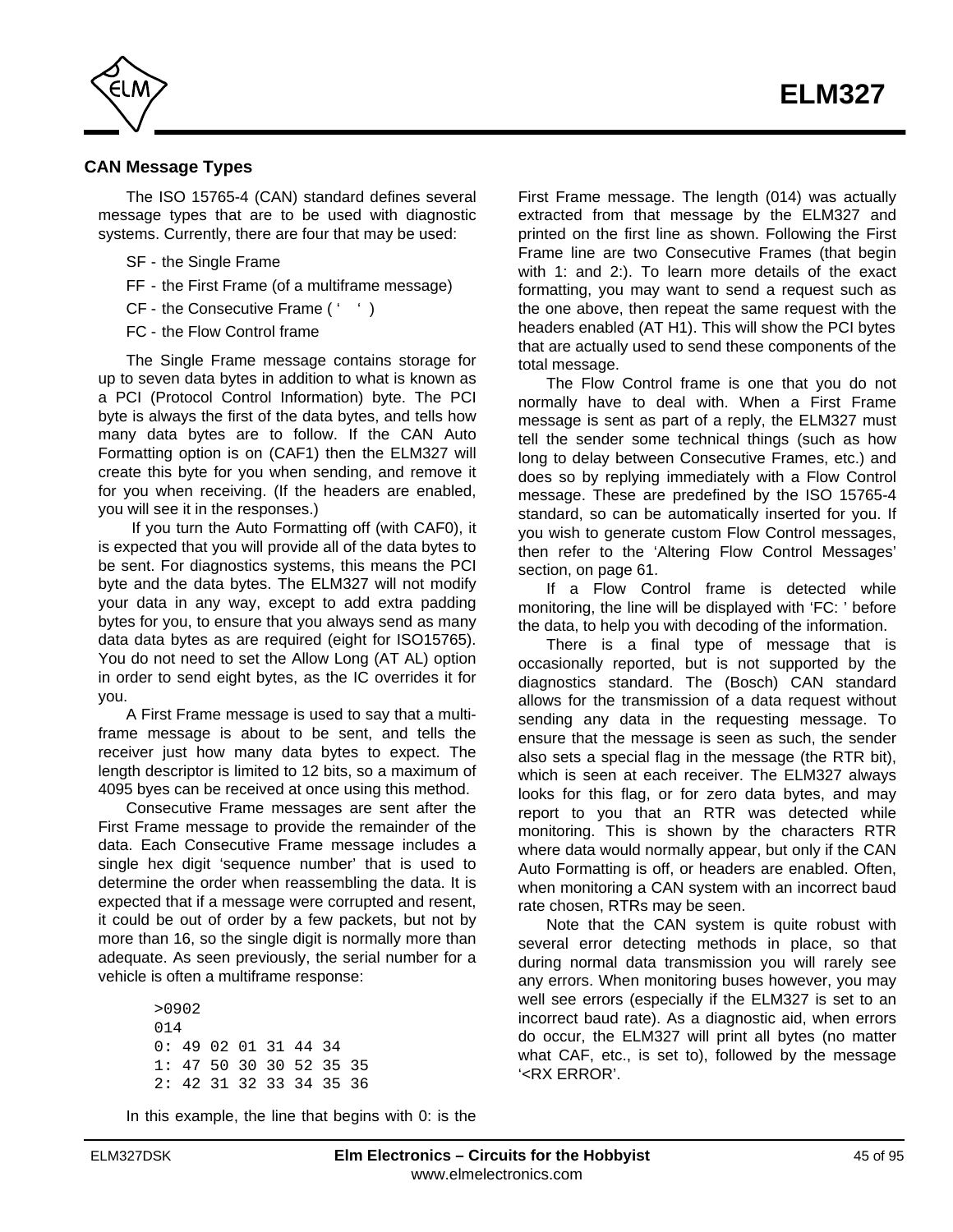

# **Multiple PID Requests**

The SAE J1979 (ISO 15031-5) standard allows requesting multiple PIDs with one message, but only if you connect to the vehicle with CAN (ISO 15765-4). Up to six parameters may be requested at once, and the reply is one message that contains all of the responses.

For example, let us say that you need to know engine load (04), engine coolant temperature (05), manifold pressure (0B), and engine rpm (0C) on a regular basis. You could send four separate requests for them (01 04, then 01 05, then 01 0B, etc.) or you could put them all into one message like this:

>01 04 05 0B 0C

to which, a typical reply might be:

 $00A$ 0: 41 04 3F 05 44 0B 1: 21 0C 17 B8 00 00 00

The reply is a multiline one, as was discussed in a previous section. Looking at the reply in detail, the first line tells us that it is 00A (decimal 10) bytes long, so we only pay attention to the first ten bytes of the following lines (and ignore the final three 00's on the last line). The first byte is 41, which tells us that the

# **Response Pending Messages**

Until the ELM327 v2.1 update, the ELM327 never looked at the content of the OBD messages that it handled. From version 2.1 on, it now looks at them however, specifically looking for 'response pending' replies.

'Response Pending' messages are special ones sent by KWP (ISO 14230) , or CAN (ISO 15765) ECUs to say "Wait, I'm busy." When the scan tool receives one of these replies, the J1979 standard states that it should continue waiting for up to 5 seconds more for the requested information to arrive. Further, if more 'Response Pending' messages arrive, the scan tool should extend the wait period by another 5 seconds each time.

The Response Pending message will always be of the form:

7F xx 78

where the xx represents the Mode (or SID) that was being requested. There is no feedback as to the PID message is a response to an 01 request.

Following the 41 is the actual information, with the PID numbers followed by their data bytes. You will need to know how many data bytes to expect in order to make sense of it in most cases.

The order in which you ask for the PIDs should not matter. For example, the previous request might have been sent as:

> >01 0B 04 0C 05  $0<sub>0</sub>$ 0: 41 0B 21 04 3F 0C 1: 17 B8 05 44 00 00 00

in which case, the responses might be as shown above (but the order in which the PIDs appear in the response does not have to match the order in which they were requested).

Using this technique, you can make more efficient use of the data bus. The cost is the extra work that you must do in creating the requests, and in parsing each response. If you are writing software to do this, the time initially taken may well be worth it, but if you are typing requests at a terminal screen, it is very unlikely that this will be of benefit to you.

requested. As ECUs get busier, these messages are becoming more common, so we decided to provide support for them in the ELM327.

If bit 2 of PP 2A is set (it is by default), the ELM327 will automatically change the (AT ST) timeout period to 5 seconds for you if it sees a Response Pending message. This is only for the CAN and KWP (ISO 14230) protocols as per the standard. The CAN protocol support is not normally limited to only ISO 15765, but may be if you set PP 2A b0 to '1'.

Note that the current implementation of this feature does not keep track of multiple ECUs, some of which may reply immediately, and some that may reply with response pending messages. For this reason, there may conceivably be circumstances when you may need to filter for only one ECU address when receiving a Response Pending reply.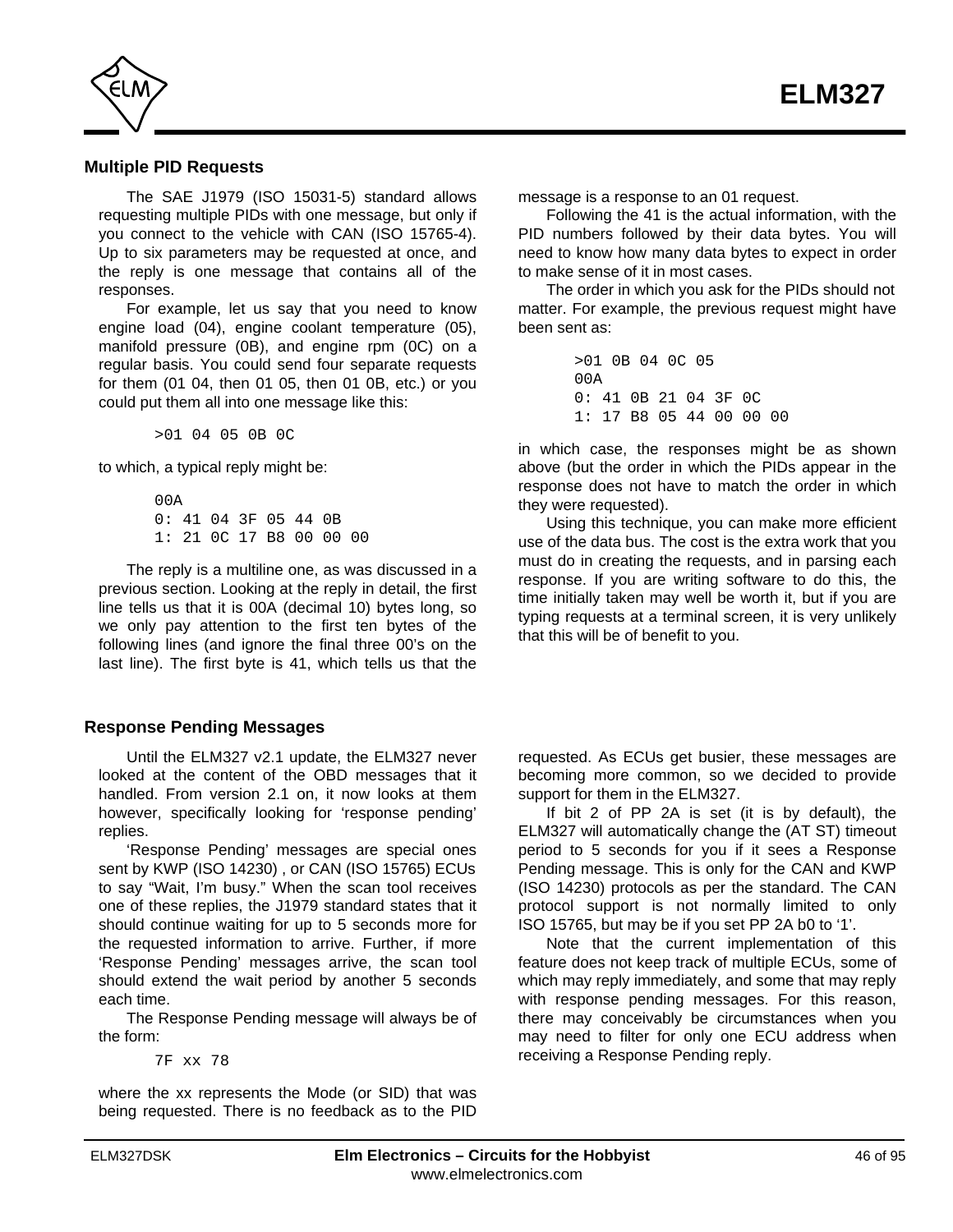

# **CAN Receive Filtering - the CRA Command**

When receiving CAN data, the ELM327 actually retrieves every message from the CAN bus, and then decides whether or not to display it, based on criteria that you or the firmware set. The 'CAN Receive Address' or CRA command may be used to define this criteria for you, in one simple step.

As an example, assume that the only messages that you wish to see are those that have the CAN ID 7E9. To see only them, tell the ELM327 that the receive address should be 7E9:

>AT CRA 7E9

and the ELM327 will set the necessary values so that the only messages that are accepted are the ones with ID 7E9.

If you do not want an exact address, but would prefer to see a range of values, for example all the OBD addresses (those that begin with 7E), then simply use an 'X' for the digit that you do not want the ELM327 to be specific about. That is, to see all messages with CAN IDs that start with 7E (7E0, 7E1, 7E2,... 7EE, and 7EF), send:

>AT CRA 7EX

and the ELM327 will set the necessary values for you.

This command works exactly the same way for the 29 bit IDs. For example, if you wish to see all messages that are being sent from the engine ECU (address 10) to the scan tool (address F1), then you can send:

>AT CRA XX XX F1 10

and all the settings will be taken care of for you.

If you wish to be more specific and see only the OBD replies sent by the engine to the scan tool, you would say:

>AT CRA 18 DA F1 10

and again, the ELM327 makes the necessary changes for you.

Perhaps you do not care which device is sending the information, but you want to see all messages that start with 18 DA and are being sent to the scan tool. For this, use the character 'X' to tell the ELM327 that you do not care what value a digit has:

>AT CRA 18 DA F1 XX

and the ELM327 takes care of the details for you.

When working with J1939 data, the ELM327 normally formats the data for you, in order to separate the priority from the PGN information. This is usually not a concern when using the CRA command, except when you are trying to filter for a specific priority. For example, you might typically see:

>AT MA 3 0FE6C 00 FF FF FF FF FF FF 40 B5 6 0FEEE 00 15 50 FF FF FF FF FF FF 6 0FEF5 00 FE FF FF FF 19 00 23...

The single priority digit out front (the 3 or 6 above) as well as the leading 0 with the PGN information are actually part of the first two digits (5 bits) of the ID, and need to be interpreted as such, in order to use the CRA command. It may be easier if you turn off the J1939 header formatting in order to see this:

>AT JHF0 OK >AT MA 0C FE 6C 00 FF FF FF FF FF FF 40 B5 18 FE EE 00 15 50 FF FF FF FF FF FF 18 FE F5 00 FE FF FF FF 19 00 23...

This more clearly shows the four bytes that need to be defined for the CRA command to be set. To search for all messages that begin with 6 0FEF5, you would actually need to send the command:

>AT CRA 18 FE F5 XX

In summary then, the CRA command allows you to tell the ELM327 what ID codes to look for, and the letter 'X' may be used in it to represent any single digit that you do not want the ELM327 to be specific about. This is usually selective enough for most applications, but occasionally, there is a need to be specific down to the bit level, rather than to the nibble. For those applications, you will need to program a separate mask and filter, as we show in the next section.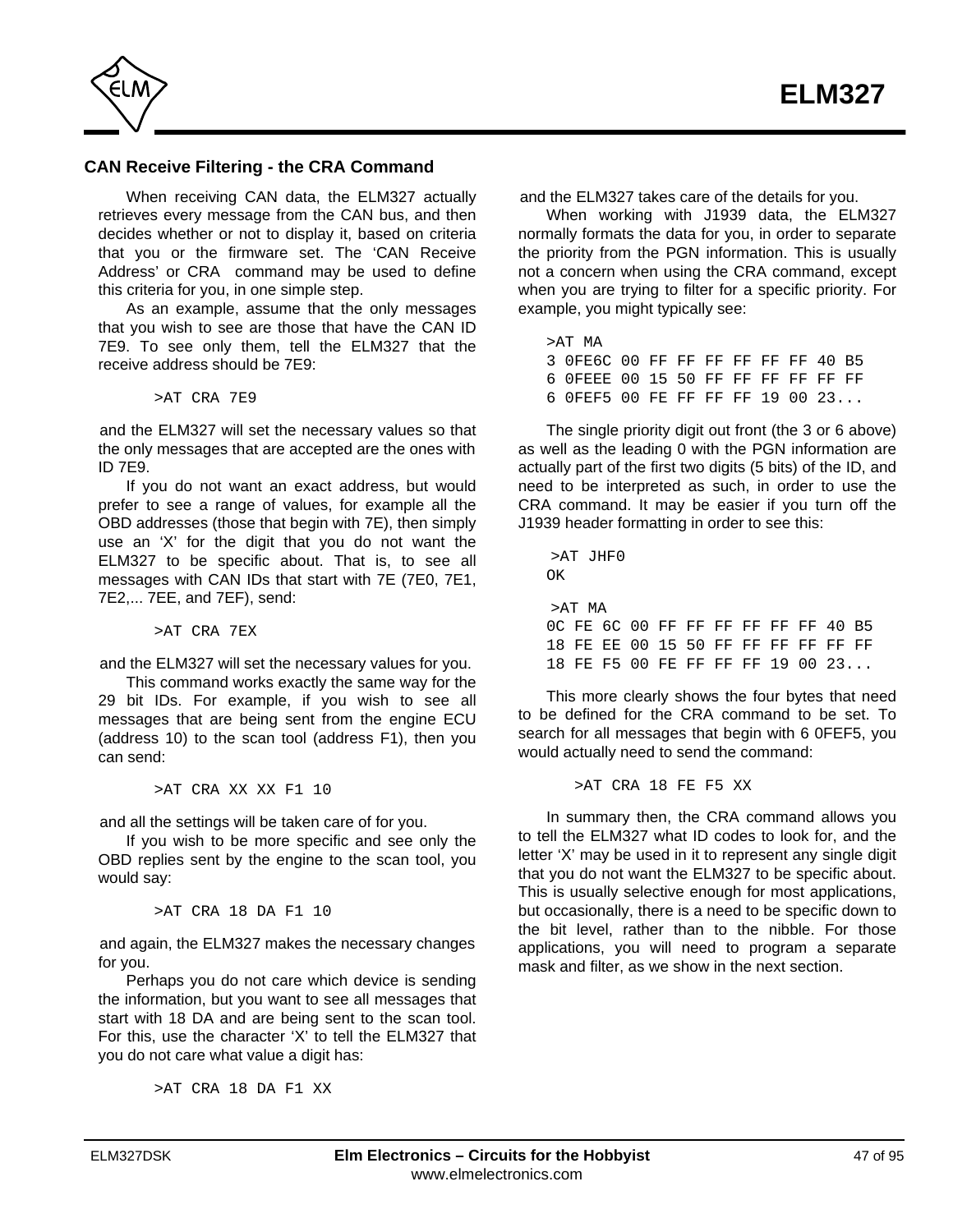

# **Using the CAN Mask and Filter**

Filtering of CAN messages (that is, deciding which to keep and which to reject), is usually handled most easily with the CRA command. The CRA command only allows for definition to the nibble level, however if you need more selectivity (to the bit level), you must program the mask and filter.

Internally, the ELM327 configures an 'acceptance filter' with 1's and 0's based on the type of message that it wishes to receive (OBD, J1939, etc.). This pattern is then compared to the ID bits of all incoming messages. If the two patterns match, then the entire message is accepted, and if they do not, the message is rejected.

Having to match all 11 or 29 bits of the ID may be very restrictive in some cases (and would require a very large number of filters for some applications). To allow a little more flexibility in what to accept, and what to reject, a mask is also defined, in addition to the filter. This mask acts just like the type worn on your face - some features are exposed and some are hidden. If the mask has a '1' in a bit position, that bit in the filter must match with the bit in the ID, or the message will be rejected. If the mask bit is a '0', then the ELM327 does not care if that filter bit matches with the message ID bit or not.

As an example, consider the standard response to an 11 bit OBD request. ISO15765-4 states that all responses will use IDs in the range from 7E8 to 7EF. That is:

1. There must always be a '7 ' (binary 111) as the first nibble (so the filter should have the value 111 or 7). All 3 bits are relevant (so the mask should be binary 111 or 7). Note that this first nibble is only 3 bits wide for the 11 bit CAN ID.

2. There must always be an 'E' (binary 1110) in the second position, so the filter needs to be of value 1110 or E. Since all 4 bits are relevant, the mask needs to be of value 1111 or F.

3. If you analyze the patterns for the binary numbers from 8 to F, you will see that the only thing in common is that the most significant bit is always set. That is, the mask will have a value of 1000 since only that one bit is relevant, and you do not care what the other bits are. The filter needs to be assigned a value that has a 1 in the first position, but we do not care what is in the other three positions. In the following, we use 0's in the positions (but it doesn't really matter).

Putting this together, the filter will have a value:

111 1110 1000 = 7E8

and the mask will have a value:

111 1111 1000 = 7F8

In order to make these active, you will need to issue both a CAN Filter and a CAN Mask command:

> >AT CF 7E8 OK >AT CM 7F8  $\cap$ K

From that point on, only the IDs from 7E8 to 7EF will be accepted by the chip.

The 29 bit IDs work in exactly the same way. For example, assume that you wish to receive only messages of the form:

18 DA F1 XX

where XX is the address of the ECU that is sending the message, but you do not care what the value is (this is the standard OBD response format). Putting 0's in the mask for don't care bits, then the mask needs to be set as follows:

```
>AT CM 1F FF FF 00
\capK
```
(as every bit except those in the last byte are relevant) while the filter may be set to:

> >AT CF 18 DA F1 00 OK

Note that if a filter has been set, it will be used for all CAN messages, so setting filters and masks may cause standard OBD requests to be ignored, and you may begin seeing 'NO DATA' replies. If this happens, and you are unsure of why, you may want to reset everything to the default values (with AT CRA, AT D, or possibly AT WS) and start over.

Quite likely, you will never have to use the CM and CF commands. If you do, then creating your own masks and filters can be difficult. You may find it helpful to draw the bit patterns first, and think about which ones matter, and which ones do not. It may also help to connect to a vehicle, apply test settings, and send AT MA to see how the settings affect the displayed data.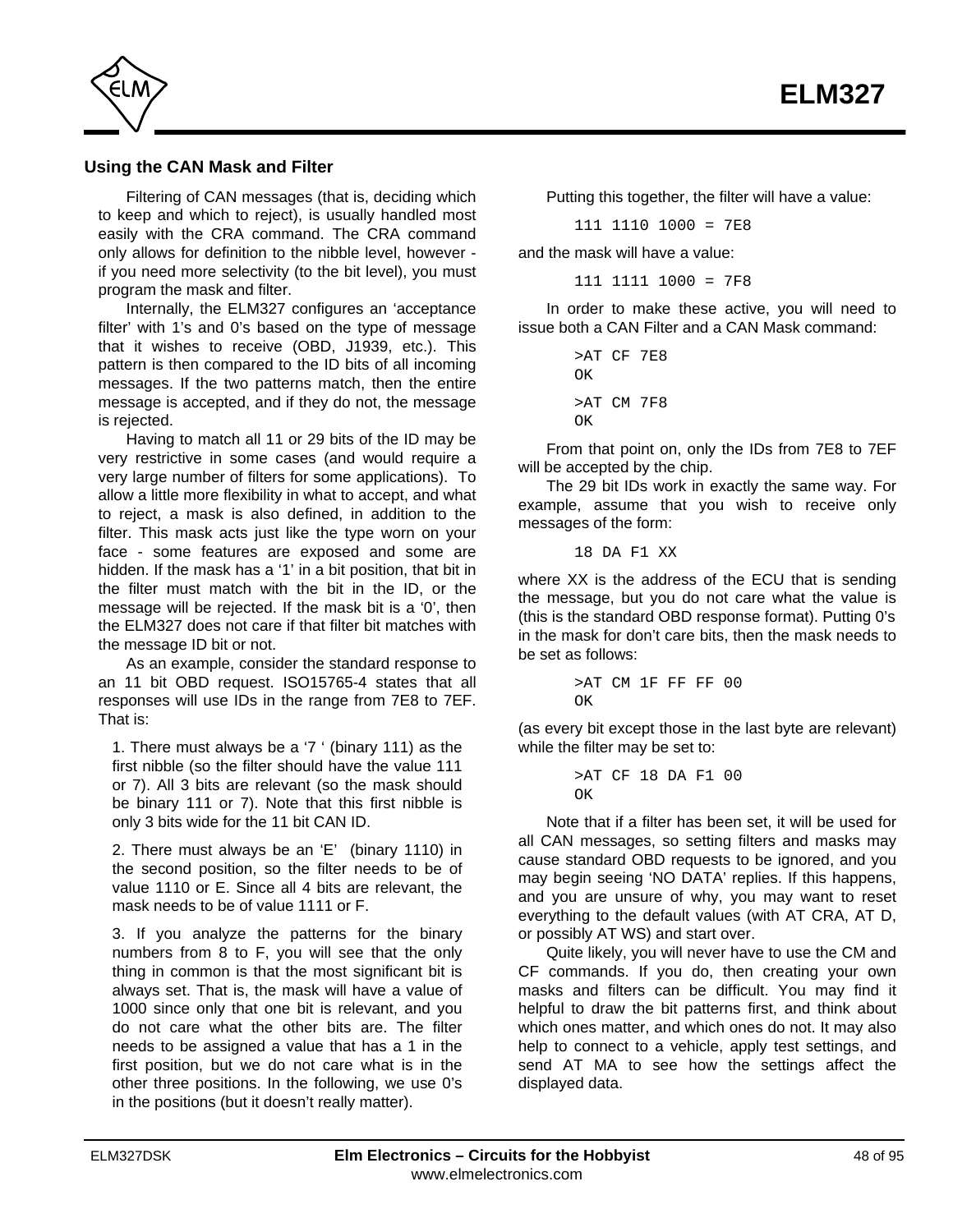

#### **Monitoring the Bus**

Some vehicles use the OBD bus for information transfer during normal vehicle operation, passing a great deal of information over it. A lot can be learned if you have the good fortune to connect to one of these vehicles, and are able to decipher the contents of the messages.

To see how your vehicle uses the OBD bus, you can enter the ELM327's 'Monitor All' mode, by sending the command AT MA from your terminal program. This will cause the IC to display any information that it sees on the OBD bus, regardless of transmitter or receiver addresses (it will show all). Note that by default, the ELM327 remains silent while monitoring, and does not respond with any signals. This means that no periodic 'wakeup' messages are sent, no IFRs are sent, and the CAN module does not generate any message acknowledge bits.

The monitoring mode can be stopped by putting a logic low level on the RTS pin, or by sending a single RS232 character to the ELM327. Any convenient character can be used to interrupt the  $IC$  – there are no restrictions on whether it is printable, etc. Note that any character that you send will be discarded, and will have no effect on any subsequent commands.

The time it takes to respond to such an interrupt will depend on what the ELM327 is doing when the character is received. The IC will always finish a task that is in progress (printing a line, for example) before printing 'STOPPED' and returning to wait for your input, so it is best to wait for the prompt character ('>') to be sent, or the Busy line to go low, before beginning to send a new command.

One unexpected result may occur if you have the automatic protocol search feature enabled, and you tell the ELM327 to begin monitoring. If the bus is quiet, the ELM327 will begin searching for an active protocol, which may not be what you were expecting. Be aware also that the ISO 9141 and ISO 14230 protocols look identical when monitoring, so the ELM327 may stop searching at ISO 9141, even if the actual protocol is ISO 14230. With the Automatic searching enabled, this should correct itself, however, when an OBD request is later made.

If the 'Monitor All' command provides too much information (it certainly does for most CAN systems), then you can restrict the range of data that is to be displayed. Perhaps you only want to see messages that are being transmitted by the ECU with address 10. To do that, you only need to type:

and all messages that contain 10 in the third byte of the header will be displayed.

Using this command with 11 bit CAN systems can be a little confusing at first. Recall the way in which all header bytes are stored within the ELM327. An 11 bit CAN ID is actually stored as the least significant 11 bits in the 3 byte 'header storage' location. It will be stored with 3 bits in the receiver's address location, and the remaining 8 bits in the transmitter's address location. For this example, we have requested that all messages created by transmitter '10' be printed, so all 11 bit CAN IDs that end in 10 will be displayed (ie all that look like 'x10').

The other monitoring command that is very useful is the AT MR command, which looks for specific addresses in the middle byte of the header. Using this command, you can look for all messages being sent to a particular address. For example, to use it to look for messages being sent to the ECU with address 10, simply send:

>AT MR 10

and all messages that contain 10 in the second byte of the header will be displayed.

Using this command with the 11 bit CAN systems will again need further explanation. It may be helpful to first picture the hex number '10' in the above example as the binary number '0001 0000'. Recall from above that 11 bit CAN IDs are actually stored as the least significant 11 bits in the 3 byte 'header storage' locations, and only 3 bits are actually stored in the middle byte (receiver's address) position. When comparing the received CAN ID to the address you provide with the MR command then, only the rightmost 3 bits of your MR address are considered and the other 5 bits are ignored. In this example, the AT MR 10 effectively becomes AT MR 0 for 11 bit CAN systems, and so all messages that begin with '0' as the first digit will be displayed.

It is best not to use the AT MT or MR commands when monitoring CAN systems. The ELM327 provides another command (AT CRA) that allows much better control over the received data - see the next section for complete details.

>AT MT 10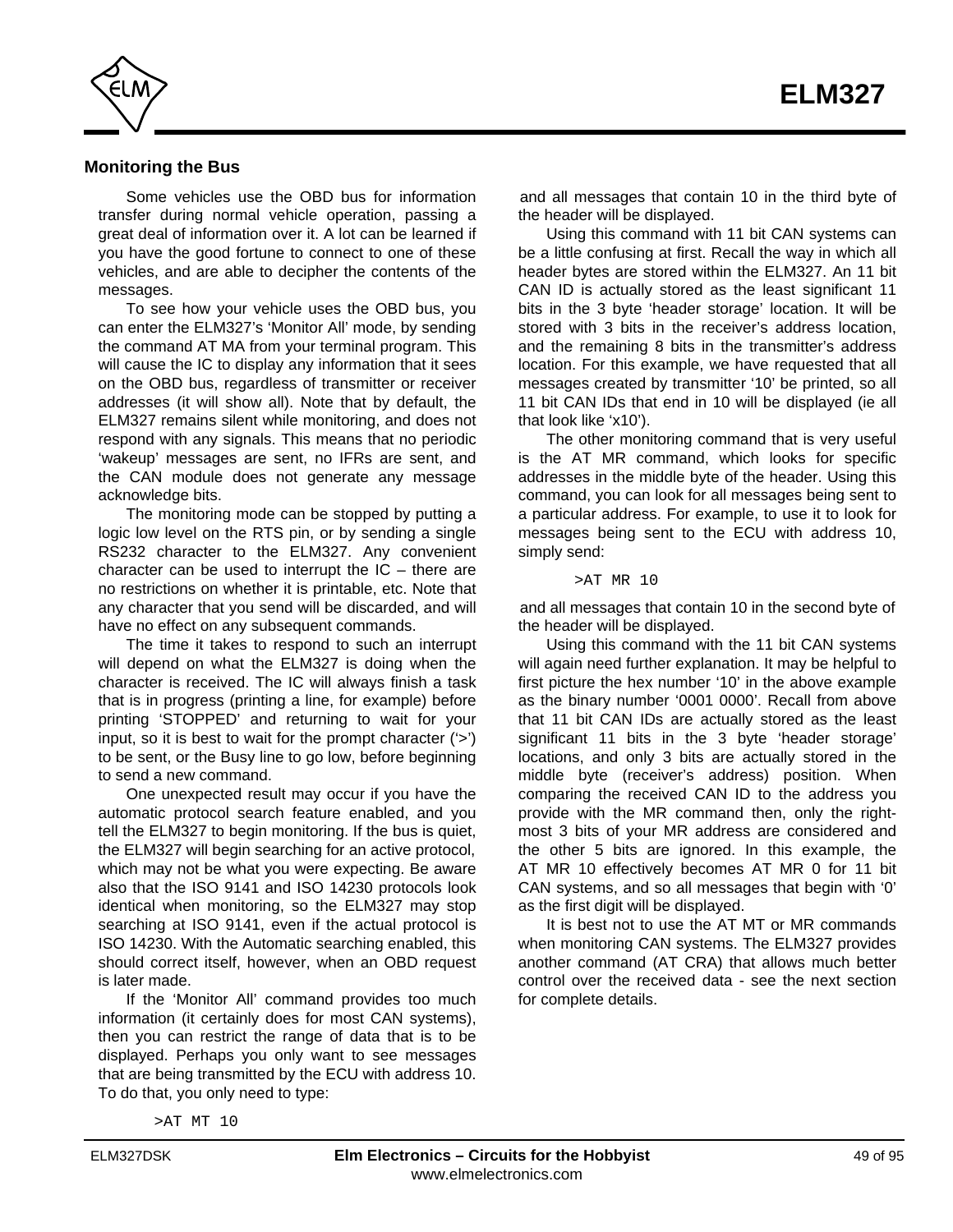

# **Restoring Order**

There may be times when it seems the ELM327 is out of control, and you will need to know how to restore order. Before we continue to discuss modifying too many parameters, this seems to be a good point to discuss how to 'get back to the start'. Perhaps you have told the ELM327 to monitor all data, and there are screens and screens of data flying by. Perhaps the IC is now responding with 'NO DATA' when it did work previously. This is when a few tips may help.

The ELM327 can always be interrupted from a task by a single keystroke from the keyboard. As part of its normal operation, checks are made for received characters and if found, the IC will stop what it is doing at the next opportunity. Often this means that it will continue to send the information on the current line, then stop, print a prompt character, and wait for your input. The stopping may not always seem immediate if the RS232 send buffer is almost full, though – you will not actually see the prompt character until the buffer has emptied, and your terminal program has finished printing what it has received.

There are times when the problems seem more serious and you don't remember just what you did to make them so bad. Perhaps you have 'adjusted' some of the timers, then experimented with the CAN filter, or perhaps tried to see what happens if the header bytes are changed. All of these can be reset by sending the 'set to Defaults' AT Command:

> >AT D OK

This will often be sufficient to restore order, but it can occasionally bring unexpected results. One such surprise will occur if you are connected to a vehicle using one protocol, but the saved (default) protocol is a different one. In this case, the ELM327 will close the current session and then change the protocol to the default one, exactly as instructed.

If the AT D does not bring the expected results, it may be necessary to do something more drastic - like resetting the entire IC. There are a few ways that this can be performed with the ELM327. One way is to simply remove the power and then reapply it. Another way that acts exactly the same way as a power off and then on is to send the full reset command:

>AT Z

It takes approximately one second for the IC to perform this reset, initialize everything and then test the four status LEDs in sequence. A much quicker option is available with the ELM327, however, if the led test is not required – the 'Warm Start' command:

>AT WS

The AT WS command performs a software reset, restoring exactly the same items as the AT Z does, but it omits the LED test, making it considerably faster. Also, it does not affect any baud rates that have been set with the AT BRD command (which AT Z does), so is essential if you are modifying the RS232 baud rates with software.

Any of the above methods should be effective in restoring order while experimenting. There is always the chance that you may have changed a Programmable Parameter, however, and are still having problems with your system. In this case, you may want to simply turn off all of the Programmable Parameters (which forces them to their default values). To do so, send the command:

>AT PP FF OFF

which should disable all of the changes that you have made. Since some of the Programmable Parameters are only read during a system reset, you may have to follow this command with a reset command:

>AT Z

after which, you can start over with what is essentially a device with 'factory settings'. There may be times when even this command is not recognized, however. If that is the case, you will need to use the hardware method of turning the PPs off. See the section on ['Programmable Parameters' \(pages 69](#page-68-0) [and 70\)](#page-69-0) for more details.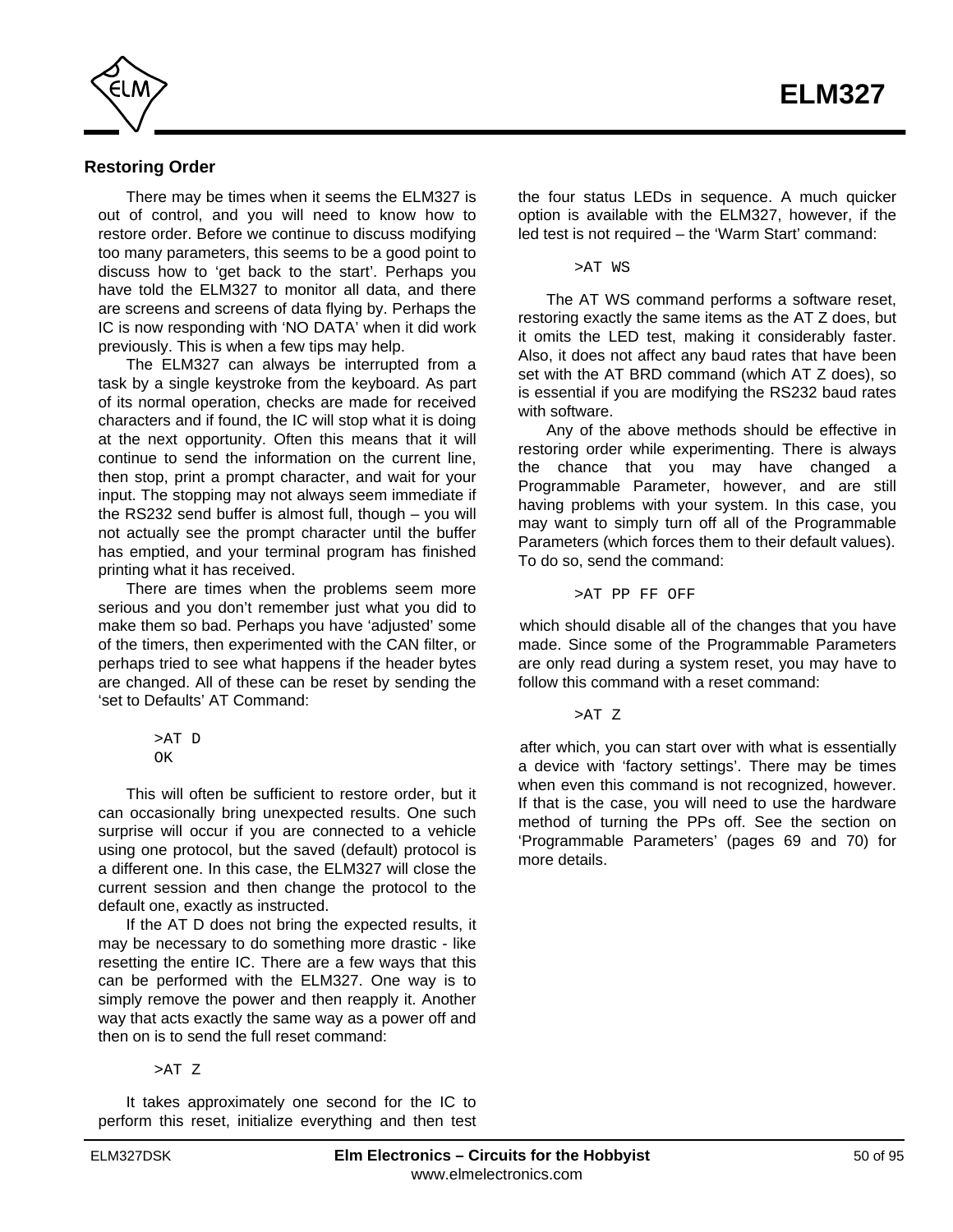

#### **Using Higher RS232 Baud Rates**

A serial interface has always been provided with our ELM OBD products, largely due to its versatility. Older computers, microprocessors and PDAs can all interface easily with it, as can USB, Bluetooth, ethernet and WiFi modules. It is simply one of the most versatile interfaces available.

Originally, our users almost exclusively used the traditional RS232 interface to connect our integrated circuits to their computers. Interface circuits were easily made, or purchased, and could be used with a very large range of devices. The large voltage swings and cable capacitance worked against using the interface for very high data rates, however, so we set the default data rate of the ELM327 to a conservative 38.4 kbps.

 If your application needs a traditional RS232 interface, then by all means use one. We offer a few suggestions in [the Example Applications section](#page-78-0) that you might try. The discrete version that we show works extremely well at speeds of up to 57600 bps, and depending on several factors, it may also work well at speeds as high as 115200 bps.

If you would like to operate your interface at speeds of 115200 bps or higher, there are several single IC solutions that are available. These include devices such as the ADM232A from Analog Devices (www.analog.com), or the popular MAX232 series of integrated circuits from Maxim Integrated Products (www.maximintegrated.com). These are all excellent devices that can be used for speeds of up to 115.2 kbps. We do caution that many of these devices are only rated for operation up to 120 kbps, however, so may not be suitable for very high data rates - be sure to check the manufacturers data sheet before committing to a design.

An RS232 interface is typically limited to operating at speeds of about 230.4 kbps maximum. If you wish to go higher than that, then you must consider alternatives - one of which is to use USB.

Almost all computers that are made today have replaced the once familiar RS232 port with a USB one. Software is readily available to make these look like traditional serial ('COM') ports, and modules are available for connecting to circuits like the ELM327. Several manufacturers offer these modules (often called 'bridge' circuits) – try [the CP2102 from Silicon](http://www.silabs.com/) [Labs \(www.silabs.com\) or](http://www.silabs.com/) [the FT232R from Future](http://www.ftdichip.com/) [Technology Devices \(www.ftdichip.com\).](http://www.ftdichip.com/) If planning to use higher baud rates, these interfaces are essential.

We are often asked if it is possible to use a direct

connection to a microprocessor. That is certainly an option, and one that allows a full speed connection at essentially zero cost. If you are developing such an interfac[e, refer to page 77 for](#page-76-0) more details.

The default configuration for the ELM327 typically provides a data rate of 38400 baud. There are two ways that this rate can be changed – either permanently with a Programmable Parameter, or temporarily with an AT command.

Programmable Parameter '0C' is the ELM327 device setting that stores the baud rate divisor. The value is stored in 'non-volatile' memory (EEPROM) that is not affected by power cycles or resets (but changing this value may affect the operation of some software packages, so be careful how you use it).

If you store a new value in PP 0C, then enable it, your stored rate will become the new data rate after the next reset. As an example, perhaps you would like to have the ELM327 use a baud rate of 57.6 kbps, rather than the factory setting of 38.4 kbps. To do this, you need to determine the required value for PP 0C, store this value in PP 0C, and then enable the PP.

The value stored in PP 0C is actually an internal divisor that is used to determine the baud rate (the baud rate in kbps is 4000 divided by the value of PP 0C). To obtain a setting of 57.6 then, a baud rate divisor of 69 is required (4000/69 is approximately 57.6). Since 69 in decimal is 45 in hexadecimal, you need to tell the ELM327 to set the value of PP 0C to 45, with the set value command:

>AT PP 0C SV 45

then enable the new PP 0C value for use:

>AT PP 0C ON

from that point on, the default data rate will be 57.6K, and not 38.4K. Note that the value that you write does not become effective until the next full reset (a power off/on, AT Z, or MCLR pulse).

If you are designing your own circuitry, you will know what your circuit is capable of, and can assign a baud rate with PP 0C. Software developers will not usually know what hardware is to be connected, however, so will not know what the limitations are. For these users, we have provided the BRD command.

This command allows a new baud rate divisor to be tested, and then accepted or rejected depending on the results of the test. The chart shown here tries to explain just how this command should be used.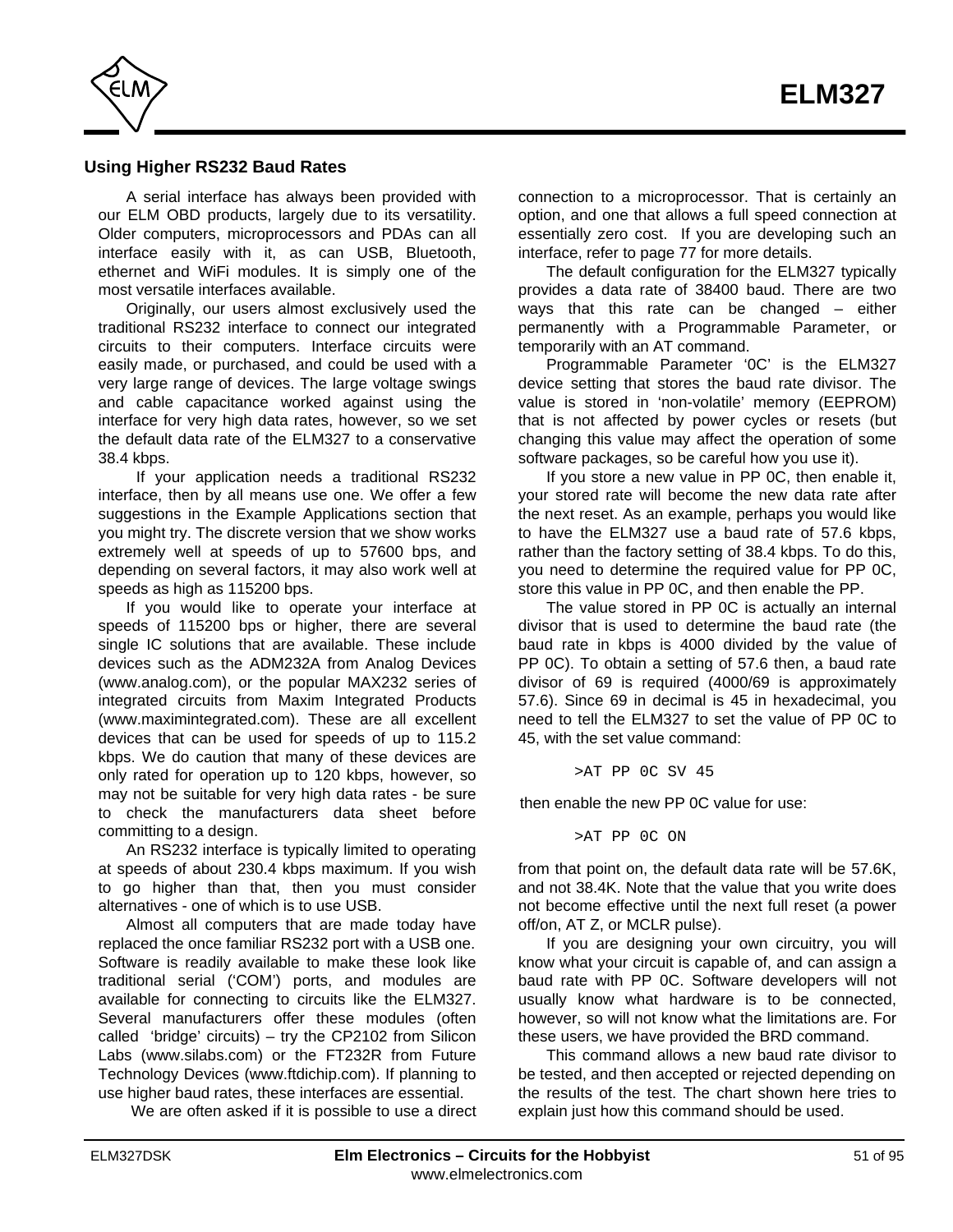

## **Using Higher RS232 Baud Rates (continued)**

The sequence begins with the PC making a request for a new baud rate divisor, with the BRD command. For example, to try the 57.6K rate that was previously discussed, the controlling PC would send:

#### AT BRD 45

If the ELM327 firmware is a very old version, it will not support this command and will return with the familiar '?' response. If it does support the command, it will respond with 'OK', so the software knows whether to proceed or not. No prompt character follows the 'OK' reply; it is followed only by a carriage return character (and optionally, a linefeed character).

Having sent the 'OK', the ELM327 then switches to the new (proposed) baud rate, and then simply waits the time set by the BRT command (it is 75 msec by default). This period is to allow the PC sufficient time to change its baud rate. When the time is up, the ELM327 then sends the ID string (currently 'ELM327 v2.2') to the PC at the new baud rate (followed by a carriage return character and optionally, a linefeed character) and waits for a response.

Knowing that it should receive the ELM327 ID string, the PC software compares what was actually received to what was expected. If they match, the PC responds with a carriage return character, but if there is a problem, the PC sends nothing. The ELM327 is meanwhile waiting for a valid carriage return character to arrive. If it does (within 75 msec), the proposed baud rate is retained, and the ELM327 says 'OK' at this new rate. If it does not see a carriage return in the 75 msec 'window', the baud rate will revert back to the original rate. Note that the PC might correctly output the carriage return at this new rate, but the interface circuitry could corrupt the character, and the ELM327 might not see a valid response, so your software must check for an 'OK' response before assuming that the new rate has been accepted.

Using this method, a program can quickly try several baud rates, and determine the most suitable one for the connected hardware. The new baud rate will stay in effect until reset by an AT Z, a Power off/on, or a MCLR input. It is not affected by the AT D (set Defaults), or AT WS (Warm Start) commands.



\* the 75 msec time is adjustable with the AT BRT hh command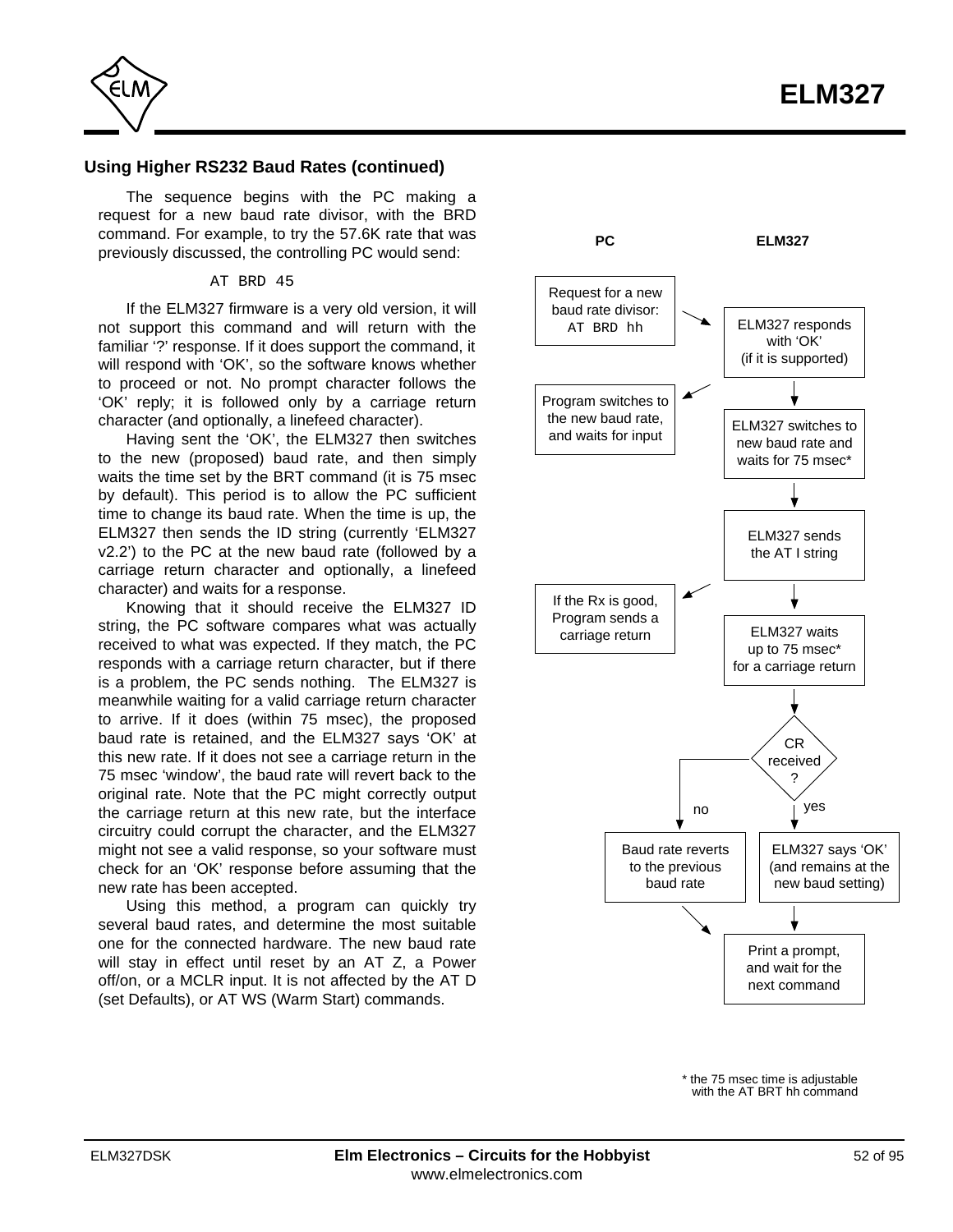

# **Setting Timeouts - AT ST and AT AT Commands**

Users often ask about how to obtain faster OBD scanning rates. There is nothing that we can do about how fast (or slow) a vehicle is to respond, but we can optimize how the ELM327 handles the responses.

A typical vehicle request and response is shown in the diagram below:



The ELM327 sends a request then waits up to 200 msec for a reply. If none were to come, an internal timer would stop the waiting, and the ELM327 would print 'NO DATA'.

After each reply has been received, the ELM327 must wait to see if any more replies are coming (and it uses the same internal timer to stop the waiting if no more replies arrive). With our initial OBD products (the ELM320, ELM322 and ELM323) we found that older vehicles often needed a timeout setting of about 100 msec, and occasionally needed more, so we settled on a standard default setting of 200 msec.

If a typical vehicle query response time were about 50 msec, and the timeout were set to 200 msec, the fastest scan rate possible would only be about 4 queries per second. Changing the ST time to about 100 msec would almost double that rate, giving about 7 queries per second. Clearly, if you were to know how long it takes for your vehicle to reply, you might be able to improve on the scan rate, by adjusting the ST time.

It is not easy to tell how fast a vehicle replies to requests. For one thing, requests all have priorities assigned, so responses may be fast at some times, and slower at others. The physical measurement of the time is not easy either - it requires expensive test equipment just to make one measurement. To help with this, we added a feature to the ELM327 called 'Adaptive Timing'.

Adaptive Timing actually makes the response time measurements for you, and adjusts the AT ST time to a value that should work for most situations. It is

enabled by default, but can be disabled with the AT0 command should you not agree with what it is doing (there is also an AT2 setting that is a little more aggressive, should you wish to experiment). For 99% of all vehicles, we recommend that you simply leave the settings at their default values, and let the ELM327 make the adjustments for you.

Consider the following times taken from a J1850 VPW vehicle, in response to an 01 00 request:



The engine controller responds very quickly, but the transmission takes considerably longer. The adaptive timing algorithm measures the longer transmission response times and will use them to set the timeout, likely to a value in the range of 90 msec. With a timeout of 90 msec, the maximum scan rate would be about 6 readings per second.

Surely there has to be a way to eliminate that final timeout, if you know how many responses to expect? There is a way  $-$  instead of sending 01 00 for the above request, the ELM327 will also accept 01 00 2. This tells the IC to send 01 00, then return immediately after receiving 2 responses. It can not speed up a slow ECU, but it will eliminate the final delay, as the ELM327 knows the number of responses to expect. This one change might give you 10 to 12 responses per second, instead of the 6 obtained previously.

We do caution you to use this feature carefully. If you set the last digit to a number that is less than the actual number of responses, then acknowledgements that may be required will not be sent, and some protocols may begin resending the replies, looking for a response. This will lead to unnecessary network congestion, which must be avoided. Before using this feature, always determine the number of responses that will be coming from the vehicle, and then set the responses digit to that value.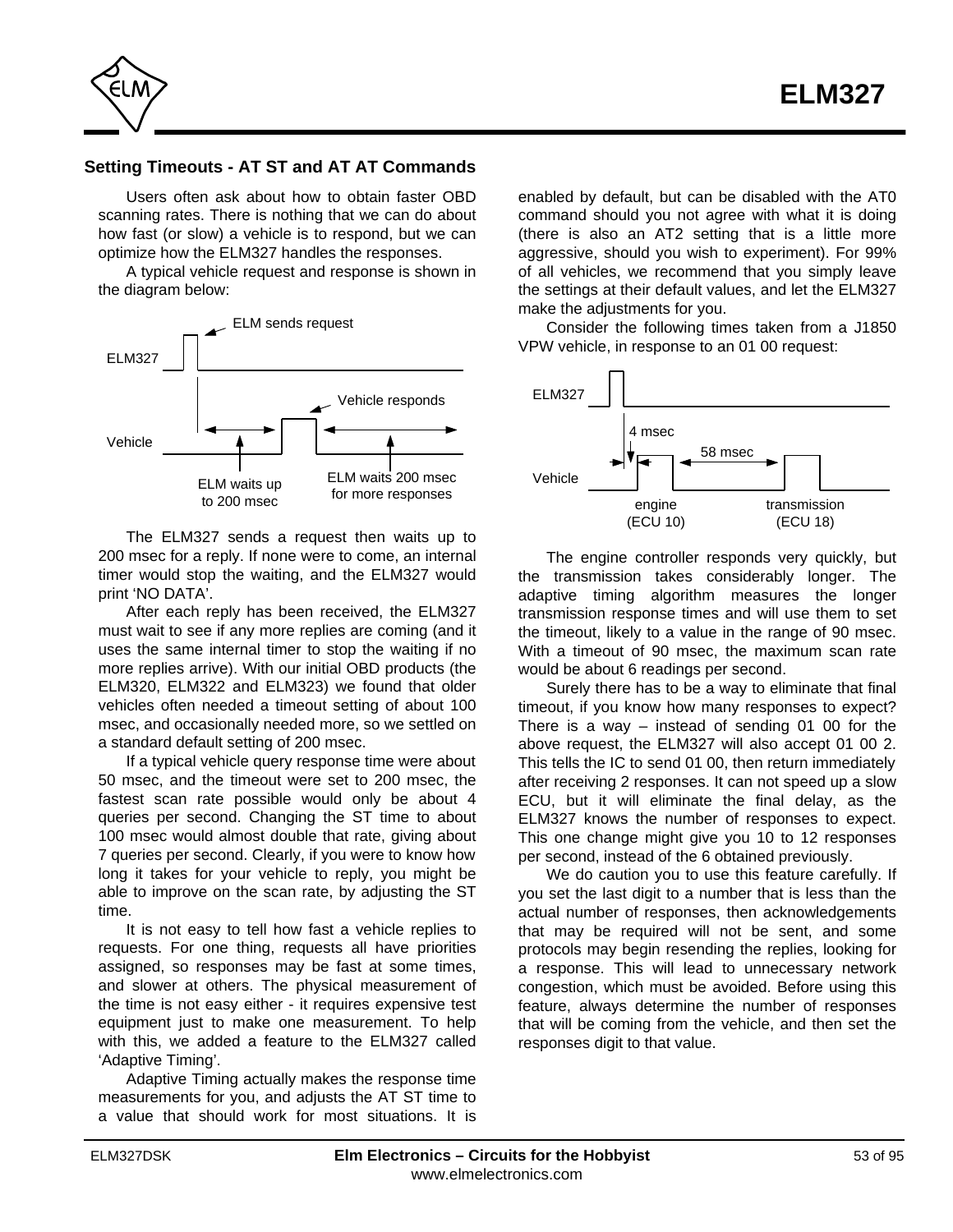<span id="page-53-0"></span>

#### **SAE J1939 Messages**

The SAE J1939 CAN standard is being used by many types of heavy machinery – trucks, buses, and agricultural equipment, to name a few. It uses the familiar CAN (ISO 11898) physical interface, and defines its own format for data transfer (which is very similar to the ISO 15765 standard that is used for automobiles).

The following will discuss a little of how data is transferred using the J1939 standard. Considerably more information is provided in the Society of Automotive Engineers (SAE) standards documents, so if you are going to be doing a lot of work with J1939, it may be wise to purchase copies of them. At minimum, the J1939-73 diagnostics, the J1939-21 data transfer, and the J1939-71 vehicle application documents should be purchased. Another great reference for this work is the HS-J1939 two book set, also available from the SAE.

The current version of the J1939 standard allows only one data rate (250 kbps), but work is underway to amend the standard so that an alternate rate of 500 kbps will also be allowed. For the purpose of this discussion, the data rate is not important - it is the format of the information that we will discuss.

All CAN messages are sent in 'frames', which are data structures that have ID bits and data bytes, as well as checksums and other items. Many of the J1939 frames are sent with eight data bytes, although there is no requirement to do so (unlike ISO 15765, which must always send eight data bytes in each frame). If a J1939 message is eight bytes or less, it will be sent in one frame, while longer messages are sent using multiple frames, just like ISO 15765. When sending multiple frames, a single data byte is used to assign a 'sequence number', which helps in determining if a frame is missing, as well as in the reassembly of the received message. Sequence numbers always start with 01, so there is a maximum of 255 frames in a message, or 1785 bytes.

One major feature of the J1939 standard is its very orderly, well defined data structures. Related data is defined and specified in what are called 'parameter groups'. Each parameter group is assigned a 'parameter group number', or PGN, that uniquely defines that packet of information. Often, the parameter groups consist of eight bytes of data (which is convenient for CAN messages), but they are not restricted to this. Many of the PGNs, and the data within them (the SPNs) are defined in the J1939-71 document, and manufacturers also have the ability to define their own proprietary PGNs.

The ID portion of a J1939 CAN frame is always 29 bits in length. It provides information as to the type of message that is being sent, the priority of the message, the device address that is sending it, and the intended recipient. Information within the ID bits is divided roughly into byte size pieces as follows:

| 3 bits 2 bits | 8 bits        | 8 bits                 | 8 bits            |
|---------------|---------------|------------------------|-------------------|
|               | PDU<br>Format | Destination<br>Address | Source<br>Address |

#### PDU1 Format

The data structure formed by the 29 bit ID, and the associated data bytes is called a Protocol Data Unit, or PDU. When the ID bits have a destination address specified, as is shown above, it is said to be a PDU1 Format message.

The two bits shown between the Priority and the PDU Format are known as the Extended Data Page (EDP), and the Data Page (DP) bits. For J1939, EDP must always be set to '0', while the DP bit is used to extend the range of values that the PDU Format may have. While the DP bit is typically '0' now, that may not be true in the future.

Not all J1939 information is sent to a specific address. In fact, one of the unique features of this standard is that there is a large amount of information that is being continually broadcast over the network, with receivers using it as they see fit. In this way, multiple devices requiring the same information do not have to make multiple requests to obtain it, information is provided at regular time intervals, and bus loading is reduced.

If information is being broadcast over the network to no particular address, then the Destination Address field is not required. The eight bits can be put to better use, possibly by extending the PDU Format field. This is what is done for a PDU2 Format frame, as shown here:

| 3 bits 2 bits   | 8 bits        | 8 bits             | 8 bits            |
|-----------------|---------------|--------------------|-------------------|
| <b>Priority</b> | PDU<br>Format | Group<br>Extension | Source<br>Address |

#### PDU2 Format

So how does one know if they are looking at a PDU1 Format frame that contains an address, or a PDU2 Format frame that does not? The secret lies in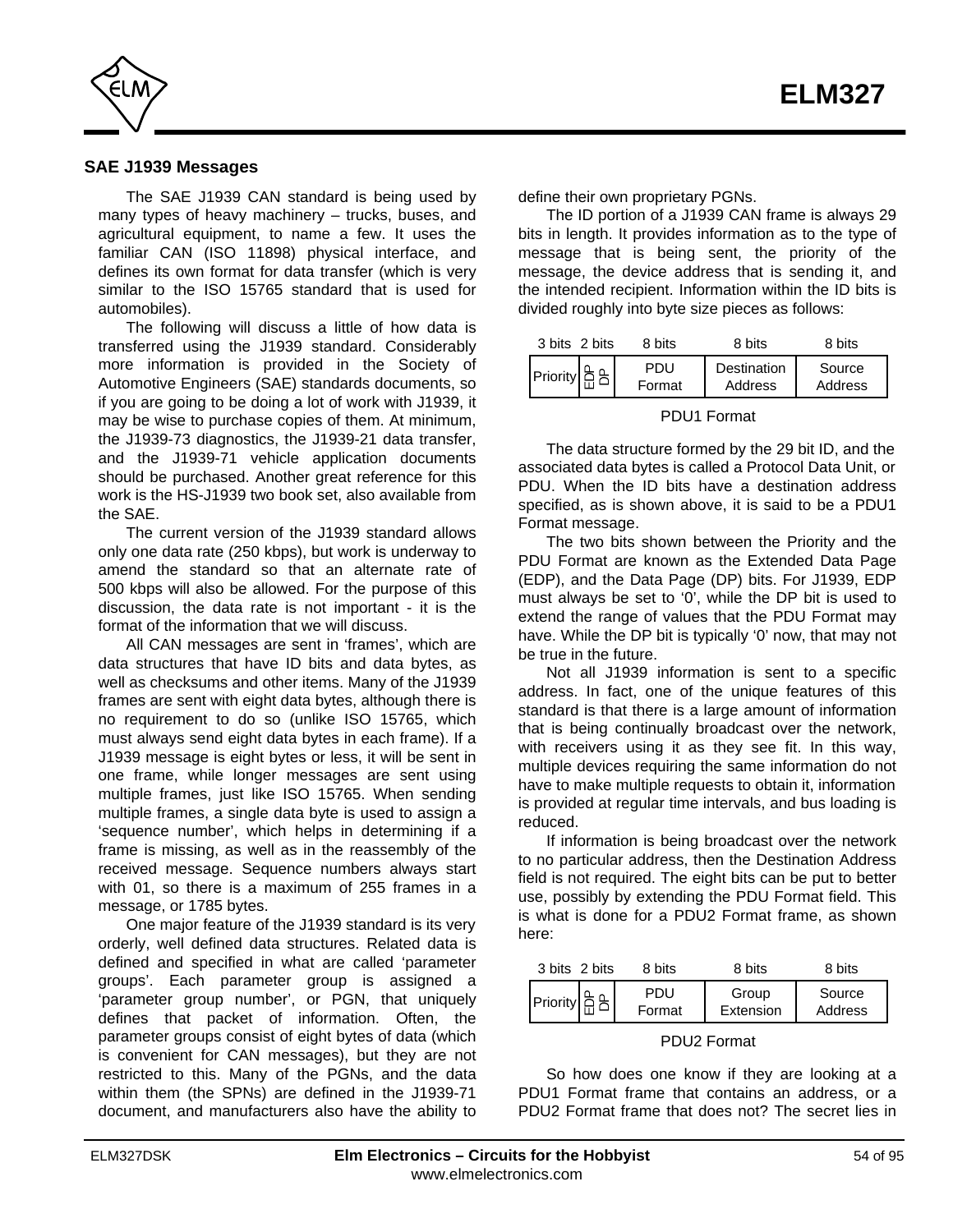<span id="page-54-0"></span>

# **SAE J1939 Messages (continued)**

the values assigned to the PDU Format field. If the PDU Format value begins with 'F' (when expressed as a hexadecimal number), it is PDU2. Any other value for the first digit means that it is a PDU1 Format frame, which contains an address.

To summarize, PDU1 format frames are sent to a specific address, and PDU2 frames are sent to all addresses. To further complicate matters, however, PDU1 frames may be sent to all addresses. This is done by sending the message to a special 'global address' which has the value FF. That is, if you see a PDU1 message (where the first digit of the PDU Format byte is not an F), and the Destination Address is FF, then that message is being sent to all devices.

The J1939 recommended practices document provides a list of addresses that should be used by devices. It is particularly important to adhere to this list with the ELM327, as the IC uses a fixed address method and is not able to negotiate a different one, per J1939-81. OBD Service Tools should use either F9 or FA as their address (the ELM327 uses F9). If you wish to change this, you can use the AT TA (tester address) command, or simply define it with the header.

You may use either the AT SH or the AT CP and AT SH commands to assign values for the J1939 ID bits, just the same as with the other CAN protocols. How these are used was discussed previously, but we will repeat it here.

Since the priority (and DP and EDP) values only rarely change, they may be assigned with the CP command. By default, the ELM327 uses a priority of 6 (binary 110), and sets the EDP and DP bits both to 0. The default value for the CP setting is then 110+0+0 (which would be entered as 11000 or 18 in hex). The values for the other bytes of the J1939 ID are entered with the AT SH command, as shown in Figure 5.

This has tried to cover the basics of the J1939 message structure, but if you want more information, you should look at the standards mentioned previously. One other one that gives good examples of actual data is J1939-84 which describes the compliance tests and shows the expected responses.

Even at 250 kbps, J1939 data is transferred at a rate that is more than ten times faster than the previous heavy duty vehicle standard (SAE J1708), and several of the light duty standards. As designers build more into each system, the amount of information required continues to grow, however, so the 500 kbps version of J1939 will be a welcome addition.



Figure 5. Setting the J1939 CAN ID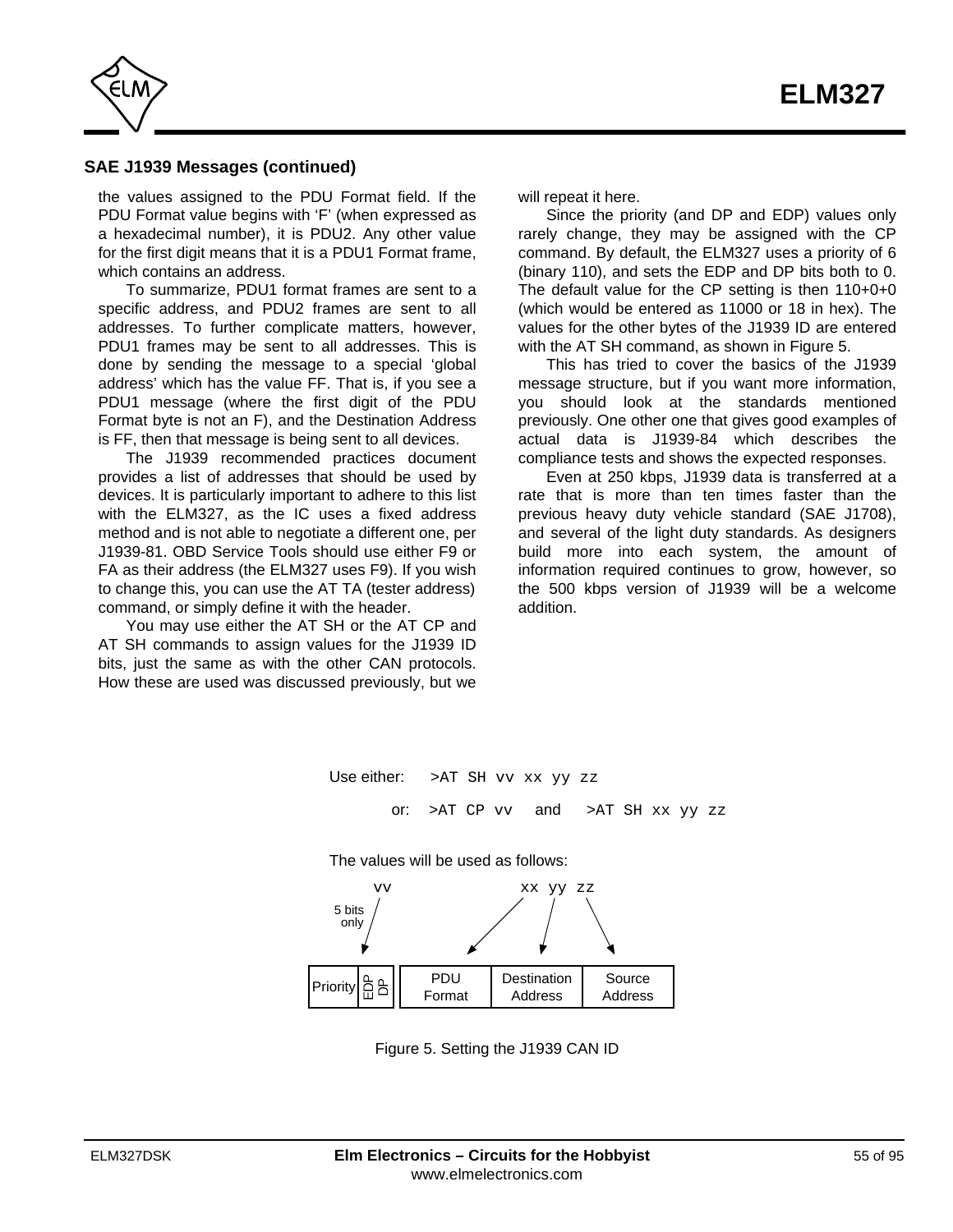

# **Using J1939**

This section provides a few examples which show how to monitor an SAE J1939 data bus, and how to make requests of devices that are connected to it.

To begin, you will need to configure the ELM327 for J1939 operation, at the correct baud rate. Protocol A is predefined for J1939 at 250 kbps, which is what most applications require. To use protocol A, send:

>AT SP A

 Protocols B and C may also be used with J1939, if you wish to experiment with other baud rates. To use them for J1939, the option value (in PP 2C or 2E) must be set to 42, and the baud rate divisor (in PP 2D or 2F) must be set to the appropriate value. Perhaps the simplest way to provide an alternate rate is to use the AT PB command, that allows you to set both the options byte (which is always 42), and the baud rate divisor (which is  $500k \div$  the desired baud rate) at the same time. For example, to set protocol B for J1939 operation at 500 kbps, simply send:

>AT PB 42 01

then send:

>AT SP B

to begin. Note that this setting will not be maintained if the IC is reset, so if you want a more permanent setting, you should store the values in PP 2C and 2D.

J1939 often provides slowly broadcast information, and for this reason, the ELM327 automatically sets a response timeout (AT ST time) as required by the message (typically 1.25 seconds, but it varies). If this is too long for you, or if you are using an older version of our product (ie. v1.3a or older), then you might want to set this time manually (we recommend starting with AT ST FF for the older ICs). You will not do any harm if you set the timeout with a newer chip, but the timing will not be optimal as you will stop the ELM327 from varying the setting based on the type of message being received.

The ELM327 also offers one other variation on the timer setting - the ability to extend the AT ST time by switching a x5 timer multiplier on (see the JTM5 command description). This may be useful or even necessary when requesting data that will have a multiline response, if similar data is already flowing. In these circumstances, there can only be one message like this at a time on the bus, so the response to your

request might have to wait while an initial response completes (and this could take more than the normal ST time, since broadcast responses must be spaced at least 50 msec apart). If you know that a reply should be coming, and you are seeing 'NO DATA' responses, then send AT JTM5 and try it again, as that may be the problem. Restore the timer multiplier to normal with AT JTM1.

Once the J1939 protocol is selected, and the timeout value has been adjusted, the ELM327 is ready for a command. The first one that we will send is called a DM1 or 'diagnostic message 1', which provides the currently active diagnostic trouble codes. DM1 is one of more than 50 predefined diagnostic messages, and is special in that it is the only one that is broadcast continually over the bus at regular intervals. The ELM327 has an AT command that is used to obtain the DM1 trouble codes:

>AT DM1

If you are connected to a vehicle, you should now see messages printed at one second intervals. If you are only connected to a single device (for example, with a simulator on the bench, or to a device with a single CAN data port), you may see data with <RX ERROR printed beside it. This is because the receipt of the data is not being acknowledged by any device on the bus (certainly not the ELM327, as it is by default a completely silent monitor). See our 'AN05 - Bench Testing OBD Interfaces' application note for more information on this, and some advice on what to do. If you have a v1.4b or newer chip, you do not have to take special measures, however. Simply turn off the silent monitoring with:

>AT CSM 0

and there should be no more RX ERRORs. Once you have this sorted out, repeat the request. If all goes well, you should see several replies, similar to this:

00 FF 00 00 00 00 FF FF 00 FF 00 00 00 00 FF FF

You will likely need to stop the flow of data by pressing any key on the keyboard. This is because the DM1 command is actually a special form of a monitoring command, and all monitoring needs to be stopped by the user. The response means that there are currently no active trouble codes, by the way.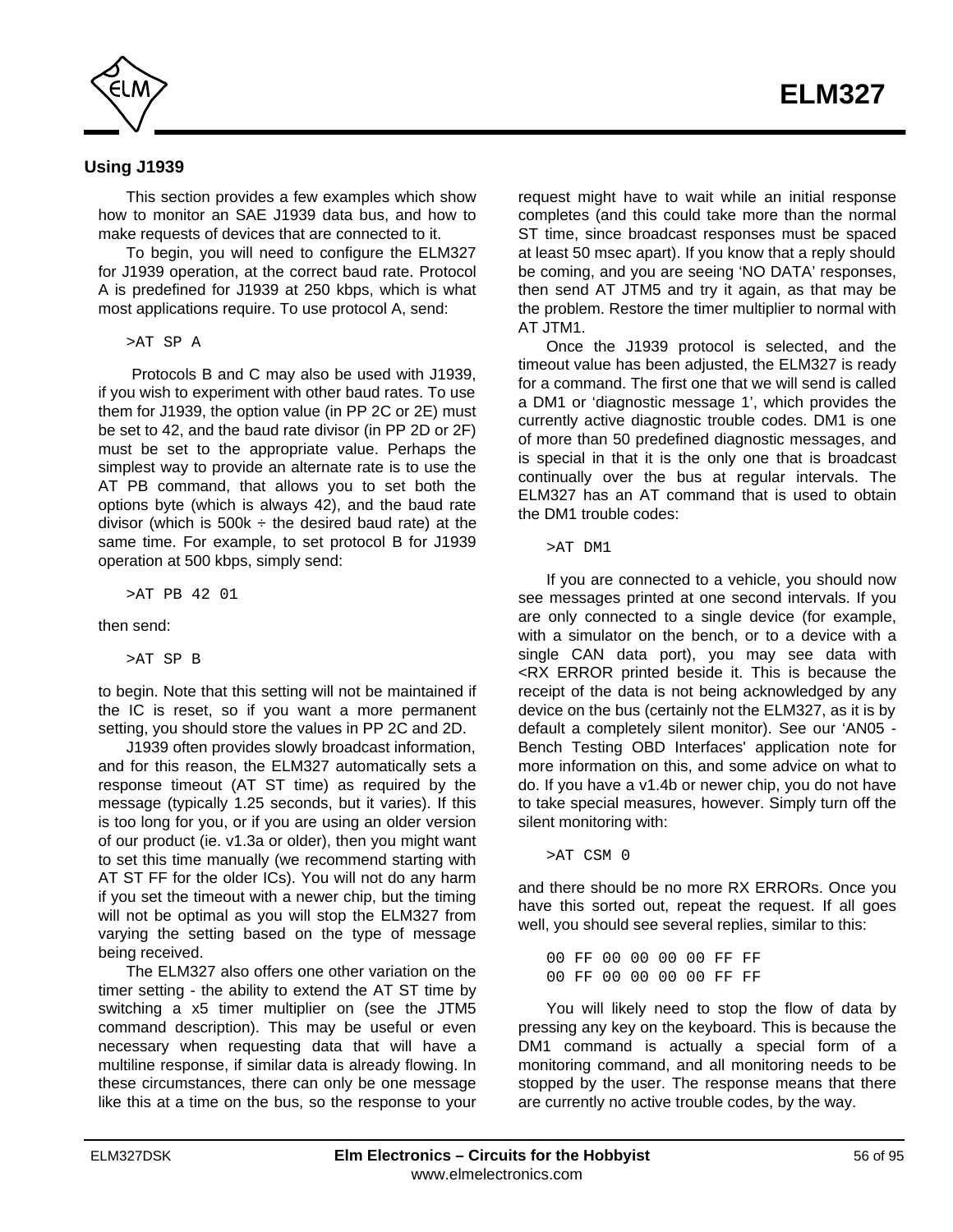

# **Using J1939 (continued)**

To see the exact same response, you can also Monitor for PGN 00FECA (which is the code for DM1):

>AT MP 00FECA

Note that the ELM327 requires that you send hex digits for all data, as shown above (and as used by all other protocols). Many of the PGN numbers are listed in the J1939 standard as both a decimal and a hex number, so choose the hex version.

You will likely find in your testing that the PGNs you encounter often begin with a 00 byte as above. To simplify matters for you, the ELM327 has a special version of the MP command that will accept a four digit PGN, and assumes that the missing byte should be 00. An equivalent way to ask for 00FECA is then:

>AT MP FECA

which is a little more convenient.

One feature of the ELM327 is the ability to tell the IC how many messages to retrieve when monitoring for PGNs. For example, to see only two responses to the MP FECA command, send:

>AT MP FECA 2

This saves having to send a character to stop the flow of data, and also is very convenient when dealing with multiline messages. While the standard OBD requests allow you to define how many frames (ie lines) of information are to be printed with a similar single digit, the single digit with the MP command actually defines how many complete messages to obtain. For example, if the DM1 message is 33 lines long, then sending AT MP FECA 1 will cause the ELM327 to show all 33 lines, then stop monitoring and print a prompt character.

By default, all J1939 messages have the 'header' information hidden from view. In order to see this information (actually the ID bits), you will need to turn the header display on:

>AT H1

A single response to FECA might then look like:

>AT MP FECA 1 6 0FECA 00 00 FF 00 00 00 00 FF FF

Notice that the ELM327 separates the priority bits from the PGN information. The ELM327 also uses only one digit to represent the two extra PGN bits, both of which may seem unusual if you are used to different software. We find this a convenient way to show the actual J1939 information in the header.

If you prefer to see the ID bits separated into bytes instead, simply turn off the J1939 header formatting with:

```
>AT JHF0
```
Repeating the above request would then result in a response of this type:

>AT MP FECA 1 18 FE CA 00 00 FF 00 00 00 00 FF FF

The differences are clearly seen. If displaying the information in this manner, remember that the first 'byte' shown actually represents five bits, and of them, the leftmost three are the priority bits.

The MP command is very useful for getting information in a J1939 system, but not all information is broadcast. Some information must be obtained by making a query for it. Just like the other OBD requests where you specify the information that you need (with a mode and a PID), to make a query in a J1939 system, you provide the PGN number and the system responds with the required data.

For example, to request the current value of the engine coolant temperature (which is part of PGN 00FEEE), you would send a request for PGN 00FEEE, and extract the data. To do this, send:

>00FEEE

to which you might receive:

6 0FEEE 00 8C FF FF FF FF FF FF FF

if the headers were on. Note that if you request a PGN that is already being broadcast, you may very well receive many replies, as the ELM327 configures itself to receive anything that is related to the PGN requested.

If you are familiar with the J1939 standard, you will be aware that it actually specifies a reverse order for the sending of the data bytes of a PGN request. That is, the data bytes for the above request are actually sent as EE FE 00, and not as 00 FE EE. Since it can be very confusing to have to reverse some numbers and not others, the ELM327 automatically handles this for you, reversing the bytes provided. In this way, you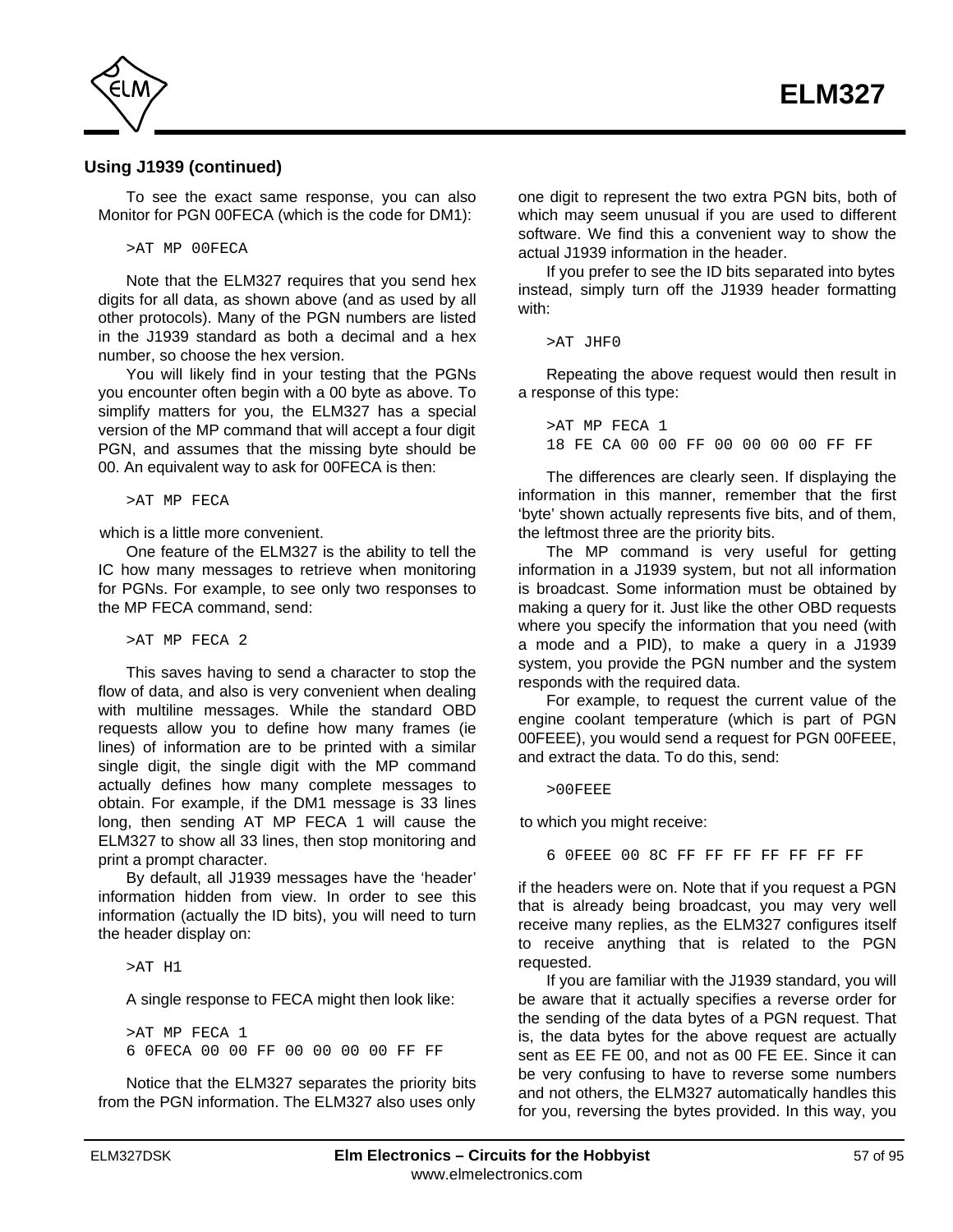

# **Using J1939 (continued)**

can directly request PGNs using numbers as they are written on the page (if they are written as hex digits), and the ELM327 will make it work for you. If you do not want the ELM327 to alter the byte order, the feature can be disabled (by sending an AT JS command).

The ELM327 always assumes that when you start making requests of this type, you do not know what devices are connected to the J1939 bus. That is, by default the ELM327 sends all requests to the 'global address' (ie all devices), and then looks for replies. Often, this works well, but J1939 devices are not required to respond to such general inquiries, and may not if they are busy. For this reason, it is usually better to direct your queries to a specific address, once it is known.

In order to determine the address to send to, you may have to monitor the information on the bus for a while. Make sure that the headers (ID bits) are being displayed, and note what is shown in the Source Address position, which is immediately before the data bytes. In the previous example, this would be 00 (which J1939 defines as the address for engine #1). As an example, let us assume that it is engine #1 that you wish to direct your queries to. To do this, you will want to change the Destination Address from FF (the global address) to 00 (engine #1).

By default, the ELM327 uses 6 0EAFF F9 for the ID bits of all requests (or 18 EA FF F9 if you prefer). That is, it uses a priority of 6, to make a request (EA) to the global address (FF) by the device at F9 (the scan tool). An EA request is often referred to as a request using PGN 59904 as the address EA00 in hex is 59904 in decimal.

Since you only wish to alter the EAFF F9 portion of the ID bits and not the priority, you may do this with the three byte 'set header' command:

>AT SH EA 00 F9

The priority bits rarely need to be changed, but if you do need to change them, it may be done with the CAN Priority (AT CP) command.

After making the above change, all data requests will be directed to address 00 (the engine), so don't forget to change the headers if you wish to again make global requests. Note that the AT SH command allows you to change the source (or tester) address at will, so be careful with this as addresses should really be negotiated using the method described in J1939-81 and you might conceivably choose an address that is already in use. The current version of the ELM327 does not support J1939-81 address negotiation, so can not obtain an address for you.

Once the ELM327 has been configured to send all messages to address 00, repeat the request:

>00FEEE 6 0E8FF 00 01 FF FF FF FF EE FE 00

This response is of the 'acknowledgement' type (E8), which is being broadcast to all (FF) by the device with address 00. The last three data bytes show the PGN requested, in reverse byte order, so we know this is a response to our request. Looking at the other data bytes, the first is not 00 (which we would expect for a positive acknowledgement), it is 01 which means negative acknowledgement. Since all requests to a specific address must be responded to, the device at address 00 is responding by saying that it is not able to respond. That is, retrieve the information using the MP command.

If the ECU had been able to reply to the request, the format of the response would have been slightly different. For example, if a request for engine run time (PGN 00FEE5) had been made, the response might have been like this:

>00FEE5 6 0FEE5 00 80 84 1E 00 FF FF FF FF

Notice that the PGN appears in the header for these types of replies, and the data bytes are those defined for the SPNs in the PGN.

All responses to a request are printed by the ELM327, whether they are a single CAN message, or a multisegment transmission as defined by the transport protocol (J1939-21). If the responses are multisegment, the ELM327 handles all of the negotiation for you. As an example, a multisegment response to a DM2 request might look like this:

>00FECB 012 7 0EBF9 00 01 04 FF 50 00 04 0B 54 7 0EBF9 00 02 00 00 01 5F 05 02 31 7 0EBF9 00 03 6D 05 03 03 FF FF FF

if the headers are on, and would appear as:

>00FECB 012 01: 04 FF 50 00 04 0B 54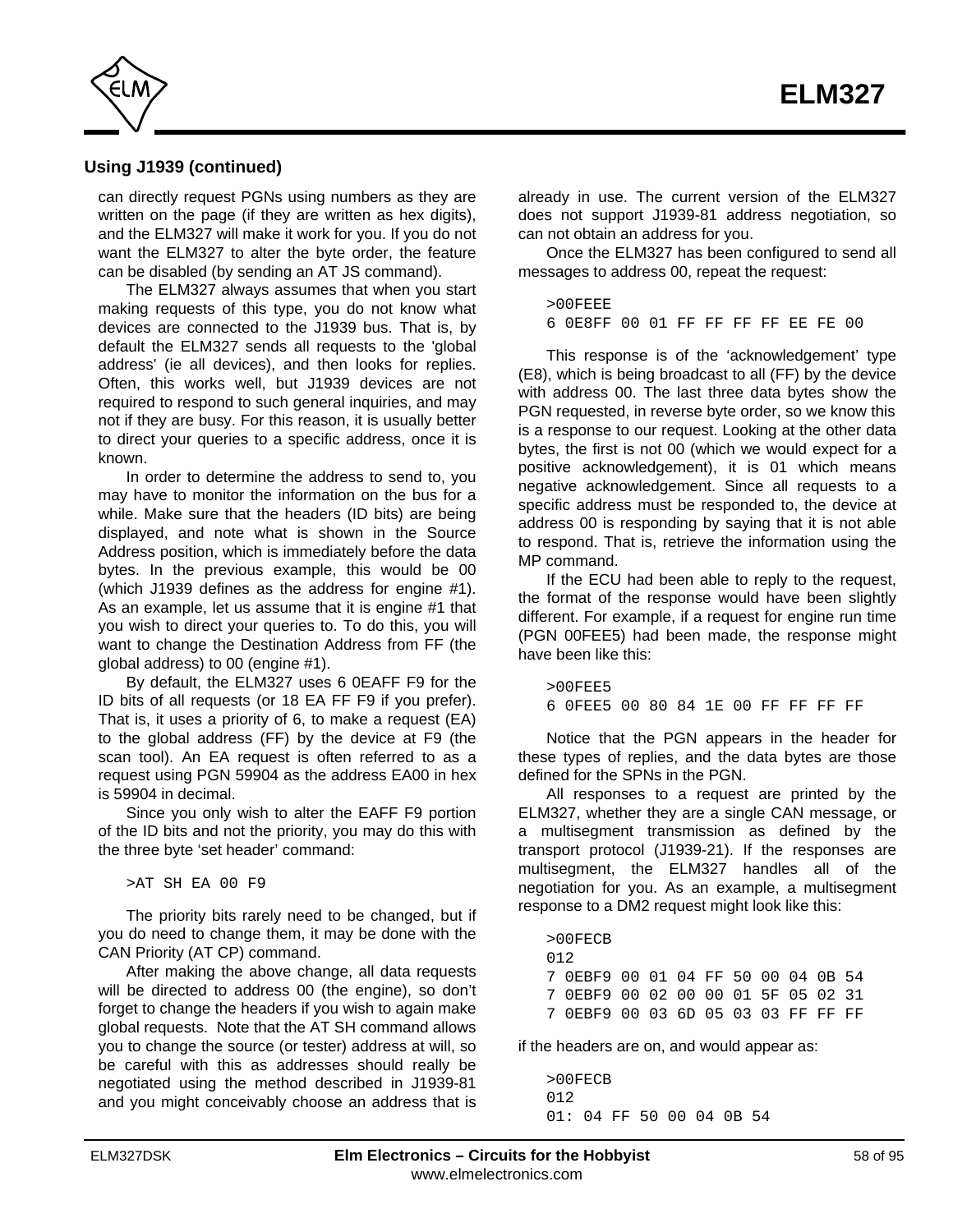

# **Using J1939 (continued)**

02: 00 00 01 5F 05 02 31 03: 6D 05 03 03 FF FF FF

if the headers are off. Note that multiframe messages always send eight bytes of data, and fill in unused byte positions with FFs.

With the headers off, a multiline response looks very similar to the multiline responses for ISO15765-4. The first line shows the total number of bytes in the message, and the other lines show the segment number, then a colon, and the data bytes received. Note that the byte count is a hexadecimal value (ie the '012' shown means that there are 18 bytes of data).

The single line that shows 012 in the above (the total number of data bytes) is actually a special type of response, called a 'Connection Management' or 'TP.CM' message. It has a specific format, but the only bytes that are typically relevant are those that provide the total message size in bytes, so that is all that the ELM327 normally shows. In order to see the other bytes, you must turn CAN Auto Formatting off (AT CAF0), and then repeat the request. Note that this will only show the entire TP.CM message if you have a version 1.4b or newer ELM327.

 This has been a brief description of how to use the ELM327 in a typical J1939 environment. If you can monitor for information, make global requests as well as specific ones, and receive single or multiframe responses, then you have the tools necessary to diagnose most vehicle problems.

## **The FMS Standard**

Several European heavy duty truck and bus manufacturers have joined to form an organization for standardizing the way in which information is retrieved from these large vehicles. The result of their work is the FMS (or Fleet Management Systems) Standard, and the Bus-FMS Standard.

The FMS standard is based on a subset of the 250 kbps J1939 protocol, which uses only broadcast messages for the information. In order to not compromise the integrity of the vehicle's CAN bus, the standard also specifies a gateway device to provide separation between (potentially unskilled) users and the critical control information on the vehicle.

The information contained in the FMS messages is defined by PGNs, using the same PGN numbers as for J1939. The difference is that they only define a small subset of those specified by J1939.

To monitor the information provided by an FMS gateway, simply use the AT MP command with the appropriate PGN number. We should caution that some information (VIN, software version, etc.) is only transmitted every 10 seconds, so some patience is required when waiting for the data.

The FMS standard is completely open, and still

continues to evolve. Originally there were different documents for Bus and Truck, but now they are combined into one. As of this writing, Version 03 (dated 12.03.2012) is the most recent document. For more information, visit either FMS web site:

> FMS Standard: [www.fms-standard.com](http://www.fms-standard.com/)

Bus FMS Standard: [bus-fms-standard.com](http://www.bus-fms-standard.com/)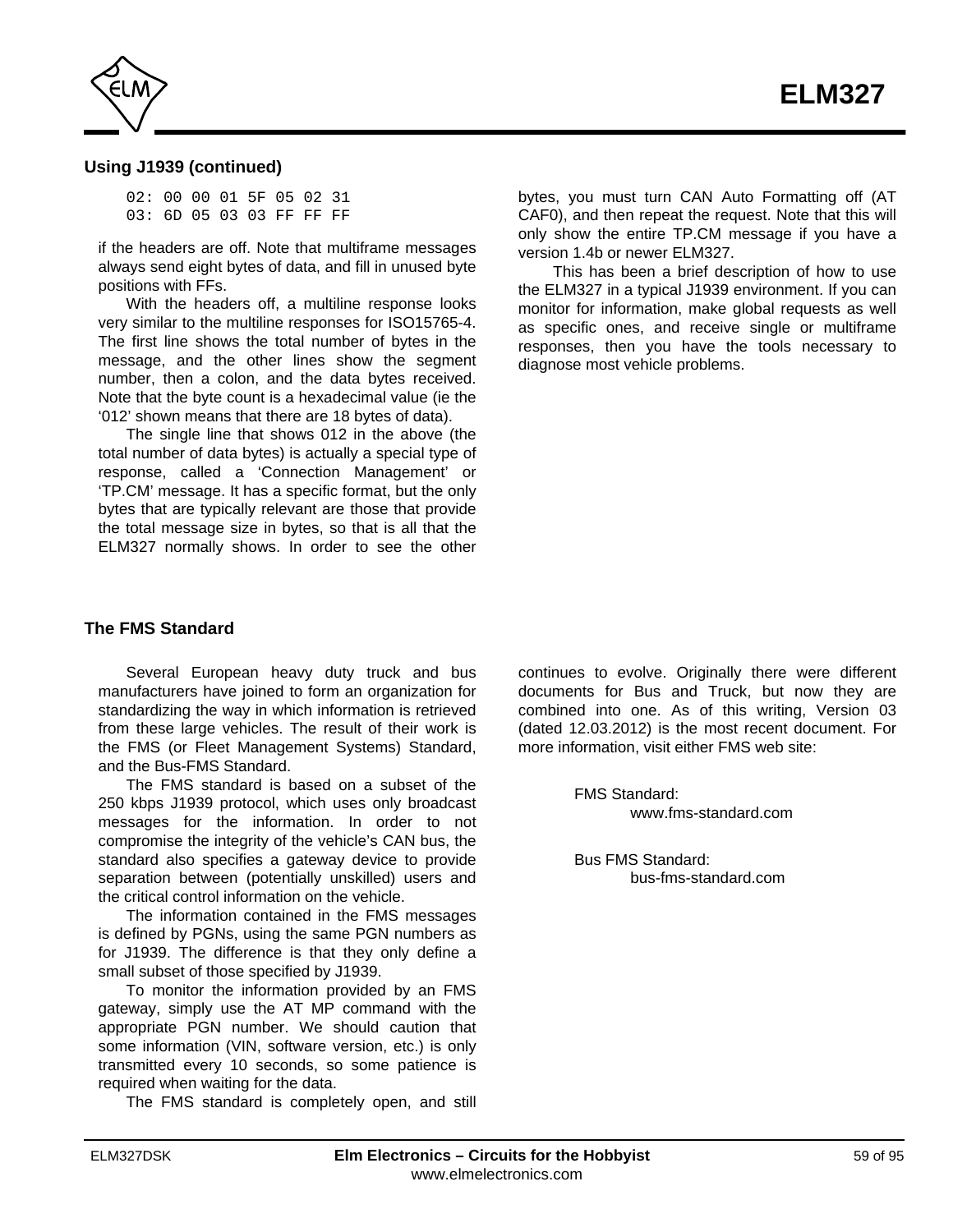

# **The NMEA 2000 Standard**

We are occasionally asked about support for the NMEA 2000 marine standard. Elm Electronics does not provide specific support for this protocol, but our ELM327 integrated circuit is very capable of working with it.

While the physical connectors may look quite a bit different than those used for J1939, the CAN interface and the data format is almost identical to that of the J1939 standard. NMEA 2000 uses a 250 kbps data rate, so the easiest way to get started is to select the ELM327's predefined protocol A. This is done with the set protocol to A command:

#### >AT SP A

When you are finished and want to use the ELM327 for standard OBDII protocols, don't forget to send the SP 0 or SP 00 command to reset it.

Many of the PGNs used for NMEA 2000 have values that are greater than 65535, so the DP bit is usually set. To monitor for most PGNs then, you can not use the short version of the MP command. For

example, to monitor for the Engine Parameters PGN (127488 or hex 1F200), you can not use:

>AT MP 1F200

as the ELM327 actually interprets that as a request for PGN 1F20, and get 0 replies. To monitor for PGN 1F200, you must send:

>AT MP 01F200

If you keep the above in mind, the ELM327 will prove to be a handy tool to use while experimenting with NMEA 2000. It does have a couple of limitations that must be kept in mind, though. As mentioned with J1939, it is not capable of address negotiation. Also, the ELM327 does not currently support the Fast Packet protocol, which may be an issue for some users.

For more information on the NMEA 2000 standard, visit th[e NMEA web site \(http://www.nmea.org\).](http://www.nmea.org/)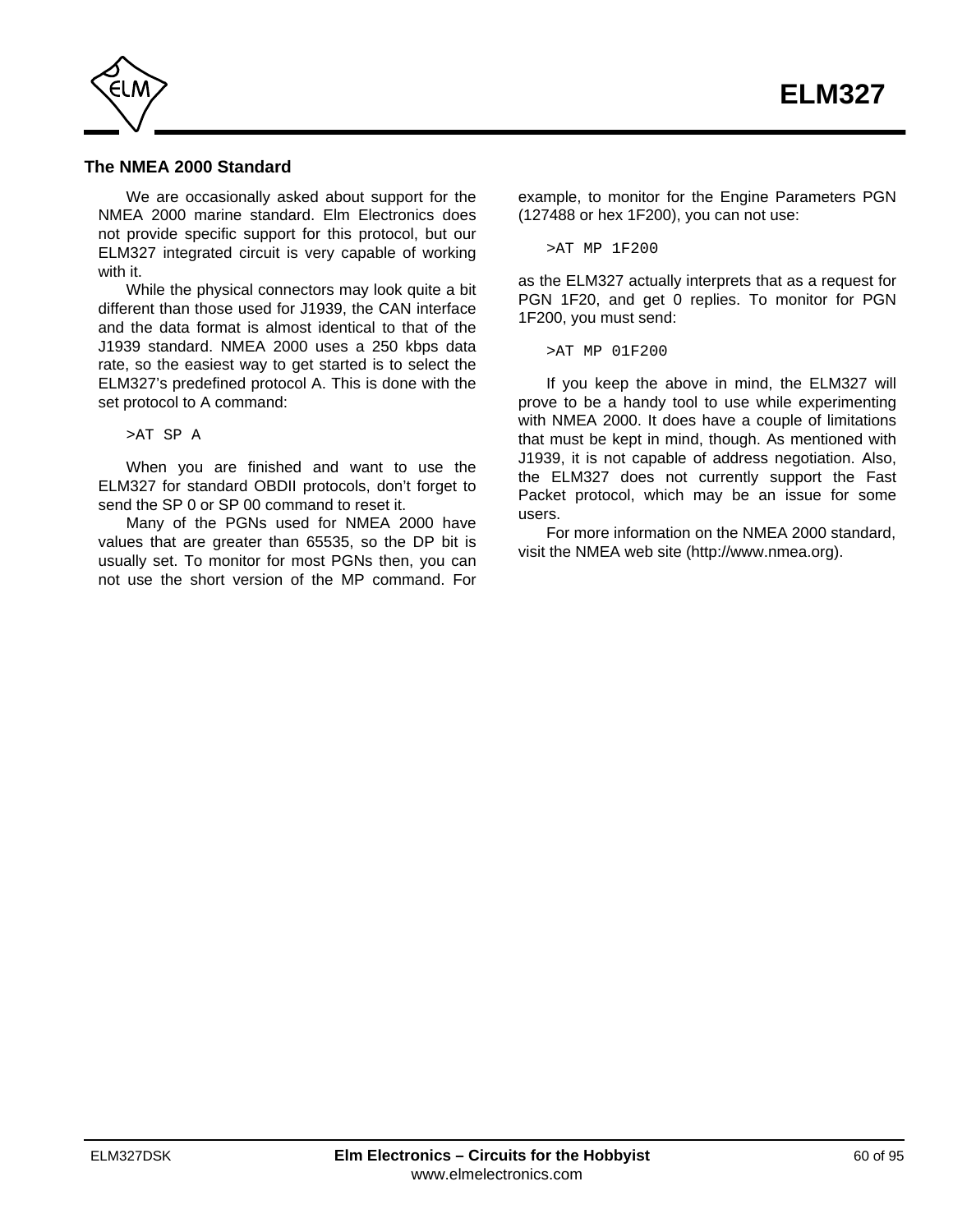<span id="page-60-0"></span>

#### **Altering Flow Control Messages**

ISO 15765-4 (CAN) provides for only eight data bytes per frame of data. Of course, there are many cases where the data which needs to be sent is longer than 8 bytes, and CAN has made provision for this by allowing data to be separated into segments, then recombined at the receiver.

To send one of these multi-line messages, the transmitter in a CAN system will send a 'First Frame' message, and then wait for a reply from the receiver. This reply, called a 'Flow Control' message contains information concerning acceptable message timing, etc., and is required to be sent before the transmitter will send any more data. For ISO 15765-4, the type of response is well defined, and never changes. The ELM327 will automatically send this response for you as long as the CAN Flow Control option is enabled (CFC1), which it is by default.

In order to provide complete control over the sending of Flow Control messages and their content, the ELM327 defines several AT FC commands.

The way in which the ELM327 responds to a First Frame message is determined by the Flow Control 'mode', as set by the AT FC SM command. There are currently three modes, as shown in the chart. The default Flow Control mode is number '0', meaning that the ELM327 will do everything for you.

Flow Control mode 1 is provided for those users that want complete control over their Flow Control messages. To use it, you must define both the CAN ID (header) and the data bytes that you require to be sent in the response to a First Frame message. Note that if you try to set the mode before defining these values, you will get an error:

> >AT FC SM 1 ?

You must set the headers and data first:

```
>AT FC SH 7E8
OK
>AT FC SD 00 11 22
OK
```
and then you can set the mode:

>AT FC SM 1 OK

From this point on, every First Frame message received will be responded to with the custom message that you have defined (7E8 00 11 22 in this example). Note that we show 11 bits for the ID in this example, but you may also define 29 bit IDs.

The third mode currently supported allows setting the data bytes which are to be sent, but not the ID bits. The ELM327 sets the ID bits in mode 2 from those which were received in the First Frame message – it does not change them at all. To use this mode, first define your data bytes, then activate the mode:

```
>AT FC SD 00 11 22
OK
>AT FC SM 2
\capK
```
At any time while you are experimenting, if you should wish to restore the automatic Flow Control responses, simply set the mode to 0:

> >AT FC SM 0 OK

This will immediately restore the responses to their (ISO 15765-4) default settings.

For most people, there will be little need to manipulate these 'Flow Control' messages, as the defaults are designed to work with the CAN OBD standards. If you wish to experiment, these special AT commands offer that control for you.

The following chart summarizes the currently supported flow control modes:

| <b>FC</b><br>Mode | FLM327<br>Provides      | User<br>Provides        |
|-------------------|-------------------------|-------------------------|
| በ                 | ID Bits &<br>Data Bytes | no values               |
|                   | no values               | ID Bits &<br>Data Bytes |
| 2                 | <b>ID Bits</b>          | Data Bytes              |

#### Flow Control Modes

Note that the ELM327 will only send Flow Control messages if the protocol's data format is ISO15765-4.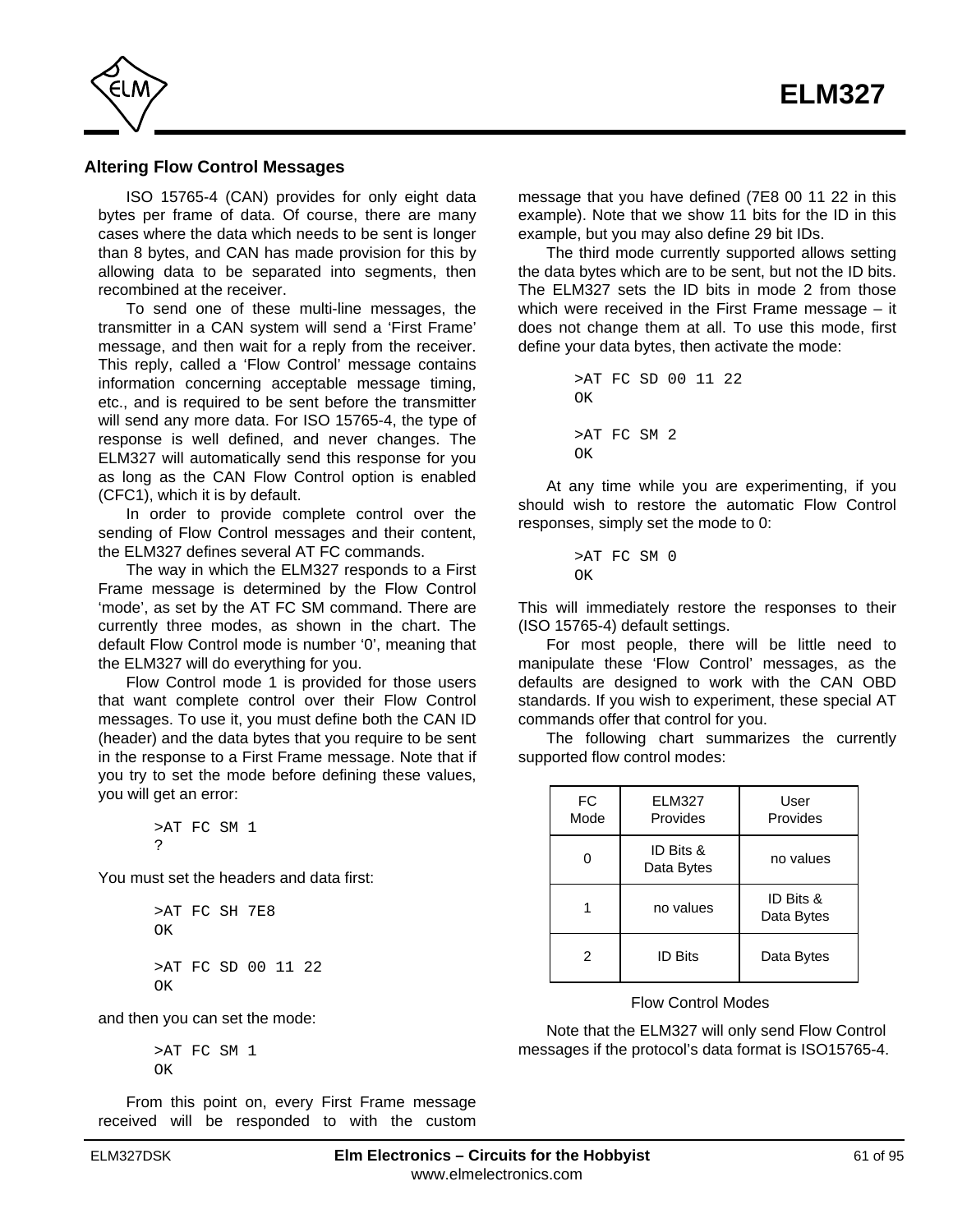

# **Using CAN Extended Addresses**

Some vehicles with CAN interfaces use a data format that is slightly different from what we have described so far. The data packets look very similar, except that the first byte is used for the receiver's (ie target's) address. The remaining seven bytes are used as described previously.

We refer to this type of addressing as 'CAN Extended Addressing', and provide support for it with the CEA and CER commands. Perhaps an example would best describe how to use it.

Here is a portion of a data transfer that was taken from a vehicle. For the moment, ignore the first data bytes on each line and only look at the remaining data bytes (that are outlined in grey):

| 7B0 04 02 10 81 00 00 00 00 |  |  |  |  |
|-----------------------------|--|--|--|--|
| 7C0 F1 02 50 81 00 00 00 00 |  |  |  |  |
| 7B0 04 02 21 A2 00 00 00 00 |  |  |  |  |
| 7C0 F1 10 16 61 A2 01 02 05 |  |  |  |  |
| 7B0 04 30 FF 00 00 00 00 00 |  |  |  |  |
| 7C0 F1 20 DF 01 00 04 09 01 |  |  |  |  |
| 7C0 F1 21 02 05 DF 01 00 04 |  |  |  |  |
| 7C0 F1 22 09 01 00 04 01 00 |  |  |  |  |

If you are familiar with the ISO 15765 data format, you will recognize that the data bytes shown inside the box appear to conform to that standard. The rows that begin with 02 are Single Frames, the one that starts with 10 is a First Frame, the one with a 30 is a Flow Control, and the others are Consecutive Frames.

The remaining bytes, shown outside the box, are the standard 11 bit CAN ID, and an extra address byte. The lines that have F1 for the extra address are directed to the scan tool (all scan tools generally use F1 as the default address), and the other lines are being sent to the vehicle (at address 04).

As an example, we will set the ELM327 to handle the above messages. We know that the messages use 11 bit IDs with ISO 15765 formatting, and let us assume a baud rate of 50kbps. The command to configure protocol B for this is:

>AT PB 81 0A

Next, tell the ELM327 to receive all messages that have an ID of 7C0:

>AT CRA 7C0

and to send with an ID (header) of 7B0:

>AT SH 7B0

Notice that there was a flow control message that was sent in this group, but it's not quite the same as the one for OBD systems. For this reason, you'll need to define your own flow control with the following three statements:

> >AT FC SH 7B0 >AT FC SD 04 30 FF 00 >AT FC SM1

The final setup statement that you will need is to tell the ELM327 to send messages to CAN Extended Address 04:

 $>AT$  CEA 04

Note that the default CER receive address is the tester address (F1), so we do not need to send a CER command to define the receive address.

Now everything is configured. Next, tell the IC to use this protocol, and to bypass any initiation (as it is not standard OBD, and would likely fail):

> >AT SP B >AT BI

That's all. To exactly reproduce the flow of data shown previously, you only need to send the relevant data bytes and the ELM327 will add the rest:

|       | >10.81 |                   |  |    |
|-------|--------|-------------------|--|----|
|       | 50 81  |                   |  |    |
|       |        |                   |  |    |
|       | >21 A2 |                   |  |    |
| 016   |        |                   |  |    |
| n : - |        | 61 A2 01 02 05    |  |    |
| ი : - |        | DF 01 00 04 09 01 |  |    |
| 1 :   |        | 02 05 DF 01 00 04 |  |    |
| 2:    |        | 09 01 00 04 01    |  | nn |

Notice that for some reason, this vehicle has sent two segment 0's, but that just means that it doesn't exactly follow the ISO 15765 protocol. The above shows what the responses would look like with the headers off. If they had been on, the data exchange would look like what we showed on the left.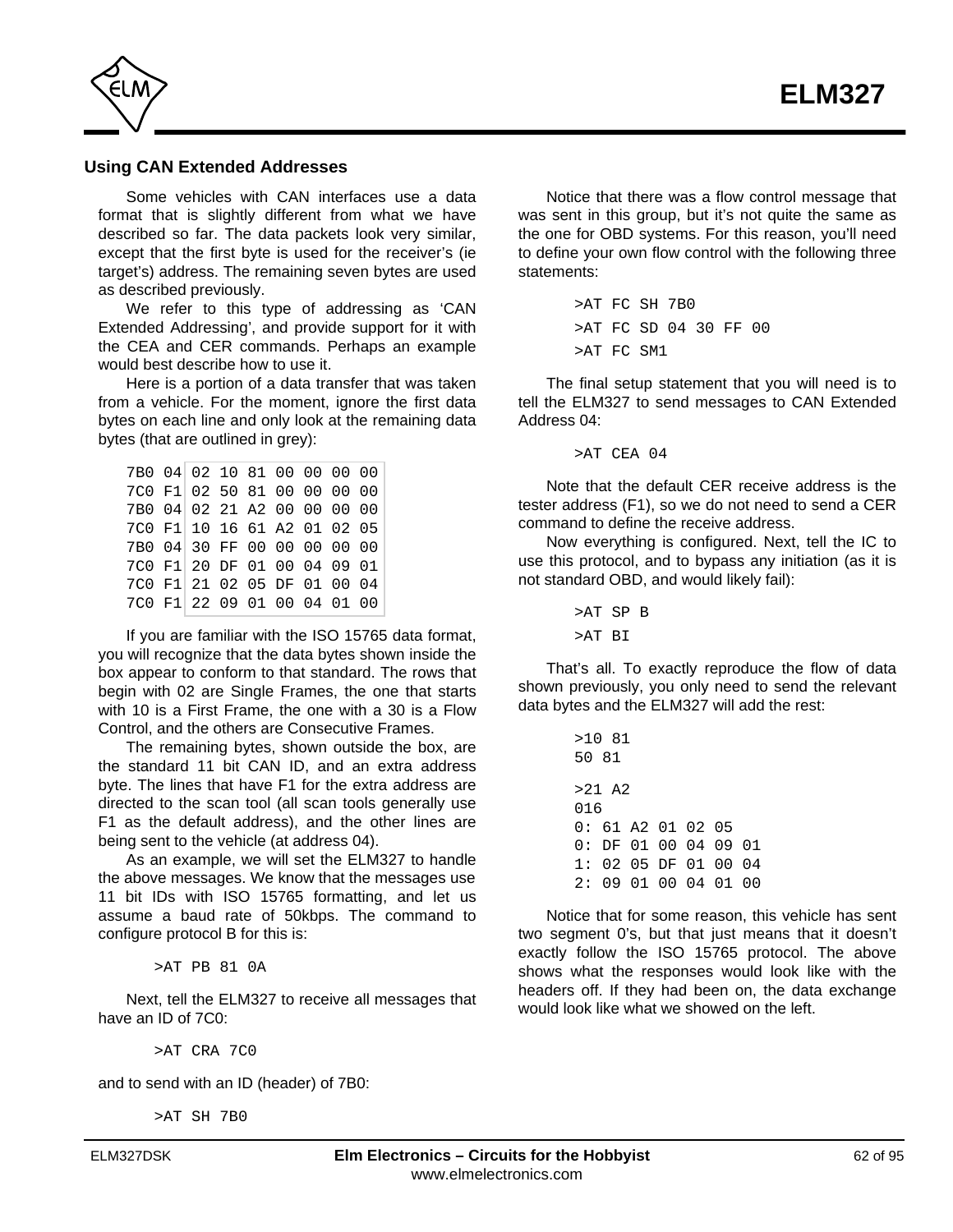

# **CAN Input Frequency Matching**

Most modern vehicles have a CAN network connected to pins 6 and 14 of the OBD connector. At one time, however, the use of these pins was left to the vehicle manufacturer, and a number of different systems were connected to them.

In order to prevent the disruption of any connected systems while the ELM327 is searching for a protocol (it sends out requests during a search), the ELM327 now performs several tests on these wires. Prior to firmware version 2.1, the tests simply looked for activity on the wires but were not frequency selective. This meant that, for example, vehicles that had a speedometer signal connected to either pin might be seen as a valid CAN network, and the ELM327 may have sent a request on those wires. The new firmware actually measures the input frequency and requires that it matches that of the selected CAN protocol before any test message can be sent.

The diagram below shows how the logic works. It

may seem a little complicated, but what it really says is that for the default settings, a send is allowed if the input signal frequency matches the CAN setting (250 or 500 kbps), or if there appears to be no signal. In addition, if the user is trying a non-standard OBD frequency, but a standard frequency is received, a send will not be allowed.

All bits of PP 28 are set to 1 by default (requiring frequency matching, unless no signal is detected), but [may be changed at any time – see the Programmable](#page-72-0) Parameters section for details.

This logic is only used while searching for a valid protocol. Once a particular protocol is considered to be active, no further frequency checks are made (as it is time consuming). Note that if you should use the AT BI command to bypass the initiation process, this frequency matching test will also bypassed.



Send Logic While Searching for a Protocol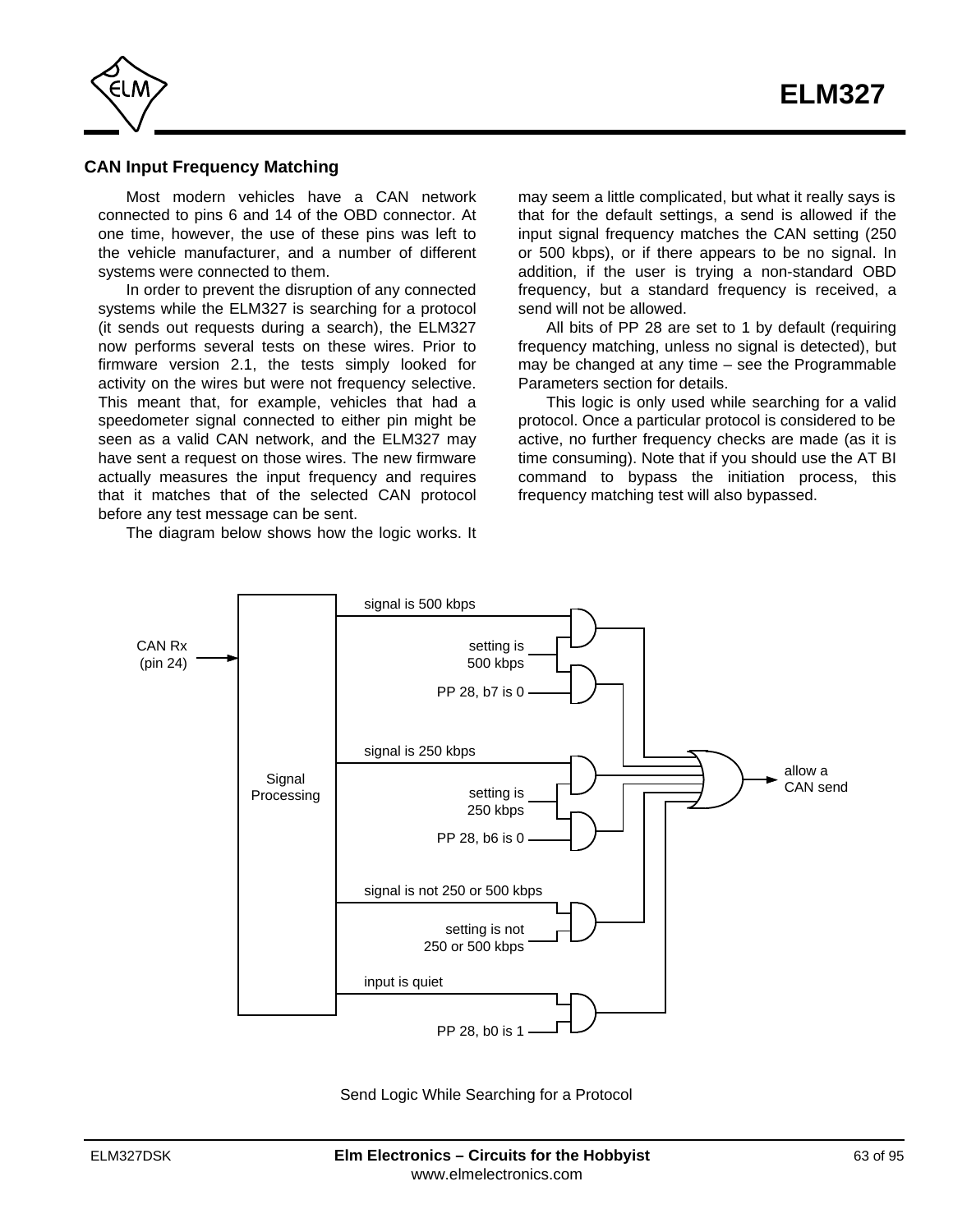

#### **Programming Serial Numbers**

A number of our customers have asked for ways to uniquely identify a product that uses our ELM327 integrated circuit. While this is often a request for a means to store a 'serial number', people have also asked for a way to store dates, and version codes, too. The @2 and @3 commands were created to assist with this.

If you send the command AT @2 to a new ELM327 integrated circuit, you will receive an error. That is, you will see a response that looks like this:

>AT @2 ?

In the above dialog, the ELM327 is trying to tell you that either the chip is very old and does not support the @2 command, or that nothing has been programmed into these memory locations yet.

To program characters into the @2 memory, you must provide exactly 12 characters using the AT @3 command. These characters must be in the ASCII printable group, in the range from '!' (hex value 21) to

**Saving a Data Byte**

The ELM327 provides one memory location that can be used to save any single byte of information. This location uses special 'non-volatile' EEPROM memory for storage, so your data is not lost, even if you should turn the power off.

Typically, this memory location is used by the controlling software to store the state of flags that were set by vehicle conditions, by hardware configurations, or by software choices. By storing them in this type of memory, the settings will be remembered between uses of the scan tool.

Storing data is easily done with the Save Data command - for example, to save the value 7F, simply send:

>AT SD 7F OK

Data is just as easily retrieved using the Read Data command:

>AT RD 7F

'\_' (hex value 5F). Typically, an AT @3 command use would look like:

>AT @3 MYBOARD\_9906 OK

This number can never be altered once it is entered, so you must be sure that you are entering the values properly. If developing code which does this, you may find that purchasing an ELM328 IC will save the expense of trial and error. The ELM328 does not support OBD protocols however, so is not a viable option for other uses.

Once the @3 code is set, it will always be available through the @2 command:

>AT @2 MYBOARD\_9906

That's all there is to using the ELM327 device identifier.

Since this single byte of data is stored in the internal EEPROM array, it is subject to the usual limits of EEPROM technology - unlimited reads, but typically only about 1 million writes, with a retention time of 40 years (or more). This should not pose any limits to ELM327 users that we are aware of.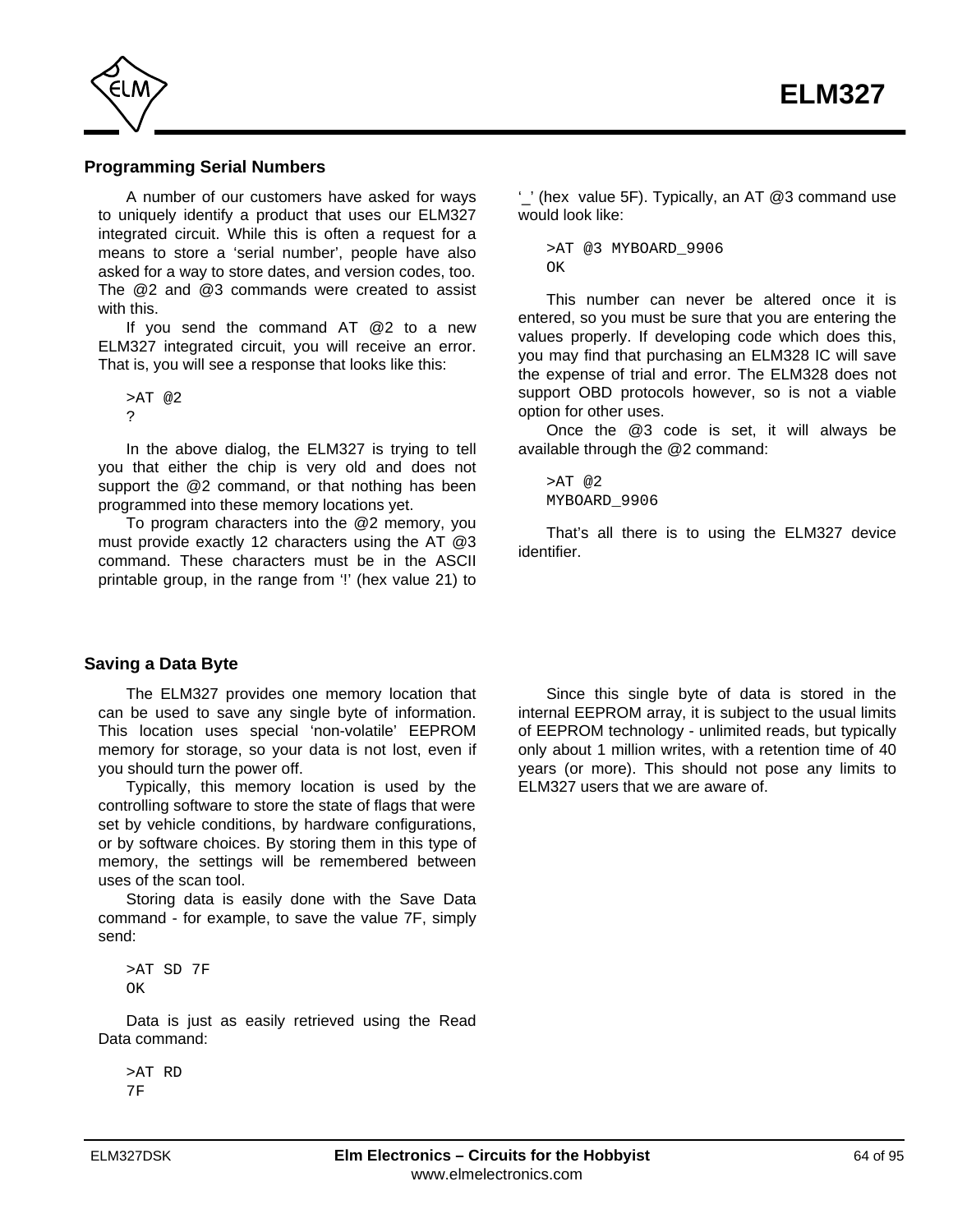

# **The Activity Monitor**

The ELM327 contains some firmware that is used to monitor the OBD input pins (ie pins 11, 12, 13, and 24). These routines continually 'poll' the inputs, looking for any active levels on them. Of course, we don't want to look at a pin while we are sending, so there is also some logic to block those inputs during a send, to filter the levels, and also to provide timing. Collectively, these routines are known as the Activity Monitor.

The Activity Monitor software ensures that each OBD input pin is checked at least once every 4 msec (and sometimes as often as every few µsec). This may not be perfect (since a single very short message on an otherwise quiet bus could be missed), but it does make sure that the ELM327 detects normal activity on active busses. The presence or absence of activity can then be used to cause the ELM327 to go to Low Power operation, or wake from it. See the next section for details on that.

If you do not want the Activity Monitor to initiate Low Power operation, you may set PP 0F so that only 'ACT ALERT' reports are provided. Of course, you may also disable that as well, and make your own decisions based on what the Activity Monitor is seeing.

To help with this, the ELM327 offers an instruction that is able to report the current Activity Monitor

#### **Power Control**

Often, the ELM327 is connected to a vehicle for only a short time, so power consumption is not of great concern. Occasionally, the ELM327 may be connected for longer times, however, possibly without the engine running. For those applications, it is often desirable to be able to put the circuit into a low power 'standby' state, and have it return to normal operation when needed. The power control features of the ELM327 were introduced for this.

There are four ways in which the ELM327 can be placed into the low power standby mode (these are shown pictorially in Figure 6). None of them will work without having the master enable (ie bit 7 of PP 0E) set to '1', which it is by default.

The first method is with an AT command. You may simply send:

>AT LP

and the IC will go to the low power mode after a one second delay (which allows the controlling circuit a Counts. The count is an internal value that represents the time since OBD activity was detected. The actual time is given by (AMC value  $+$  1) x 0.65536 seconds. To use it, send the AMC Command and note the value returned:

> >AT AMC 31

In this case, the value returned is 31 hexadecimal (or 49 decimal), which means that the ELM327 has not detected any OBD activity in the past  $(49+1) \times 0.655 =$ 32.8 seconds. The Activity Monitor Count is limited to a single byte value (max is FF), and internal logic prevents it from 'rolling over'. That is, it will count to FF and stop there.

After a power on or reset, the Activity Monitor is initially disabled (to give you time to perform setup tasks), but it will be enabled as soon as you attempt to send the first OBD message. Also, the monitor is always disabled while the ELM327 is in a monitoring mode so that you can use the ELM327 as a reliable monitor of bus activity (you don't want the IC to go to sleep when it should be monitoring, or to miss anything while waking from sleep).

little time to perform some housekeeping tasks).

When in Low Power mode, the ELM327 sets all outputs to their recessive/off state, sets pin 3 (J1850 voltage control) to a low level, and it reverses the state of the pin 16 control output. The ELM327 will then reduce its own power level, and begin monitoring for inputs that would cause a shift back to full power.

The next method allows automatic switching to the low power mode when there has been no RS232 input for a period of time - ie the controlling computer has stopped for some reason. To enable this method, both b7 and b5 of PP 0E must be set to '1'. The time delay (either 5 or 20 minutes) is set by b4, and the printing of a warning is enabled with b3. The warning is handy in some cases – it is the activity alert message ('ACT ALERT') and is sent 1 minute before the timer is about to time out. When the timer does time out, you will see a low power alert warning ('LP ALERT'), and then 2 seconds later, all of the outputs will change as described above for the AT LP command.

In a similar way, the Activity Monitor may be used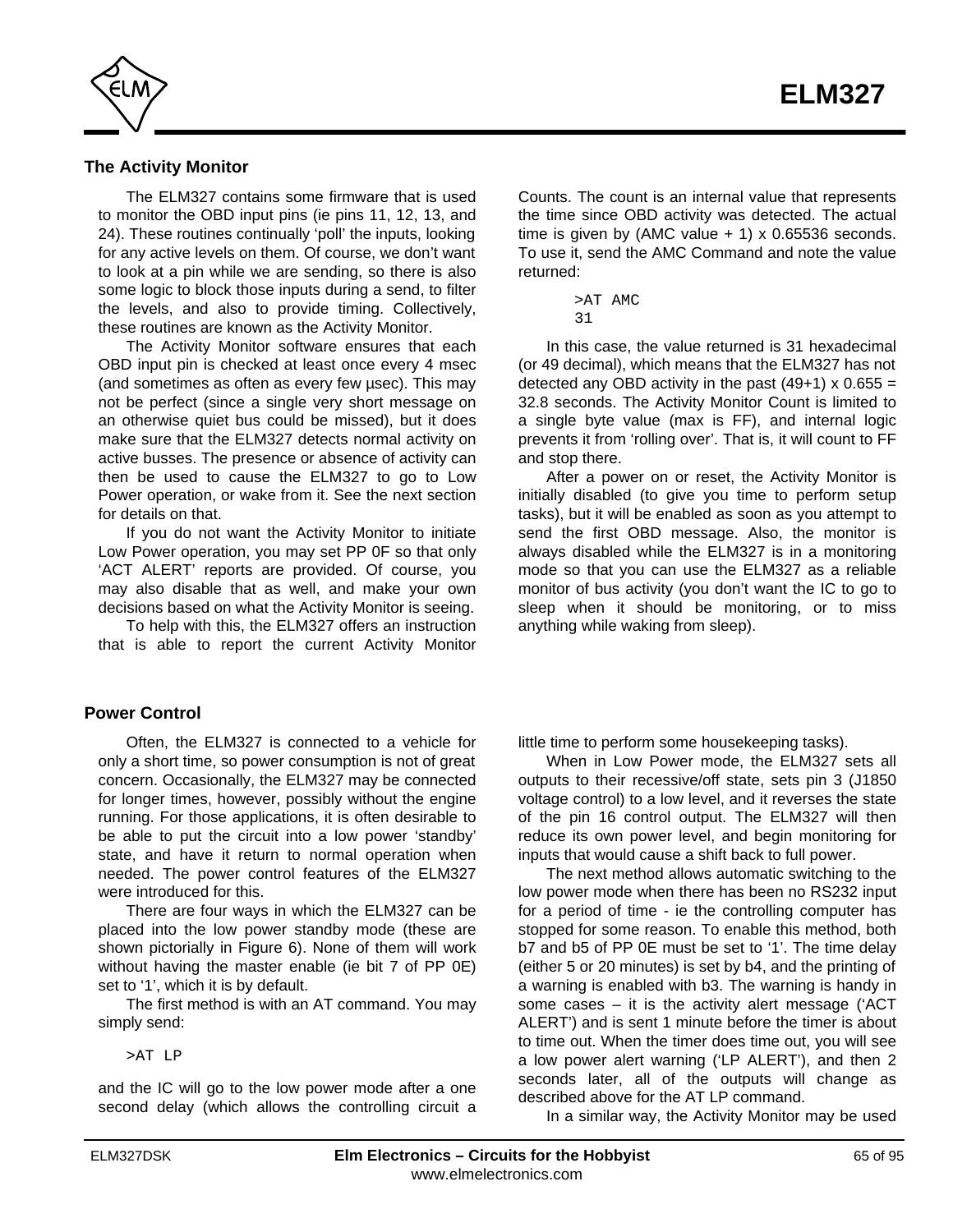

# **Power Control (continued)**

to cause the ELM327 to shift to Low Power operation, if there is no OBD activity for some time. If you follow the logic path, you will see that b7 and b5 of PP 0F must both be '1', as well as b7 of PP 0E in order to allow this switch to occur. The default time that it allows before switching is set by b4, unless you have set a value with the AT AMT command. Setting the Activity Monitor Timeout to 00 blocks all the Activity Monitor outputs.

The final way to enter the low power mode is by a low level appearing at the ignition monitor input (pin 15), with both b2 and b7 of PP 0E set to '1'.

The ignition monitor logic inserts a short internal delay ('debounce') to be sure that the low level seen is a legitimate 'key off' and not just some noise. After it is sure, the ELM327 will then send a low power alert message ('LP ALERT'), and 2 seconds later it will switch to Low Power operation, just the same as was

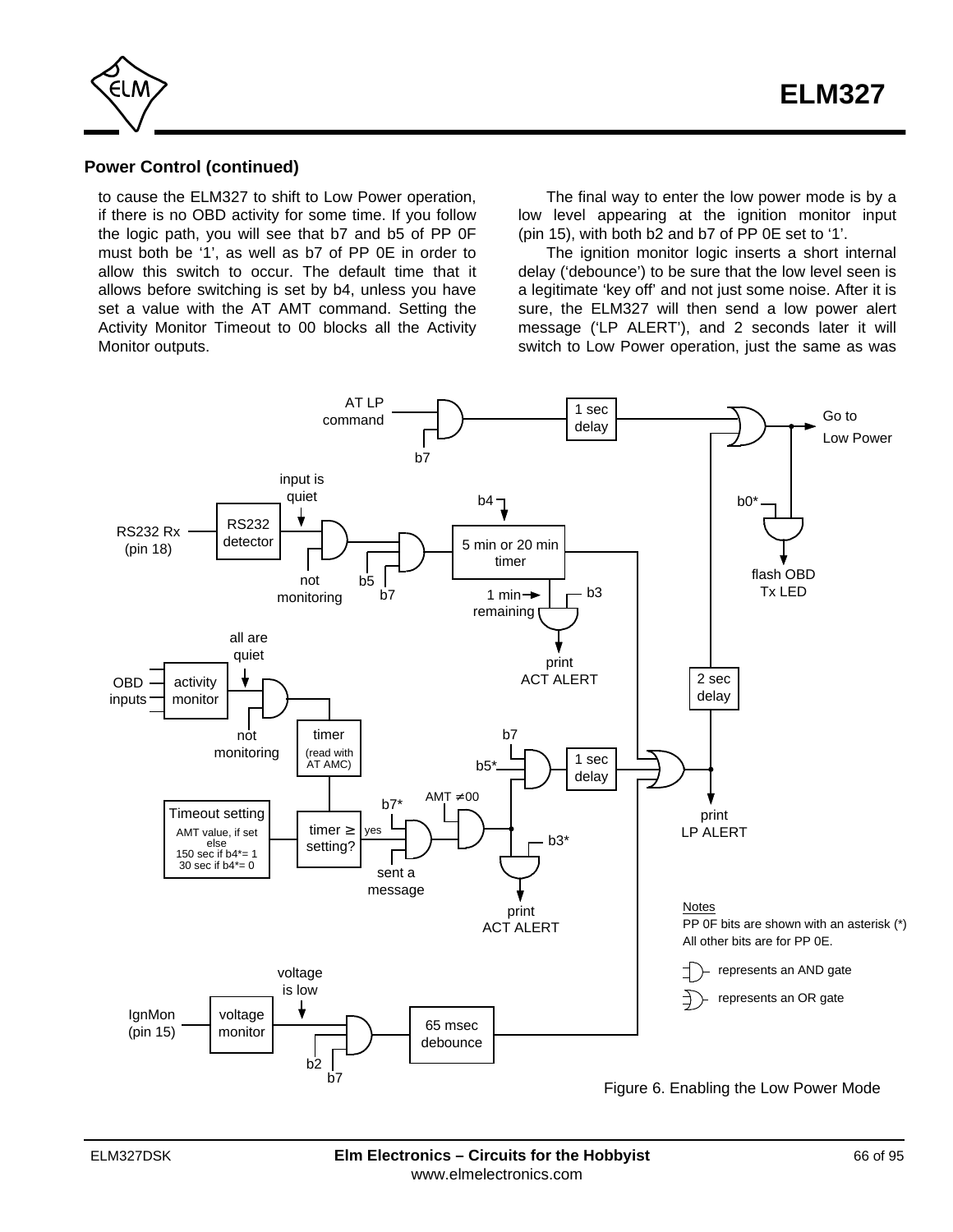

## **Power Control (continued)**

described for the other methods.

When connecting to pin 15, care should be taken to not allow excessive current (ie >0.5 mA) to pass through the internal protection diodes. Typically all that is required is a series resistor, but adding a capacitor helps to filter out ignition noise (note that the Schmitt input on pin 15 allows the use of large value capacitors). A second resistor ensures a discharge path for the capacitor, while raising the threshold voltage. A circuit like this works well:



Note that the AT IGN command can always be used to read the level at pin 15, regardless of the setting of the PP 0E enable bits. This may be used to advantage if you wish to manually shut down the IC, using your own timing and criteria. Recall that the alternate function for pin 15 is the RTS input which will interrupt any OBD processing that is in progress. If the ELM327 reports an interrupt with the 'STOPPED' message, you can then check the level at pin 15 with the AT IGN command, and make your own decisions as to what should be done. For that matter, you don't even need to reduce the power based on the input you might possibly do something entirely different.

Having put the ELM327 into Low Power mode, you will need a method to wake it up. This is done by 'interrupting' the IC in ways that are very similar to that used to put it into Low Power mode.

Figure 7 shows the three ways to 'wake' the ELM327 from low power mode (other than toggling the power, or pulsing pin 1). Any of these can wake the IC - they do not have to be the cause of its going to low power.

The first way is with a low level pulse at the RS232 Rx input (pin 18). The RS232 circuitry is not as sensitive as normal when in the low power mode, so to be sure that your input is seen, the ELM327 requires that the pulse width be at least 128 usec wide. This is



Figure 7. Returning to Normal Operation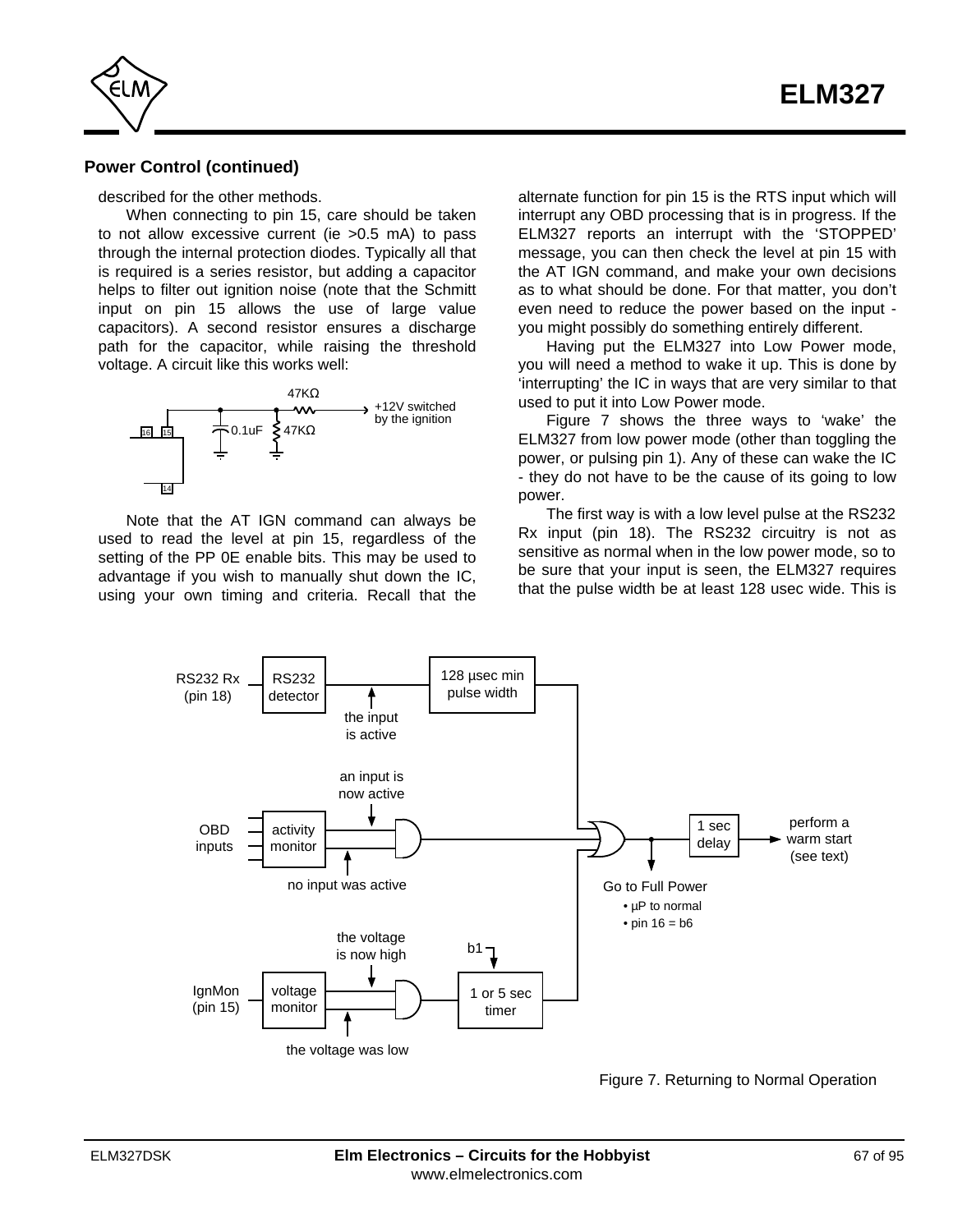

# **Power Control (continued)**

easily accomplished by sending a space or @ character, if the baud rate is 57.6 kbps or less. If using higher baud rates, you may wish to consider temporarily shifting to a lower baud rate and sending a character, or possibly see if your software can generate a 'break' signal for you. The break signal is not always the same length, but is typically several msec long (ie much longer than 128 µsec), and can often be sent by USB through USB to RS232 conversion devices. You will have to experiment if using other methods (Bluetooth or WiFi, for example).

The second method to have the ELM327 circuit go back to full power is by having activity appear on the OBD input pins. At the first sign of an active level, the circuit will start its wakeup, and within seconds, will be at full capability. Note that the logic is configured so that it must see all quiet on the OBD inputs before it will allow an automatic wakeup. This does not normally present a problem, and is implemented so that you can manually put the circuit to low power (AT LP), even if there is activity on one of the OBD inputs. Otherwise, the circuit would wake up immediately after the AT LP.

When connected to protocols 3, 4 or 5 (ISO 9141- 2 or ISO 14230-4), there may be no OBD activity when the vehicle is first turned on. In this case, you could not rely on the activity monitor to wake the circuit and you would have to look for other means.

The final method that is provided to wake up the circuit is by way of the ignition monitor input and logic. A low then high level at the IgnMon input will cause the ELM327 to return to full power operation. Note that PP 0E bit 2 does not have to be set for the IgnMon to wake the circuit - the ELM327 always monitors this pin, and will wake the circuit after the delay that is set by PP 0E bit 1.

We are often asked if a switched 'ignition' voltage is available at the vehicle's diagnostic connector for this purpose. It is not, so you must connect a separate wire yourself. Often there are convenient places that you can use for this - possibly the radio power, or the connection to a convenience outlet.

Note that we present the pin 15 input as if it is an ignition monitoring circuit, but in fact, it will monitor for any change in voltage level (as long as the change is stable for the debounce period). You might consider connecting to other inputs (such as the 5V from a USB cable, for example) - just be sure to protect the ELM327 input circuitry from transients. This usually just requires a series resistor of 1K to 10K in value.

One alternative is to provide a pullup resistor to allow waking of the ELM327 with a momentary pushbutton switch:



If the circuit is in low power mode, a momentary push of the button will wake it up. This is just one of the many ways in which you can use this input.

One final note has to do with the changes to the startup process, beginning with firmware version 2.0. Initially (with v1.4 and v1.4b), the ELM327 simply used a warm start command (AT WS) to exit from the low power mode. The positive feedback that we received from our ELM329 changes has led us to also change the wakeup process for the ELM327.

Now, on switching back to full power operation, the ELM327 performs a warm start, but retains the following settings:

| E <sub>0/1</sub>    | H <sub>0/1</sub>    | L <sub>0/1</sub>    | M <sub>0/1</sub>        |
|---------------------|---------------------|---------------------|-------------------------|
| R <sub>0</sub> /1   | D <sub>0/1</sub>    | SO/1                | AT0/1/2                 |
| CAF <sub>0</sub> /1 | CFC <sub>0</sub> /1 | CSM <sub>0</sub> /1 | CEA                     |
| CER <sup>*</sup>    | CTM1/5              | JTM1/5              | AL/NL                   |
| 11A                 |                     |                     | *only if CEA was active |

In addition, the ISO/KWP baud rate is retained and the current protocol is not changed (but it is closed, so will require initialization).

This has discussed how to have the ELM327 go to low power operation, and wake from it. While in the low power mode, the question of 'just how low is the power consumption' arises. We discuss that in the ['Modifications for Low Power Standby Operation'](#page-84-0) section, which is on page 85.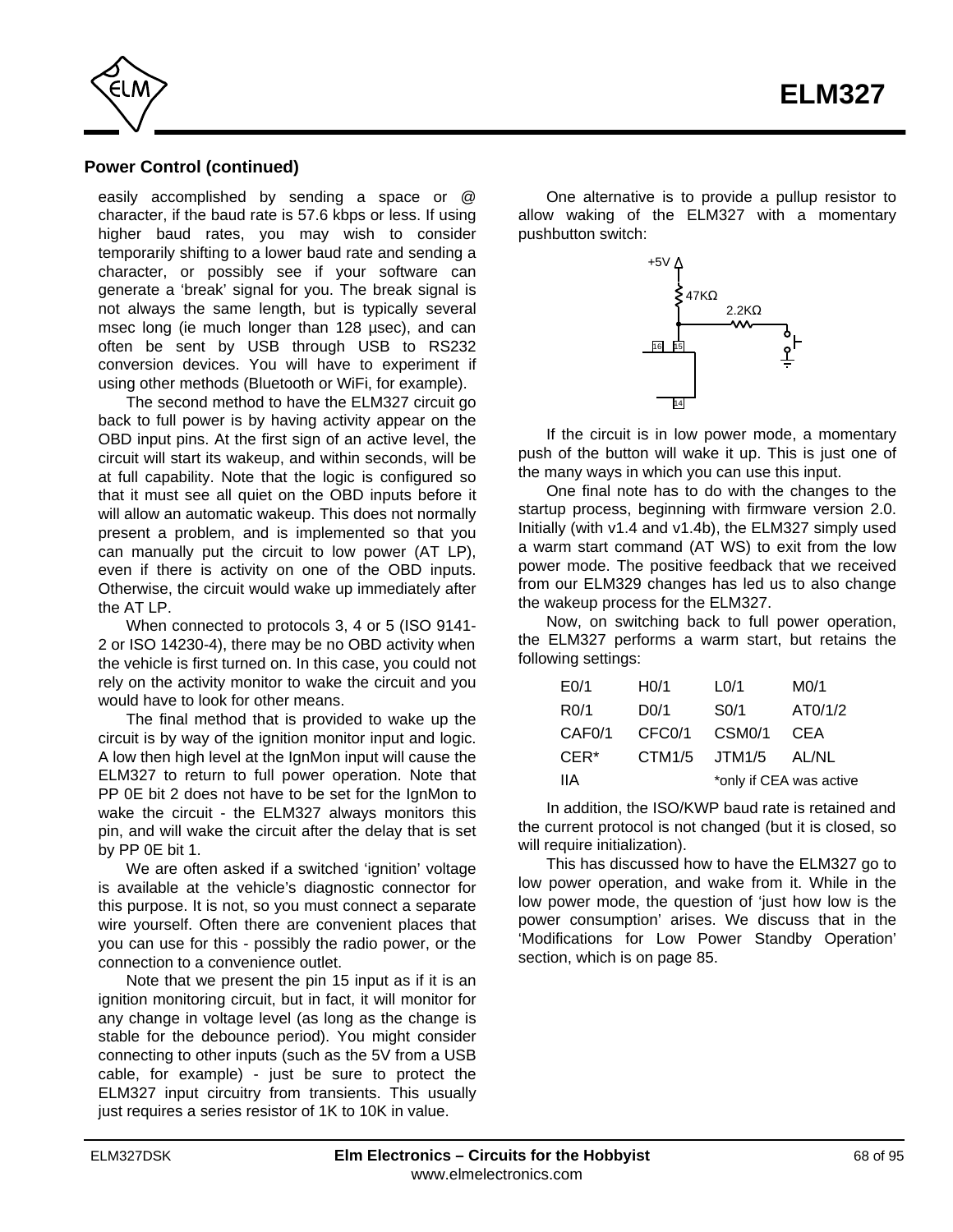<span id="page-68-0"></span>

#### **Programmable Parameters**

The ELM327 contains several memory locations that retain their data even after power is turned off. Every time the IC is reset, these locations are read and used to change the default settings for such things as whether to display the headers, or how often to send 'wakeup' messages. Because they define the operation of the ELM327, we refer to these memory locations as the Programmable Parameters.

All of the Programmable Parameters are easily altered at any time using a few simple commands. These commands are standard AT Commands, with one exception: each one requires a two-step process to complete. This extra step provides some security against random inputs that might otherwise cause changes.

As an example of how to change a Programmable Parameter, consid[er PP 01 \(shown on page 70\) w](#page-69-0)hich sets the default state for the AT H command. If you are constantly powering your ELM327 and then using AT H1 to turn the headers on, you may want to change the default setting, so that the headers are always on by default. To do this, simply set the value of PP 01 to 00:

```
>AT PP 01 SV 00
OK
```
This changes the value associated with PP 01, but does not yet enable it. To make the change effective, you must also type:

```
>AT PP 01 ON
\capK
```
At this point, you have changed the default setting for AT H1/H0, but you have not changed the current AT H1/H0 setting. From the 'Type' column in the table [on page 70,](#page-69-0) you can see that PP 01 is a type 'D' parameter, so the change only becomes effective the next time that defaults are restored. This could be from a reset, a power off/on, or possibly an AT D command. If you send the command AT D, then you should find that the headers are now displayed by default.

As there are many Programmable Parameters that you can alter, it might occasionally be difficult to know what changes you have made to them. To help with that, the ELM327 provides a Programmable Parameter Summary (PPS) command. This command simply prints a list of the entire range of PPs (whether currently supported or not), their current value, and whether they are on/enabled (N), or off/disabled (F). For a version 2.2 ELM327, with only the headers enabled (PP 01, as discussed above), the summary table would look like:

| >AT PPS            |    |           |   |           |   |           |   |
|--------------------|----|-----------|---|-----------|---|-----------|---|
| 00:FF              | ਾ  | $01:00$ N |   | $02:FF$ F |   | $03:32$ F |   |
| 04:01              | F  | $05:FF$ F |   | 06:F1 F   |   | 07:09     | F |
| 08:FF              | F  | $09:00$ F |   | $0A:0A$ F |   | 0B:FF     | F |
| $0C:68$ F          |    | $0D:0D$ F |   | $0E:9A$ F |   | 0F:D5F    |   |
| $10:0D$ F          |    | $11:00$ F |   | $12:FF$ F |   | 13:55 F   |   |
| 14:50 F            |    | 15:0A F   |   | $16:FF$ F |   | 17:6D F   |   |
| 18:31              | F  | 19:4F     | F | 1A:FF     | F | 1B:FF     | F |
| 1C:03              | ਾਜ | 1D:0F     | F | 1E:4A     | F | 1F : FF   | F |
| 20:FF              | F  | 21:FF     | F | 22:FF     | F | 23:FF     | F |
| 24:00              | F  | 25:00     | F | 26:00     | F | 27:FF     | F |
| 28:FF              | F  | 29:FF     | F | 2A: 3C    | F | $2B:02$ F |   |
| 2C: E <sub>0</sub> | F  | 2D:04     | F | 2E:80     | F | $2F:0A$ F |   |

You can see that PP 01 now shows a value of 00, and it is enabled (oN), while the others are all off.

Another example shows how you might change the CAN filler byte. Some systems use 'AA' as the value to send for unused CAN data bytes, while the ELM327 uses '00' by default. To change the ELM327 in order to have it send AAs instead, simply change PP 26:

```
>AT PP 26 SV AA
\capK
>AT PP 26 ON
\capK
```
 Again, PP 26 is of type 'D', so the above change will not actually take effect until the defaults are restored, whether it be by an AT D command, or by resetting the ELM327.

The Programmable Parameters are a great way to customize your ELM327 for your own use, but you should do so with caution if using commercial software. Most software expects an ELM327 to respond in certain ways to commands, and may be confused if the carriage return character has been redefined, or if the CAN response shows a data length code digit, for example. If you make changes, it might be best to make small changes and then see the effect of each, so that it is easier to retrace your steps and 'undo' what you have done, should you have to. If you get in too deeply, don't forget the 'all off' command:

>AT PP FF OFF

No matter what software you use, you might get into more serious trouble, should you change the baud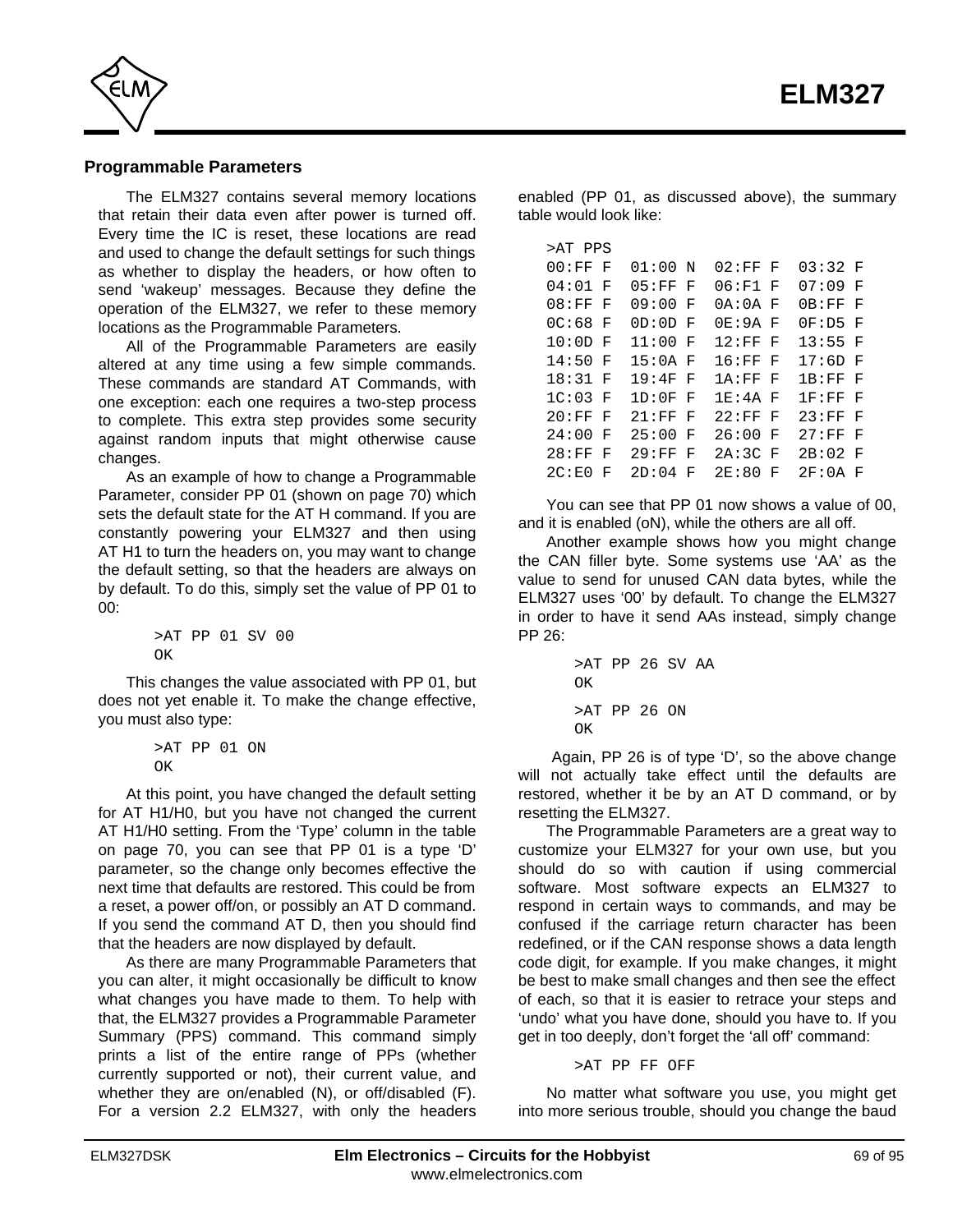<span id="page-69-0"></span>

# **Programmable Parameters (continued)**

rate, or the Carriage Return character, for example, and forget what you have set them to. The Carriage Return value that is set by PP 0D is the only character that is recognized by the ELM327 as ending a command, so if you change its value, you may not be able to undo your change. In this case, your only recourse may be to force all of the PPs off with a special hardware trick.

When the ELM327 first powers up, it looks for a jumper between pin 28 (the OBD Tx LED output) and circuit common (Vss). If a jumper is in place, it will turn off all of the PPs for you, restoring the IC to the factory default settings. To use this feature, simply connect a jumper to circuit common (which appears in numerous

places - pins 8 or 19 of the ELM327, pin 5 of an RS232 connector, one end of most capacitors, or at the OBD connector), then hold the other end of the jumper to pin 28 while turning the power on. When you see the RS232 Rx LED begin to flash quickly, remove the jumper – the flashing LED means that it worked and the PPs are all off.

This feature should only be used when you get into serious trouble, and it's your only choice (since putting a jumper into a live circuit might cause damage if you put it into the wrong place). Be careful if you need to use it.

#### **Programmable Parameter Summary**

The following pages provide a list of the currently available Programmable Parameters. The character shown in the 'Type' column indicates when changes will take effect. Possible values are:

I - the effect is Immediate,

- D takes effect after Defaults are restored (AT D, AT Z, AT WS, MCLR or power off/on)
- R takes effect after a Reset (AT Z, AT WS, MCLR or power off/on)
- P needs a Power off/on type reset (AT Z, MCLR, or power off/on)

| <b>PP</b> | <b>Description</b>                                                             | <b>Values</b>           | <b>Default</b>        | <b>Type</b>  |
|-----------|--------------------------------------------------------------------------------|-------------------------|-----------------------|--------------|
| 00        | Perform an AT MA command after powerup or reset                                | $00 = ON$<br>$FF = OFF$ | FF<br>(OFF)           | R            |
| 01        | Printing of header bytes (AT H default setting)                                | $00 = ON$<br>$FF = OFF$ | FF.<br>(OFF)          | D            |
| 02        | Allow long messages (AT AL default setting)                                    | $00 = ON$<br>$FF = OFF$ | <b>FF</b><br>(OFF)    | D            |
| 03        | NO DATA timeout time (AT ST default setting)<br>setting = value $x$ 4.096 msec | 00 to FF                | 32<br>$(205$ msec $)$ | D            |
| 04        | Default Adaptive Timing mode (AT AT setting)                                   | 00 to 02                | 01                    | D            |
| 06        | OBD Source (Tester) Address. Not used for J1939 protocols.                     | 00 to FF                | F1                    | R            |
| 07        | Last Protocol to try during automatic searches                                 | 01 to 0C                | 09                    |              |
| 09        | Character echo (AT E default setting)                                          | $00 = ON$<br>$FF = OFF$ | 00<br>(ON)            | R            |
| 0A        | <b>Linefeed Character</b>                                                      | 00 to FF                | 0A                    | $\mathsf{R}$ |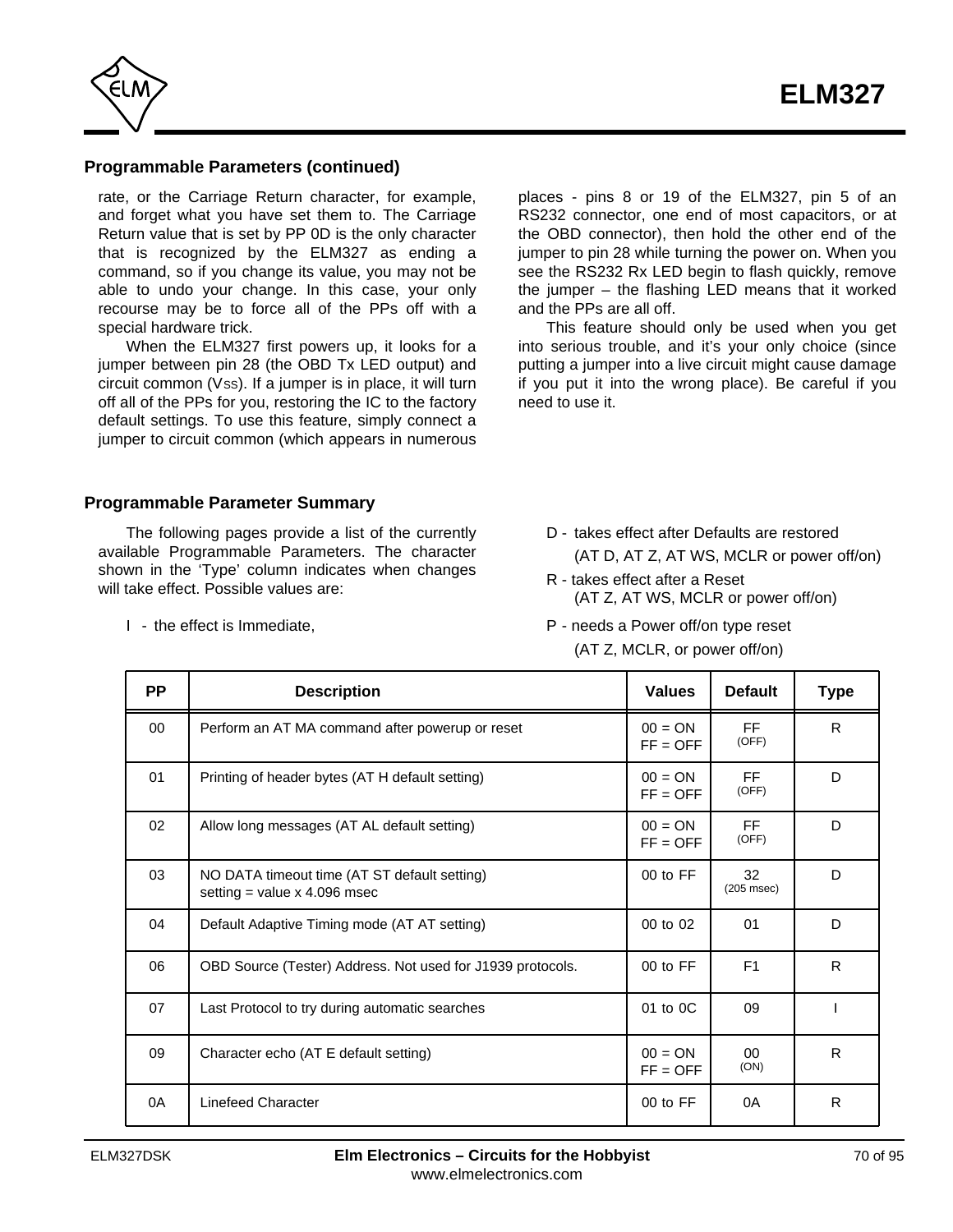

# **Programmable Parameter Summary (continued)**

| <b>Description</b>                                                                                                                                                                                                                                                                                                                                             | <b>Values</b> | <b>Default</b>                                                                                                                                                                                                                                                                                                                                                                                                                                                                                                                                                                                                                                                                                                                                                                                                                                                                                                                      | <b>Type</b>             |   |
|----------------------------------------------------------------------------------------------------------------------------------------------------------------------------------------------------------------------------------------------------------------------------------------------------------------------------------------------------------------|---------------|-------------------------------------------------------------------------------------------------------------------------------------------------------------------------------------------------------------------------------------------------------------------------------------------------------------------------------------------------------------------------------------------------------------------------------------------------------------------------------------------------------------------------------------------------------------------------------------------------------------------------------------------------------------------------------------------------------------------------------------------------------------------------------------------------------------------------------------------------------------------------------------------------------------------------------------|-------------------------|---|
| RS232 baud rate divisor when pin 6 is high (logic 1)<br>baud rate (in kbps) = $4000 \div (PP \ 0C \ value)$                                                                                                                                                                                                                                                    | 00 to FF      | 68<br>(38.4)                                                                                                                                                                                                                                                                                                                                                                                                                                                                                                                                                                                                                                                                                                                                                                                                                                                                                                                        | P                       |   |
| <b>Baud Rate</b><br>PP 0C value<br>(kbps)<br>(hex)                                                                                                                                                                                                                                                                                                             |               |                                                                                                                                                                                                                                                                                                                                                                                                                                                                                                                                                                                                                                                                                                                                                                                                                                                                                                                                     |                         |   |
| D <sub>0</sub><br>19.2                                                                                                                                                                                                                                                                                                                                         |               |                                                                                                                                                                                                                                                                                                                                                                                                                                                                                                                                                                                                                                                                                                                                                                                                                                                                                                                                     |                         |   |
| 68<br>38.4                                                                                                                                                                                                                                                                                                                                                     |               |                                                                                                                                                                                                                                                                                                                                                                                                                                                                                                                                                                                                                                                                                                                                                                                                                                                                                                                                     |                         |   |
| 45<br>57.6                                                                                                                                                                                                                                                                                                                                                     |               |                                                                                                                                                                                                                                                                                                                                                                                                                                                                                                                                                                                                                                                                                                                                                                                                                                                                                                                                     |                         |   |
| 23<br>115.2                                                                                                                                                                                                                                                                                                                                                    |               |                                                                                                                                                                                                                                                                                                                                                                                                                                                                                                                                                                                                                                                                                                                                                                                                                                                                                                                                     |                         |   |
| 11<br>230.4                                                                                                                                                                                                                                                                                                                                                    |               |                                                                                                                                                                                                                                                                                                                                                                                                                                                                                                                                                                                                                                                                                                                                                                                                                                                                                                                                     |                         |   |
| 08<br>500                                                                                                                                                                                                                                                                                                                                                      |               |                                                                                                                                                                                                                                                                                                                                                                                                                                                                                                                                                                                                                                                                                                                                                                                                                                                                                                                                     |                         |   |
| your convenience.<br>average rate of 600 kbps or less.                                                                                                                                                                                                                                                                                                         |               |                                                                                                                                                                                                                                                                                                                                                                                                                                                                                                                                                                                                                                                                                                                                                                                                                                                                                                                                     |                         |   |
| Carriage Return Character                                                                                                                                                                                                                                                                                                                                      |               | 00 to FF                                                                                                                                                                                                                                                                                                                                                                                                                                                                                                                                                                                                                                                                                                                                                                                                                                                                                                                            | 0 <sub>D</sub>          | R |
| Power Control options<br>Each bit controls an option, as follows:<br>b7: Master enable<br>$0:$ off<br>(must be 1 to allow any Low Power functions)<br>$0:$ low<br>b6: Pin 16 full power level<br>b5: Auto LP control<br>b4: Auto LP timeout<br>$0:5$ mins<br>no RS232 activity timeout setting<br>b3: Auto LP warning<br>$0:$ disabled<br>b2: Ignition control |               | 00 to FF                                                                                                                                                                                                                                                                                                                                                                                                                                                                                                                                                                                                                                                                                                                                                                                                                                                                                                                            | <b>9A</b><br>(10011010) | R |
|                                                                                                                                                                                                                                                                                                                                                                | Notes:        | For example, 500 kbps requires a setting of 08 (since $4000/8 = 500$ )<br>Here are some example baud rates, and the divisor to be used:<br>1. The PP 0C value must be provided as hex digits only. The<br>decimal values (listed above in brackets) are only shown for<br>2. The ELM327 can only process continuous byte receives at<br>rates of about 600 kbps maximum. If you need to connect at<br>a higher rate, add a delay between the bytes to maintain an<br>3. A value of 00 provides a baud rate of 9600 bps.<br>$1:$ on<br>if 0, pins 15 and 16 perform as described for v1.0 to v1.3a<br>$1:$ high<br>normal output level, is inverted when in low power mode<br>0: disabled 1: enabled<br>allows low power mode if the RS232 activity stops<br>$1:20$ mins<br>1: enabled<br>if enabled, says 'ACT ALERT' 1 minute before RS232 timeout<br>0: disabled 1: enabled<br>allows low power mode if the IgnMon input goes low |                         |   |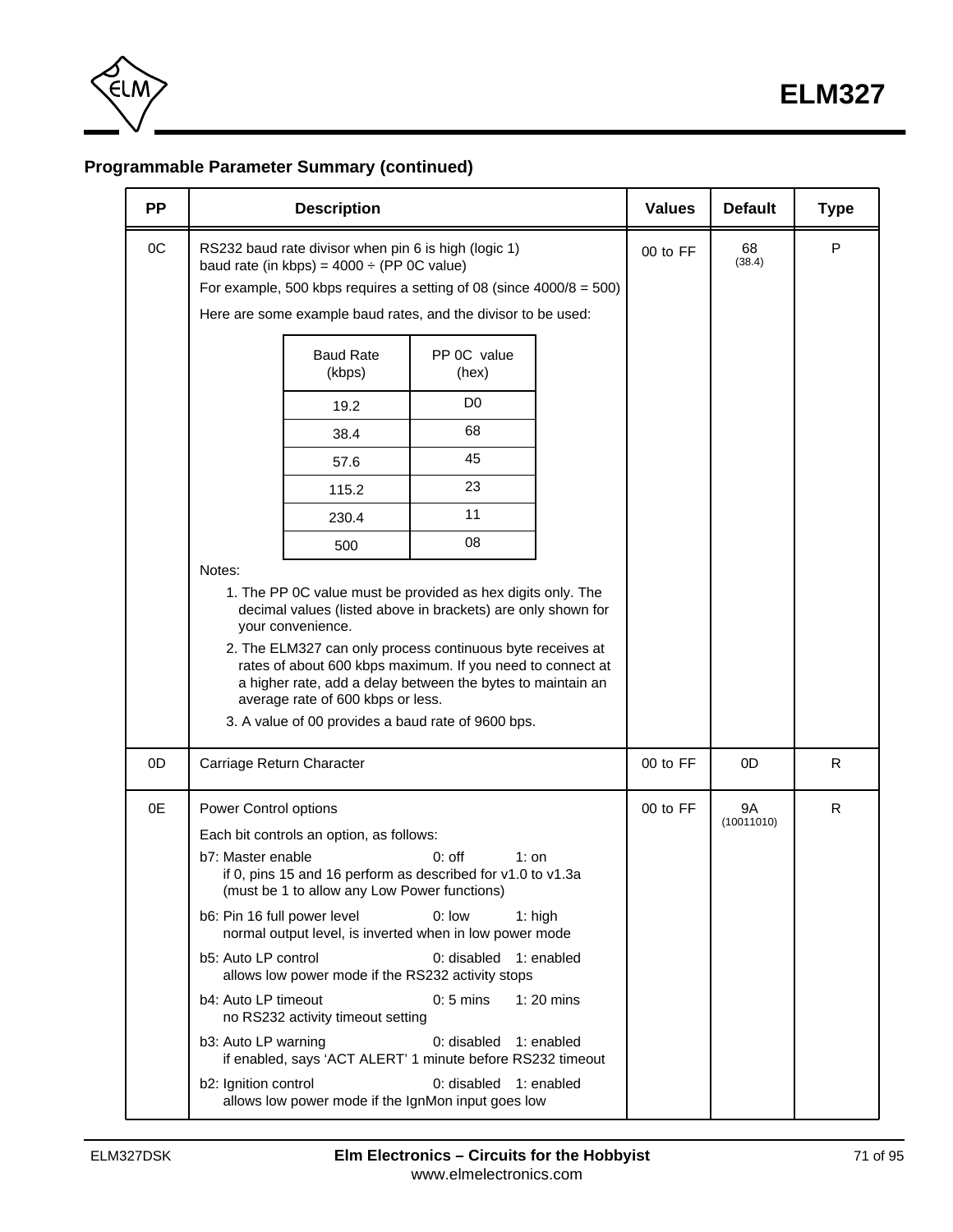

# **Programmable Parameter Summary (continued)**

| <b>PP</b> | <b>Description</b>                                                                                                                                                                                                                                                                                                                                                                                                                                                                                                                                                                                                                                                                                                                                                                                                                                                 | <b>Values</b>                  | <b>Default</b>               | <b>Type</b>              |
|-----------|--------------------------------------------------------------------------------------------------------------------------------------------------------------------------------------------------------------------------------------------------------------------------------------------------------------------------------------------------------------------------------------------------------------------------------------------------------------------------------------------------------------------------------------------------------------------------------------------------------------------------------------------------------------------------------------------------------------------------------------------------------------------------------------------------------------------------------------------------------------------|--------------------------------|------------------------------|--------------------------|
| 0E        | Power Control options (continued)<br>b1: Ignition delay<br>$0:1$ sec<br>$1:5$ sec<br>delay after IgnMon (pin 15) returns to a high level, before<br>normal operation resumes<br>b0: reserved for future - leave set at 0                                                                                                                                                                                                                                                                                                                                                                                                                                                                                                                                                                                                                                           |                                |                              |                          |
| 0F        | <b>Activity Monitor options</b><br>Each bit controls an option, as follows:<br>b7: monitor master control<br>0: disabled<br>1: enabled<br>must be 1 to allow b3 to b6<br>b6: allow wake from Low Power<br>0: no<br>1: yes<br>wakes on shift from no activity to activity<br>b5: Auto LP control<br>0: disabled<br>1: enabled<br>allows low power mode if the OBD activity stops<br>b4: Auto LP timeout<br>$0:30$ secs<br>$1:150$ secs<br>no OBD activity timeout setting<br>b3: Auto LP warning<br>0: disabled<br>1: enabled<br>if enabled, says 'ACT ALERT' on timeout<br>b2: reserved for future - leave set at 1<br>b1: add exclamation mark<br>0: no<br>1: yes<br>if 1, sends '!' before ACT ALERT and LP ALERT<br>b0: LP LED<br>0: disabled 1: enabled<br>if 1, the OBD Tx LED flashes when in Low Power mode<br>(one 16 msec flash repeated every 4 seconds) | 00 to FF                       | D <sub>5</sub><br>(11010101) | D                        |
| 10        | J1850 voltage settling time<br>setting (in msec) = (PP 10 value) $x$ 4.096                                                                                                                                                                                                                                                                                                                                                                                                                                                                                                                                                                                                                                                                                                                                                                                         | 00 to FF                       | 0D<br>$(53$ msec $)$         | R                        |
| 11        | J1850 Break Signal monitor enable<br>(reports BUS ERROR if break signal duration limits are exceeded)                                                                                                                                                                                                                                                                                                                                                                                                                                                                                                                                                                                                                                                                                                                                                              | $00 = ON$<br>$FF = OFF$        | 00<br>(ON)                   | D                        |
| 12        | J1850 Volts (pin 3) output polarity<br>normal = Low output for 5V, High output for 8V<br>invert = High output for 5V, Low output for 8V                                                                                                                                                                                                                                                                                                                                                                                                                                                                                                                                                                                                                                                                                                                            | $00 =$ invert<br>$FF = normal$ | <b>FF</b><br>(normal)        | R                        |
| 13        | Time delay added between protocols 1 & 2 during a search<br>setting (in msec) = $150 + (PP 13 value) \times 4.096$                                                                                                                                                                                                                                                                                                                                                                                                                                                                                                                                                                                                                                                                                                                                                 | 00 to FF                       | 55<br>$(498$ msec)           | $\overline{\phantom{a}}$ |
| 14        | ISO/KWP final stop bit width (provides P4 interbyte time)<br>setting (in $\mu$ sec) = 98 + (PP 14 value) x 64                                                                                                                                                                                                                                                                                                                                                                                                                                                                                                                                                                                                                                                                                                                                                      | 00 to FF                       | 50<br>$(5.2$ msec $)$        | D                        |
| 15        | ISO/KWP maximum inter-byte time (P1), and also used for<br>the minimum inter-message time (P2).<br>setting (in msec) = (PP 15 value) $x$ 2.112                                                                                                                                                                                                                                                                                                                                                                                                                                                                                                                                                                                                                                                                                                                     | 00 to FF                       | 0A<br>$(21$ msec $)$         | D                        |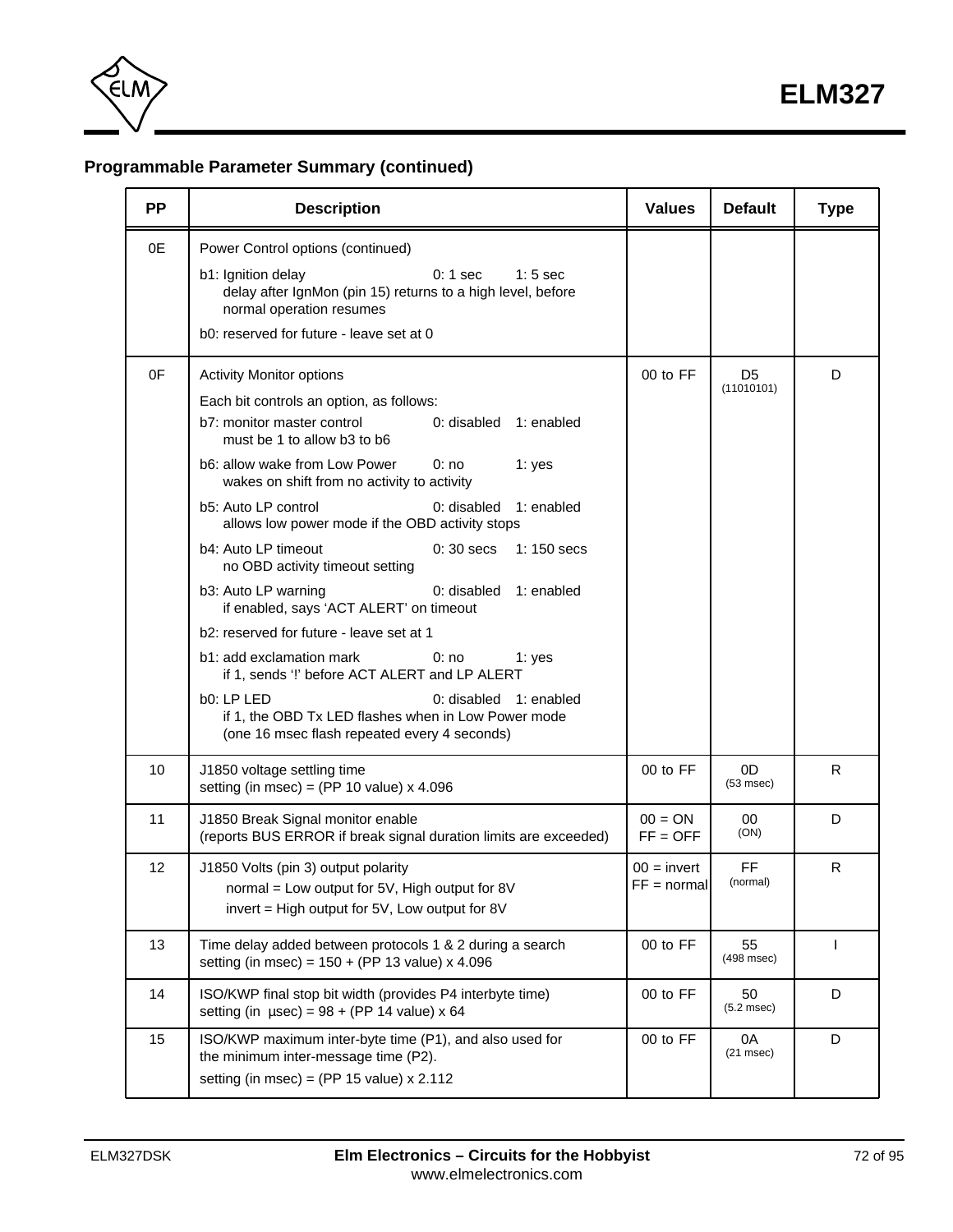<span id="page-72-0"></span>

## **Programmable Parameter Summary (continued)**

| <b>PP</b>      | <b>Description</b>                                                                                                                                                                                                                                                                                                                 | <b>Values</b>           | <b>Default</b>          | <b>Type</b>  |
|----------------|------------------------------------------------------------------------------------------------------------------------------------------------------------------------------------------------------------------------------------------------------------------------------------------------------------------------------------|-------------------------|-------------------------|--------------|
| 16             | Default ISO/KWP baud rate (AT IB default setting)<br>Note: 4800, 12500, and 15625 baud can not be set as defaults                                                                                                                                                                                                                  | $00 = 96$<br>$FF = 10$  | FF.<br>(10.4K)          | R            |
| 17             | ISO/KWP wakeup message rate (AT SW default setting)<br>setting (in msec) = (PP 17 value) $x$ 20.48                                                                                                                                                                                                                                 | 00 to FF                | 92<br>(3.0 sec)         | D            |
| 18             | ISO/KWP delay before a fast init, if a slow init has taken place<br>setting (in msec) = $1000 + (PP 18$ value) x 20.48                                                                                                                                                                                                             | 00 to FF                | 31<br>(2.0 sec)         | $\mathsf{I}$ |
| 19             | ISO/KWP delay before a slow init, if a fast init has taken place<br>setting (in msec) = $1000 + (PP 19$ value) x 20.48                                                                                                                                                                                                             | 00 to FF                | 4F<br>(2.6 sec)         | $\mathbf{I}$ |
| 1A             | Protocol 5 fast initiation active time (TiniL)<br>setting (in msec) = (PP 1A value) $x 2.5$                                                                                                                                                                                                                                        | 00 to FF                | 0A<br>$(25$ msec $)$    | D            |
| 1B             | Protocol 5 fast initiation passive time (TiniH)<br>setting (in msec) = (PP 1B value) $x 2.5$                                                                                                                                                                                                                                       | 00 to FF                | 0A<br>$(25$ msec $)$    | D            |
| 1 <sup>C</sup> | ISO/KWP outputs used for initiation (b7 to b2 are not used)<br>b1:L line (pin 22)<br>0: disabled<br>1: enabled<br>b0: K line (pin 21)<br>0: disabled<br>1: enabled<br>If disabled, an output will remain low during protocol initiations                                                                                           | 00 to FF                | 03<br>(00000011)        | D            |
| 1D             | ISO/KWP P3 time (delay before sending requests)<br>Ave time (in msec) = (PP 1D value - 0.5) $\times$ 4.096                                                                                                                                                                                                                         | 00 to FF                | 0F<br>$(59$ msec $)$    | D            |
| 1E             | ISO/KWP K line minimum quiet time before an init can begin (W5)<br>setting (in msec) = (PP 1E value) $x$ 4.096                                                                                                                                                                                                                     | 00 to FF                | 4A<br>$(303$ msec $)$   | D            |
| 1F             | KWP byte count includes the checksum byte?                                                                                                                                                                                                                                                                                         | $FF = NO$<br>$00 = YES$ | <b>FF</b><br>(NO)       | R            |
| 21             | Default CAN Silent Monitoring setting (for AT CSM)                                                                                                                                                                                                                                                                                 | $FF = ON$<br>$00 = OFF$ | <b>FF</b><br>(ON)       | R            |
| 24             | CAN auto formatting (AT CAF default setting)                                                                                                                                                                                                                                                                                       | $00 = ON$<br>$FF = OFF$ | 00<br>(ON)              | D            |
| 25             | CAN auto flow control (AT CFC default setting)                                                                                                                                                                                                                                                                                     | $00 = ON$<br>$FF = OFF$ | 00<br>(ON)              | D            |
| 26             | CAN filler byte (always used to provide the extra CAN message<br>bytes when 8 are required, whether formatting is on or not)                                                                                                                                                                                                       | 00 to FF                | 00                      | D            |
| 28             | CAN Filter settings (controls CAN sends while searching)<br>The bits of this byte control options, as follows:<br>b7: 500 kbps match<br>0: ignored<br>1: required<br>b6: 250 kbps match<br>0: ignored<br>1: required<br>b5 to b1: reserved for future - leave set to 1<br>b0: send if bus is quiet<br>1: allowed<br>0: not allowed | 00 to FF                | <b>FF</b><br>(11111111) | D            |
| 29             | Printing of the CAN data length (DLC) when printing header bytes<br>(AT D0/D1 default setting)                                                                                                                                                                                                                                     | $00 = ON$<br>$FF = OFF$ | FF<br>(OFF)             | D            |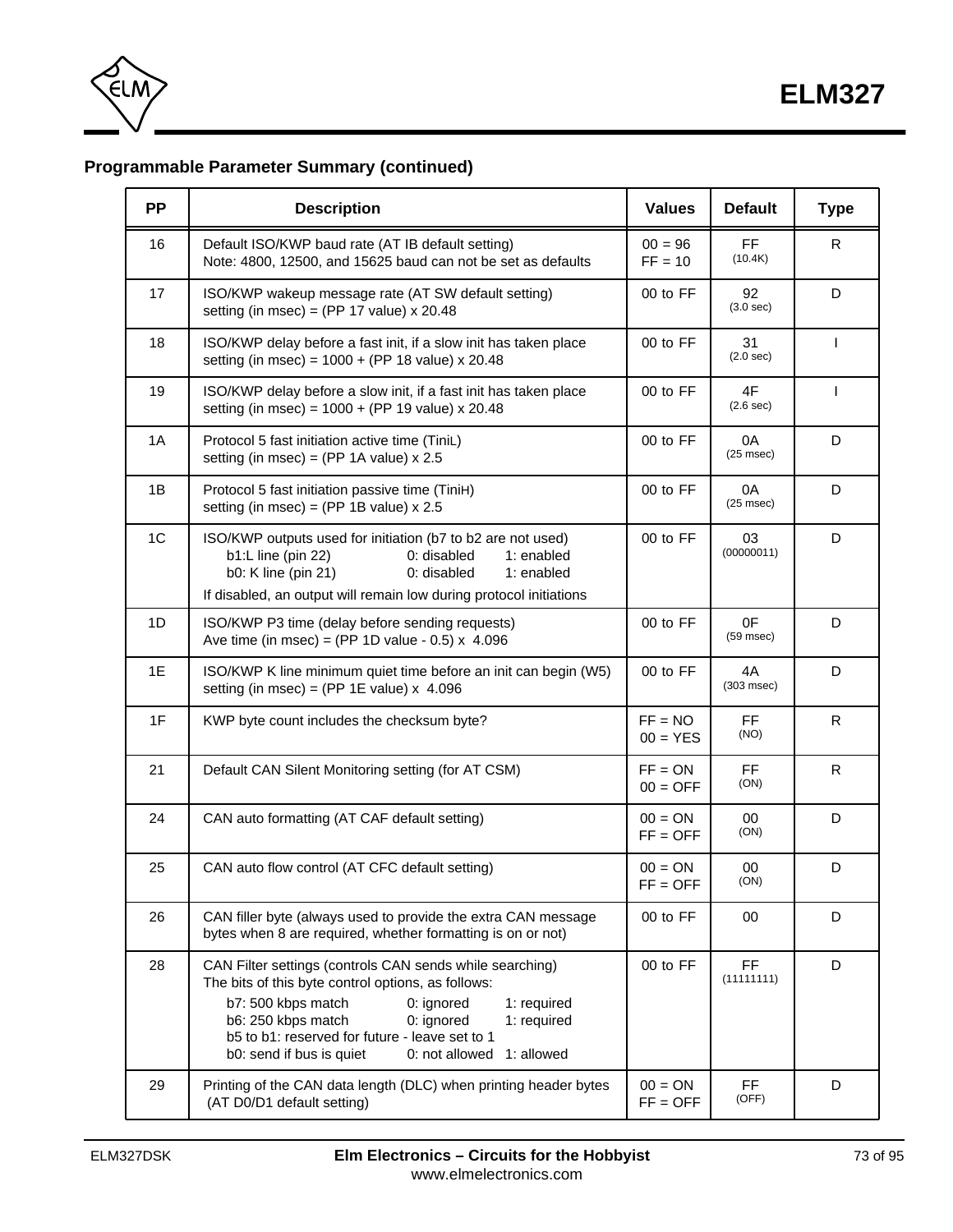<span id="page-73-0"></span>

## **Programmable Parameter Summary (continued)**

| <b>PP</b> | <b>Description</b>                                                                                                                                                                                                                                                                                                                                                                                                                                                                                                                                                                                                                                                                                                                                                           | <b>Values</b> | <b>Default</b>               | <b>Type</b> |
|-----------|------------------------------------------------------------------------------------------------------------------------------------------------------------------------------------------------------------------------------------------------------------------------------------------------------------------------------------------------------------------------------------------------------------------------------------------------------------------------------------------------------------------------------------------------------------------------------------------------------------------------------------------------------------------------------------------------------------------------------------------------------------------------------|---------------|------------------------------|-------------|
| 2A        | CAN Error Checking (applies to protocols 6 to C)                                                                                                                                                                                                                                                                                                                                                                                                                                                                                                                                                                                                                                                                                                                             | 00 to FF      | 3C<br>(00111100)             | D           |
|           | Each bit of this byte controls an option, as follows:<br>b7: ISO15765 Data Length<br>0: accept any<br>1: must be 8 bytes<br>$b6: ISO15765 PCI = 00$<br>$0:$ allowed<br>1: not allowed<br>b5: Search after ERR94<br>0: normal<br>1: CAN is blocked<br>b4: Search after LV RESET<br>0: normal<br>1: CAN is blocked<br>b3: Wiring Test<br>0: bypass<br>1: perform<br>Processing 7F xx 78's:<br>b2: enabled (CAN & KWP)<br>0:no<br>1: $yes$<br>b1: valid Modes (xx values)<br>0:all<br>1: only 00 to 0F<br>b0: valid CAN protocols<br>1: only ISO15765<br>0:all                                                                                                                                                                                                                  |               |                              |             |
| 2B        | Protocol A (SAE J1939) CAN baud rate divisor<br>baud rate (in kbps) = $500 \div (PP 2B value)$<br>For example, setting this PP to 19 (ie. decimal 25) provides<br>a baud rate of $500/25 = 20$ kbps.                                                                                                                                                                                                                                                                                                                                                                                                                                                                                                                                                                         | 01 to 40      | 02<br>$(250$ Kbps)           | R           |
| 2C        | Protocol B (USER1) CAN options.<br>Each bit of this byte controls an option, as follows:<br>b7: Transmit ID Length<br>0: 29 bit ID<br>1: 11 bit ID<br>b6: Data Length<br>0: fixed 8 byte 1: variable DLC<br>b5: Receive ID Length<br>0: as set by b7 1: both 11 and 29 bit<br>b4: baud rate multiplier<br>0: x1<br>1: $\times$ 8/7 (see note 3)<br>b3: reserved for future - leave set at 0.<br>b2, b1, and b0 determine the data formatting options:<br>Data Format<br>b2<br>b1<br>b0<br>$\Omega$<br>$\Omega$<br>$\Omega$<br>none<br>$\mathbf 0$<br>ISO 15765-4<br>0<br>$\mathbf{1}$<br>$\Omega$<br>$\mathbf{1}$<br>$\Omega$<br><b>SAE J1939</b><br>Other combinations are reserved for future updates - results will<br>be unpredictable if you should select one of them. | 00 to FF      | E <sub>0</sub><br>(11100000) | R.          |
| 2D        | Protocol B (USER1) baud rate divisor. See PP 2B for a description.                                                                                                                                                                                                                                                                                                                                                                                                                                                                                                                                                                                                                                                                                                           | 01 to 40      | 04<br>$(125$ Kbps)           | R.          |
| 2E        | Protocol C (USER2) CAN options. See PP 2C for a description.                                                                                                                                                                                                                                                                                                                                                                                                                                                                                                                                                                                                                                                                                                                 | 00 to FF      | 80<br>(10000000)             | R.          |
| 2F        | Protocol C (USER2) baud rate divisor. See PP 2B for a description.                                                                                                                                                                                                                                                                                                                                                                                                                                                                                                                                                                                                                                                                                                           | 01 to 40      | 0A<br>$(50$ Kbps)            | R.          |

Notes: 1. The ELM327 does not accept decimal digits for the Programmable Parameters - all values are hexadecimal.

- 2. For Programmable Parameters that describe options in terms of bits, b7 is the msb, and b0 is the lsb.
	- 3. When b4 of PP 2C or PP 2E are set, the CAN baud rate will be increased by a factor of 8/7, but the baud rate displayed by the AT DP command will still show the base rate (as set by PP 2D or PP 2F). For example, if you set PP 2C b4 to 1, and then PP 2D to 06, the base frequency will be 83.3 kbps. The AT DP command will report 83 kbps, but the actual baud rate will be 83.3x8/7 = 95.2 kbps.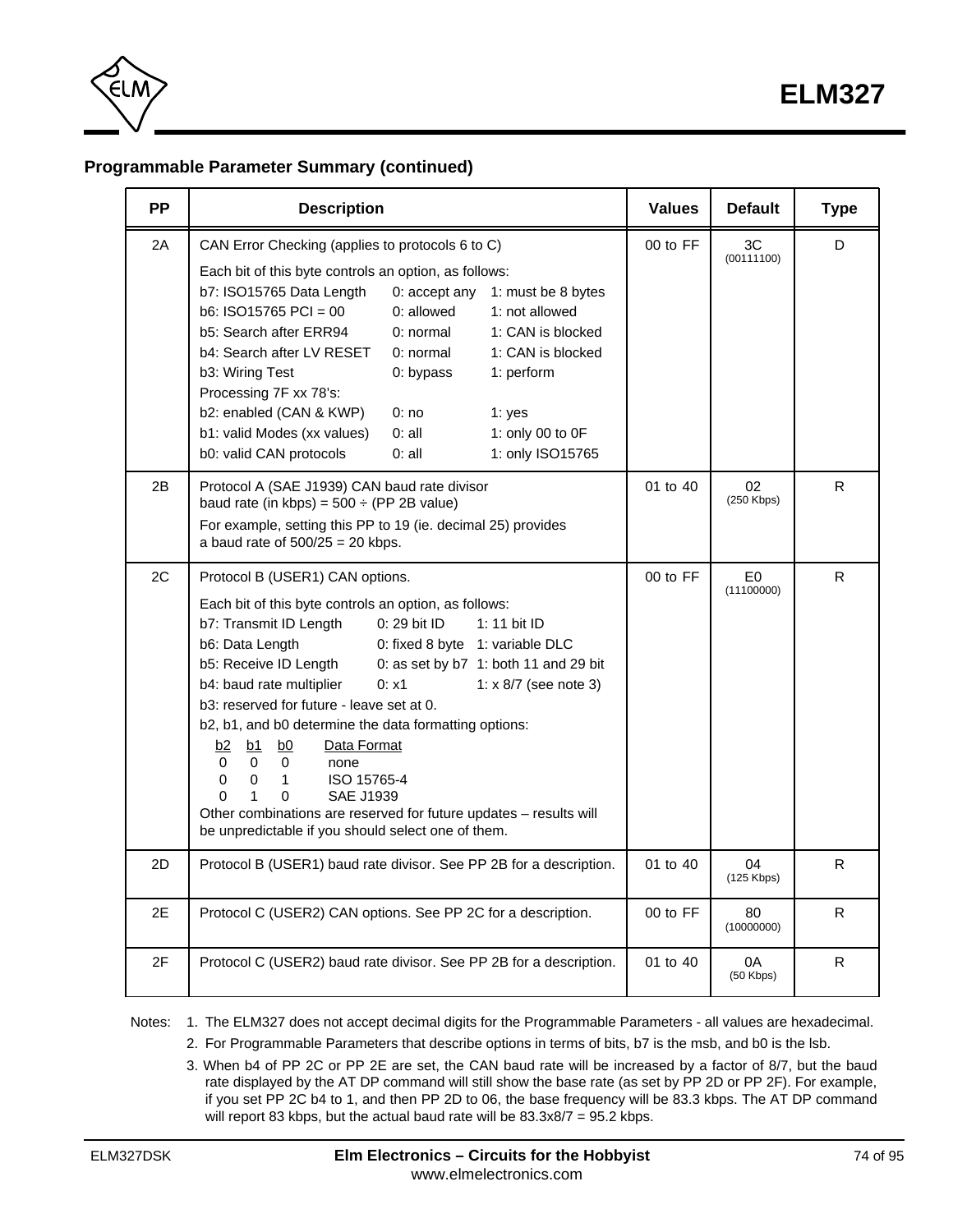<span id="page-74-0"></span>

### **Maximum CAN Data Rates**

We are occasionally asked what the maximum data rate is that the ELM327 can handle. This is often after someone has tried to monitor all data using the default settings and has received a 'BUFFER FULL' error. It is difficult to say exactly what the maximum rate is, however, as several factors are involved.

The CAN 'engine' inside the ELM327 is actually configured with one receive register that accepts messages from the data bus, and another register that accepts messages from the first. As long as the firmware empties the second register before the first register needs it, there should not be any overflow problems with this component. The ELM327 actually moves the data quickly to temporary storage, so this is never a problem.

It would be nice if all the firmware had to do was to empty the second register, and wait for it to fill again, but that is not so. It must also check for errors, possibly queue a CAN response, format the received message, convert it to ascii, load it into the RS232 transmit buffer, and then prepare to receive the next message. These tasks can take a considerable time, depending on what formatting options you have chosen, and the baud rate that you select.

The diagram below shows these processes grouped into blocks. The times shown are typical for an ISO15765-4 message, and as you can see, vary with both the length of the CAN message and the CAN baud rate. All values shown are time measurements in µsec (microseconds).

When a message arrives, the ELM327 moves quickly to move the received bytes from the special CAN registers, so that they do not affect the next message that arrives. The data is then formatted (as ASCII bytes) and placed into the RS232 transmit buffer, for sending to the controlling processor. As long as messages do not arrive at a rate that is faster than the ELM327 can process them in, all messages will be

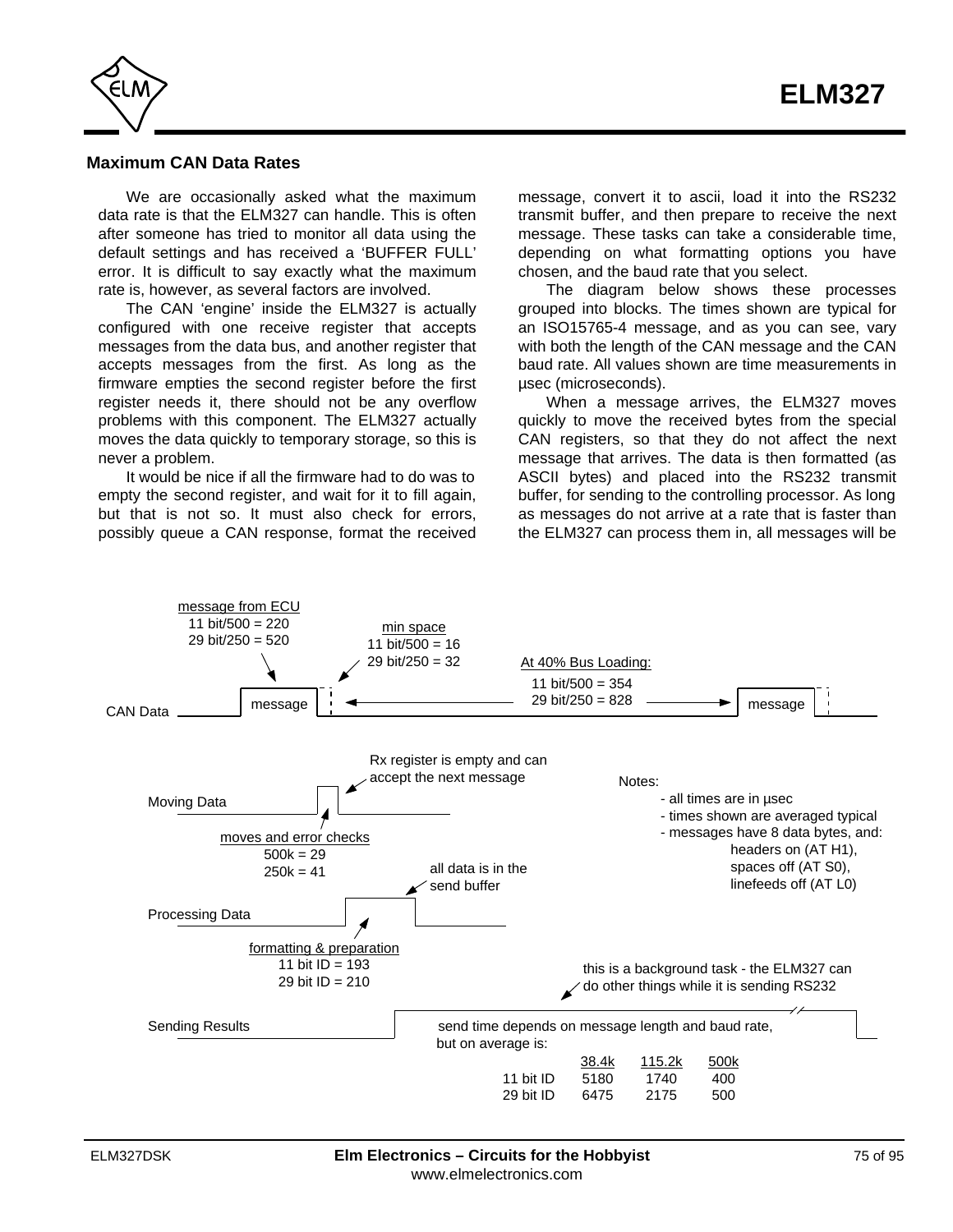

## **Maximum CAN Data Rates (continued)**

processed. You can see from the figure that even for a 500 kbps message with an 11 bit ID, the ELM327 finishes with time to spare. Since ISO15765-4 specifies that messages must be 8 data bytes in length (filler bytes are added as needed) these times do represent the typical situation, with a 40% bus load. Actually, from these numbers the ELM327 should be able to handle 100% bus loading (which is not a practical situation).

Once the ELM327 has placed all of the properly formatted bytes into the RS232 transmit buffer, it is up to the controlling computer to fetch them in a timely fashion. If the bytes are removed too slowly, the buffer will continue to fill as new OBD messages arrive, and the buffer will eventually become full. It does not matter how big the buffer is, if the rate of removing bytes from the buffer is slower than the rate of putting them into the buffer, it will eventually fill up. When it is full, you will see a 'BUFFER FULL' message, and you will have to start over

The ELM327 transmit buffer is 512 bytes in size. Considering that some bytes will be sent while new messages are being queued, this means that you can typically store:

|             |      | 38.4k 115.2k 500k |   |
|-------------|------|-------------------|---|
| 11 bit/500k | - 28 | 38.               | - |
| 29 bit/250k | -26  | 56                | - |

messages in the buffer, if the bus loading is at 40%, as shown. This storage is more than enough for almost all OBD requests – the only time that you might get into trouble is if you are monitoring all messages on the bus (AT MA) with no filters set. In that case, you would need to be sure that you are removing bytes as fast as they are being generated.

The rate at which OBD messages occur depends on the 'bus loading'. This is a utilization factor that is very similar to the duty cycle for a square wave signal. Ideally, bus loading should be less than about 30%, but as vehicles become more complex, this is very difficult to do. Some vehicles are reportedly seeing 70% bus loads.

The above chart does not show any numbers in the 500 k column, as the buffer should never fill up when bus loading is 40%. As you increase loading, you will eventually reach the limit, but even with very busy data busses, we typically see about 150 messages before a BUFFER FULL is reported. If we turn off spaces and Linefeeds (AT S0, AT L0), we

usually do not see any BUFFER FULL errors, even with very busy busses.

When people ask us then, 'What data rate can the ELM327 support?' the answer is not easy to provide, as it depends on many factors. It depends on the CAN message content, the data rate, and whether you have selected filters to eliminate irrelevant messages. The rate also depends on the RS232 baud rate that you have chosen, as it may be the limiting factor if there are a great number of messages being retrieved. If you are only fetching 10 or 20 messages, however, the internal buffer takes care of them for you, and the baud rate that you choose does not matter.

If you are simply fetching PID responses from the network, there really is no limitation within the ELM327, and it does not matter what the 'maximum CAN data rate' is. If you are trying to 'push the envelope', monitoring everything that travels on a very busy CAN data bus, then there will be limitations. What they are depend to a great deal on what choices you make. Hopefully this discussion will have helped to give you the necessary background information to do so.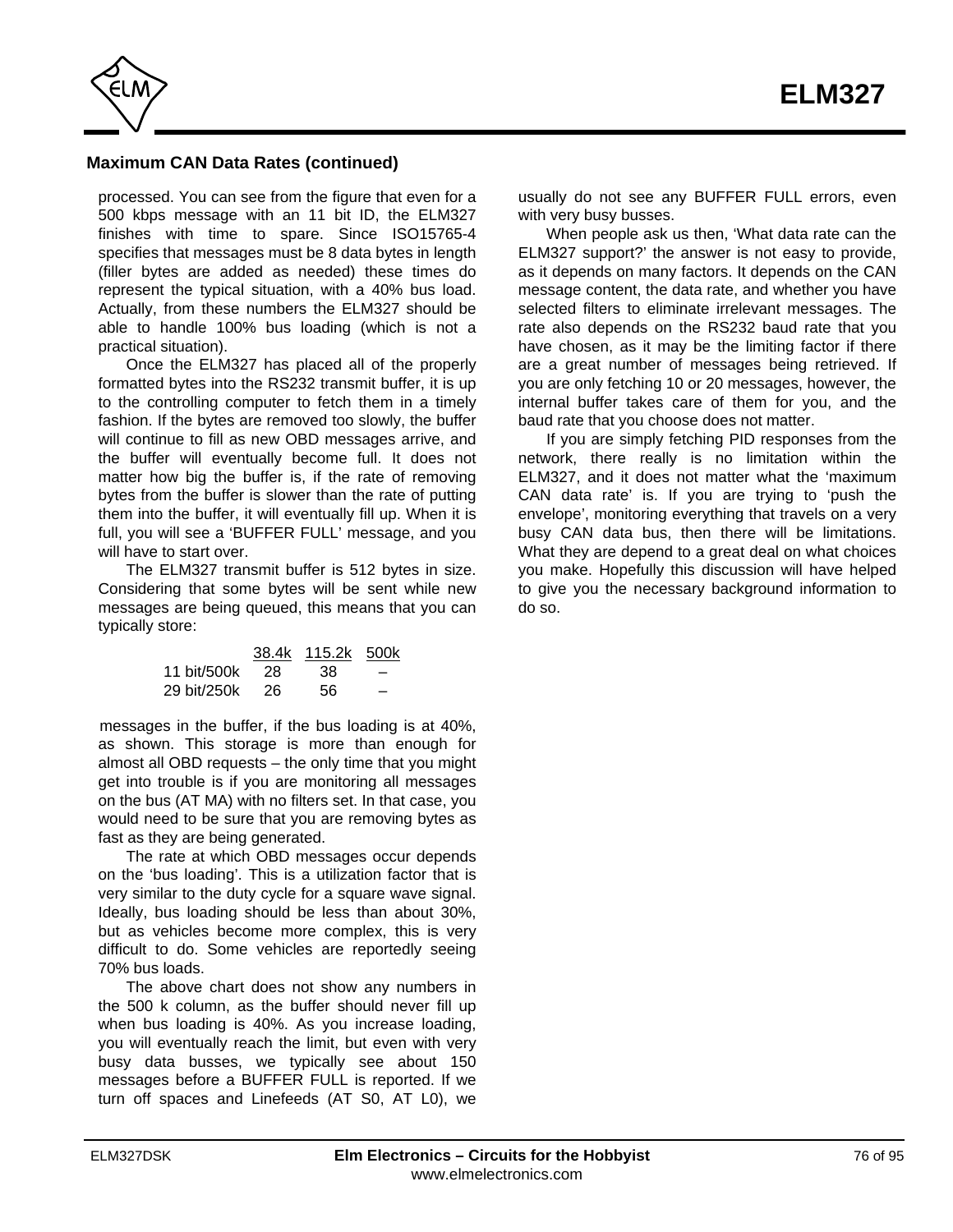<span id="page-76-0"></span>

#### **Microprocessor Interfaces**

A very common question that we receive is 'Can I connect the ELM327 directly to my own circuit, or must I use the interface shown?' Certainly you may connect directly to our ICs, and you do not need to use an RS232 or USB interface. There are a few items to consider, however.

The ELM327 is actually a microprocessor that contains a standard UART type interface, connected to the RS232 Tx and Rx pins. The logic type is CMOS, and this is compatible with virtually all 5V TTL and CMOS circuits, so you should be able to connect directly to these pins provided that the two devices share the same power supply (5V), and that they are not physically more than about 10 to 20 inches apart (CMOS circuits are subject to latch-up from induced currents, which may be a problem if you have long leads).

The normal (idle) levels of the ELM327 transmit and receive pins are at the V<sub>DD</sub> (5V) level. Most microprocessors and RS232 interface ICs expect that to be the idle level, but you should verify it for your microprocessor before connecting to the ELM327. The connections are straightforward - transmit connects to receive, and receive connects to transmit, as shown below. Don't forget to set both devices to the same baud rate.

The ELM327 also provides a hand-shaking feature that may simplify the flow of data for you. The interface consists of two pins - an input an an output. The input is called 'request to send' (RTS), and it is used to interrupt the ELM327, just the same as tapping a key on the keyboard when using a terminal program. The output pin ('Busy') is used by the ELM327 to tell your system that it is processing data.

To use the handshaking feature, set one of your port pins to normally provide a high output, and connect it to the RTS input (pin 15). Use another port pin as an input to monitor the ELM327 Busy output (pin 16). When you want to send a command, simply check the Busy output first. If it is at a high logic level, then either wait for it to go low, or if you need to interrupt the IC, then bring the RTS line low and wait for the Busy line to go low. (You might want to consider using an edge triggered interrupt on the Busy output, if one is available). When Busy does go low, restore your RTS line to a high level, and then send your command to the ELM327. No need to worry about the ELM327 becoming busy again after you raise the RTS line at this point – once Busy goes low, the ELM327 will wait (indefinitely) for your command. If you do not use the RTS input on the ELM327, it must be connected to a high logic level, as shown. Note that

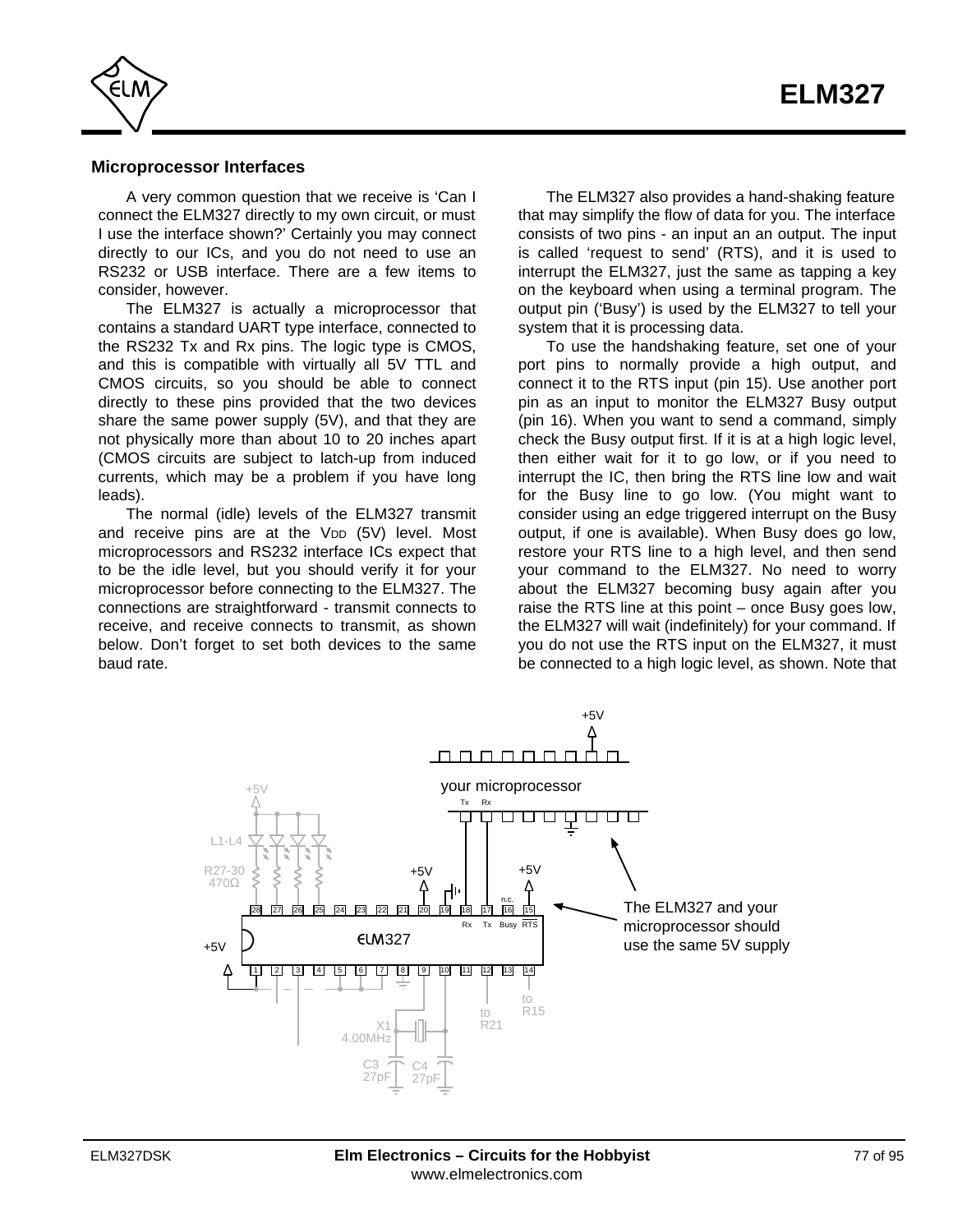<span id="page-77-0"></span>

#### **Microprocessor Interfaces (continued)**

the default setting for PP 0E turns these hand-shaking signals off, so you will need to change that in order to use them.

We are often asked about connecting the ELM327 to 3.3V logic, which is quite popular. Many hope that they can just insert a resistor or two and have it work. Unfortunately, that is not the case, mostly because the ELM327 has Schmitt waveshaping on the RS232 Rx input (pin 18), and so may need as much as 4V for a high input (although it often works with less). To ensure that there's enough voltage, we recommend using a level translator circuit such as the TXB0102 from [Texas Instruments \(www.ti.com\),](http://www.ti.com/) the ST2129 from [ST Microelectronics \(www.st.com\), o](http://www.st.com/)r the Analog [Devices \(www.analog.com\) ADuM1201](http://www.analog.com/) as shown here. We have been using the ADuM1201 with the Raspberry Pi lately, because it offers galvanic isolation (to 2500 Vrms) in addition to the level translation, so protects the Pi from occasional wiring problems. Note that for complete isolation you must use separate commons for the 5V and the 3.3V power supplies. The one disadvantage with the '1201 over the others is that it draws about 1 mA, which can be an issue if you are trying to use the low power mode with your ELM327.



#### **Upgrading Versions**

A popular question that we receive is "Can I upgrade my firmware with a file download?". The answer to this is no, the ELM327 can not be upgraded in this way - your integrated circuit must be replaced.

The next question which usually follows is "Can I simply replace an old ELM327 chip with a new one to upgrade the firmware?"

The answer to this last question is basically yes. We say basically because there was a change between versions 1.3a and 1.4 when we added the power control feature. This change modified how pins 15 and 16 were used (they took on dual roles), and that may affect your circuit.

If your circuit board is older and was designed for use with a v1.3a or older version of our ELM327 chip, then you have to look at what pins 15 and 16 were used for. Almost all of the early boards followed our example and left pin 16 open, and pin 15 tied to +5V. If your circuit did this, there is no problem - you may simply replace the old chip with a new one.

If your circuit board used pins 15 and 16 for

handshaking with a microprocessor or other device, then you may need to take extra steps. Usually this only requires turning off the low power control by setting b7 of PP 0E to 0.

If you are replacing a v1.4b or a v2.0 integrated circuit with a newer one, then there are no concerns.

Please note that there are several clone products available that use integrated circuits that mimic the ELM327 at a software level. They do not necessarily mimic the hardware. For this reason, you should not replace a clone chip with a genuine ELM chip, unless you are absolutely certain that all 28 pins of the integrated circuits are identical.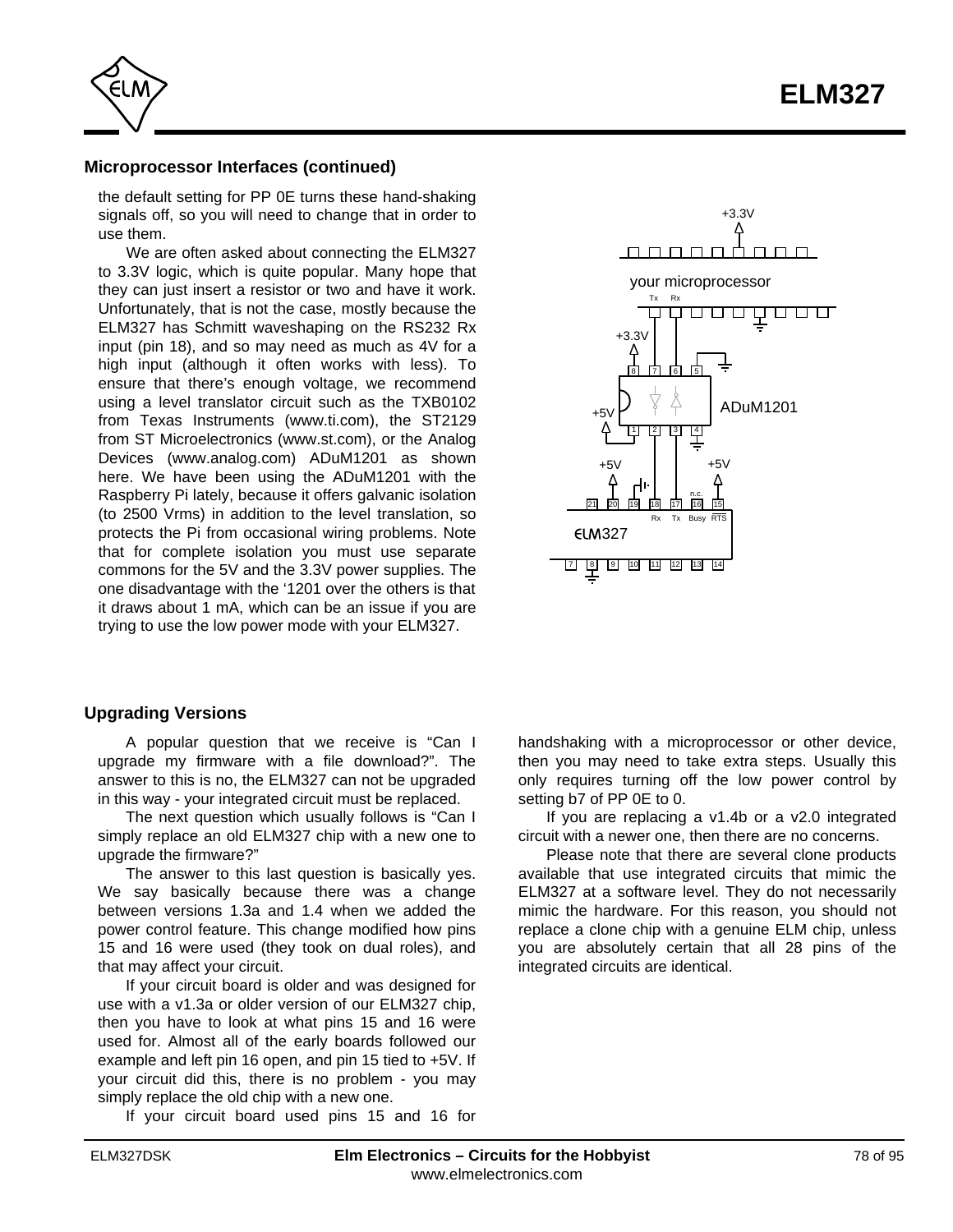<span id="page-78-0"></span>

## **Example Applications**

The SAE J1962 standard dictates that all OBD compliant vehicles must use a standard connector, the shape and pinout of which is shown in Figure 8 below. The dimensions and pin connections for this 'Type A' connector are fully described in the SAE J1962 standard.



Figure 8. The J1962 Vehicle Connector

The circuit that you build with the ELM327 will be required to connect by way of a matching male J1962 connector. Fortunately these are available from several sources, easily found with a web search.

Note that before OBDII was adopted, several vehicles (most notably those made by General Motors) used a very similar connector (mostly) for their factory communications. These vehicles typically used what is known as the ALDL protocol, which the ELM327 does not support. Check that your vehicle is actually OBDII compliant before building your ELM327 circuit.

[The circuit on page 81 \(Figure 9\) sh](#page-80-0)ows how the ELM327 might typically be used. Circuit power is obtained from the vehicle via OBD pins 16 and 5 and, after a protecting diode and a capacitor for filtering, is presented to a five volt regulator. (Note that a few vehicles have been reported to not have a pin 5 – on these you will use pin 4 instead of pin 5.) The regulator powers several points in the circuit as well as an LED (L5) for visual confirmation that power is present. We have used a 7805 regulator for this circuit as it is very common, and usually easy to obtain.

The top left corner of Figure 9 shows the CAN interface circuitry. We do not advise making your own interface using discrete components – CAN buses typically have a lot of critical information on them, and you can easily do more harm than good, so it is strongly recommended that you use a commercial transceiver chip as shown. We show a Microchip MCP2551 in this circuit, but most major manufacturers produce CAN transceiver ICs – look at the NXP PCA82C251, the Texas Instruments SN65LBC031, and the Linear Technology LT1796, to name only a few. Be sure to pay attention to the voltage limits as depending on the application, you may have to tolerate

24V, and not just 12V. Also, if you are considering using the Activity Monitor to wake the ELM327 from a low power sleep mode, be sure that the transceiver chip that you pick keeps the receiver functional when in standby mode (if it does not pass the signals on, the ELM327 can not see them).

The circuit shown directly below the CAN interface is used for the ISO 9141 and ISO 14230 signals. We provide two output lines, as required by the standards, but depending on your vehicle, you may not need to use the ISO-L output. (Many vehicles do not require this signal for initiation, but some do, so it is shown here.) If your vehicle does not require the L line, simply do not connect anything to pin 22, and do not install Q6, R16 or R17.

The ELM327 controls both of the ISO outputs through NPN transistors Q6 and Q7 as shown. These transistors have 510 pullup resistors connected to their collectors, as the standard requires. Occasionally, we are asked about substitutes for these resistors – the standard specifies 510 but in a pinch you might be able to use 560 . A better solution would be to make 510 from 240 and 270 1/4W resistors in series. We do not recommend using a lower value for the resistance as it stresses every device on the bus. Note that 1/2W resistors are specified in Figure 10 as a short at 13.8V causes about 0.4W dissipation.

Be careful if you are designing a circuit that might monitor other scan tools. Both the ELM327 and the other scan tool would present 510 resistors, so the vehicle would see 255 connected externally. This would very likely cause data errors, and might even damage some circuitry. To avoid this, you might wish to build your circuit in such a way that you can switch the ELM327's 510 resistors out, and replace them with a larger value. For example, you might put 10K resistors in series with the 510 ones, and add removable jumpers or switches across the 10K resistors. Most people do not need to do this – we only mention it because of the questions that we do receive.

The ISO data is both sent and received on the ISO-K line. Pin 12 of the ELM327 reads this data through the R20-R21 voltage divider. Because of the Schmitt trigger input on pin 12, these resistors will give typical threshold levels of 7.0V (rising) and 3.6V (falling), which provides a large amount of noise immunity while also protecting the IC. If you should connect test equipment to pin 12 (ie in parallel with R21), the thresholds will increase, so be conscious of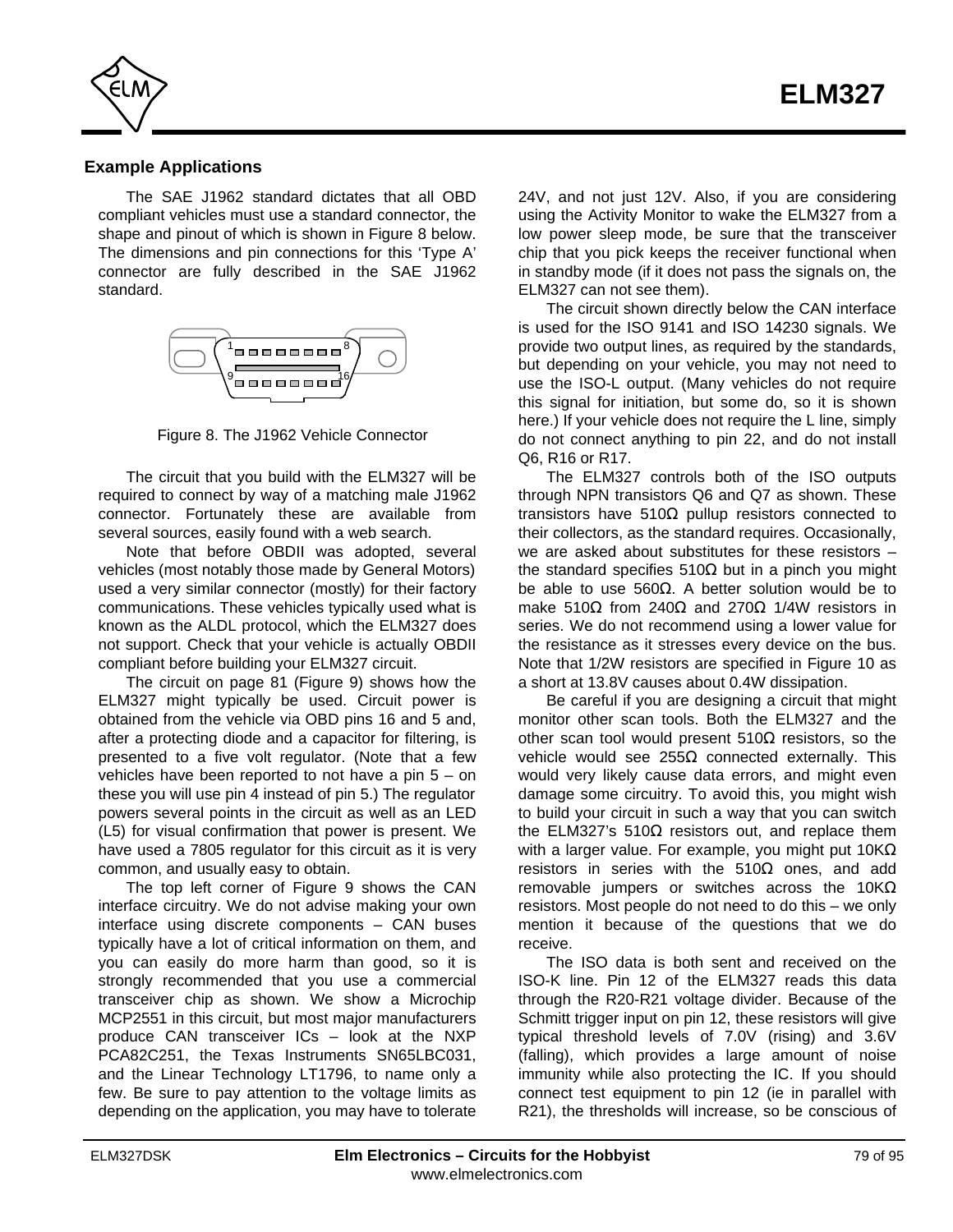

## **Example Applications (continued)**

what you are doing while testing.

The final OBD interface shown is in the bottom left corner, and is used for the two J1850 standards. The J1850 VPW standard needs a positive supply of up to 8V while the J1850 PWM needs 5V, so we have shown a two level supply that can provide both. This dual voltage supply uses a 317L adjustable regulator as shown, controlled by the pin 3 output. With the resistor values given, the selected voltages will be about 8.0V and 5.5V, which works well for most vehicles. Note that the 317L is able to maintain regulation with a minimum of 1.5 mA of current, so we have used a 470 resistor between the output and adjust pins. The larger 317 regulator typically requires 3.5 mA so would need the resistors scaled down proportionally. Once suitable voltages have been generated, they are driven by the Q1-Q2 combination for the Bus+, and Q3 for the Bus-.

The J1850 VPW input uses a resistor divider, similar to that which was used for the ISO input. Typical threshold voltages with the resistors shown will be about 4.2V (rising) and 2.2V (falling). The J1850 PWM input is a little different in that it must convert a differential input into a single-ended one for use by the ELM327. This is done by connecting Q4 across the input so that it operates as a difference amplifier. The Q4-D3 series combination sets a threshold voltage of about 1V (for improved noise immunity), while R11 limits the current flow, and R12 makes sure that Q4 is off when it should be. The circuit works well as shown, but the R14 passive pullup time constant can be easily affected by stray capacitance - be aware of this if connecting test equipment to pin 13.

Resistor R10 is the final J1850 component. We added this to help discharge the data bus more rapidly when it was found that some vehicles showed higher capacitance than others. The resistor may not be required for many vehicles - the choice is yours. If you should see reports of BUS ERRORs with a J1850 vehicle, it may be this capacitance causing problems (you will need to 'scope the signal to be sure).

Moving on, the R25-R26 voltage divider shown connected to pin 2 is used for the vehicle voltage monitoring circuitry. The two resistors simply divide the battery voltage to a safer level for the ELM327, and the capacitor (C2) helps to filter out noise. As shipped, the ELM327 expects a resistor divider ratio as shown, and sets nominal calibration constants assuming that. If your application needs a different range of values, simply choose your resistor values to maintain the input within the ELM327's Vss to VDD voltage range, and then perform an AT CV to calibrate the ELM327 to your new ratio. The maximum voltage that the ELM327 can show is 99.9V (it's a software limit, not hardware).

Four LEDs are shown on pins 25 to 28. These have been provided as a visual means of confirming circuit activity. They are not essential, but it is nice to see the visual feedback.

On the right side of the circuit, the ELM327's RS232 pins (17 and 18) are shown connected to an FTDI USB module. This module makes it very easy to connect the ELM327 circuit to your computer - all you need is the VCP Driver software, which is available for free fro[m the FTDI web site \(www.ftdichip.com\).](http://www.ftdichip.com/) The module pinout matches a 9 pin D-sub connector, so you can simply solder it in where the RS232 circuitry used to go. Diode D5 and resistor R32 have been added to the interface to prevent the USB supply from backfeeding into the ELM327.

Finally, the crystal shown connected between pins 9 and 10 is a standard 4.000MHz microprocessor type crystal. The 27pF crystal loading capacitors shown are typical only, and you may have to select other values depending on what is specified for the crystal that you use. The crystal frequency is critical to circuit operation and must not be altered.

We often receive requests for parts lists to accompany our Example Applications circuits. Since this circuit is more complex than most, we have named and numbered all of the components and provided a summary parts list (Figure 10). Note that these are only suggestions for parts. If you prefer another LED colour, or have a different general purpose transistor on hand, etc., then by all means make the change. A quick tip for those having trouble finding a 0.3" wide socket for the ELM327: many of the standard 14 pin sockets can be placed end-to-end to form one 0.3" wide 28 pin socket. For more help with building and testing the circuit, see our 'AN02 - ELM327 Circuit Construction' application note.

What if you only want to support one of the ELM327's protocols? Well, you may do that if you wish. Simply remove the OBD interfaces that you do not require, and connect the rest. Since you must never leave a CMOS input floating (open-circuited), you will need to add a jumper or two on the unused inputs. [See the 'Unused Pins' section f](#page-5-0)or advice on what to connect the pins to.

Some people still prefer to interface their circuits with standard RS232 circuitry. For these, we offer the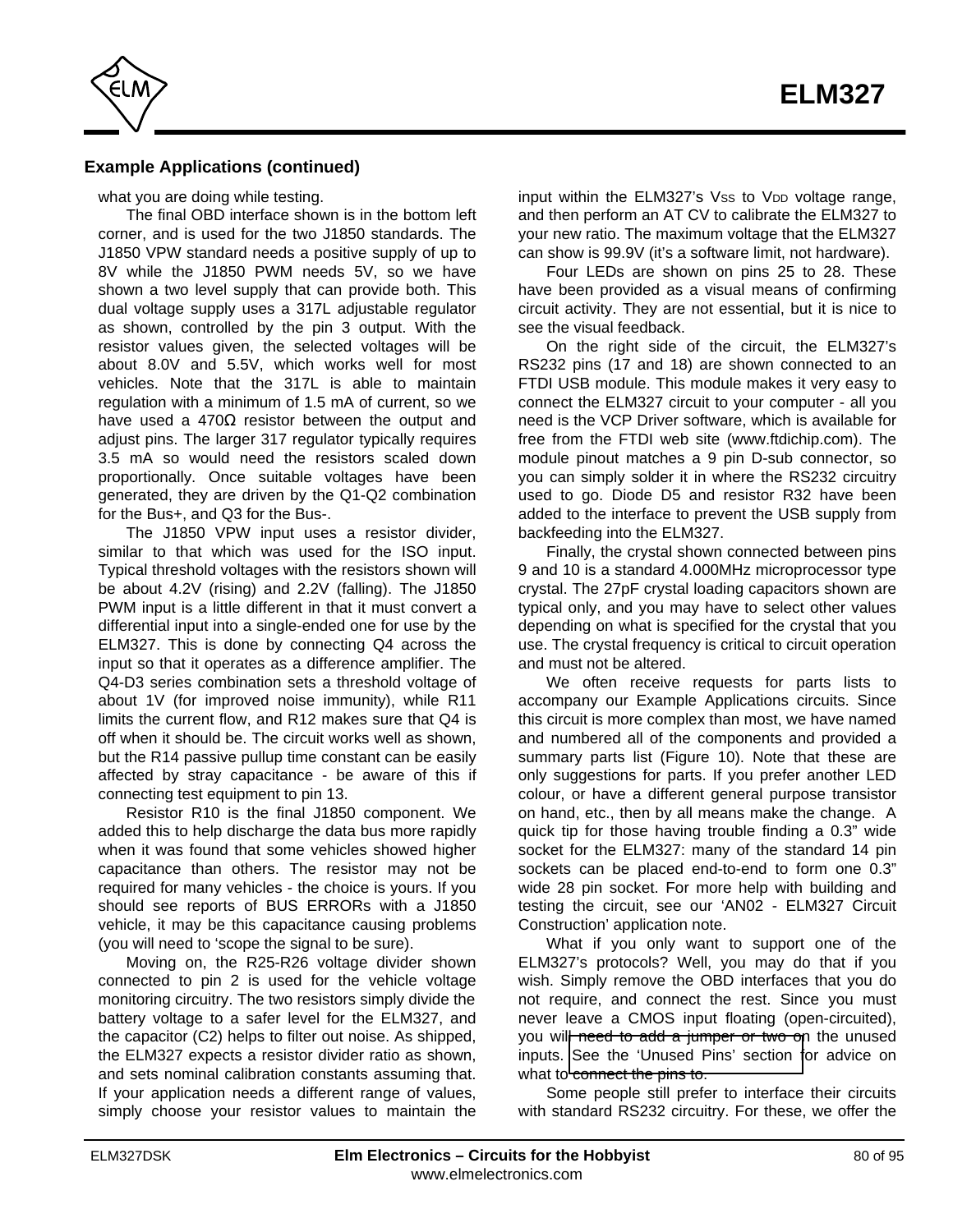<span id="page-80-0"></span>

**ELM327**

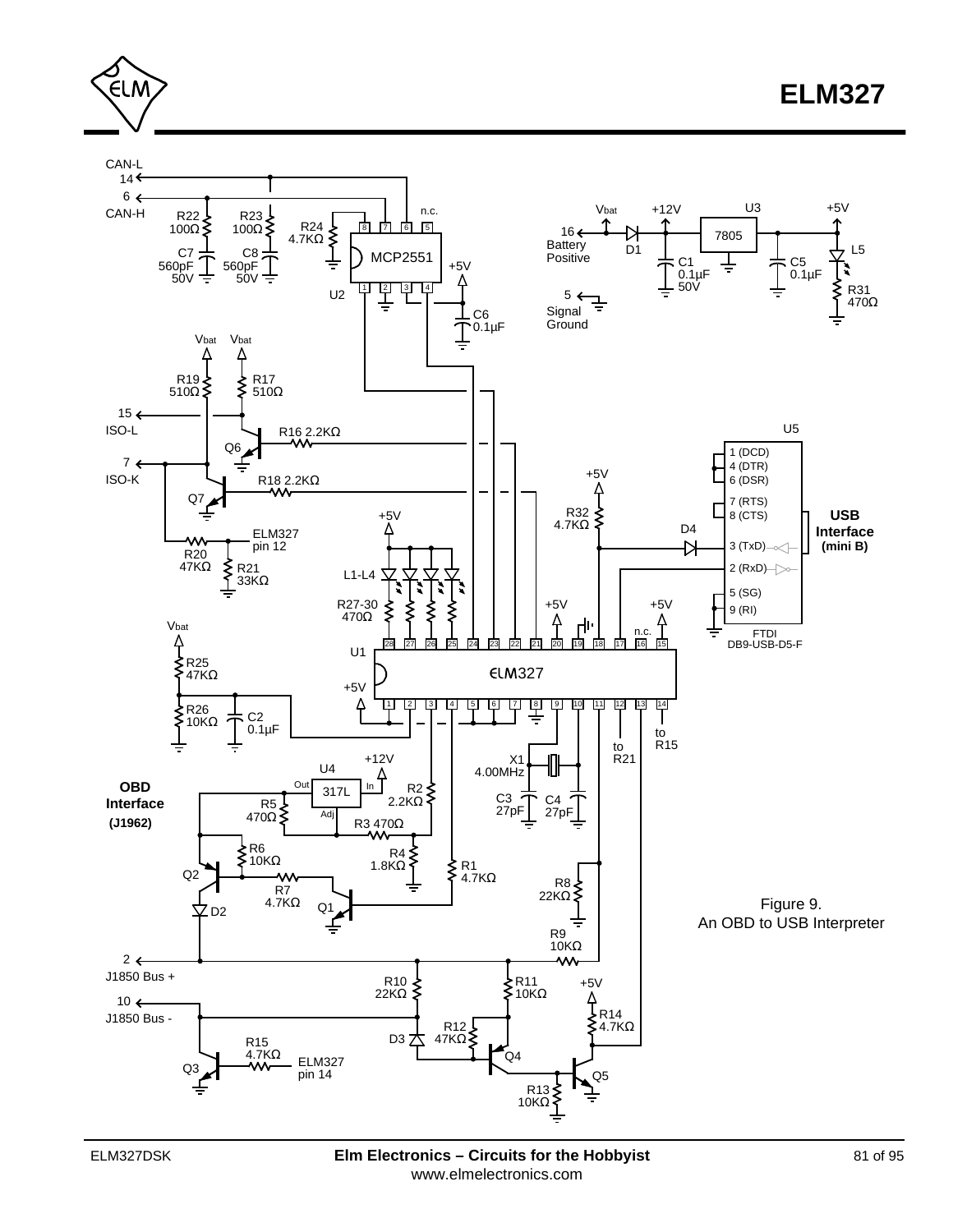

## **Example Applications (continued)**

| Semiconductors                                              | Resistors (1/8W or greater, except as noted)               |
|-------------------------------------------------------------|------------------------------------------------------------|
| $D1 = 1N4001$                                               | $R22, R23 = 100$                                           |
| D <sub>2</sub> , D <sub>3</sub> , D <sub>4</sub> = $1N4148$ | R3, R5, R27, R28, R29, R30, R31 = 470                      |
| L1, L2, L3, L4 = Yellow LED                                 | $R17, R19 = 510$ 1/2W                                      |
| $L5 = Green LED$                                            | $R4 = 1.8 K$                                               |
| $Q1, Q3, Q5, Q6, Q7 = 2N3904 (NPN)$                         | R2, R16, R18 = 2.2 K                                       |
| $Q2, Q4 = 2N3906 (PNP)$                                     | R1, R7, R14, R15, R24, R32 = 4.7 K                         |
| $U1 = ELM327$                                               | R6, R9, R11, R13, R26 = 10 K                               |
| $U2 = MCP2551$ or MCP2561                                   | $R10, R8 = 22 K$                                           |
| $U3 = 7805$ regulator (5V 1A)                               | $R21 = 33K$                                                |
| $U4 = 317L$ adjustable regulator (100 mA)                   | R <sub>12</sub> , R <sub>20</sub> , R <sub>25</sub> = 47 K |
| $U5 = FTDI DB9-USB-D5-F$ usb module                         |                                                            |
|                                                             | Capacitors (16V or greater, except as noted)               |
| Misc                                                        | $C3, C4 = 27pF$                                            |
| $X1 = 4.000 MHz$ crystal                                    | $C7, C8 = 560pF 50V$                                       |
| DB9M connector for OBD cable?                               | $C1 = 0.1$ uF 50V                                          |
| IC Socket = 28 pin $0.3$ " wide (or $2 \times 14$ pin)      | $C2, C5, C6 = 0.1uF$                                       |
|                                                             |                                                            |

#### Figure 10. Parts List for Figure 9

sub-circuits of Figures 11 and 12.

Figure 11 shows a discrete RS232 interface, that may be connected directly to the ELM327. This circuit uses a resistor, diode, and capacitor between the two RS232 signal lines to 'steal' power from the host computer. In this way, the required RS232 negative voltage is obtained without adding a complicated power supply to the ELM327 circuit. The RS232 connections shown are for a standard 9 pin connector. If you are using a 25 pin one, you will need to compensate for the differences. This circuit works well at baud rates of 57600 bps or less, but begins to show some errors at rates of 115200 bps and above.

The circuit of Figure 12 offers another RS232 solution that works well at higher baud rates. It uses a Maxim product (the MAX3222E) that is capable of operating at up to a 250 kbps rate (be sure to visit www.maximintegrated.com for more information).

The MAX3222E RS232 transceiver contains internal charge pump circuitry that generates the voltages required for RS232 communications, in addition to the analog interface circuitry needed. All you have to do is provide a few capacitors, and it does

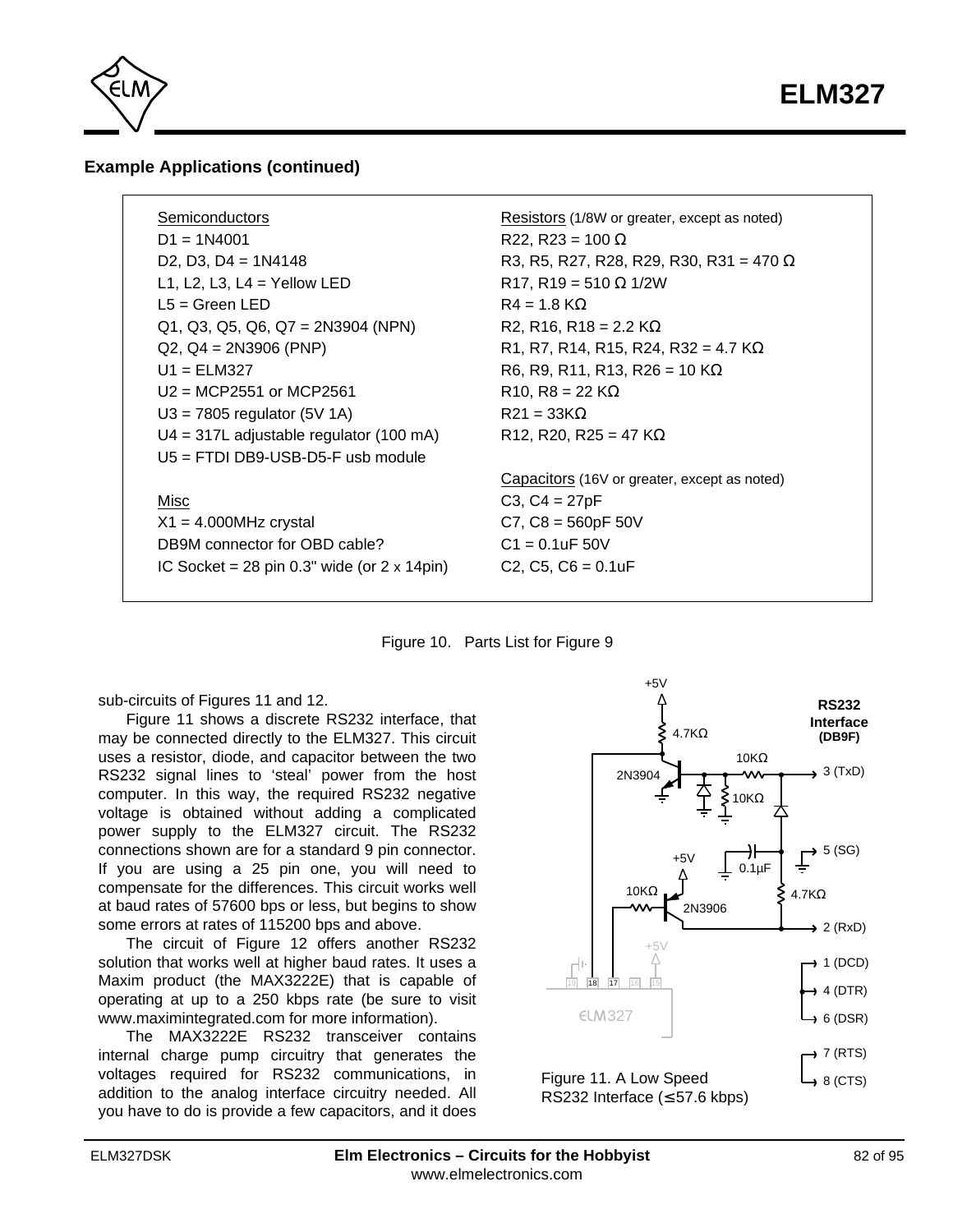# **ELM327**

<span id="page-82-0"></span>

## **Example Applications (continued)**

the rest.

We do caution that the MAX3222E does seem to place some extra demands on the 5V power supply. It should work fairly well with the 7805 regulator that we show in Figure 9, but if you have chosen a lower current device like the 78L05 or LP2950, you may experience occasional 'LV RESET's. If you do, we recommend adding two capacitors to the circuit of Figure 9. We suggest that a 10 µF 50V capacitor be connected in parallel with C1, and also that a 33 µF 10V unit be installed across C5 (the 5V 'rail'). This should eliminate problems, but if it does not, you may also wish to consider a more powerful regulator (such as the 7805 that we show in Figure 9) if you do not already have one installed.

The USB interface of Figure 13 provides another way to connect the ELM327 to USB systems. It uses a [Silicon Laboratories \(www.silabs.com\) CP2102 chip t](http://www.silabs.com/)o convert between the ELM327's serial data and USB.

One of the advantages of going to a USB interface is the high serial baud rates that you may experience. In order to use these higher rates, you will have to program both the USB interface and the ELM327 interface for them.

The CP2102 interface baud rate is actually configured by driver software. When you set the baud rate in your terminal program, the software does what is necessary to configure the CP2102 for operation at that rate and you do not need to do anything more. The ELM327 initially only uses a 38,400 bps rate, however, and must be told to use anything different.

In order to change from the standard 38.4 k baud rate, you must first set your software to 38.4 kbps, and power up your ELM327 circuit. Make sure that it is [working, as described in the 'Communicating with the](#page-7-0) ELM327' section, before you do anything else. When you are confident that all is well, you can then change the baud rate. Before doing so, we caution that you should check to be sure that your software actually supports the desired rate (as several can not handle more than about 250 kbps).

The CP2102 chip is able to support a 115.2 kbps rate natively, and almost all software should be able to support it as well, so we will use that rate to provide an example.

First, while connected to the ELM327 at 38.4 kbps, we need to change the default rate to 115.2 kbps. No need to worry that this will affect your communications, as it will not take effect until the ELM327 has been reset. To change the data rate, simply change the





Figure 13. An Alternative USB Interface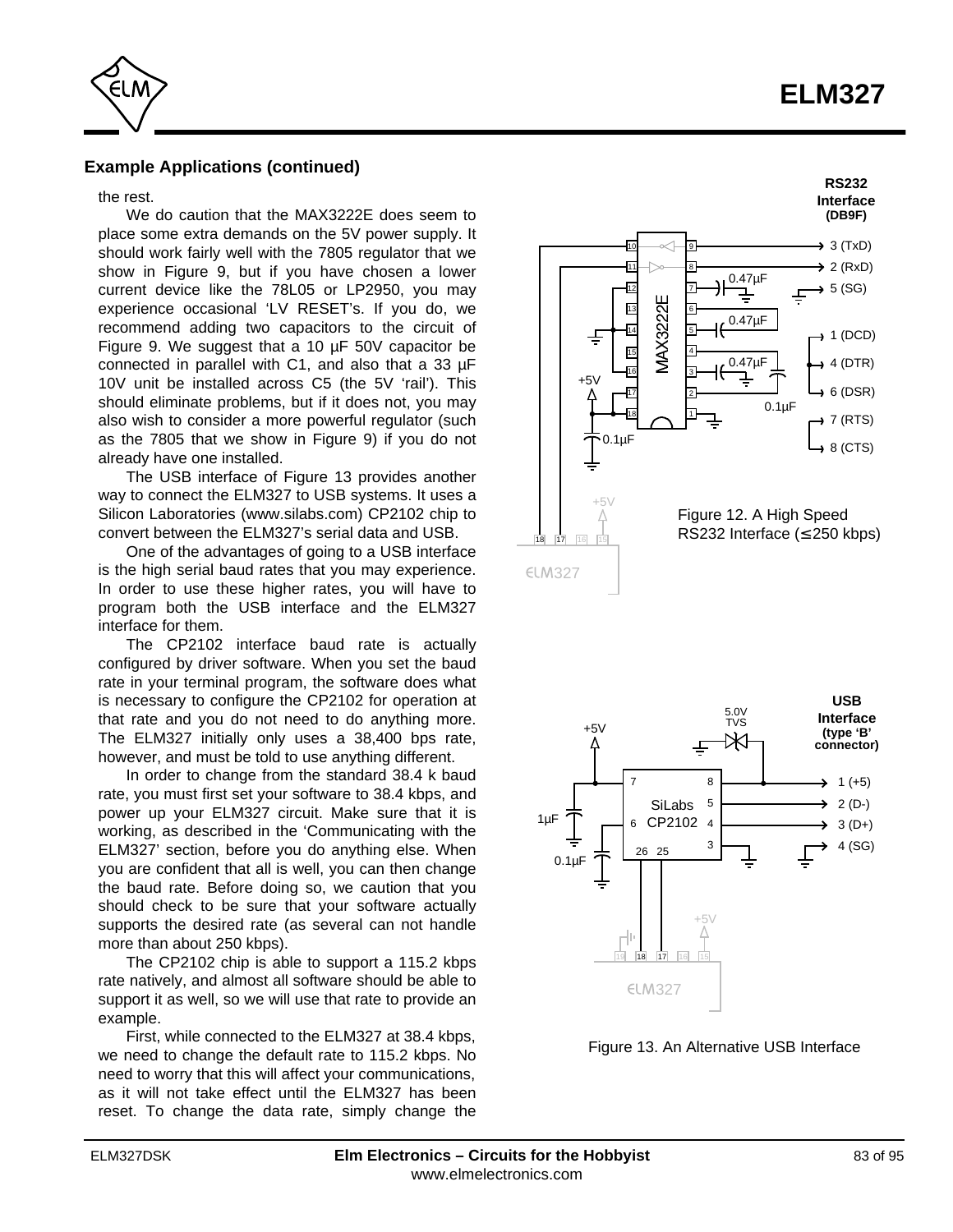

<span id="page-83-0"></span>

## **Example Applications (continued)**

value that is stored in Programmable Parameter 0C, then enable it:

```
>AT PP 0C SV 23
\capK
> AT PP 0C ON
\capK
```
That is all that is needed to semi-permanently change the ELM327. We say semi, because it stays in effect through power downs, and resets, but you can change it again if you wish. If you now reset the ELM327 (send AT Z or power down then up), the ELM327 will begin operating at the new rate (of 115200 bps, rather than to 38400 bps). Change your software setting to also be 115200 bps, and you should be communicating. If you go through the calculations, you will note that the ELM327 baud rate is actually off by about 0.8%, but modern UARTs can typically handle rate errors of a few % without any problems.

When working with the CP2102, we do caution that it is very small and difficult to solder by hand, so be prepared for that. Also, if you provide protection on the data lines with transient voltage suppressors (TVS's), be careful when choosing devices, as some exhibit a very large capacitance and will affect the transmission of the USB data.

Our final circuit (Figure 14) shows one way to interface the ELM327 to circuits that operate at a different voltage level. We show 3.3V as an example, but it can actually be anything from 2.7V to 5.5V.

The circuit uses the ADuM1201 iCoupler chip from [Analog Devices \(www.analog.com\).](http://www.analog.com/) In addition to acting as a level translator, this device also provides isolation (galvanic, to 2500 Vrms) between the two sides. This is often desired in order to keep the vehicle circuit completely separate from the computer circuit.

Typically, one might use a standard level shifter IC to interface to 3.3V – for example the TXB0102 by [Texas Instruments \(www.ti.com\),](http://www.ti.com/) or the ST2129 from [ST Microelectronics \(www.st.com\), b](http://www.st.com/)ut the ADuM1201 offers several other advantages. The main difference is that it offers isolation, as mentioned, but it also can be used with 2.7V to 5.5V on either side, it provides a high output if the input side is unpowered, and it typically uses less current and is much faster than many opto-isolator solutions (the '1201 minimum data is 1 MHz). Of course there are a couple disadvantages too. It does use current (almost 1 mA), so may be an



Figure 14. Connecting to a 3.3V System

issue if trying to reduce sleep current to a minimum, and it does cost more than devices like the TXB0102.

Many wireless modules (WiFi or Bluetooth®) use serial interfaces just like what we have shown here for the RS232 connections. Connecting to them should not be very difficult if you follow the manufacturers directions (and perhaps consider using devices like the ADuM1201 or the TXB0102). If you are considering using a Bluetooth interface, you might read our 'AN-04 ELM327 and Bluetooth®' application note first.

This has provided a few examples of how the ELM327 integrated circuit might typically be used. Hopefully it has been enough to get you started on your way to many more. The following section shows how you might be able to optimize these circuits to reduce power consumption…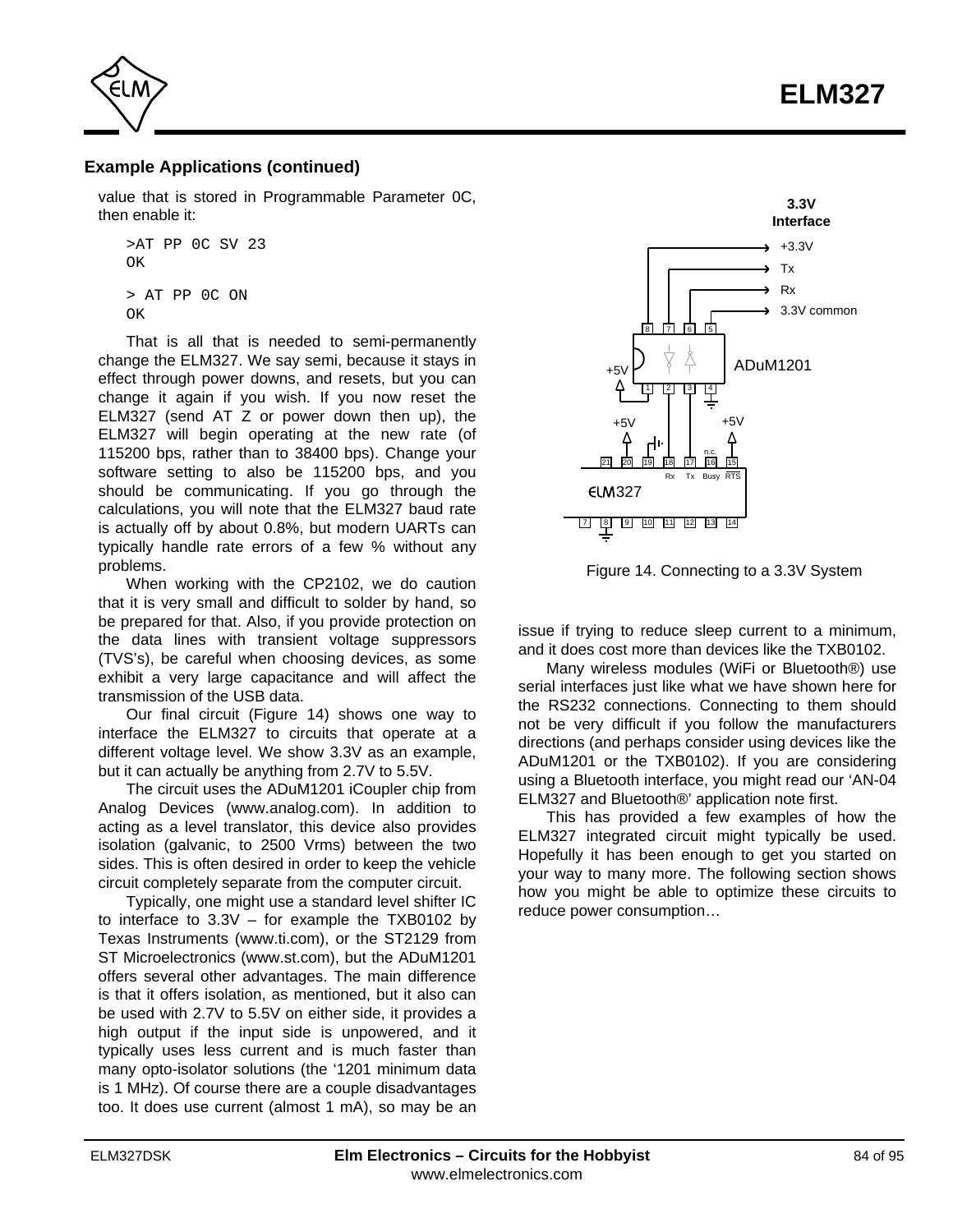<span id="page-84-0"></span>

## **Modifications for Low Power Standby Operation**

If you wish to semi-permanently install your ELM327 circuit in a vehicle, current consumption quickly becomes an issue. A typical ELM327 circuit draws about as much current as a dome lamp, so can not be left on for long without the vehicle's engine running.

When it is not needed, the ELM327 may be placed in a low power 'standby' mode in which it consumes very little current. Reducing the integrated circuit current itself is generally not enough, however, as you must also consider the current drawn by the other components as well.

The following discussion takes the circuit of Figure 9, and modifies it slightly in order to highlight our suggestions for reducing current consumption. The resulting circuit (Figure 15) is shown following. Note that portions of the circuit that are the same as Figure 9 are shown in grey, while the changes that we are making are shown in black.

Consider the circuit of Figure 9 in the Example [Applications section. With 12V to 15V applied to the](#page-80-0) 'Battery Positive' input, the total current used by this circuit is typically:

#### base current  $= 29.8$  mA

Without making any wiring changes, you can reduce this current by placing the ELM327 into the low power standby mode. This only requires sending the Low Power command (AT LP), after which the current would typically drop to:

#### current after  $AT LP = 17.6 \text{ mA}$

This reduction is due entirely to the change in the ELM327's operating current (it only needs a very small current to stay in standby mode). But where is the other current coming from? One obvious load is the LED that shows that the power is on. The other is the CAN transceiver IC, U2. By disconnecting the common connections from R24 and R31, and then returning both to pin 16 of the ELM327, we can switch the current that these two use. With this change (which is shown as modification #1 in Figure 15), the current after AT LP drops further:

#### current after mod  $#1 = 8.2$  mA

There is a considerable current still flowing in the circuit at this point, but it should mainly be the voltage regulators that are using it. In the next step, we will change U3 (a 7805) to an LP2950ACZ-5.0G, and see how effective that is. While the LP2950 is a good choice for its lower quiescent current, it does suffer from stability problems if you do not provide capacitive loading as shown. Note that the 4.7uF capacitor is tantalum, while the 2.2µF one is aluminum. At this point it may also be useful to review our Application Note 'AN03 - ELM327 Low Voltage Resets', as you may want to use an even larger capacitor on the 5V side. After changing U3 for an LP2950, the current is typically:

#### current after mod  $#2 = 3.5$  mA

 If we continue to reduce the load currents beyond this point, we will quickly get to a point where any currents injected from external sources (ie. through the protection diodes at inputs such as pins 2 or 12) will become significant compared to the load currents. If these currents should exceed the load current, the Vdd voltage will rise and damage might result. To prevent the voltage from rising too high, we recommend that you add either a zener diode or a transient voltage suppressor (TVS), directly across the 5V supply. as shown in the top right corner of Figure 15. Suggestions for devices to consider are the 1N5232B zener diode or the SA5.0AG TVS.

Another integrated circuit that is not changing current during low power mode is the 317L (U4). In fact, a quick calculation shows that it is likely using about 2.6 mA when idle, which is very significant. If we replace this IC with another that uses less current, we will be close to getting the total circuit current to less than 1 mA.

Figure 15, modification #3 shows an LP2951ACM regulator in the circuit, as a replacement for the 317L. It uses much less current than the 317 during normal operation, and offers a shutdown control input as well to further reduce current when it is not required. Note that the LP2951 circuit needs the ELM327 to provide a high level at pin 3 for a 5V output, and a low for 8V, so an inversion is needed. To do this, set PP 12 to 00 with:

> >AT PP 12 SV 00 >AT PP 12 ON

then reset the chip, and the voltages will always be correct for J1850 from that point on.

Note that the LP2951 regulator also requires a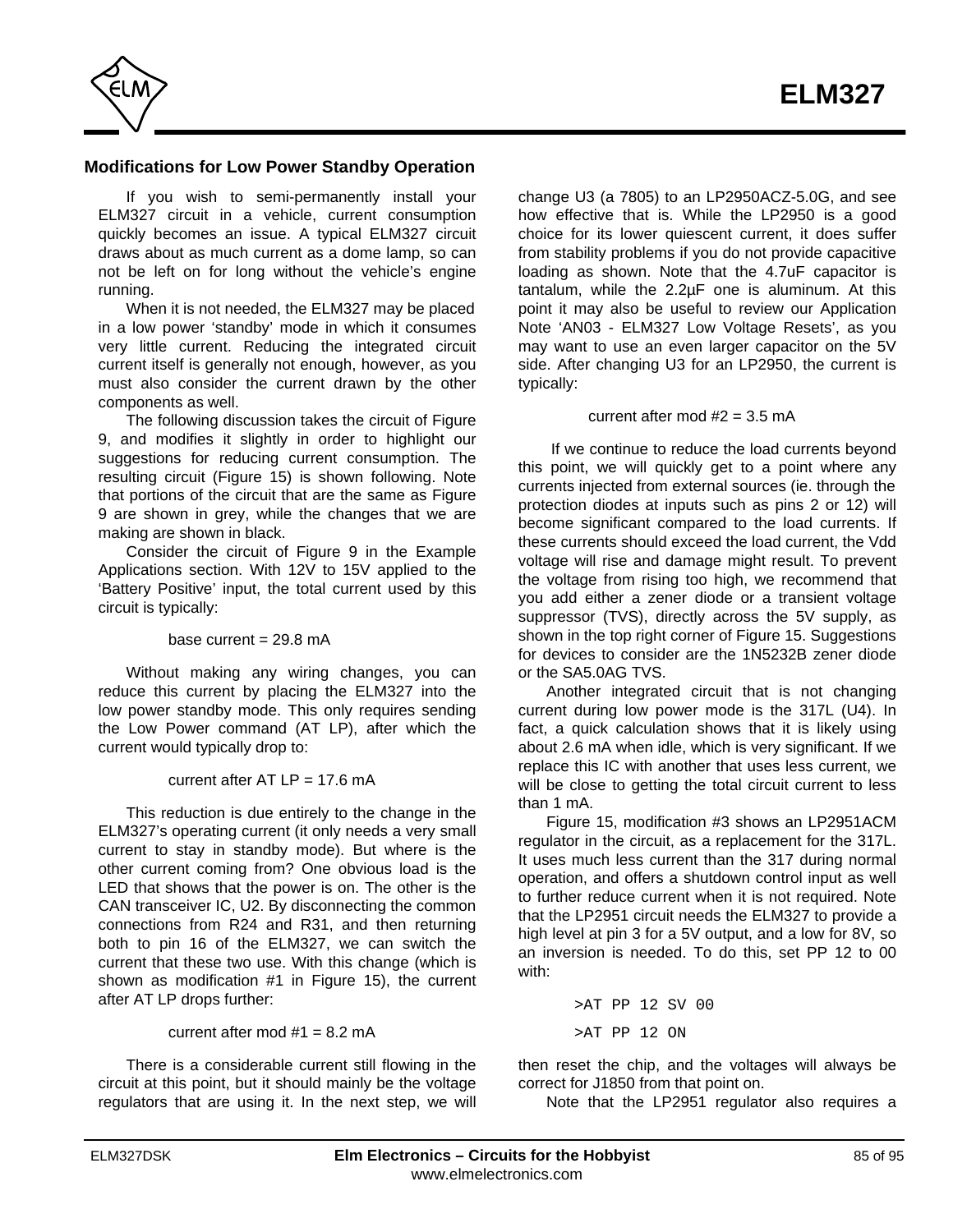

## **Modifications for Low Power Standby Operation (continued)**

4.7uF tantalum capacitor for stability (and it helps with transient capability too).

Leaving U4's pin 3 solidly connected to circuit common, we now find that the current is about:

current after mod  $#3 = 1.1$  mA

and, if we tie pin 3 of the LP2951 to pin 16 of the ELM327, the LP current becomes:

current after mod  $#4 = 0.9$  mA

We can suggest one more change at this point. The MCP2551 shown draws about 0.3 mA when in standby mode, and this can be improved upon. By replacing this chip with the newer MCP2561, the standby current will be reduced even further. Typically, you will see a change of at least 0.2 mA, giving:

current after mod  $#5 = 0.7$  mA

The current has been reduced considerably through the circuit modifications, but why is there still current flowing? This is due to a number of things, some that you can change, others which you can not. The MCP2561 and the ELM327 are never completely shut off, but are instead in a low power mode, while the LP2950 regulator is operating normally (as the MCP2551 and the ELM327 need it). You can not do anything about that.

There are some currents that you may reduce, by choice in your design. The R25/R26 resistor pair uses current, but do you really need to monitor battery voltage? Similarly, the R20/R21 pair passes current, but does your application need ISO9141 or ISO14230 support? The OBD Tx LED flashes when in Low Power mode, but do you need it to? (You may turn it off with PP 0F b0, but it only uses about 25 µA on average). All of these little currents eventually add up to what we've measured here.

These few changes that we have shown have reduced the total current from about 30 mA to less than 1 mA (or power from 358 mW to 8 mW) - a considerable savings, which is enough for most applications. We leave any further improvements to you.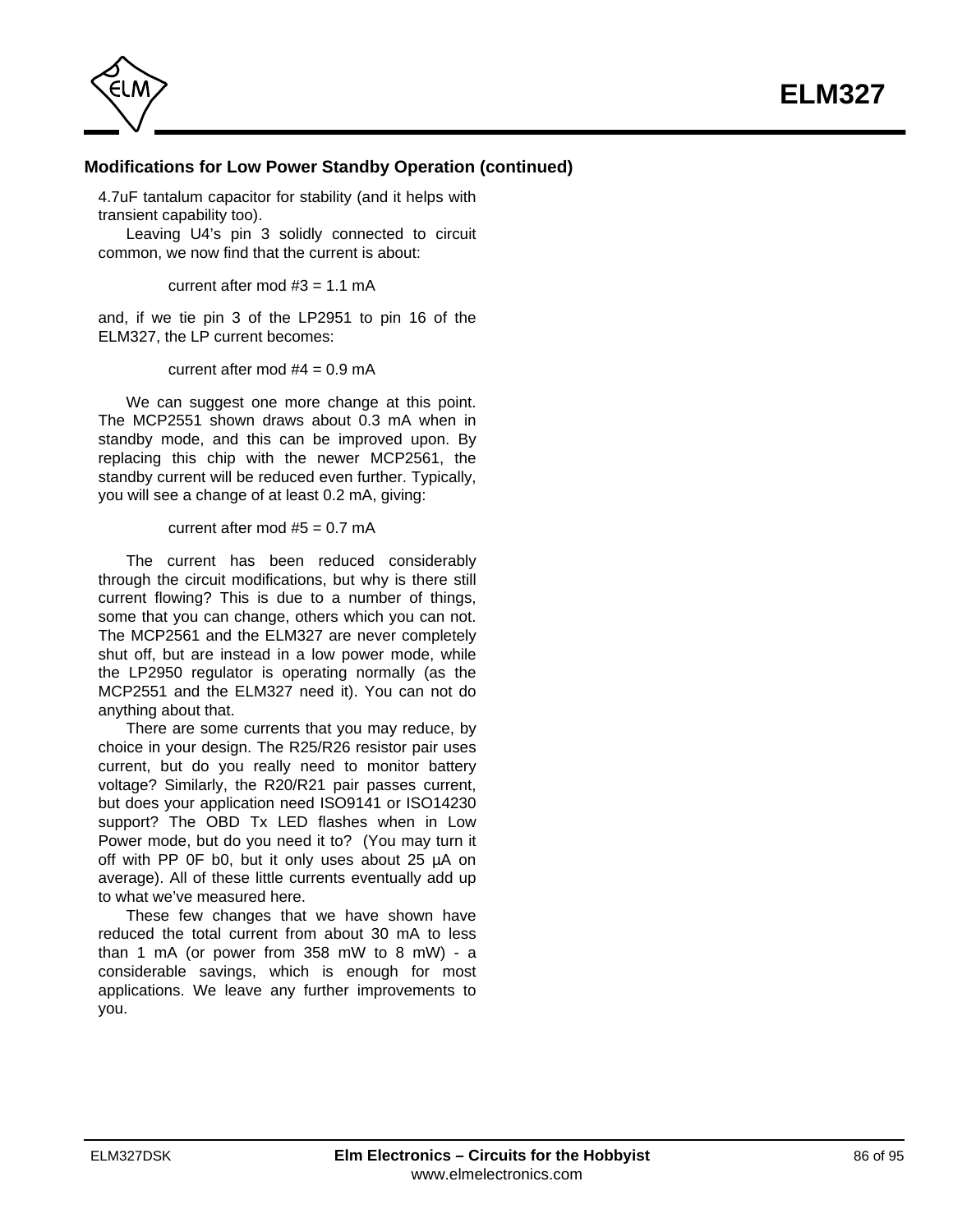

## **Modifications for Low Power Standby Operation (continued)**

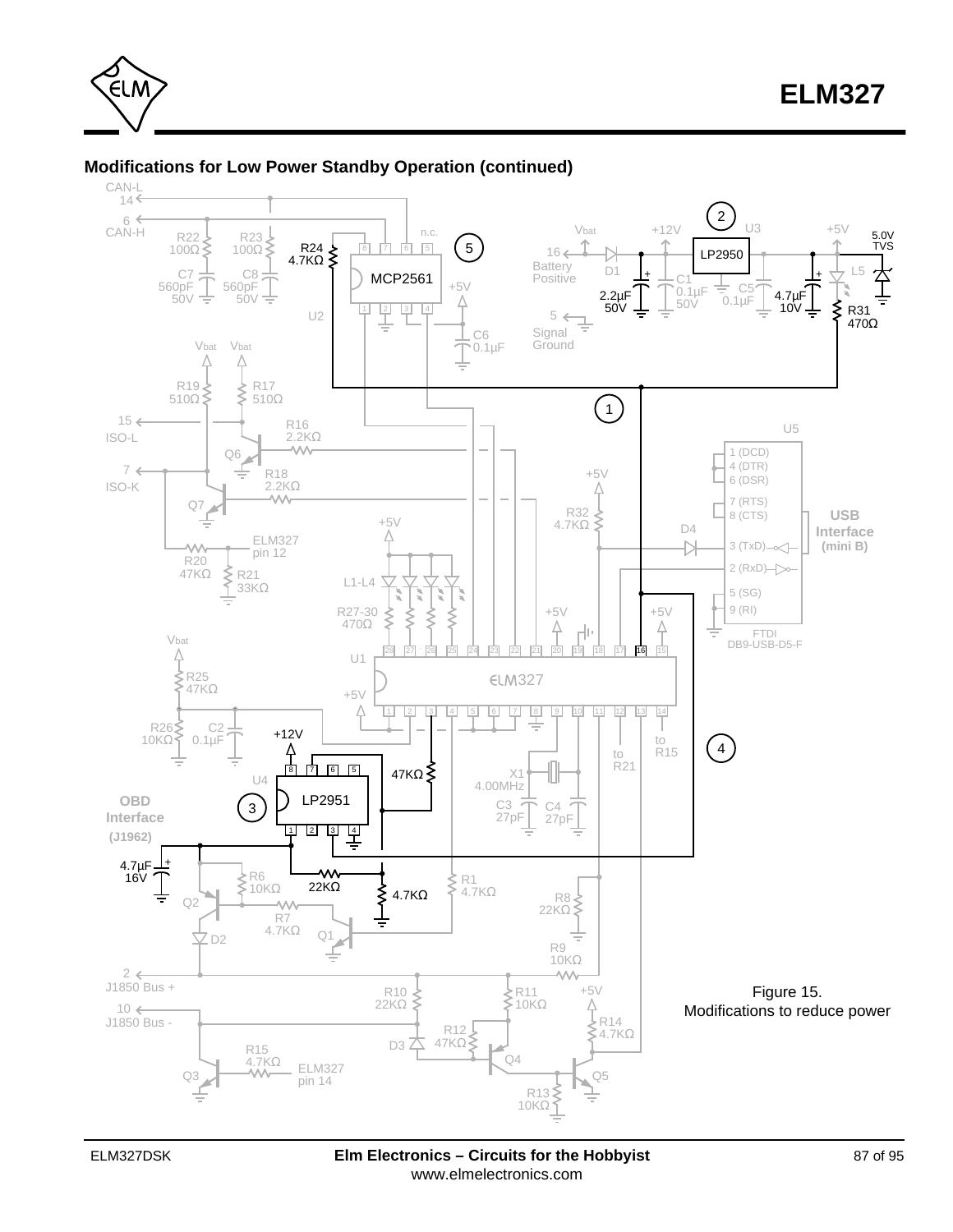<span id="page-87-0"></span>

### **Error Messages and Alerts**

The following shows what the ELM327 will send to warn you of a condition or a problem. Some of these messages do not appear if using the automatic search for a protocol, or if the Programmable Parameter bits disable them.

#### **?**

This is the standard response for a misunderstood command received on the RS232 input. Usually it is due to a typing mistake, but it can also occur if you try to do something that is not appropriate (eg. trying to do an AT FI command if you are not set for protocol 5).

#### **ACT ALERT** or **!ACT ALERT**

This message occurs as a warning that there has been no RS232 or OBD activity for some time (see the [Power Control section for details\).](#page-64-0) If allowed, the IC will be initiating a switch to the Low Power (standby) mode of operation. If this was initiated by no RS232 activity, sending something within the next minute will stop the switch to low power. Note that the '!' before ACT ALERT is printed if PP 0F bit 1 is 1.

#### **BUFFER FULL**

The ELM327 provides a 512 byte internal RS232 transmit buffer so that OBD messages can be received quickly, stored, and sent to the computer at a more constant rate. Occasionally (particularly with CAN systems) the buffer will fill at a faster rate than it is being emptied by the PC. Eventually it may become full, and no more data can be stored (it is lost).

If you are receiving BUFFER FULL messages, and you are using a lower baud data rate, give serious consideration to changing your data rate to something higher. If you still receive BUFFER FULL messages after that, you might consider turning the headers and maybe the spaces off (with AT H0, and AT S0), or using the CAN filtering commands (AT CRA, or CM and CF) to reduce the amount of data being sent.

#### **BUS BUSY**

This occurs when the ELM327 tries to send a message, or to initialize the bus, and detects too much activity to do so (it needs a pause in activity in order to insert the message). Although this could be because the bus was in fact very busy, it is almost always due to a wiring problem that is giving a continuously active input. If this is an initial trial with your new ELM327 circuit, then check all of the voltage levels at the offending OBD input, as this error is very likely due to a wiring problem (see our 'AN02 - ELM327 Circuit Construction' for some typical voltages).

## **BUS ERROR**

A generic problem has occurred. This is most often from an invalid signal being detected on the bus (for example, a pulse that is longer than a valid Break signal), but usually is from a wiring error. Note that some vehicles may generate long pulses as part of their startup process, so you may see this message as part of a normal vehicle startup while 'monitoring all.'

#### **CAN ERROR**

The CAN system had difficulty initializing, sending, or receiving. Often this is simply from not being connected to a CAN system when you attempt to send a message, but it may be because you have set the system to an incorrect protocol, or to a baud rate that does not match the actual data rate. As with BUS ERRORs, the CAN ERROR might also be the result of a wiring problem, so if this is the first time using your ELM327 circuit, review all of your CAN interface circuitry before proceeding.

#### **DATA ERROR**

There was a response from the vehicle, but the information was incorrect or could not be recovered.

#### **<DATA ERROR**

There was an error in the line that this points to, either from an incorrect checksum, or a problem with the format of the message (the ELM327 still shows you what it received). There could have been a noise burst which interfered, possibly a circuit problem, or perhaps you have the CAN Auto Formatting (CAF) on and you are looking at a system that is not of the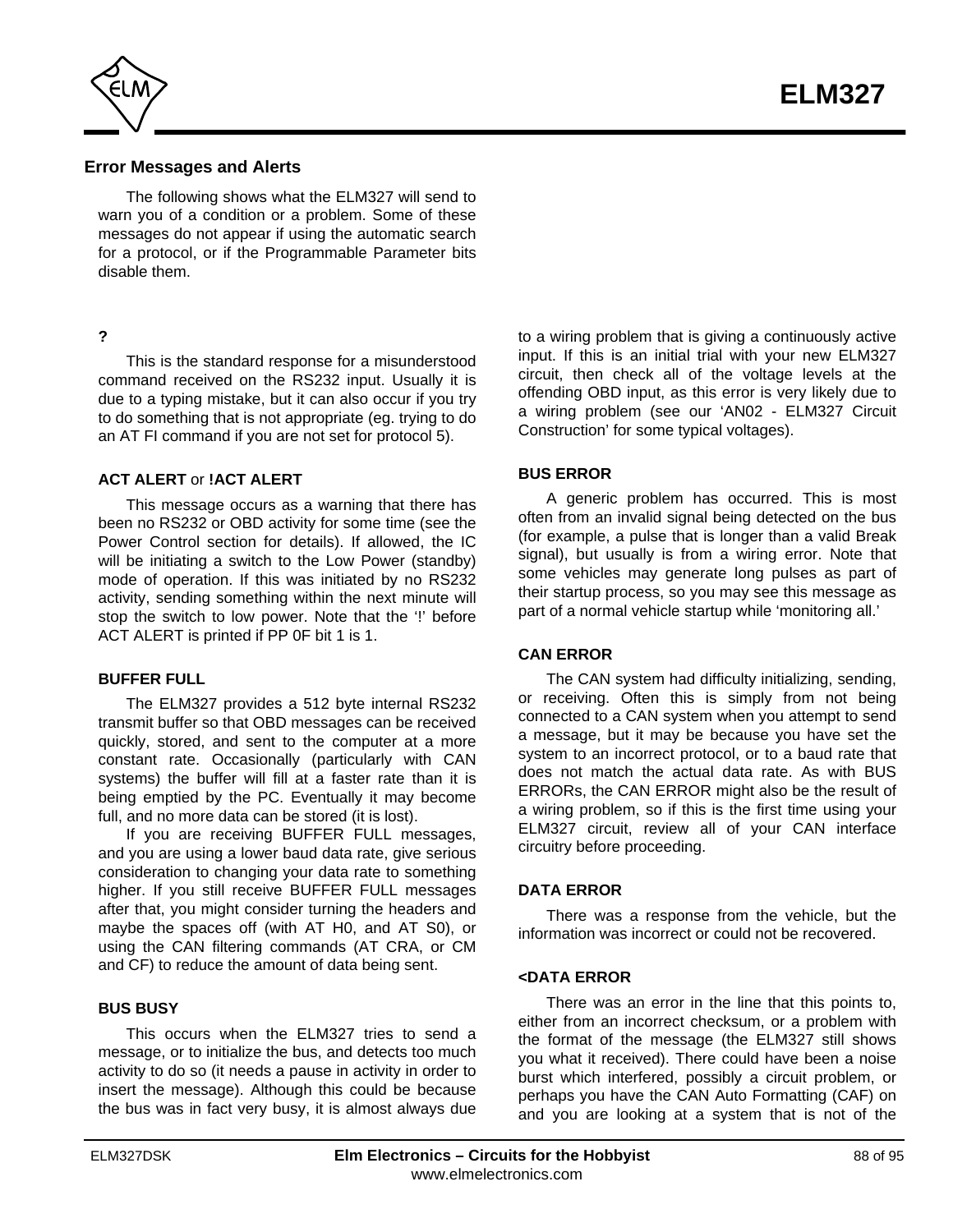<span id="page-88-0"></span>

## **Error Messages and Alerts (continued)**

ISO 15765-4 format. Try resending the command again – if it was a noise burst, it may be received correctly the second time.

#### **ERRxx**

There are a number of internal errors that might be reported as ERR with a two digit code following. These occur if an internally monitored parameter is found to be out of limits, or if a module is not responding correctly. If you witness one of these, contact Elm Electronics for advice.

One error that is not necessarily a result of an internal problem is ERR94. This code represents a 'fatal CAN error', and may be seen if there are CAN network issues (some non-CAN vehicles may use pins 6 and 14 of the connector for other functions, and this may cause problems). If you see an ERR94, it means that the CAN module was not able to reset itself, and needed a complete IC reset to do so. You will need to restore any settings that you had previously made, as they will have been returned to their default values.

Beginning with v1.3a of this IC, an ERR94 will also block further automatic searches through the CAN protocols, if bit 5 of PP 2A is a '1' (it is by default). This is done because most ERR94s will be as a result of serious CAN wiring problems. Blocking of the CAN protocols remains in effect until the next power off and on, or until an AT FE is sent.

#### **FB ERROR**

When an OBD output is energized, a check is always made to ensure that the signal also appears at the respective input. If there is a problem, and no active input is detected, the IC turns the output off and declares that there was a problem with the FeedBack (FB) of the signal. If this is an initial trial with your ELM327, this is almost certainly a wiring problem. Check your wiring before proceeding.

#### **LP ALERT** or **!LP ALERT**

This appears as a warning that the ELM327 is about to switch to the Low Power (standby) mode of operation in 2 seconds time. This delay is provided to allow an external controller enough time to prepare for the change in state. No inputs or voltages on pins can stop this action once initiated. Note that the '!' before LP ALERT is printed if PP 0F bit 1 is 1.

## **LV RESET**

The ELM327 continually monitors the 5V supply to ensure that it is within acceptable limits. If the voltage should go below the low limit, a 'brownout reset' circuit is activated, and the IC stops all activity. In rare cases, a sudden large change in VDD can also trigger a low voltage reset.

When the voltage returns to normal, the ELM327 performs a full reset, and then prints LV RESET. Note that this type of reset is exactly the same as an AT Z or MCLR reset (but it does not print ELM327 v2.2).

An LV RESET will also block automatic searches through the CAN protocols, if bit 4 of PP 2A is a '1' (it is by default). This is done because most LV RESETs seem to occur as a result of CAN wiring problems (the transceiver is capable of passing very large currents). Blocking of the CAN protocols is only done until the next reset (AT Z, WS, etc.) or until an AT FE is sent.

## **NO DATA**

The IC waited for the period of time that was set by AT ST, and detected no response from the vehicle. It may be that the vehicle had no data to offer for that particular PID, that the mode requested was not supported, that the vehicle was attending to higher priority issues, or in the case of the CAN systems, the filter may have been set so that the response was ignored, even though one was sent. If you are certain that there should have been a response, try increasing the ST time (to be sure that you have allowed enough time for the ECU to respond), or restoring the CAN filter to its default setting.

#### **<RX ERROR**

An error was detected in the received CAN data. This most often occurs if monitoring a CAN bus using an incorrect baud rate setting, but it may occur if monitoring and there are messages found that are not being acknowledged, or that contain bit errors. The entire message will be displayed as it was received (if you have filters set, the received message may not agree with the filter setting). Try a different protocol, or a different baud rate.

#### **STOPPED**

If any OBD operation is interrupted by a received RS232 character, or by a low level on the RTS pin, the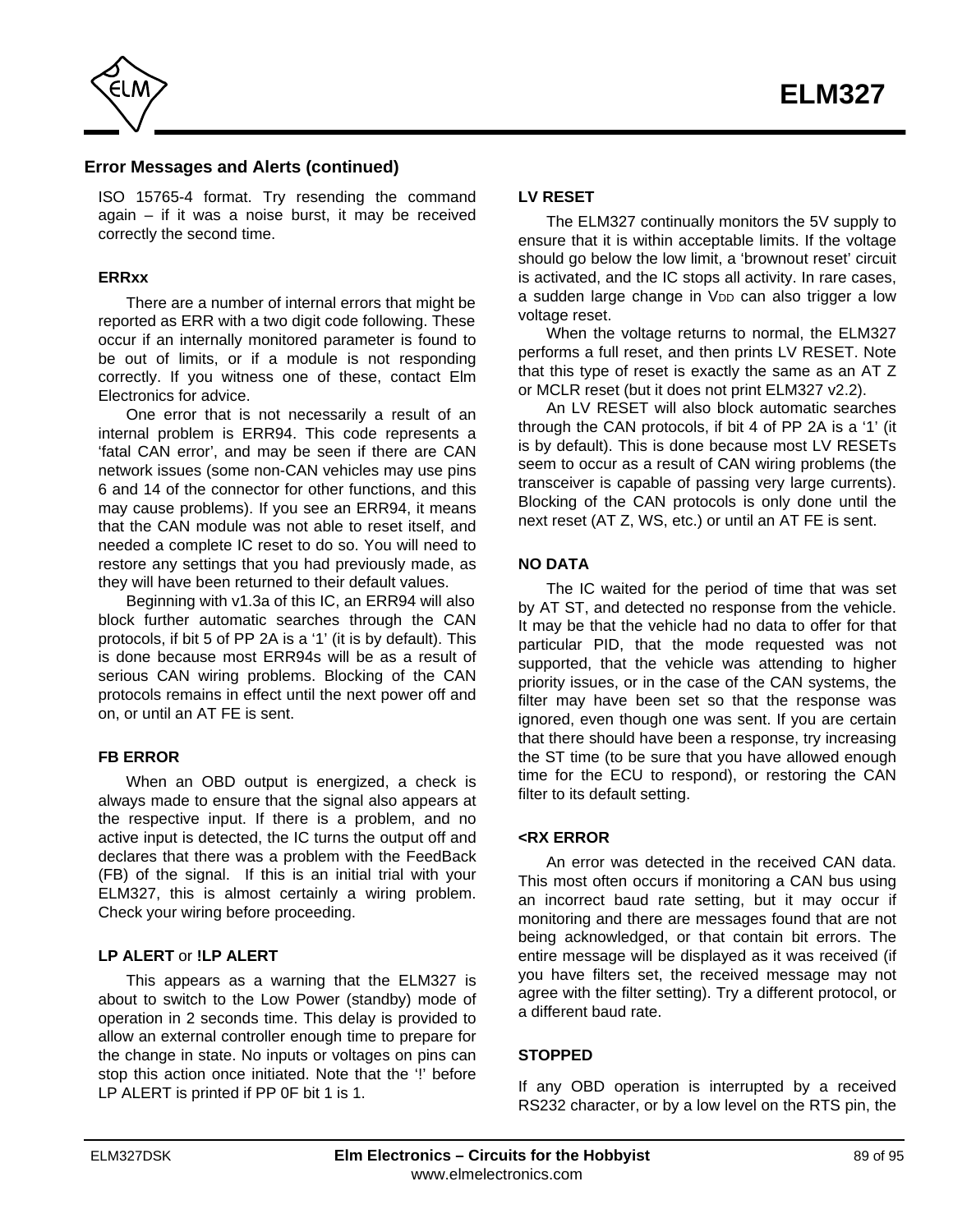

## **Error Messages and Alerts (continued)**

ELM327 will print the word STOPPED. If you should see this response, then something that you have done has interrupted the ELM327. Most people see it because they have not waited for pin 15 to go high, or for the prompt character ('>') to be displayed before starting to send the next command.

 Note that short duration pulses on pin 15 may cause the STOPPED message to be displayed, but may not be of sufficient duration to cause a switch to Low Power operation.

#### **UNABLE TO CONNECT**

If you see this message, it means that the ELM327 has tried all of the available protocols, and could not detect a compatible one. This could be because your vehicle uses an unsupported protocol, or could be as simple as forgetting to turn the ignition key on.

If you are sure that your vehicle uses an OBDII protocol, then check all of your connections, and the ignition, then try the command again.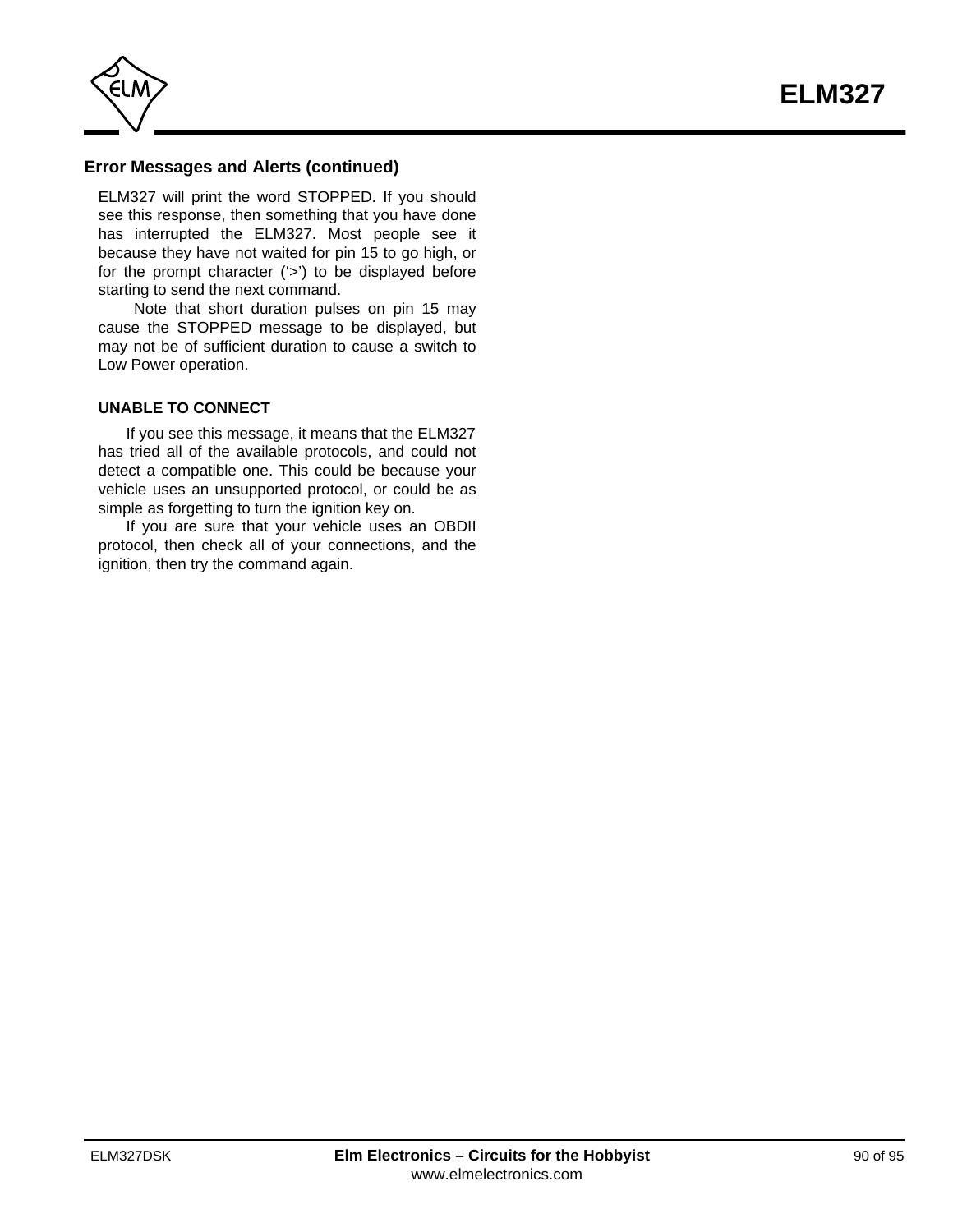

<span id="page-90-0"></span>

## **Version History**

We are often asked about the differences between the various ELM327 integrated circuits. The following summarizes some of these for you:

#### **v1.0**

#### Features:

- Supports SAEJ1850 PWM, SAEJ1850 VPW, ISO9141-2, ISO14230-4, and ISO15765-4 OBDII protocols.
- Communicates with a PC at 9.6 or 38.4 kbps
- AT Commands:
	- @1, <CR>, AL, BD, BI, CAF0, CAF1, CF, CFC0, CFC1, CM, CP, CS, CV, D, DP, DPN, E0, E1, H0, H1, I, IB10, IB96, L0, L1, M0, M1, MA, MR, MT, NL, PC, R0, R1, RV, SH, SP, ST, SW, TP, WM, WS, Z

#### **v1.0a**

Features:

- Minor J1850 VPW timing adjustment for some 1999 and 2000 GM trucks.

#### **v1.1**

Features:

- Programmable Parameters
- User control over CAN flow control messages
- AT Commands:
	- FC SD, FC SH, FC SM, PP FF OFF, PP FF ON, PP OFF, PP ON, PP SV, PPS
- Programmable Parameters (new):
	- 01, 02, 03, 09, 0A, 0D, 10, 11, 13, 16, 17, 18, 24, 25, 26, 29

## **v1.2**

Features:

- RS232 baud rates are adjustable to 500 kbps
- Programmable Parameters can all be reset with a jumper
- Introduced Adaptive Timing
- Added SAE J1939 support (protocol A)
- Added user defined CAN protocols B and C
- KWP protocols allow four byte headers

#### AT Commands:

AR, AT0, AT1, AT2, BRD, BRT, DM1, IFR H, IFR S, IFR0, IFR1, IFR2, IIA, KW0, KW1, MP, SR, WM

Programmable Parameters: 00, 04, 06, 07, 0C, 2B, 2C, 2D, 2E, 2F

#### **v1.2a**

- Features:
	- Minor change to improve error detection

#### **v1.3**

- Features:
	- Added ability to state the number of responses desired
	- New CAN CRA commands to help with setting the mask and filter
	- Able to send CAN RTR messages
	- New STOPPED message for user interrupts during searches
	- Introduced LV RESET message for resets from low voltage
	- New @2 and @3 commands for storing of a unique identifier
- AT Commands:

@2, @3, CRA, D0, D1, JE, JS, KW, MP, RA, RTR, S0, S1, SP00, V0, V1

Programmable Parameters:

2A

## **v1.3a**

- Features:
	- Added wiring checks to detect when the J1962 CAN pins are used for other functions
- AT Commands:

FE

Programmable Parameters: none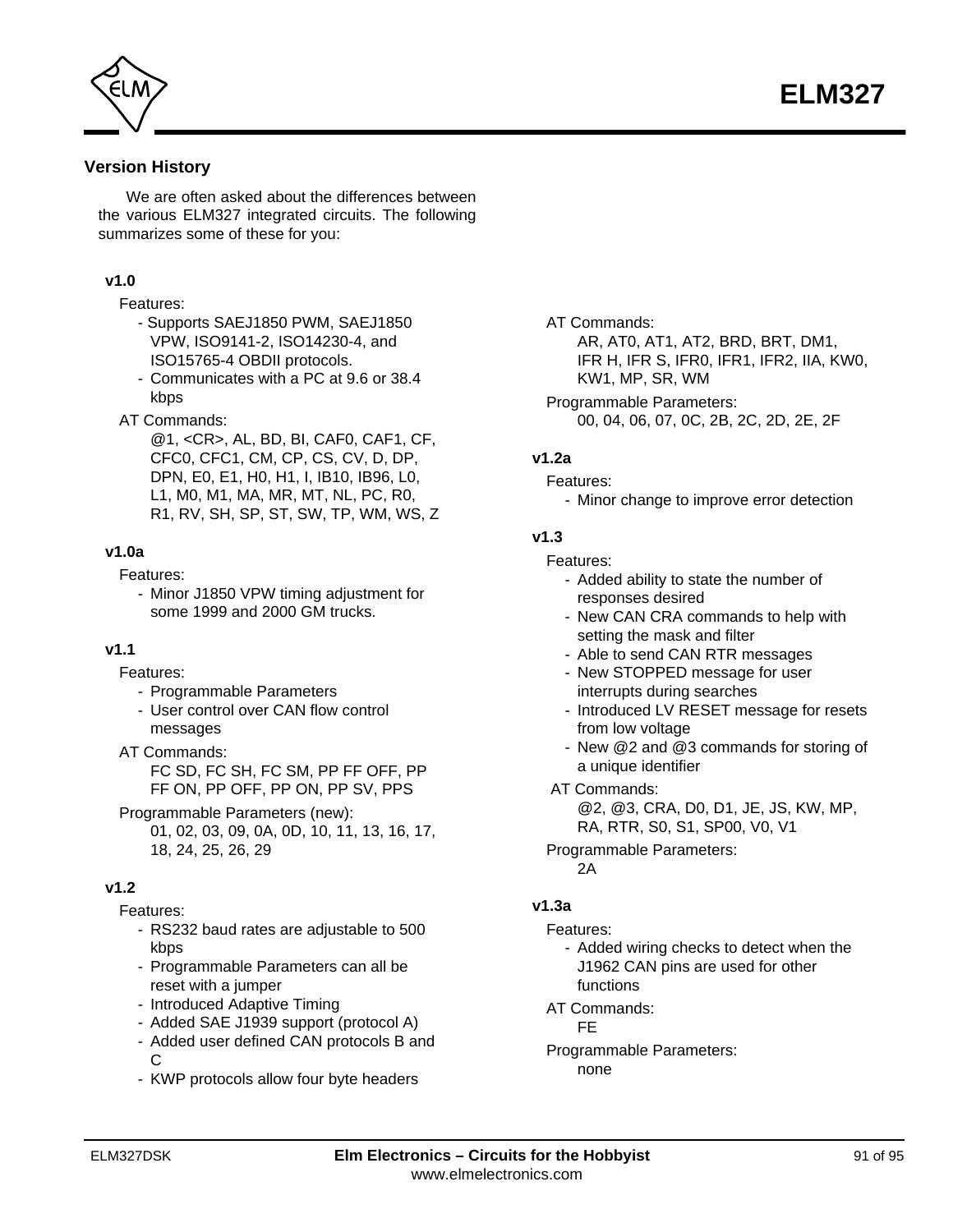

## **Version History (continued)**

#### **v1.4**

- Features:
	- Added Low Power (sleep) mode
	- Added extended addressing mode for CAN protocols
	- Added 4800 baud ISO 9141 and ISO 14230 support
	- ISO 9141 and ISO 14230 can be manually initiated
	- Provided a single EEPROM byte for user data storage
	- All interrupts now say STOPPED (not just when searching)
- AT Commands:
	- CEA, CV 0000, FI, IB48, IGN, LP, PB, RD, SD, SI, SS, TA
- Programmable Parameters: 0E, 12, 15, 19, 2C, 2E

## **v1.4a**

Elm Electronics never made a v1.4a

#### **v1.4b**

Features:

- Able to provide active or passive CAN monitoring
- New CRA command to restore the mask and filter to their default values
- Several SAE J1939 improvements
- AT Commands:

CRA, CSM0, CSM1, JHF0, JHF1, JTM1, JTM5, MP (with # messages)

Programmable Parameters: 21

## **v1.5**

Elm Electronics never made a v1.5

## **v2.0**

Features:

- Increased the RS232 Tx buffer to 512 bytes
- New Activity Monitor watches all OBD inputs
- Wake from Low Power now retains settings
- The CRA commands now accept X's for input
- New PP's provide extensive ISO/KWP control
- Brownout reset voltage reduced to 2.8V
- AT Commands:

AMC, AMT, CRA (with X's), SH (4 byte)

Programmable Parameters: 0C, 0F, 14, 15, 19, 1A, 1B, 1C, 1D

## **v2.1**

Features:

- Many optimizations for increased speed
- Detects response pending replies (7F xx 78) and adjusts timeouts for same
- CAN searches now measure frequency and block sends if there is a mismatch
- AT Commands:
	- CTM1, CTM5
- Programmable Parameters: 1E, 28

## **v2.2**

- Features:
	- New ISO/KWP 12500 and 15625 baud rates
	- New CER command allows defining the CEA receive address
	- New IFR modes for controlling J1850 in frame responses while monitoring
	- KWP data count can include the checksum
	- CAN Status command now shows frequency
- AT Commands:
	- IB12, IB15, CER, IFR4, IFR5, IFR6

Programmable Parameters:

1F, changed PP19 default value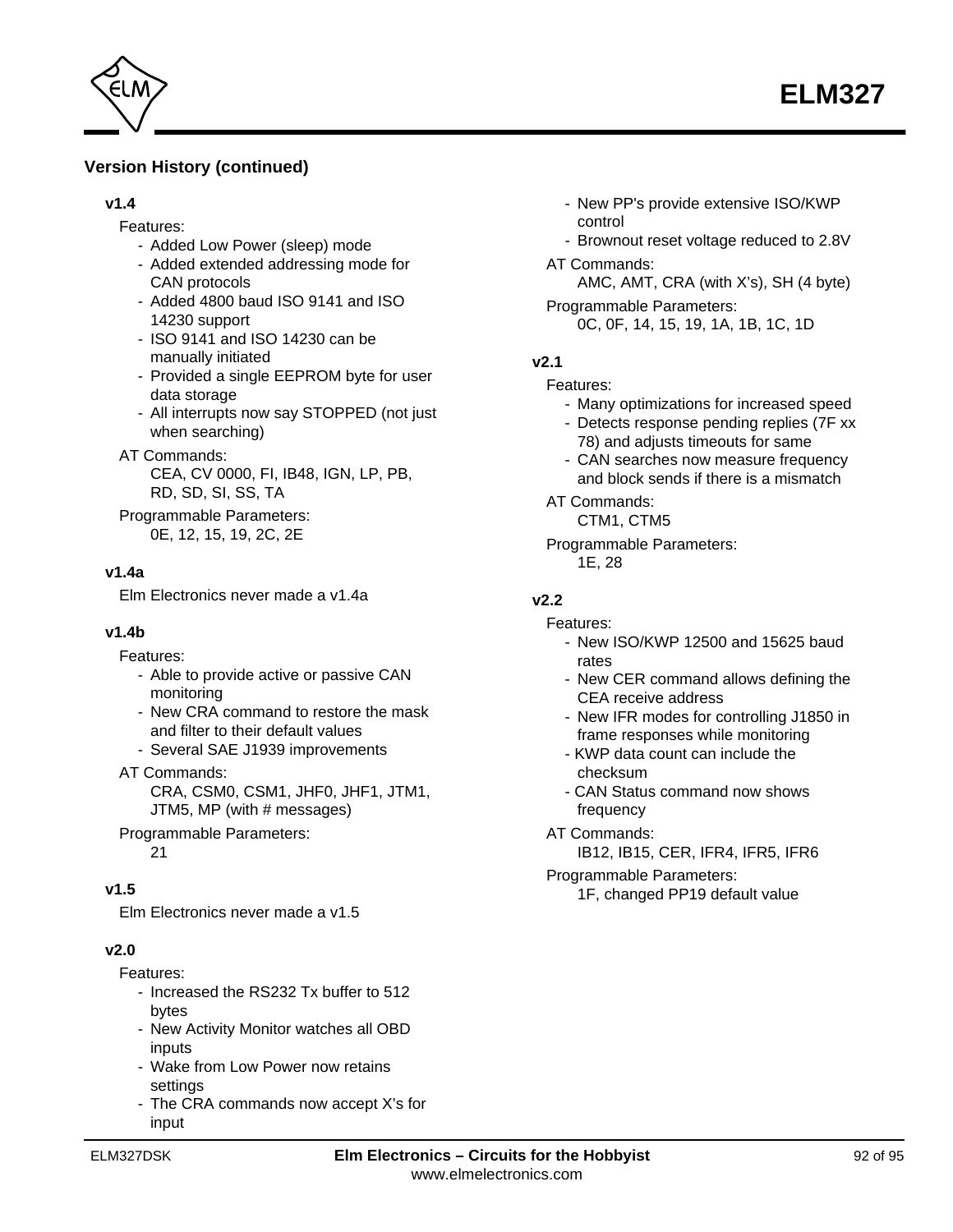<span id="page-92-0"></span>

#### **Outline Diagrams**

The diagrams at the right show the two package styles that the ELM327 is available in.

The first shows our ELM327P product in what is commonly called a '300 mil skinny DIP package'. It is used for through hole applications.

The ELM327SM package shown at right is also sometimes referred to as 300 mil, and is often called an SOIC package. We have chosen to simply refer to it as an SM (surface mount) package.

 The drawings shown here provide the basic dimensions for these ICs only. Please refer to the following Microchip Technology Inc. documentation for more detailed information:

#### **Package Drawings and Dimensions Specification,**

(document name en012702.pdf - 7.5MB).

Go to www.microchip.com, select 'Design Support' then 'Documentation' then 'Packaging Specifications', or go directly [to www.microchip.com/packaging](http://www.microchip.com/packaging)

#### **PIC18F2480/2580/4480/4580 Data Sheet,**

(document name 39637d.pdf - 8.0MB). Go [to www.microchip.com,](http://www.microchip.com/) select 'Design Support' then 'Documentation' then 'Data Sheets, and search by Products for 18F2480.





*Note: all dimensions shown are in mm.*

#### **Ordering Information**

ELM327 integrated circuits are 28 pin devices, available in either a 300 mil wide ('skinny') plastic DIP format or in a 300 mil (7.50 mm body) SOIC surface mount type package. We do not offer an option for QFN packages.

To order, add the appropriate suffix to the part number:

300 mil 28 pin Plastic DIP..............................ELM327P 300 mil 28 pin SOIC....................................ELM327SM

ELM327 is a registered trademark of Elm Electronics Inc.

All rights reserved. Copyright 2005 to 2017 by Elm Electronics Inc.

Every effort is made to verify the accuracy of information provided in this document, but no representation or warranty can be given and no liability assumed by Elm Electronics with respect to the accuracy and/or use of any products or information described in this document. Elm Electronics will not be responsible for any patent infringements arising from the use of these products or information, and does not authorize or warrant the use of any Elm Electronics product in life support devices and/or systems. Elm Electronics reserves the right to make changes to the device(s) described in this document in order to improve reliability, function, or design.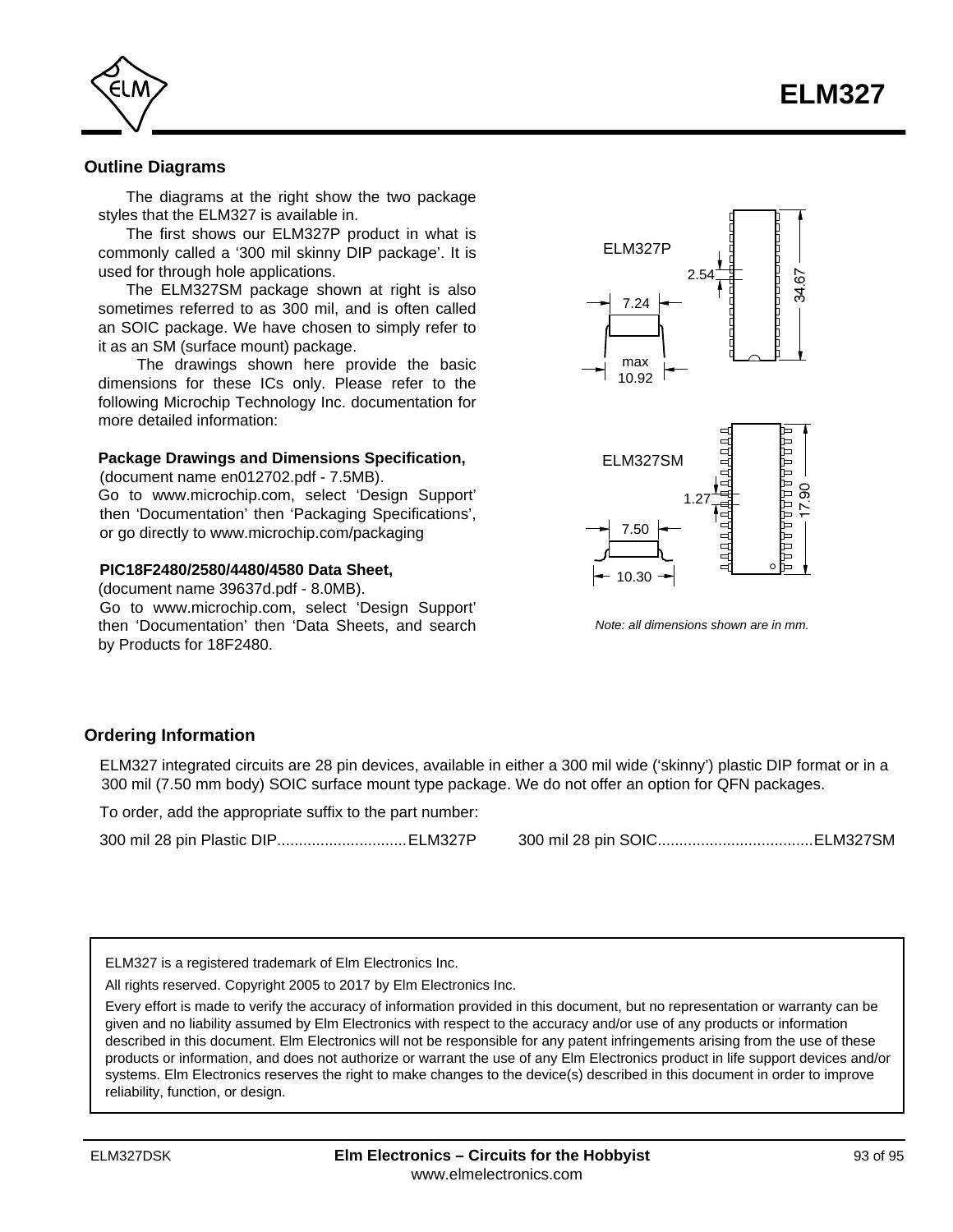

## **Index**

**A** [Absolute Maximum Ratings, 6](#page-5-0) [Activity Monitor, 65](#page-64-0) [Altering Flow Control Messages, 61](#page-60-0) [Applications, Example, 79-84](#page-78-0) [AT Commands, 10](#page-9-0) AT Command [Descriptions, 12-29](#page-11-0) [Summary, 10-12](#page-9-0) [Alerts, Error Messages and, 88-90](#page-87-0)

#### **B**

[Battery Voltage, Reading the, 30](#page-29-0) [Baud Rates, Using Higher RS232, 51-52](#page-50-0) [Block Diagram, 1](#page-0-0) [Bus FMS Standard, 59](#page-58-0) [Bus Initiation, 34](#page-33-0)

## **C**

[CAN Data Rates, Maximum, 75](#page-74-0) [CAN Extended Addresses, Using, 62](#page-61-0) [CAN Frequency Matching, 63](#page-62-0) [CAN Message Types, 45](#page-44-0) [CAN Receive Filtering, 47,](#page-46-0) [48](#page-47-0) [CAN Response Pending, 46](#page-45-0) [CAN Status, 16](#page-15-0) Codes, Trouble, [Interpreting, 35](#page-34-0) [Resetting, 36](#page-35-0) Commands, AT [Descriptions,12-29](#page-11-0) [Summary, 10-12](#page-9-0) [Commands, OBD, 31](#page-30-0) [Communicating with the the ELM327, 8-9](#page-7-0) [CRA, the Command, 47](#page-46-0)

## **D**

[Data Byte, Saving, 64](#page-63-0) [Description and Features, 1](#page-0-0)

## **E**

[Electrical Characteristics, 7](#page-6-0) [Error Messages, 88-90](#page-87-0) Example Applications [Basic, 79-81](#page-78-0) [Connecting to 3.3V, 84](#page-83-0) [Figure 9, 81](#page-80-0) [Low Power, 85](#page-84-0) [USB, 81](#page-80-0)[, 83](#page-82-0) [Extended Addresses, CAN, 62](#page-61-0)

## **F**

[Features, 1](#page-0-0) [Figure 9, 81](#page-80-0) [Filler byte, CAN \(PP26\), 73](#page-72-0) [Filter and Mask, CAN, 48](#page-47-0) [Flow Control Messages, Altering, 61](#page-60-0) [FMS Standard, 59](#page-58-0) [Frequency Matching, CAN, 63](#page-62-0)

## **H**

[Headers, setting them, 40-42](#page-39-0) [Higher RS232 Baud Rates, 51-52](#page-50-0) [History, Version, 91-92](#page-90-0)

## **I**

[IFRs, 19](#page-18-0) [Initiation, Bus, 34](#page-33-0) [Inputs, unused, 6](#page-5-0) [Interface, Microprocessor, 77-78](#page-76-0) [Interpreting Trouble Codes, 35](#page-34-0)

## **J**

J1939, [FMS Standard, 59](#page-58-0) [Messages, 54-55](#page-53-0) [NMEA 2000, 60](#page-59-0) [Number of responses, 57](#page-56-0) [Using, 56-59](#page-55-0)

## **K**

[KeepAlive \(Wakeup\) Messages, 34](#page-33-0) [KWP, 4 byte headers, 41](#page-40-0) [KWP, Response Pending, 46](#page-45-0)

## **L**

[Low Power Operation,](#page-64-0) Description, 65-68 [Modifications, 85-87](#page-84-0)

## **M**

[Mask and Filter, CAN, 48](#page-47-0) [Maximum CAN Data Rates, 75](#page-74-0) [Maximum Ratings, Absolute, 6](#page-5-0) [Messages and Filtering, CAN, 47](#page-46-0)[, 48](#page-47-0) [Messages, Error, 88-90](#page-87-0) [Message Formats, OBD, 39-40](#page-38-0) [Message Types, CAN, 45](#page-44-0) [Microprocessor Interfaces, 77-78](#page-76-0) [Modifications for Low Power, 85-87](#page-84-0) [Monitoring the Bus, 49](#page-48-0)